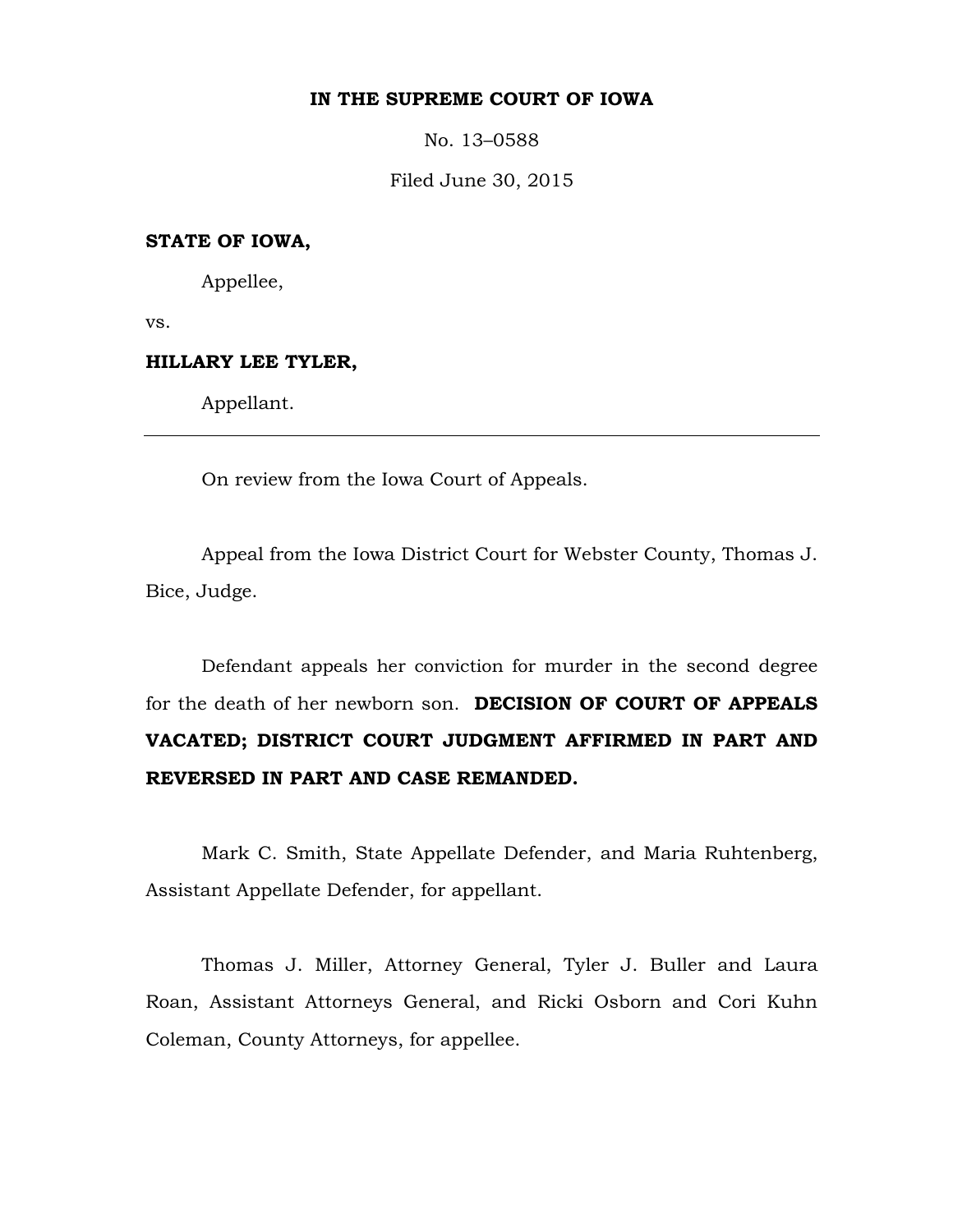# **ZAGER, Justice.**

Hillary Tyler appeals her conviction for murder in the second degree for the death of her newborn son (Baby Tyler). *See* Iowa Code §§ 707.1, .3 (2011). She maintains the district court erred in denying several of her trial motions, including: a motion in limine to exclude a medical examiner's testimony and autopsy report opining to the cause and manner of Baby Tyler's death, a motion to suppress evidence obtained by police during the search of Tyler's hotel room, and a motion to suppress statements Tyler made to police. She also maintains there was insufficient evidence to support her conviction. The court of appeals held the district court abused its discretion in allowing the medical examiner to testify to the cause and manner of Baby Tyler's death and in admitting the unredacted autopsy report into evidence. Accordingly, it reversed the judgment of the district court and remanded the case for a new trial. The court of appeals did not address the remaining issues raised in the appeal.

The State applied for further review, which we granted. On further review, we conclude the district court abused its discretion in allowing the medical examiner to testify to the cause and manner of Baby Tyler's death because the medical examiner based his opinions primarily, if not exclusively, on Tyler's inconsistent and uncorroborated statements to the police as opposed to objective, scientific, or medical evidence. For the same reason, the district court should have redacted any reference to cause and manner of death in the autopsy report. Additionally, we conclude the district court erred in denying Tyler's motion to suppress evidence obtained by the police during the search of the hotel room based solely on the legal conclusion that Tyler had no reasonable expectation of privacy in the room because she obtained it for the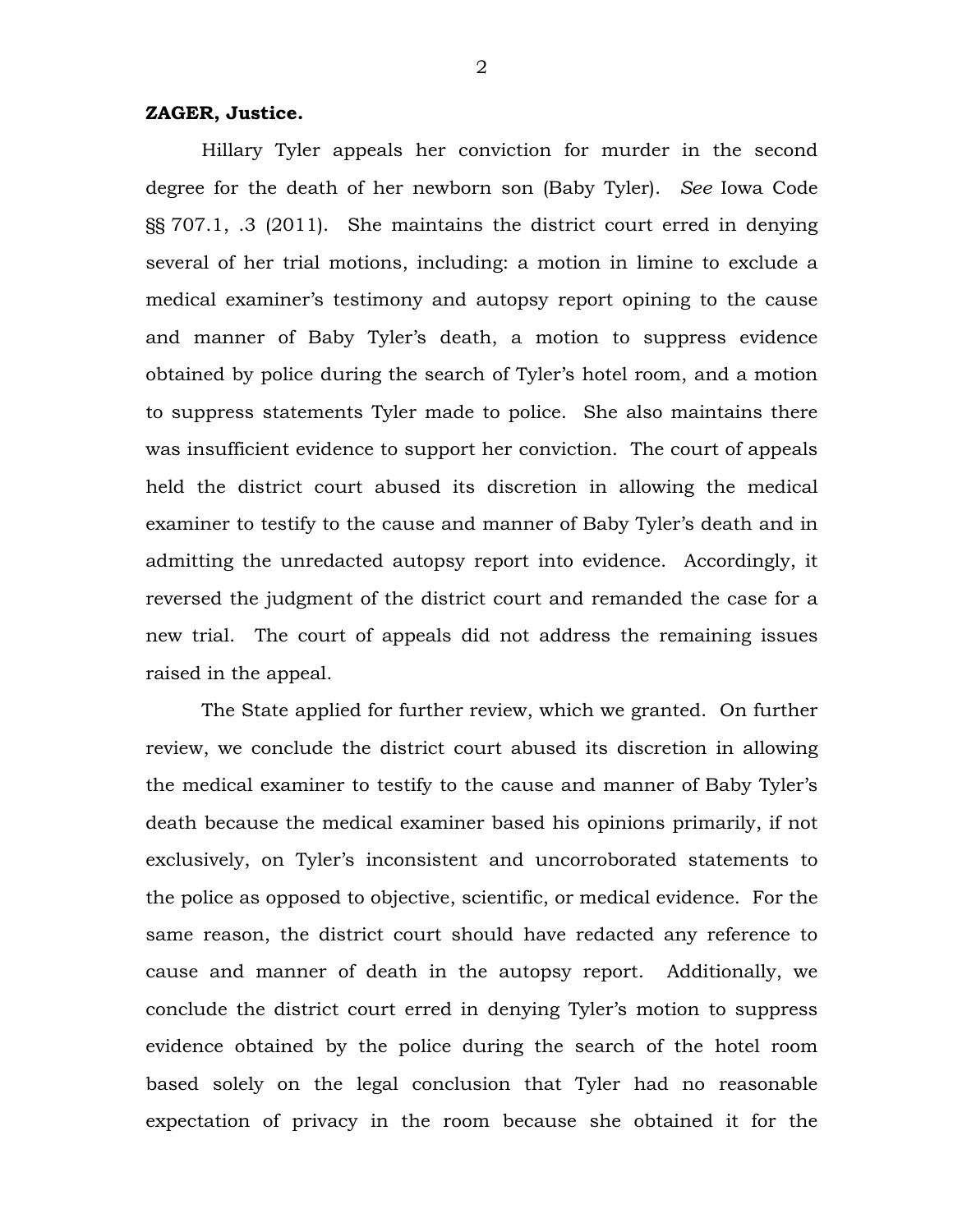purpose of committing a crime. Thus, we reverse this motion and remand the issue for further hearing and ruling by the district court concerning the applicability of exceptions to the warrant requirement or exclusionary rule. We affirm the district court's denial of Tyler's motion to suppress statements she made to police. We vacate the decision of the court of appeals, affirm the judgment of the district court in part and reverse in part, and remand the case for additional proceedings consistent with this opinion and a new trial.

### **I. Background Facts and Proceedings.**

Tyler and Rodney Cyphers began dating in 2010. In early 2011, Cyphers noticed Tyler was beginning to exhibit signs of pregnancy and asked her if she was pregnant. Tyler denied being pregnant. She told Cyphers she was suffering from a medical condition that caused her to exhibit signs typically associated with pregnancy. Tyler was in fact pregnant. Over time, Tyler exhibited increased signs of pregnancy and began wearing looser fitting clothing. Even so, Tyler continued to deny she was pregnant to anyone who asked and refused to allow Cyphers to touch her abdomen.

In the summer of 2011, Cyphers's employer assigned him to a job at a plant located in Fort Dodge, Iowa. At the end of August, Tyler and Cyphers temporarily relocated to Coalville, Iowa, which is approximately ten miles south of Fort Dodge. While there, Tyler and Cyphers lived in a fifth-wheel trailer in a trailer park.

At approximately 3:00 a.m. on September 19, Tyler began experiencing mild contractions. At approximately 6:30 a.m., she called the Super 8 Hotel in Fort Dodge to inquire about a room. She spoke with the hotel manager who advised her that a room was available. Tyler arrived at the hotel approximately twenty minutes later and checked into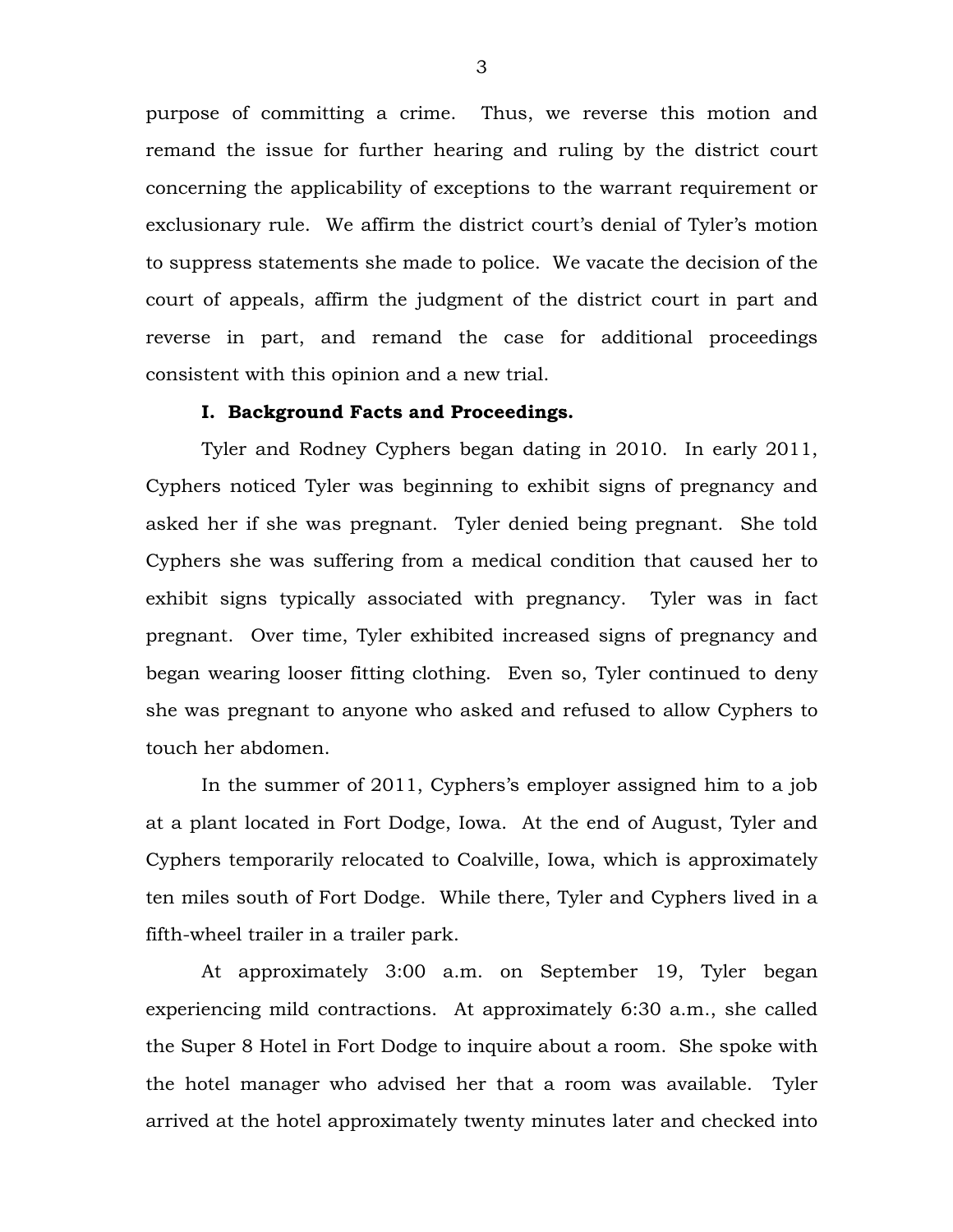room 225. Tyler occupied room 225 from approximately 6:50 a.m. until 4:30 p.m. At approximately 12:00 p.m., she gave birth to Baby Tyler in the bathroom of room 225. She then "laid around for a little bit" and "cleaned the bathroom floor" before returning to the trailer in Coalville. Cyphers was home when she arrived. Shortly before 7:00 p.m., Cyphers left to work a night shift. Tyler stayed alone at the trailer for the night.

After working the night shift, Cyphers returned to the trailer at approximately 7:15 a.m. on September 20. Tyler was present when he arrived. The couple ate breakfast and ran a few errands before returning to the trailer so that Cyphers could sleep. At approximately 10:15 a.m., Tyler returned to the hotel to check out of room 225. Upon Tyler's arrival, the hotel manager informed Tyler there had been a cancellation and room 225 was available for an additional night. Another member of the hotel staff had previously informed Tyler room 225 was not available for an additional night. Tyler rented room 225 for the night of September 20. Shortly thereafter, she left the hotel and returned to the trailer in Coalville. She intended to return to the room later that evening to clean it further.

At approximately 11:00 a.m., a housekeeper at the hotel entered room 225 to clean it. Because Tyler had not rerented the room until late that morning, the sheet informing the housekeeper of the room's rental status had not been updated to reflect that the room was a "stayover" as opposed to a "checkout." The doorknob to the room had a "Do Not Disturb" sign hanging from it. Upon entering the room, the housekeeper observed the carpet was saturated with blood. Upon entering the bathroom, she further discovered "a lot of blood smear[ed] . . . on the floor." The housekeeper then exited the bathroom and discovered a "hoodie coat." She picked it up and observed the inside of the coat was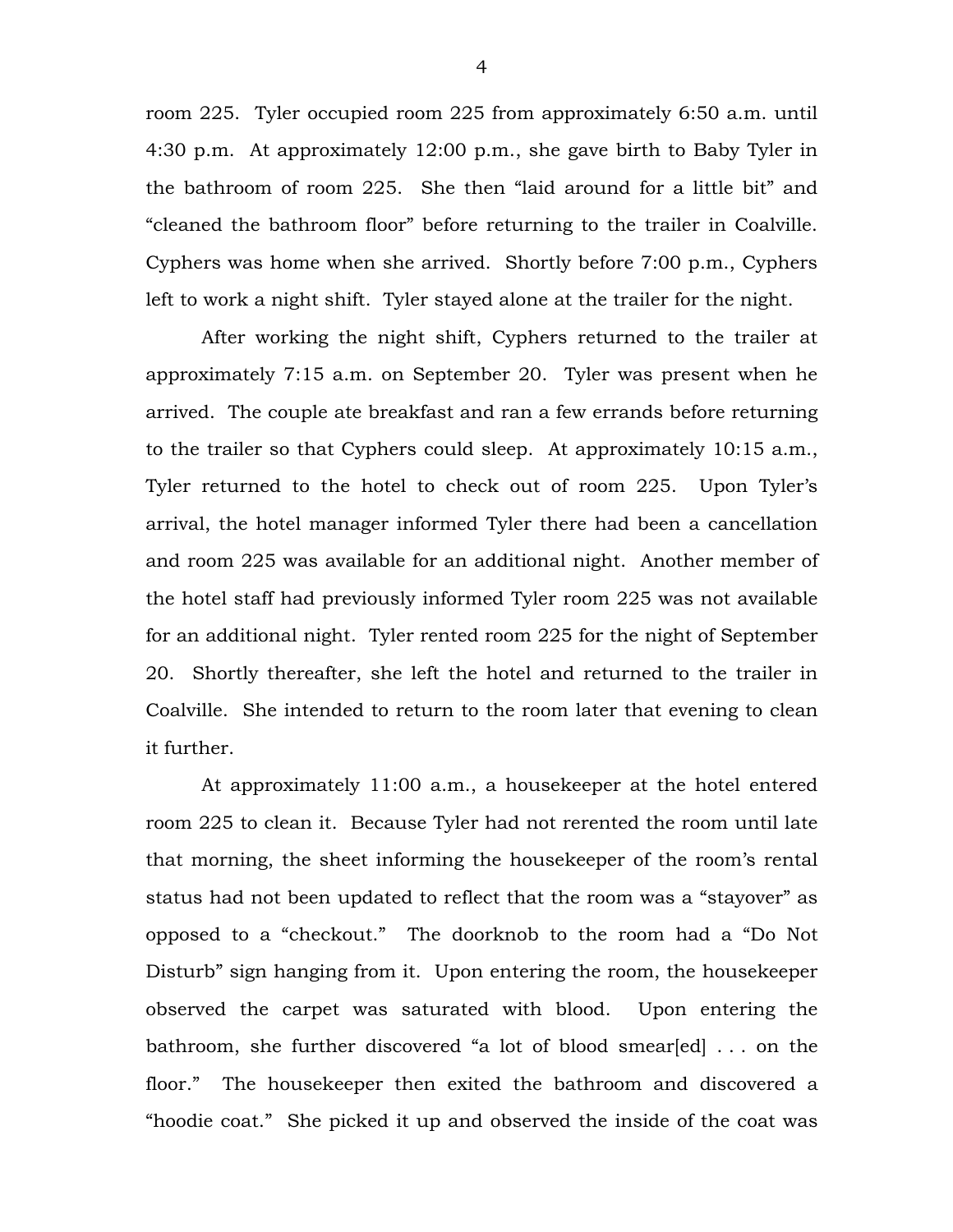saturated with blood. Additionally, she observed two discarded vodka bottles and "\$8 . . . on the dresser by the TV," which she thought was a tip. She also observed a garbage can in the room, which contained a "white towel bundled up" among other trash. She "slid the garbage can" across the room and discovered it was "heavy." She did not empty the garbage can or further examine its contents. In a panicked state, she left the room and reported her findings to the hotel manager. The manager and the housekeeper returned to the room. Another housekeeper also entered the room "because she could tell there was something going on in the room." The other housekeeper "pulled the can liner out of the garbage can" and the group observed the towel in the garbage can had some blood on it and the bottom of the garbage bag contained "fluid and some blood." Although they did not see Baby Tyler's body, they were very concerned about the contents of the garbage can. The manager then called the police to report these findings.

Police were dispatched to the hotel at approximately 11:36 a.m. According to the responding officer, the original complaint "was for ... criminal mischief  $\dots$  or  $\dots$  vandalism[,]  $\dots$  so that's what [he] was thinking going into it." Upon arrival at the hotel, the responding officer spoke with the hotel manager who advised him what the hotel staff had observed. Accompanied by hotel staff, the officer entered room 225 to investigate. Thereafter, he contacted his supervisor who arrived within approximately ten minutes. Over the next twenty to fifty minutes, the officers looked around the room as several additional officers arrived at the scene. In the course of their investigation, officers observed that, in addition to the blood, there appeared to be other bodily fluids present in the room. Eventually, one of the officers moved the towel and other items in the garbage can. Beneath these items, he discovered Baby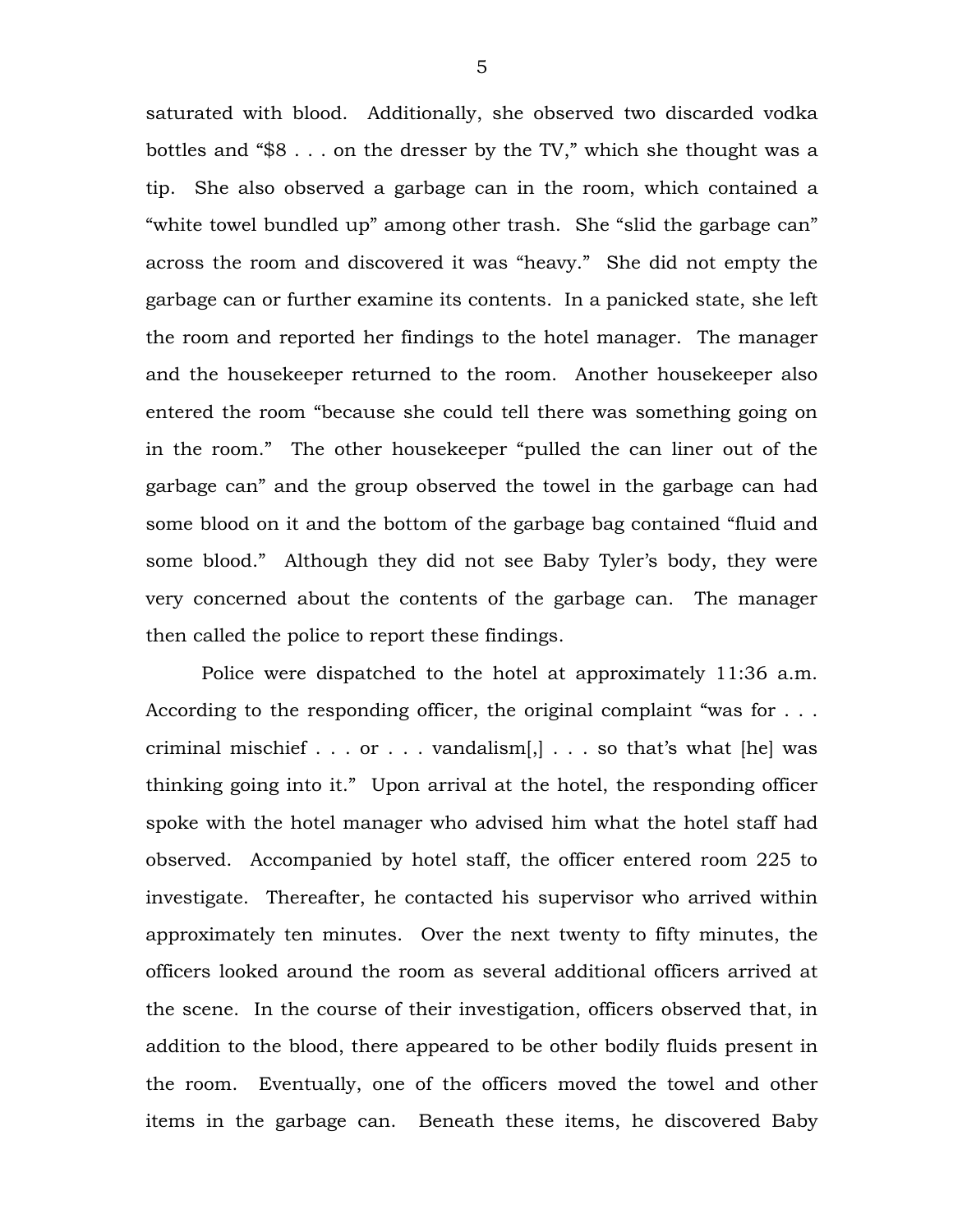Tyler's body. At that point, it "didn't appear that there was any need to render any aid," so the officers secured the room until they could obtain a search warrant.

After officers discovered Baby Tyler's body, Fort Dodge police contacted the Iowa Division of Criminal Investigation (DCI). Detectives from the Fort Dodge Police Department, in cooperation with the DCI, were subsequently able to identify and locate Tyler. At approximately 2:08 p.m., Special Agent Michael Roehrkasse of the DCI, Special Agent Ray Fiedler of the DCI, and Detective Jody Chansler of the Fort Dodge Police Department went to the trailer in Coalville.<sup>[1](#page-5-0)</sup> The officers were dressed in plain clothes as opposed to police uniforms. The officers approached the trailer and knocked on the door. Tyler answered. The officers' encounter with Tyler was audio recorded.

After making contact with Tyler, the officers told her they needed to speak with her. She told them she understood that she needed to speak with them. Detective Chansler asked Tyler if she needed any medical attention. She replied, "No." He then stated, "I want to have you go with this guy right here," and pointed to Special Agent Roehrkasse. He further stated, "We need to get to the bottom of what's going on." He then asked Tyler, "Are you okay with that?" Tyler responded, "Yea."

Tyler followed the officers to Special Agent Roehrkasse's vehicle and entered it. Outside of Tyler's presence, the officers discussed how Special Agent Roehrkasse should ask Tyler if the baby was born alive. Special Agent Roehrkasse then entered the vehicle and proceeded to drive to the Fort Dodge police station. He did not read Tyler her *Miranda* rights at this time. During the ride, Special Agent Roehrkasse asked

 $\overline{a}$ 

<span id="page-5-0"></span><sup>&</sup>lt;sup>1</sup>We will refer to the special agents of the DCI and the officers of the Fort Dodge Police Department as "officers" when referred to collectively.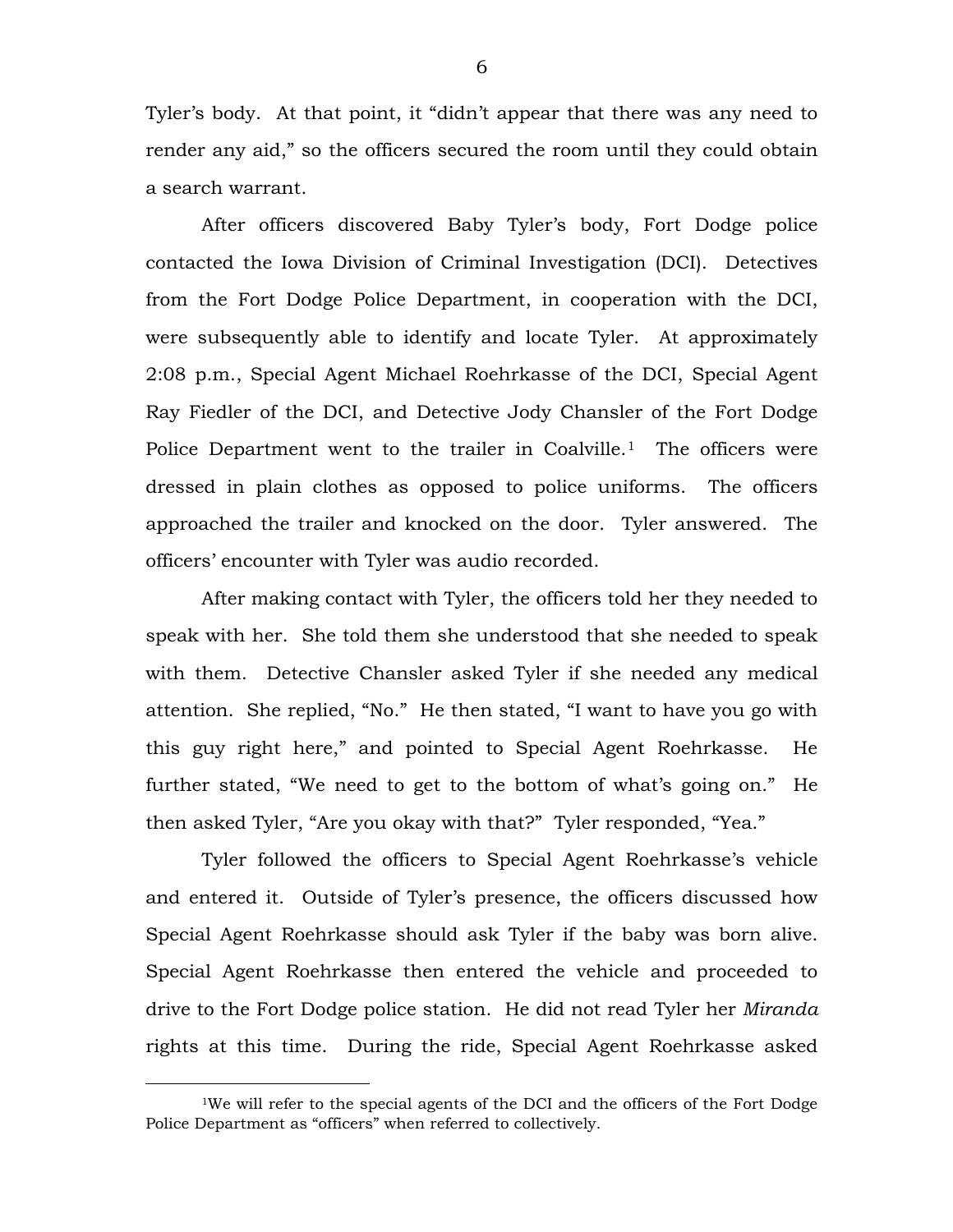Tyler if the baby had moved. She responded, "No." He also asked her if the baby had cried. She responded, "No." Special Agent Roehrkasse and Tyler did not discuss anything else of significance during the ride to the police station.

After arriving at the police station, Tyler was escorted to an interview room in the basement. Thereafter, Special Agent Roehrkasse, along with Special Agent Jim Thiele of the DCI, questioned Tyler over a period of approximately three hours. The interview was video recorded. Both officers were wearing guns on their hips. During the interview, the door to the room was closed; however, it was unlocked and Tyler's path to it was unobstructed.

Special Agent Roehrkasse began the interview by asking Tyler if she needed any medical attention. She responded, "No." He then informed her that although she had ridden with him to the police station, she was free to leave at any time. He also informed her that if she desired, he would drive her back to the trailer. He told her that although the door was shut, that should not deter her from leaving. During the interview, the special agents again reminded Tyler she was not in custody and was free to leave. The special agents twice suggested that Tyler seek medical treatment.

During the first half of the interview, the special agents asked Tyler open-ended questions about her background and the events surrounding Baby Tyler's birth. During this period, Tyler told the special agents that after Baby Tyler was born he was silent, he did not move, and she immediately placed him in the garbage can. After approximately fortyfive minutes, the special agents took a forty-three minute break. Before they left the room, Special Agent Thiele reminded Tyler the door was unlocked and informed her that she was free to "get up and roam

7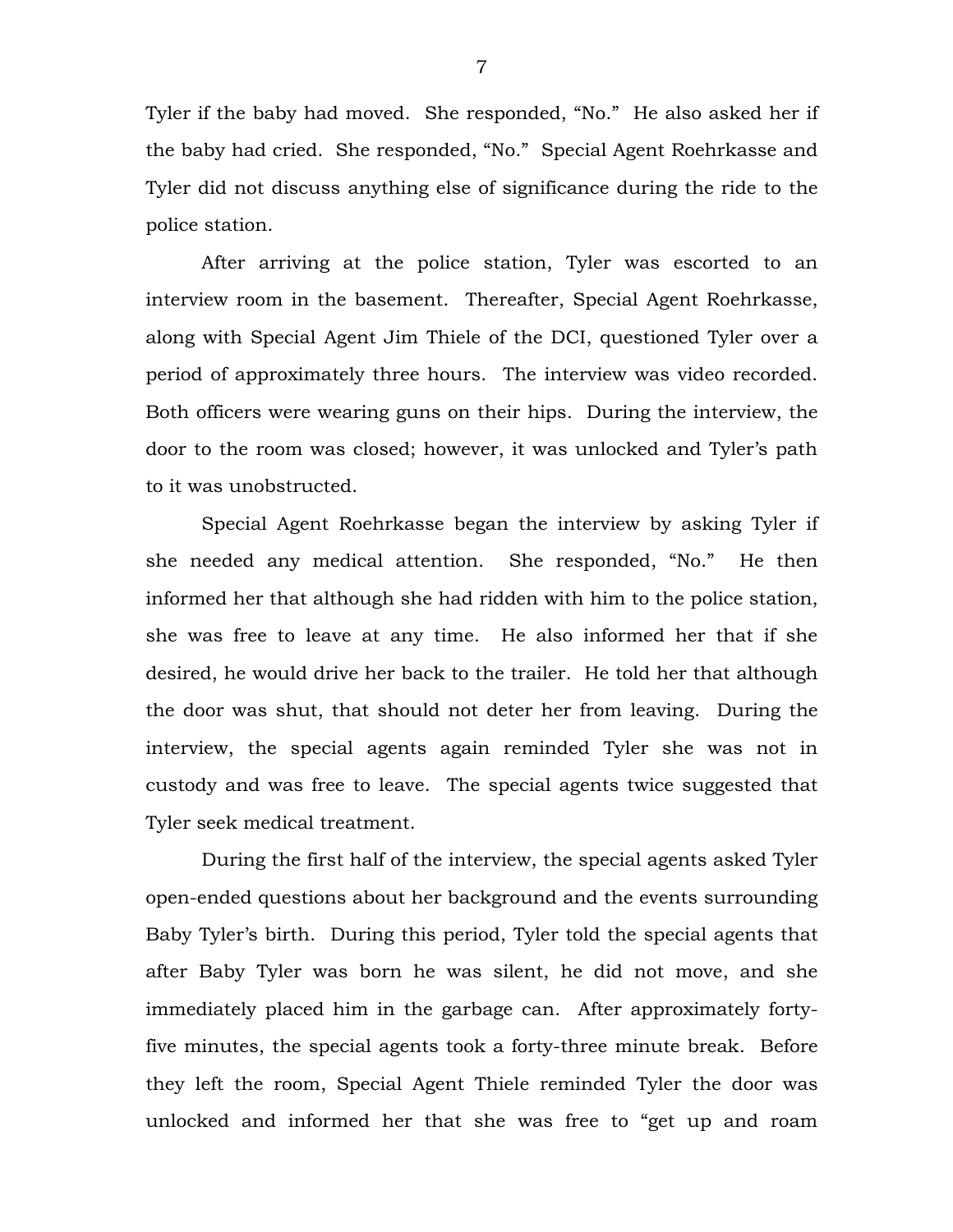around" if she wanted. After the break, Special Agent Roehrkasse returned alone, began asking Tyler more pointed questions about the birth, and posited several hypothetical questions about what the autopsy would show. Tyler eventually stated that after Baby Tyler was born he moved and cried and she placed him in the bathtub and turned the water on for the purpose of drowning him. Special Agent Roehrkasse then took another thirty-minute break before returning to ask Tyler several follow-up questions. Special Agent Roehrkasse then took another fifteen-minute break. Upon his return, he informed Tyler she would be "charged today" and read Tyler her *Miranda* rights. After waiving her *Miranda* rights by signing a written waiver form, Special Agent Roehrkasse reviewed Tyler's statements with her. Tyler confirmed that after Baby Tyler was born he moved and cried and she placed him in the bathtub and turned on the water for the purpose of drowning him. At the conclusion of the interview, the special agents took Tyler to the hospital for medical treatment.

Although the exact time is not clear from the record, officers filed an application for search warrant after they completed the interview at the police station. Through the warrant application, officers sought authorization to search for and seize items from room 225, a pickup truck registered to Cyphers, and the trailer in Coalville. Officers also sought to obtain DNA samples from both Tyler and Cyphers for analysis. In the warrant application, Detective Cory Husske wrote that at approximately 11:00 a.m. the Super 8 cleaning staff "found . . . room [225] in disarray," "saw what looked like blood in multiple locations around the room and bathroom," "observed a garbage can in the room containing towels soaked in blood and female menstruation pads," noticed the garbage can "had a heav[y] weight about it," and contacted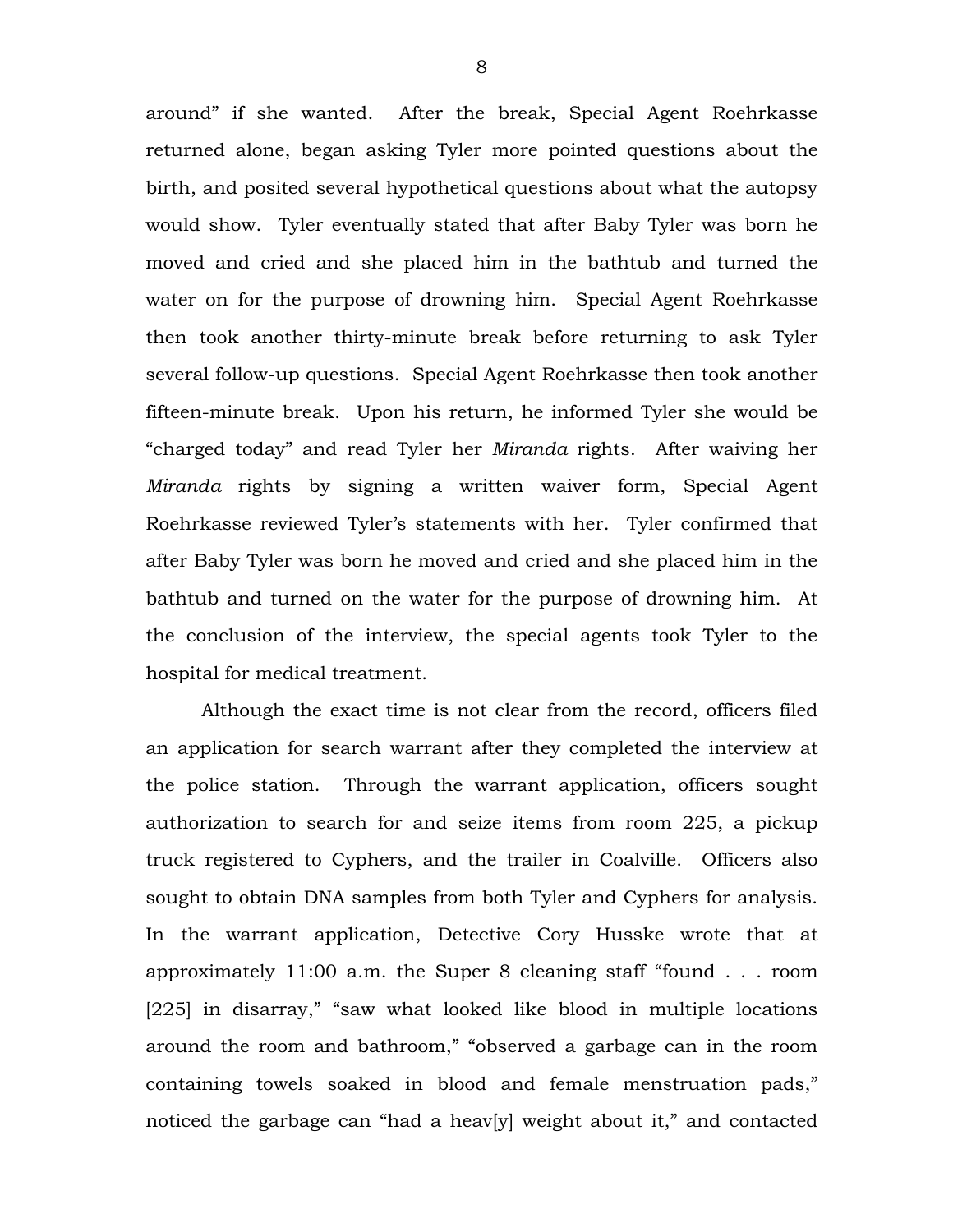police. The warrant application noted that after officers confirmed the information provided by the hotel staff and found Baby Tyler's body in the garbage can, they decided to "get as much information extracted from [the] room as [was] possible through the use of a search warrant." The warrant application explained the officers then sought to locate Tyler and, in cooperation with the DCI, were successful in doing so. Finally, the warrant application noted that officers had "obtained audio/video recorded statements from [Tyler] in which she . . . admitted to giving birth to a baby and discarding it." Officers subsequently seized a number of items from room 225, including Baby Tyler's body and a piece of the umbilical cord. Officers also seized a number of items from the trailer in Coalville, including the placenta.

After Tyler arrived at the hospital on September 20, Dr. Daniel Cole treated her and ordered several lab tests. He testified at the suppression hearing and at trial that Tyler was alert and aware of her surroundings when he was treating her. Thereafter, Tyler received surgical repair for a tear from childbirth. She had lost a large amount of blood and her blood pressure was high. She received a blood transfusion and several medications.[2](#page-8-0) Tyler was also suffering from a condition called preeclampsia. This is a condition that occurs in pregnancy and causes the patient to become hypersensitive and leads to increased blood pressure.

 $\overline{a}$ 

<span id="page-8-0"></span><sup>2</sup>Some of the medications Tyler received include Labetol, magnesium sulfate, and codeine. At the suppression hearing, Dr. Cole testified that Labetol is used to treat high blood pressure, magnesium sulfate is used to treat high blood pressure in pregnancy, and codeine is a narcotic. He testified that because Tyler was taking several medications to reduce high blood pressure, it was possible these medications caused her blood pressure to drop too low, which could potentially affect her mental status. Additionally, he testified that codeine could affect a person's mental status if given in a "high enough dose." However, no evidence was presented suggesting these medications in fact affected Tyler's mental status.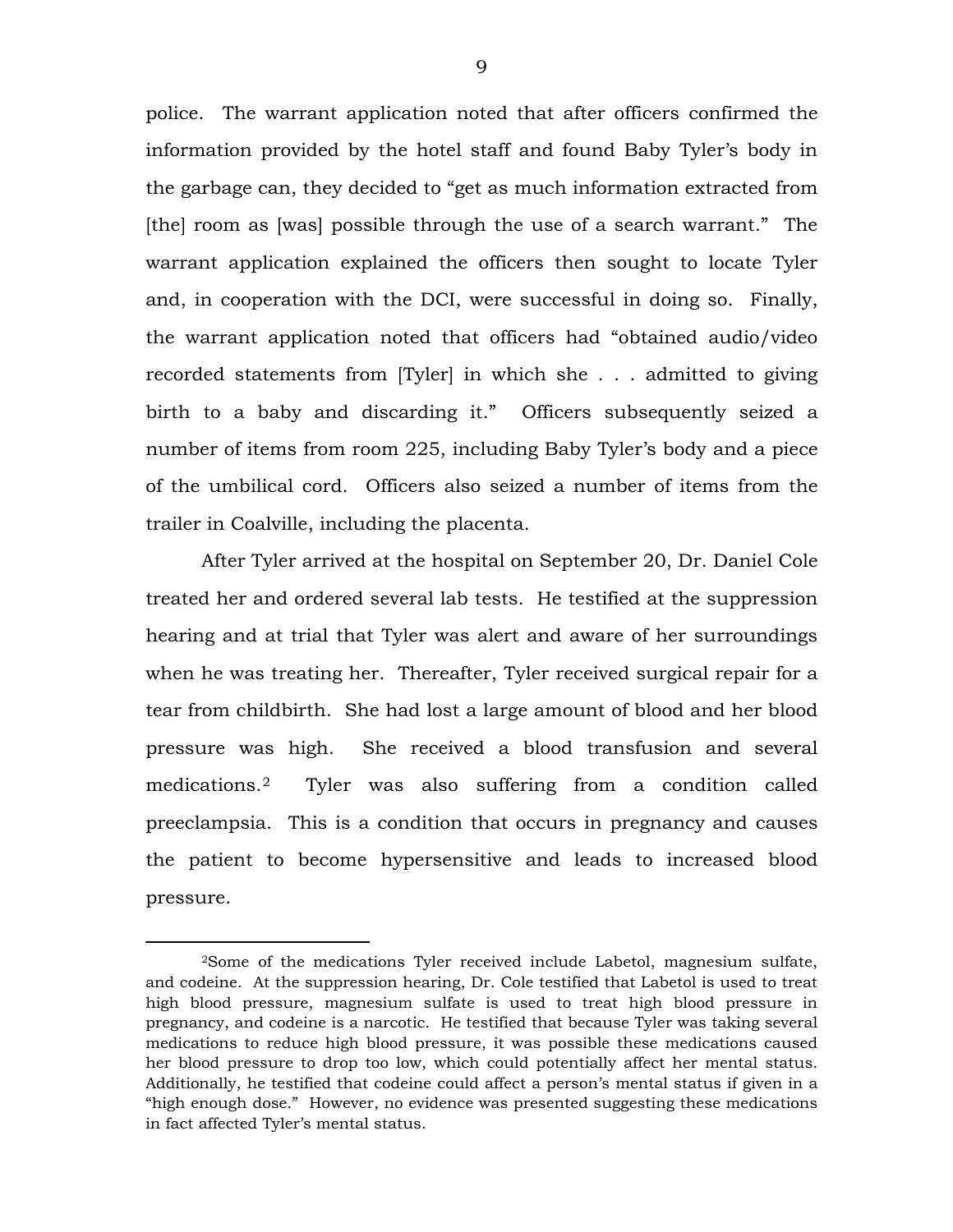The next day, September 21, Special Agent Roehrkasse and Special Agent in Charge Larry Hedlund of the DCI went to Tyler's hospital room to question Tyler again. This interview was audio recorded and lasted for approximately fifty minutes. At the start of the interview, Special Agent in Charge Hedlund read Tyler her *Miranda* rights. "[H]e went through each of [her rights] and had her explain what each of the rights meant to her." Tyler explained each of her rights back to the special agents in her own words. She acknowledged that she understood her rights and signed another written waiver form. Tyler told the special agents she was "really out of it." However, she remembered speaking with Special Agent Roehrkasse the previous day and that his name was "Mike." She also knew that she was at the hospital.<sup>3</sup> Additionally, when the special agents asked Tyler if she would prefer "[they] come back later," Tyler responded, "You can talk to me." The special agents told Tyler that if she got too tired or upset, they would stop the questioning. During the questioning Tyler never appeared confused and was alert and tracking with the special agents' questions. During this follow-up interview, Tyler again stated that after Baby Tyler was born he moved and cried and she placed him in the bathtub and turned on the water for the purpose of drowning him.

Baby Tyler's body, a piece of the umbilical cord, and the placenta were taken to the offices of the State Medical Examiner. Thereafter, Dr. Jonathan Thompson, an Associate State Medical Examiner trained in the field of forensic pathology, performed an autopsy on Baby Tyler's body and a pathology examination on the body and related items. Dr.

 $\overline{a}$ 

<span id="page-9-0"></span><sup>3</sup>A psychiatric evaluation conducted on September 21 stated that at the time of the examination, Tyler was oriented to time and place.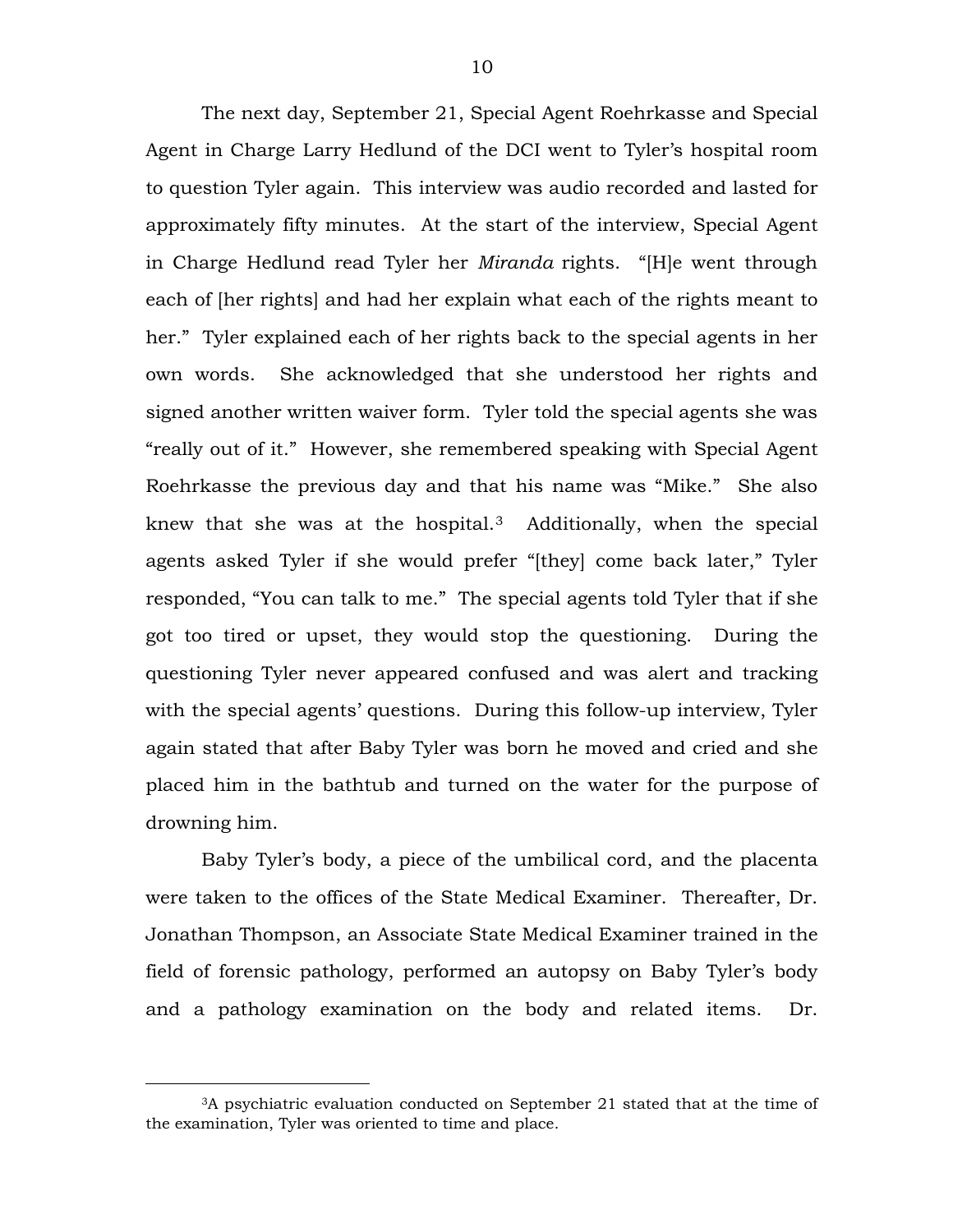Thompson subsequently issued a "Report of Autopsy" summarizing his findings.

After performing the autopsy and pathology examination, Dr. Thompson's opinions on both the cause and manner of Baby Tyler's death were "Undetermined." In his final report, however, Dr. Thompson concluded the cause of death was "Bathtub drowning" and the manner of death was "Homicide." His final report indicated that in reaching these conclusions he performed both an external and internal examination of Baby Tyler's body. His report further indicated that in forming his opinions he relied on Tyler's statements to police. The report stated: "The mother claimed she had given birth the previous day in the motel room and then placed the infant in a bathtub partially filled with water shortly after the birth. The baby reportedly moved and cried after birth."

Based on Tyler's statements to police and other evidence obtained during the investigation, the State charged Tyler with murder in the first degree for the death of Baby Tyler on September 28. *See* Iowa Code §§ 707.1, .2(1), .2(5). Tyler entered a plea of not guilty.

Prior to trial, Tyler filed several motions relevant to this appeal, including: a motion in limine to exclude Dr. Thompson's testimony and autopsy report opining to the cause and manner of Baby Tyler's death; a motion to suppress evidence obtained by police during the search of room 225 in violation of the Fourth Amendment to the United States Constitution and article I, section 8 of the Iowa Constitution; and a motion to suppress Tyler's statements to police in violation of the Fifth and Fourteenth Amendments to the United States Constitution and article I, section 9 of the Iowa Constitution.

After hearings on the motions, the district court denied both of Tyler's motions to suppress. On the motion to suppress evidence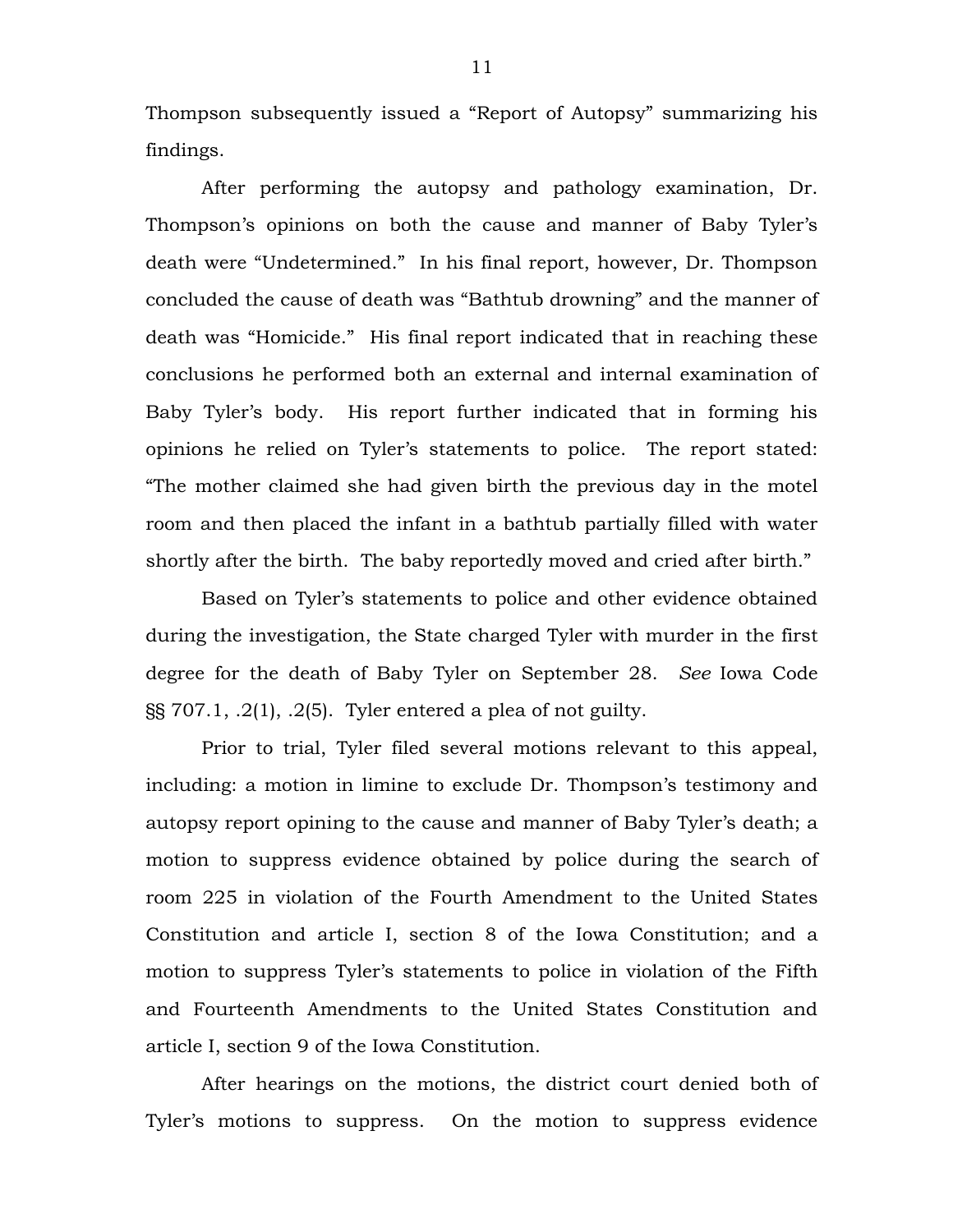obtained by police during the search of room 225, the district court concluded Tyler did not have a reasonable expectation of privacy in the room because she had not intended to use the room as a residence, but instead as a venue for the commission of an alleged crime. Thus, the district court concluded Tyler's Fourth Amendment rights were not implicated. On the motion to suppress Tyler's statements to police, the district court concluded Tyler was not in custody at the trailer, during the ride to the police station, or during the questioning at the police station on September 20. As a result, the district court concluded her Fifth Amendment rights were not violated. The district court also concluded the special agents' follow-up questioning of Tyler at the hospital did not violate her rights because the special agents informed her of her *Miranda* rights and she executed a knowing, intelligent, and voluntary waiver.

On January 15, 2013, the district court held a hearing on Tyler's motion in limine to address the admissibility of Dr. Thompson's expert opinion on the cause and manner of Baby Tyler's death. Tyler's motion requested that the district court "prohibit[] the State . . . from soliciting or introducing any evidence from [Dr. Thompson] on his conclusions of the truthfulness of [Tyler's] statements that were provided to him by law enforcement." Tyler maintained this evidence impermissibly "passe[d] on [her] guilt or innocence" and constituted an improper comment on her credibility. Tyler's motion also requested that the district court "prohibit[] the State . . . from soliciting or introducing any evidence from [Dr. Thompson] as to scientific or medical opinions on the cause or manner of death." Tyler maintained Dr. Thompson's opinion on these matters "would not be based on any scientific or medical knowledge,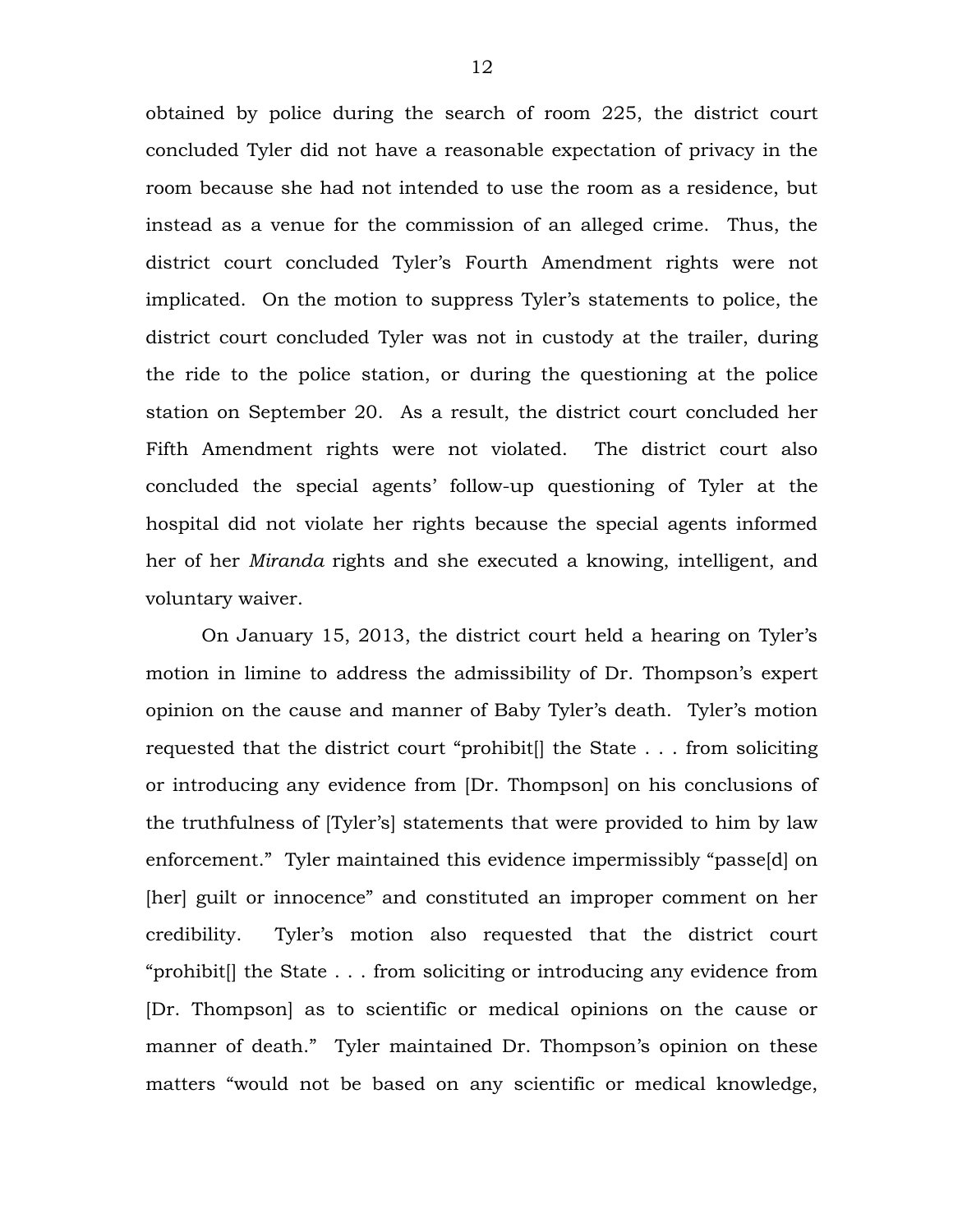scientific standards, or technical training, but merely from the witness adopting the statements and conclusions of law enforcement."

At the hearing, Tyler's counsel questioned Dr. Thompson about the autopsy he performed and the foundation for his conclusions of the cause and manner of Baby Tyler's death. The following exchange occurred:

Q. Okay. So the examination includes your visual examination, both inside and outside of the body that you're examining, correct? A. Yes, sir.

Q. And then it also includes various . . . scientific tests? A. Yes, it does.

. . . .

. . . .

<span id="page-12-1"></span> $\overline{a}$ 

Q. In this case, if you based your opinions speaking strictly on medical or scientific evidence, you were unable to give a conclusion as to whether or not this was a homicide, correct? A. Just on the autopsy findings, that would be correct, yes.

Q. Okay. And also based just on the autopsy findings, you would be unable to determine whether or not this was a drowning, correct? A. That would be correct, yes.

Q. The autopsy findings were consistent with intrauterine fetal demise,<sup>[[4\]](#page-12-0)</sup> correct? A. They could be, yes.

Q. They could also be consistent with a baby that died immediately after birth, correct? A. It could be, yes.

Q. Okay. So the specific autopsy, the testing that you did, the toxicology test, the examination of the lungs, all of the things you did, the examination of the stomach contents, all of that led you to an inconclusive determination, correct? A. That's correct, yes.

Q. And the only way that you reached the conclusion of homicide as the manner of death, as drowning as a cause of death, is through observing and watching the videotapes that the law enforcement officers supplied to you, correct? A. Yes, it is.

Q. So that would be of Miss Tyler's interview with the police, correct? A. That's correct.[[5](#page-12-1)]

<span id="page-12-0"></span><sup>4</sup>Intrauterine fetal demise, commonly referred to as a "stillbirth," occurs when a fetus dies in utero.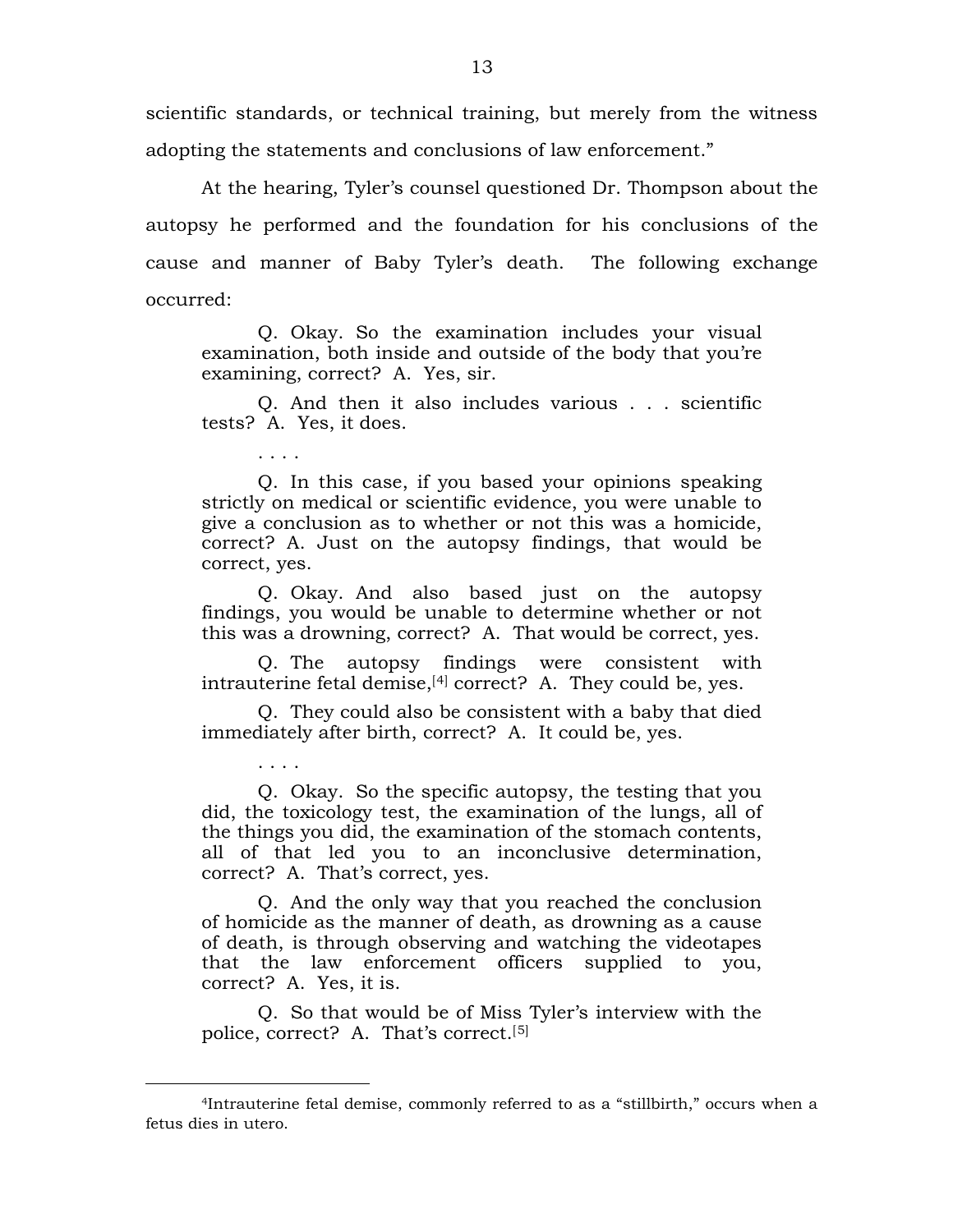Q. Okay. So from that standpoint, ultimately your opinion as to whether or not this was a homicide . . . and what the cause of death was, is based entirely on your belief of her statements, correct? A. That's correct, yes.

Q. Okay. . . . [E]ssentially what you're saying is that since the autopsy didn't disprove her statement, you're going to believe her statement? A. That's correct, yes. There's nothing inconsistent between what she said and what I saw at the autopsy.

Q. Hypothetically speaking, if her statement to the police was the baby was a stillborn, your conclusion then would have had to have been stillborn birth, natural cause of death, correct? A. . . . I would probably classify as [stillbirth].

Q. And that's just because the actual medical examination, medical testing, scientific testing is inconclusive? A. That's correct, yes.

The district court overruled Tyler's motion in limine. In its ruling, it noted that "in Iowa, the courts are committed to a liberal rule on the admission of expert testimony" and that Dr. Thompson's reliance on Tyler's statements to police was "no different than a physician relying on a patient's history in reaching a diagnosis." Consequently, the district court overruled Tyler's motion in limine, "subject to [her] right to vigorously and thoroughly cross-examine" Dr. Thompson.

Trial in this matter commenced on February 11. The central issue in the case was the cause of Baby Tyler's death. Specifically, whether Baby Tyler was born alive and survived for a sufficient period for Tyler to drown him, or whether he was stillborn or died immediately after birth

. . . .

. . . .

. . . .

\_\_\_\_\_\_\_\_\_\_\_\_\_\_\_\_\_\_\_\_\_\_\_\_\_\_\_\_\_\_\_\_\_

<sup>5</sup>Based on the record, it is unclear whether Dr. Thompson listened to the audio recording of the ride from the trailer to the police station. Testimony given by Dr. Thompson at a deposition taken prior to the hearing on the motion in limine, at the hearing on the motion in limine, and at trial confirms that he both viewed the video of the interview at the police station and listened to the audio recording of the follow-up interview at the hospital.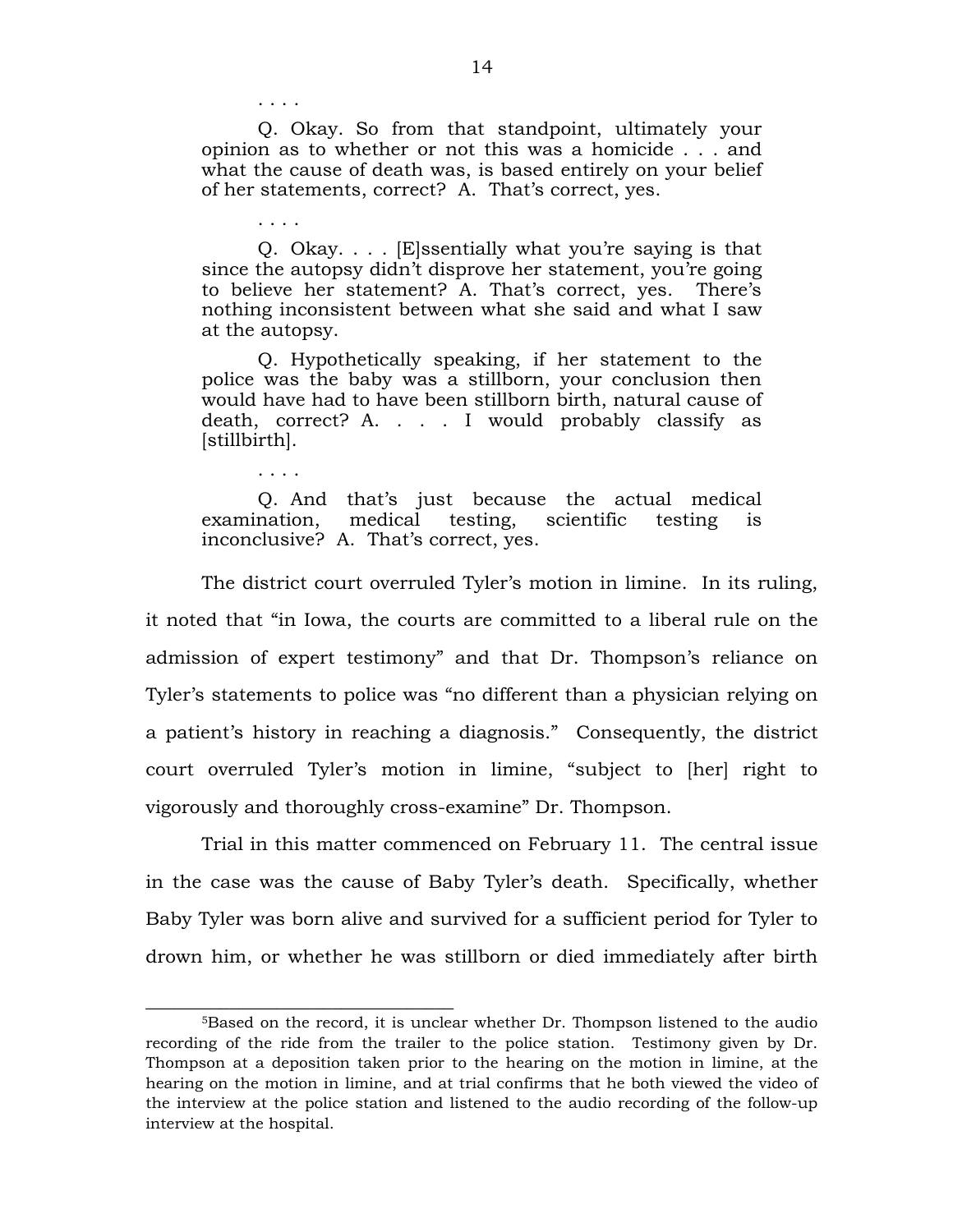such that Tyler could not drown him. The State presented, among other evidence, testimony from Cyphers, members of the hotel staff, officers who investigated room 225, and the special agents who interviewed Tyler. The State also presented Tyler's interviews at both the police station and the hospital by way of video and audio recordings, respectively.[6](#page-14-0)

Dr. Thompson also testified on behalf of the State. On direct examination, he explained to the jury that the autopsy he conducted on Baby Tyler involved both an external and internal examination of the body. He explained that he found fluid in Baby Tyler's lungs. However, he also explained that this fluid was, at least in part, amniotic fluid. Dr. Thompson testified that because amniotic fluid is in part composed of water, there was no scientific basis for determining whether some of the fluid was bathwater. Dr. Thompson further testified that there were indications Baby Tyler may have taken a breath because the alveoli in the lungs were partially, although not entirely, expanded. He then testified that based on this finding, and "[g]iven the history that Baby Tyler cried and moved, . . . Baby Tyler probably took a few breaths." Dr. Thompson further testified that based on his findings, he was able to rule out several possible alternative causes of death. He then opined that Baby Tyler's cause of death was "drowning," and that his manner of death was "homicide"—meaning "death at the hands of another individual." Finally, Dr. Thompson testified that his opinions on the cause and manner of Baby Tyler's death were based on "a combination of history, which includes scene findings, it includes witness statements; it's also based on a combination of physical exam, which is [the] autopsy findings; and then supplemental testing."

 $\overline{a}$ 

<span id="page-14-0"></span><sup>6</sup>The jury did not listen to the audio recording of the officers' initial contact with Tyler or the ride from the trailer to the police station.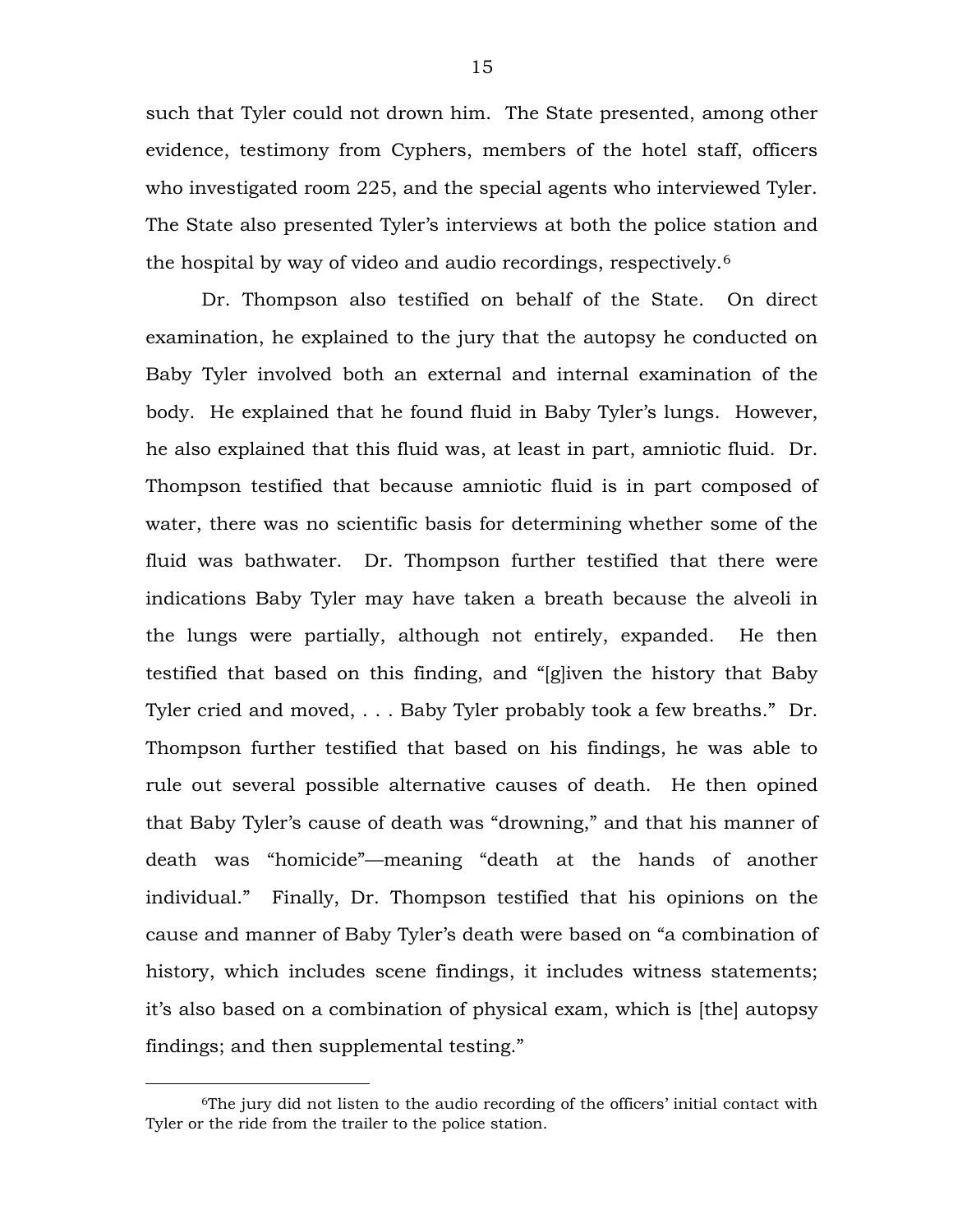On cross-examination, defense counsel called attention to the inconclusive nature of Dr. Thompson's autopsy findings. Counsel asked Dr. Thompson if there was an alternative explanation for the partially expanded alveoli in Baby Tyler's lungs. Dr. Thompson explained that partially expanded alveoli would also be consistent with the production of methane gas by bacteria found in the body after death, which "will diffuse up into the lungs and can expand those a[l]veolar spaces." Counsel also questioned Dr. Thompson as to whether it was possible, based on the autopsy, that Baby Tyler was stillborn or died immediately after birth. Dr. Thompson testified there were several other possible causes of death he could not rule out based on the autopsy findings alone. He agreed with defense counsel that it was possible Baby Tyler died either in utero or immediately after birth. Defense counsel and Dr. Thompson also had an exchange in which counsel pressed Dr. Thompson on the basis for his conclusion of the cause and manner of Baby Tyler's death. The following exchange occurred:

Q. Okay. It is true that you cannot say from your autopsy alone that the child in this case ever took a breath, correct? A. That's correct, yes.

Q. . . . For that opinion, you are entirely relying on the review of the interview in this case; is that correct? A. Uh, not necessarily, because there's nothing inconsistent with what the witness statement said with the autopsy findings.

Q. Well -- A. But without the witness statements, I could not have diagnosed drowning in this case.

Q. You had conducted your autopsy, correct? A. Yes.

Q. Your opinion was undetermined at that time? A. That's correct, yes.

Q. And then the only way you came up with your decision in this case was based on the interview you watched? A. Yes, sir, that's correct.

Q. Now, you're relying on the fact that [Tyler] said prior to putting the baby in the tub, the baby moved and cried, correct? A. Yes, sir.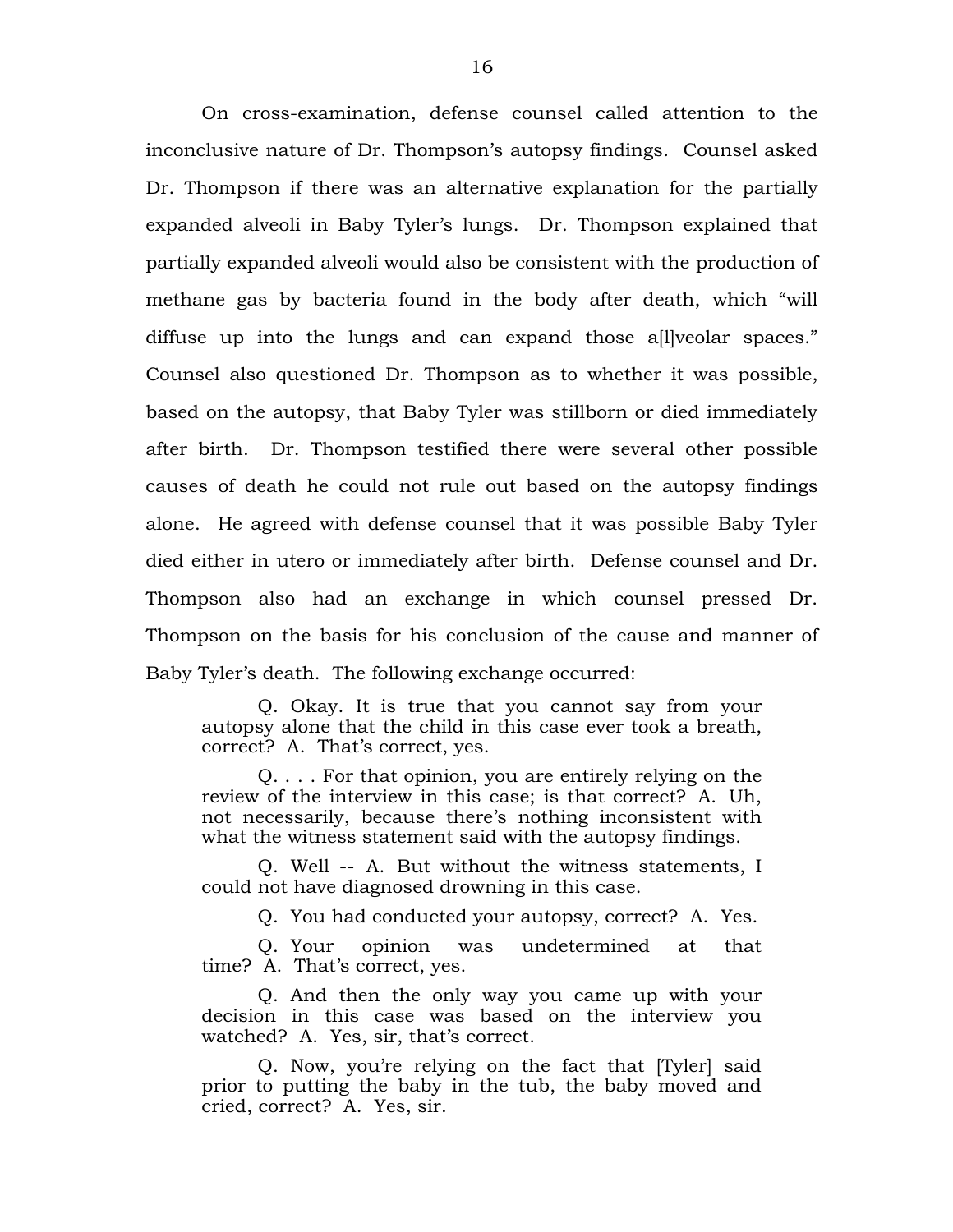Tyler's defense was that her statements to police were not credible and the product of coercion. Counsel noted that during the first half of the interview at the police station, Tyler denied the baby cried or moved after the birth. It was only after being interviewed for forty-five minutes and a forty-three minute break that Tyler stated the baby cried and moved. Tyler maintained these statements were not credible due to the length of the interview and her need for medical care. As to her second interview at the hospital, Tyler's defense was that these statements were also not credible due to her medicated and vulnerable state. Tyler also presented a medical expert who testified in her defense. This pathologist testified that there was not sufficient information to determine the cause or manner of death.

The jury found Tyler guilty of the lesser included offense of murder in the second degree. *See* Iowa Code §§ 707.1, .3. Tyler appealed and we transferred the case to the court of appeals. The court of appeals held the district court abused its discretion in allowing Dr. Thompson to testify to the cause and manner of Baby Tyler's death and in admitting the unredacted autopsy report into evidence. The court of appeals reasoned Dr. Thompson's reliance on Tyler's statements in forming his opinions on the cause and manner of death amounted to an improper comment on Tyler's credibility. It also concluded Dr. Thompson's opinions could not fairly be characterized as expert medical opinions. The court of appeals further determined the erroneous admission of Dr. Thompson's testimony and autopsy report into evidence was reversible error because Tyler's credibility was the central issue in the case. The court of appeals reversed the conviction and remanded the case for a new trial. It did not address the remaining issues raised in the appeal.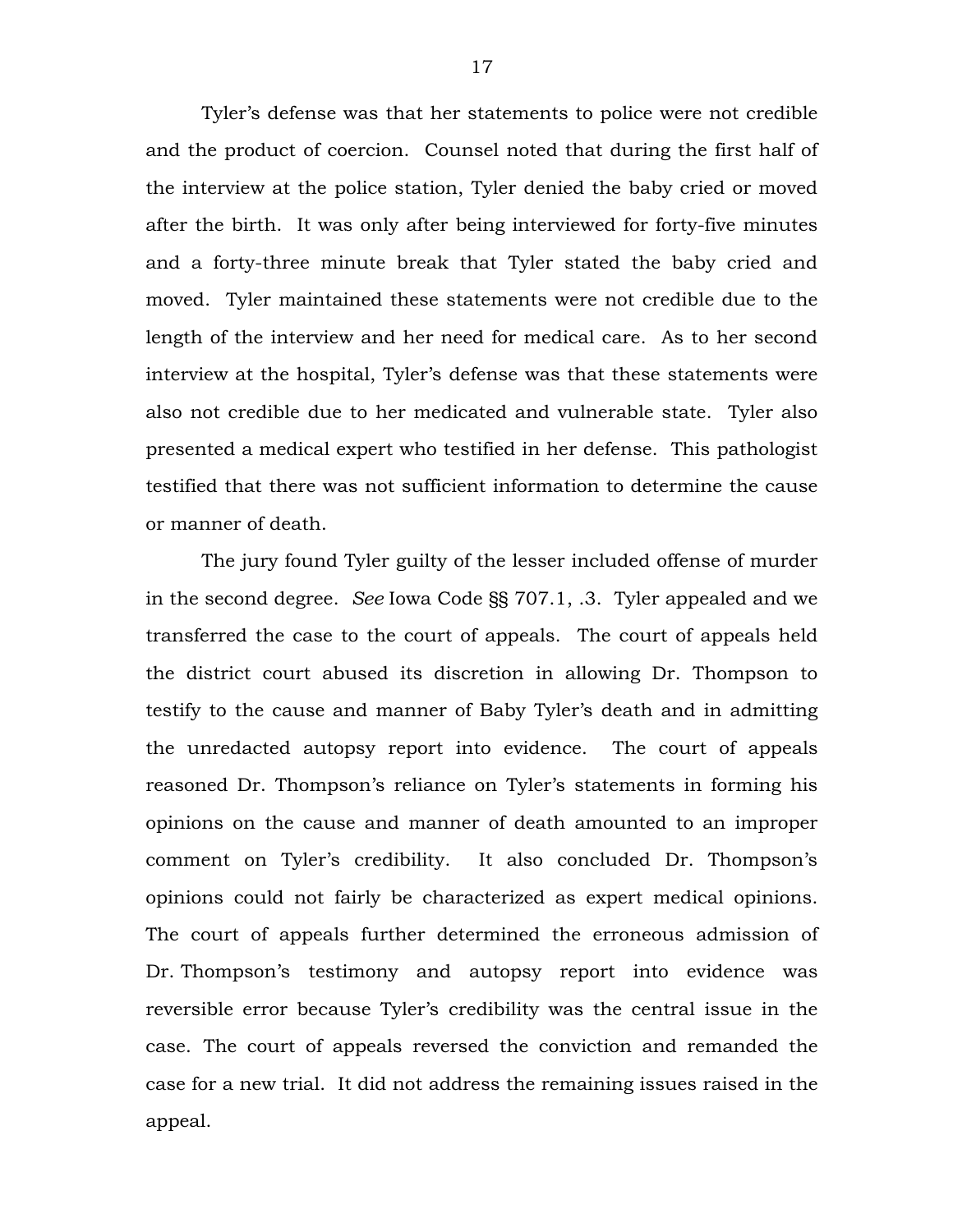The State applied for further review, which we granted. We will provide additional facts in the discussion of specific issues below.

### **II. Standard of Review.**

Evidentiary rulings are reviewed for an abuse of discretion. *State v. Elliott*, 806 N.W.2d 660, 667 (Iowa 2011). " 'An abuse of discretion occurs "when the district court exercises its discretion on grounds or for reasons clearly untenable or to an extent clearly unreasonable." ' " *State v. Miller*, 841 N.W.2d 583, 586 (Iowa 2014) (quoting *Rowedder v. Anderson*, 814 N.W.2d 585, 589 (Iowa 2012)). " 'A ground or reason is untenable when it is not supported by substantial evidence or when it is based on an erroneous application of the law.'" *State v. Redmond*, 803 N.W.2d 112, 117 (Iowa 2011) (quoting *Graber v. City of Ankeny*, 616 N.W.2d 633, 638 (Iowa 2000)). "Thus, under our abuse-of-discretion standard, 'we will correct an erroneous application of the law.' " *Miller*, 841 N.W.2d at 586 (quoting *Rowedder*, 814 N.W.2d at 589). " ' "When the error is not of constitutional magnitude, the test of prejudice is whether it sufficiently appears that the rights of the complaining party have been injuriously affected or that the party has suffered a miscarriage of justice." <sup>"</sup> *Id.* (quoting *State v. Marin*, 788 N.W.2d 833, 836 (Iowa 2010)).

We review determinations of whether to suppress both evidence obtained and statements made in violation of constitutional guarantees de novo. *State v. Watts*, 801 N.W.2d 845, 850 (Iowa 2011); *State v. Palmer*, 791 N.W.2d 840, 844 (Iowa 2010). "[W]e make ' "an independent evaluation of the totality of the circumstances as shown by the entire record," " considering "both the evidence introduced at the suppression hearing as well as the evidence introduced at trial." *Palmer*, 791 N.W.2d at 844 (quoting *State v. Turner*, 630 N.W.2d 601, 606 (Iowa 2001)); *see*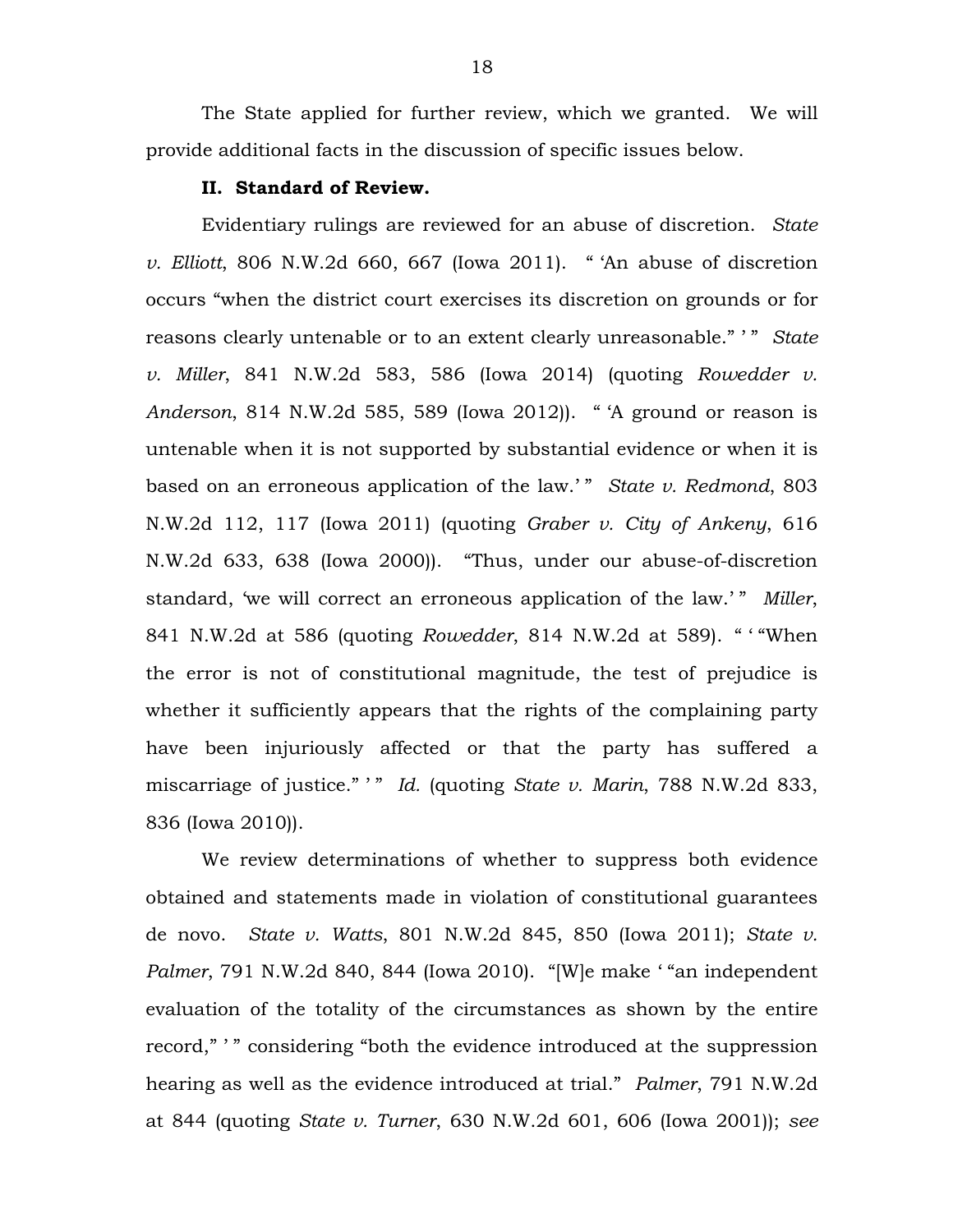*also Watts*, 801 N.W.2d at 850. " 'We give deference to the district court's fact findings due to its opportunity to assess the credibility of witnesses, but we are not bound by those findings.'" *Palmer*, 791 N.W.2d at 844 (quoting *Turner*, 630 N.W.2d at 606). In considering whether a defendant's statements were voluntarily given, we give considerable weight to the district court's findings. *State v. Payton*, 481 N.W.2d 325, 328 (Iowa 1992). When the alleged error concerns the erroneous admission of evidence in violation of a defendant's constitutional rights, such error is typically subject to harmless-error analysis. *See State v. Peterson*, 663 N.W.2d 417, 430 (Iowa 2003).

## **III. Discussion of Medical Examiner Testimony.**

In our analysis of this case, we must determine when medical examiners may rely on witness statements and the results of police investigations, in addition to their medical examination and findings, in forming their opinions on cause or manner of death. We begin by setting forth the role of expert testimony within our system of justice. Next, we consider the duties and responsibilities of our state medical examiners. We then consider whether medical examiners may rely on witness statements and information obtained through police investigations in forming their opinions on cause or manner of death. Finally, we consider whether under the unique circumstances of this case, it was appropriate for Dr. Thompson to opine on the cause and manner of Baby Tyler's death.

**A. The Role of Expert Testimony in Iowa.** Iowa is generally "committed to a liberal view on the admissibility of expert testimony." *Ranes v. Adams Labs., Inc.*, 778 N.W.2d 677, 685 (Iowa 2010). Iowa Rule of Evidence 5.702 allows expert opinion testimony "[i]f scientific, technical, or other specialized knowledge will assist the trier of fact to

19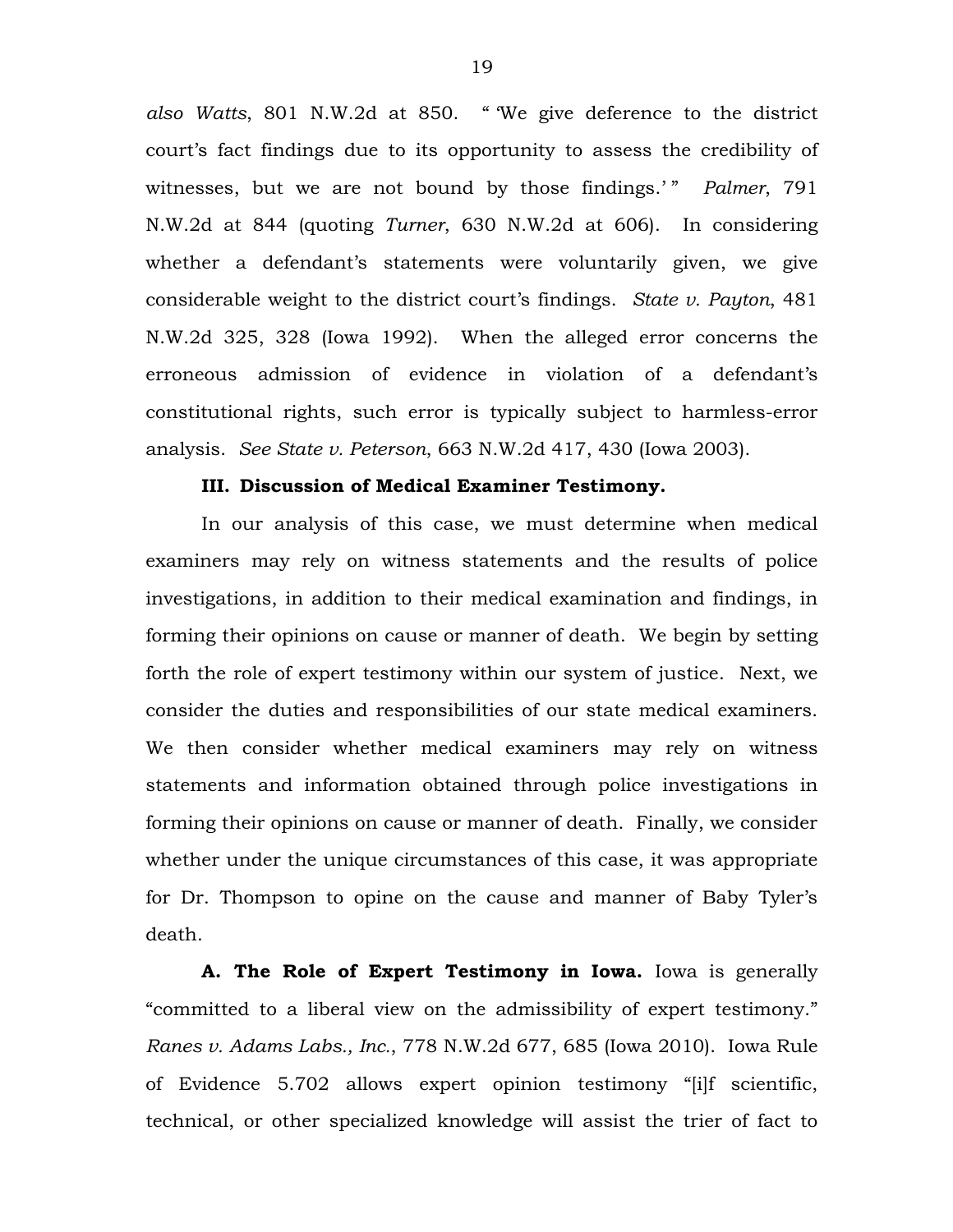understand the evidence or to determine a fact in issue." Iowa Rule of Evidence 5.703 provides further insight into the information experts may rely on in forming their opinions. This rule provides:

The facts or data in the particular case upon which an expert bases an opinion or inference may be those perceived by or made known to the expert at or before the trial or hearing. If of a type reasonably relied upon by experts in the particular field in forming opinions or inferences upon the subject, the facts or data need not be admissible in evidence.

Iowa R. Evid. 5.703.

"[T]here is no requirement that the expert be able to express an opinion with absolute certainty. A lack of absolute certainty goes to the weight of the expert's testimony, not to its admissibility." *Johnson v. Knoxville Cmty. Sch. Dist.*, 570 N.W.2d 633, 637 (Iowa 1997) (citation omitted). In the context of cause of death determinations, in order to be considered by the trier of fact " 'it is only necessary that the witness entertain a "reasonable degree of medical certainty" for his conclusions.' " *State v. Webb*, 309 N.W.2d 404, 413 (Iowa 1981) (quoting *Commonwealth v. Stoltzfus*, 337 A.2d 873, 879 (Pa. 1975)). " ' "Whether the . . . evidence is sufficient to warrant a finding of causal connection is initially a legal question for the court, but whether it is persuasive beyond a reasonable doubt is for the jury to say." ' " *Id.* at 413–14 (quoting *Stoltzfus*, 337 A.2d at 879).

"[O]therwise admissible [opinion testimony] is not objectionable because it embraces an ultimate issue to be decided by the trier of fact." Iowa R. Evid. 5.704. However, an expert may not opine as to whether a particular legal standard has been satisfied or to "the defendant's guilt or innocence." *State v. Smith*, 522 N.W.2d 591, 593–94 (Iowa 1994). Further, we have continually held that expert testimony is not admissible merely to bolster a witness's credibility. *See State v. Dudley*, 856 N.W.2d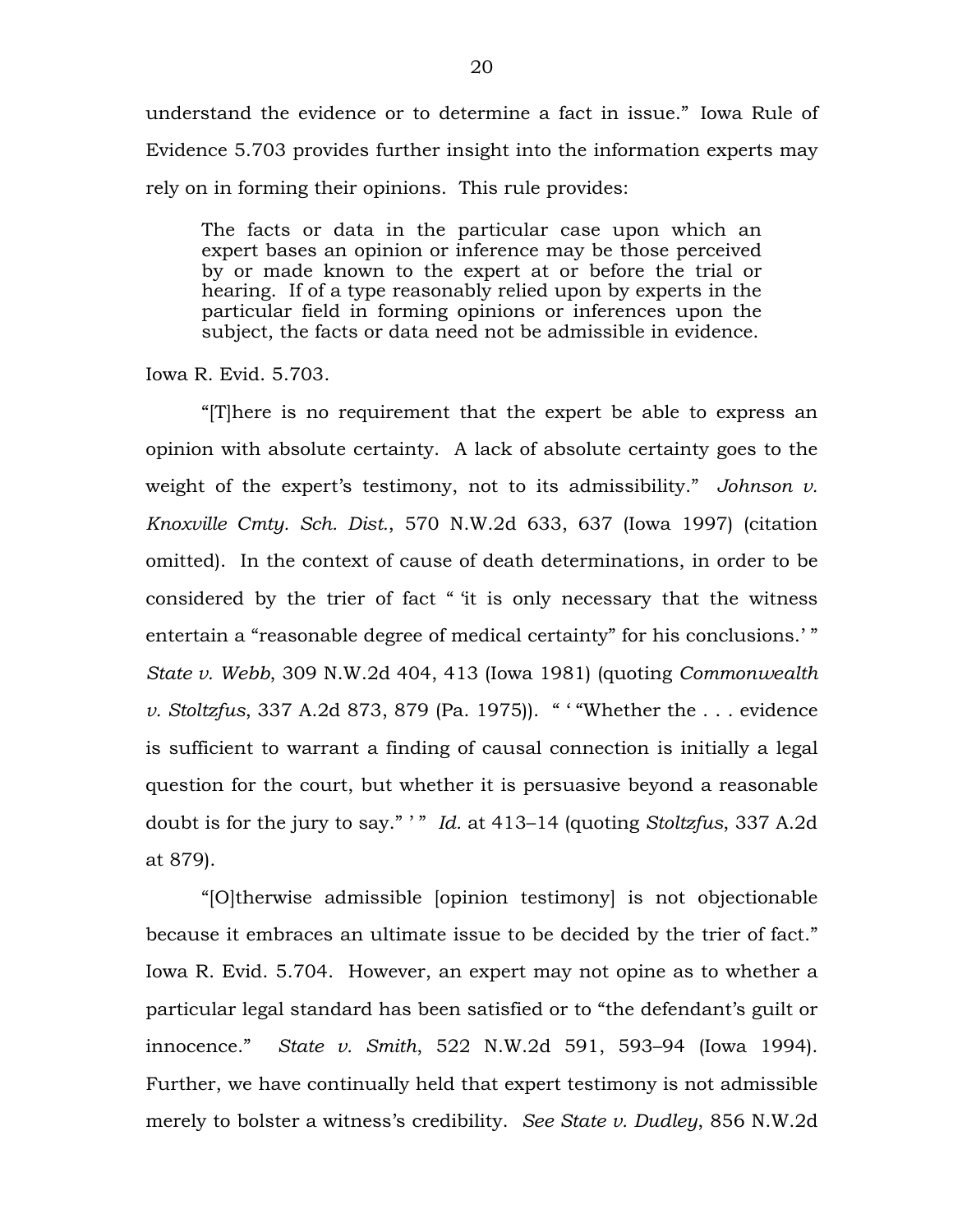668, 676 (Iowa 2014) ("[W]e continue to hold expert testimony is not admissible merely to bolster credibility."); *State v. Myers*, 382 N.W.2d 91, 97 (Iowa 1986) ("[M]ost courts reject expert testimony that either directly or indirectly renders an opinion on the credibility or truthfulness of a witness."). As we recently explained with respect to this rule:

Our system of justice vests the jury with the function of evaluating a witness's credibility. The reason for not allowing this testimony is that a witness's credibility "is not a 'fact in issue' subject to expert opinion." Such opinions not only replace the jury's function in determining credibility, but the jury can employ this type of testimony as a direct comment on defendant's guilt or innocence. Moreover, when an expert comments, directly or indirectly, on a witness's credibility, the expert is giving his or her scientific certainty stamp of approval on the testimony even though an expert cannot accurately opine when a witness is telling the truth. In our system of justice, it is the jury's function to determine the credibility of a witness. An abuse of discretion occurs when a court allows such testimony.

*Dudley*, 856 N.W.2d at 676–77 (citations omitted) (quoting *State v. Hulbert*, 481 N.W.2d 329, 332 (Iowa 1992)). Notwithstanding, "[w]e recognize there is a very thin line between testimony that assists the jury in reaching its verdict and testimony that conveys to the jury that [a witness's] out-of-court statements and testimony are credible." *Id.* at 677.

**B. The Role of the Medical Examiner.** A state medical examiner must be "a physician and surgeon or osteopathic physician and surgeon, . . . licensed to practice medicine in the state of Iowa, and . . . board certified or eligible to be board certified in anatomic and forensic pathology by the American board of pathology." Iowa Code § 691.5. Forensic pathologists are physicians who specialize in forensic pathology, meaning they received a Doctor of Medicine or a Doctor of Osteopathy, spent at least four years in a residency program, and then spent another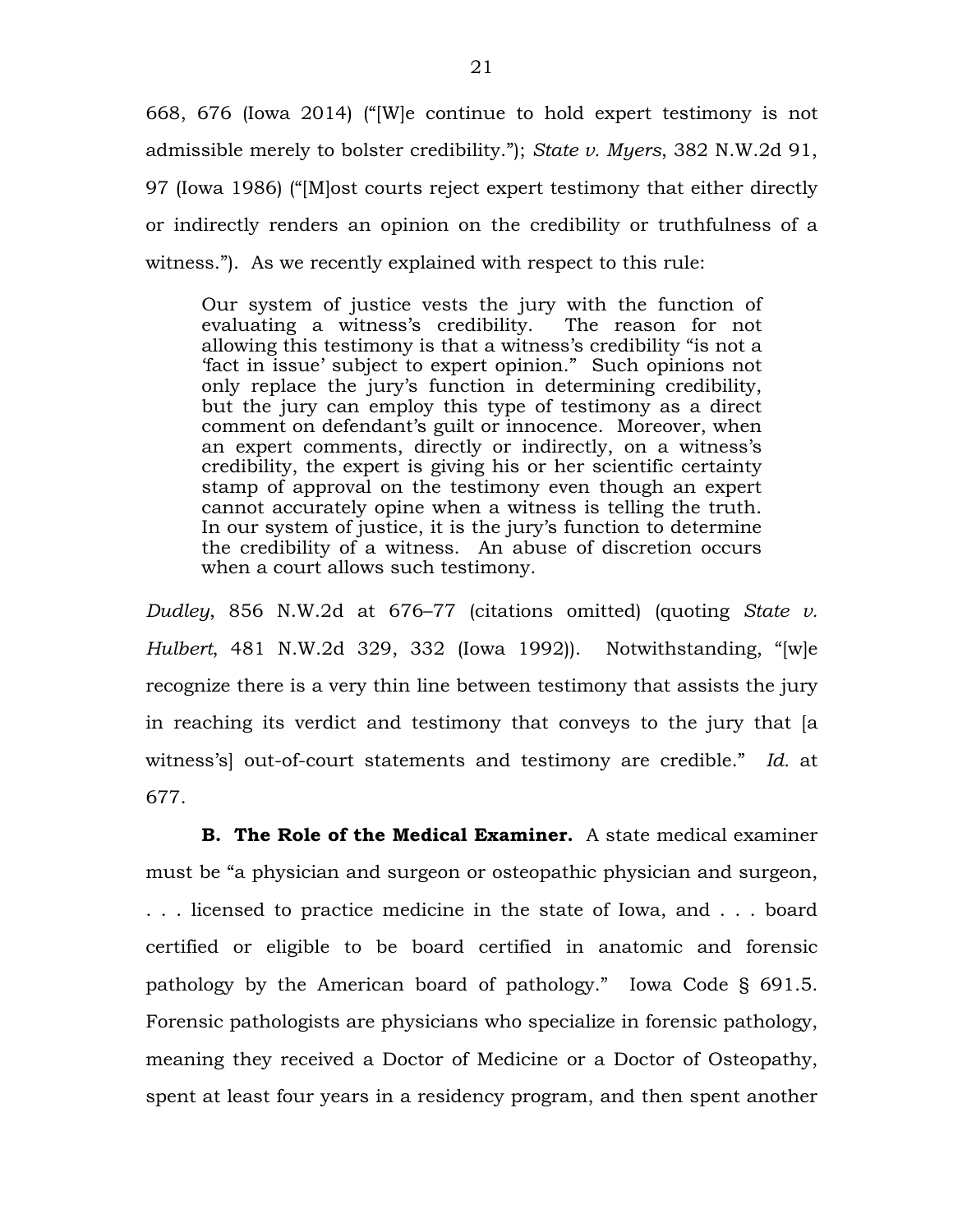year in a forensic pathology fellowship. *See* Iowa Code § 331.801(2) (outlining requirements to serve as a county medical examiner); *id.*  § 691.5 (outlining requirements to serve as a state medical examiner); David Dolinak et al., *Forensic Pathology: Principles and Practice*, at xxiii (Mark Listewnik et al. eds., 2005) [hereinafter Dolinak] (outlining qualifications of forensic pathologists). In certain cases, state law requires medical examiners to investigate the cause and manner of a death, conduct an autopsy, and prepare a written report of their findings. *See* Iowa Code § 331.802(2)(*a*) (requiring county medical examiners to "conduct a preliminary investigation of the cause and manner of death [and] prepare a written report of the findings" when "a person's death affects the public interest"); *id.* § 691.6(7)–(8) (requiring the state medical examiner to "perform an autopsy or order that an autopsy be performed" if required by law and to "retain tissues, organs, and bodily fluids as necessary to determine the cause and manner of death"); Iowa Admin. Code r. 641—127.3(1), (5) (requiring county medical examiners to "perform an autopsy or order that an autopsy be performed" in specified cases and submit a "complete record of the findings of the autopsy . . . to the state medical examiner's office").

The administrative code defines "*Cause of death*" as "the disease or injury which sets in motion the chain of events which eventually result in the death of a person." Iowa Admin. Code r. 641—127.1. The administrative code defines "*Manner of death*" as "the circumstances under which the cause of death occurred." *Id.* The manner of death "may be specified as . . . natural, accident, suicide, homicide, undetermined, or pending." *Id.* In this context, and as explained by Dr. Thompson at trial, the term "homicide" means "[t]he killing of one human being by . . . another." *Black's Law Dictionary* 734 (6th ed. 1990). The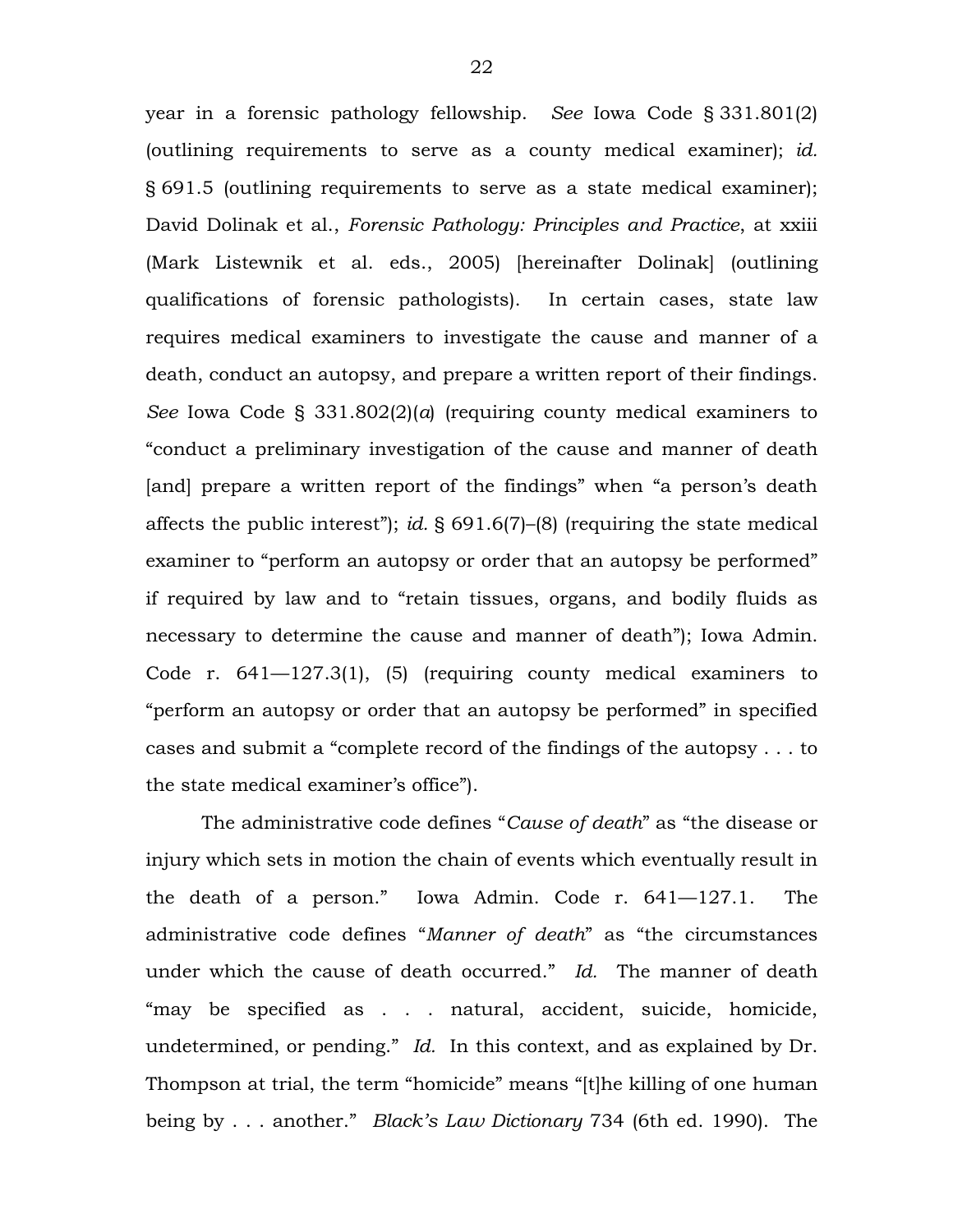term "homicide" expresses no opinion as to the criminality of the killing or the culpability of the killer.[7](#page-22-0) *See id.*

In making cause and manner of death determinations, medical examiners conduct an autopsy, defined as "the external and internal postmortem examination of a deceased person." Iowa Admin. Code r. 641—127.1; *see* Iowa Code § 691.6(7); Iowa Admin. Code r. 641— 127.3(1). Further, in making these determinations, medical examiners routinely rely on the circumstances that surround the death, as revealed by independent investigation, police investigation, and eyewitness accounts. *See* Iowa Code § 691.6(5) ("The duties of the state medical examiner shall be: To conduct an inquiry, investigation, or hearing and administer oaths and receive testimony under oath relative to the matter of inquiry, investigation, or hearing, and to subpoena witnesses and require the production of records, papers, and documents pertinent to the death investigation."); Dolinak at 4 ("Before the autopsy is interpreted, circumstances prior to death must be considered."); Michael J. Shkrum & David A. Ramsay, *Forensic Pathology of Trauma: Common* 

<span id="page-22-0"></span> $\overline{a}$ 

<sup>7</sup>As Black's Law Dictionary explains:

Homicide is not necessarily a crime. It is a necessary ingredient of the crimes of murder and manslaughter, but there are other cases in which homicide may be committed without criminal intent and without criminal consequences, as, where it is done in the lawful execution of a judicial sentence, in self-defense, or as the only possible means of arresting an escaping felon.

*Black's Law Dictionary* at 734. Our statutes reflect this same concept. *See, e.g.*, Iowa Code § 707.1 (defining murder as "kill[ing] another person *with malice aforethought*" (emphasis added)); *id.* § 707.5(1)–(2) (defining involuntary manslaughter as "unintentionally caus[ing] the death of another person *by the commission of a public offense other than a forcible felony or escape* [or] . . . *by the commission* of *an act in a manner likely to cause death or serious injury*" (emphasis added)); *id.* § 707.6A(1) (defining homicide by vehicle as "unintentionally caus[ing] the death of another by operating a motor vehicle *while intoxicated*" (emphasis added)).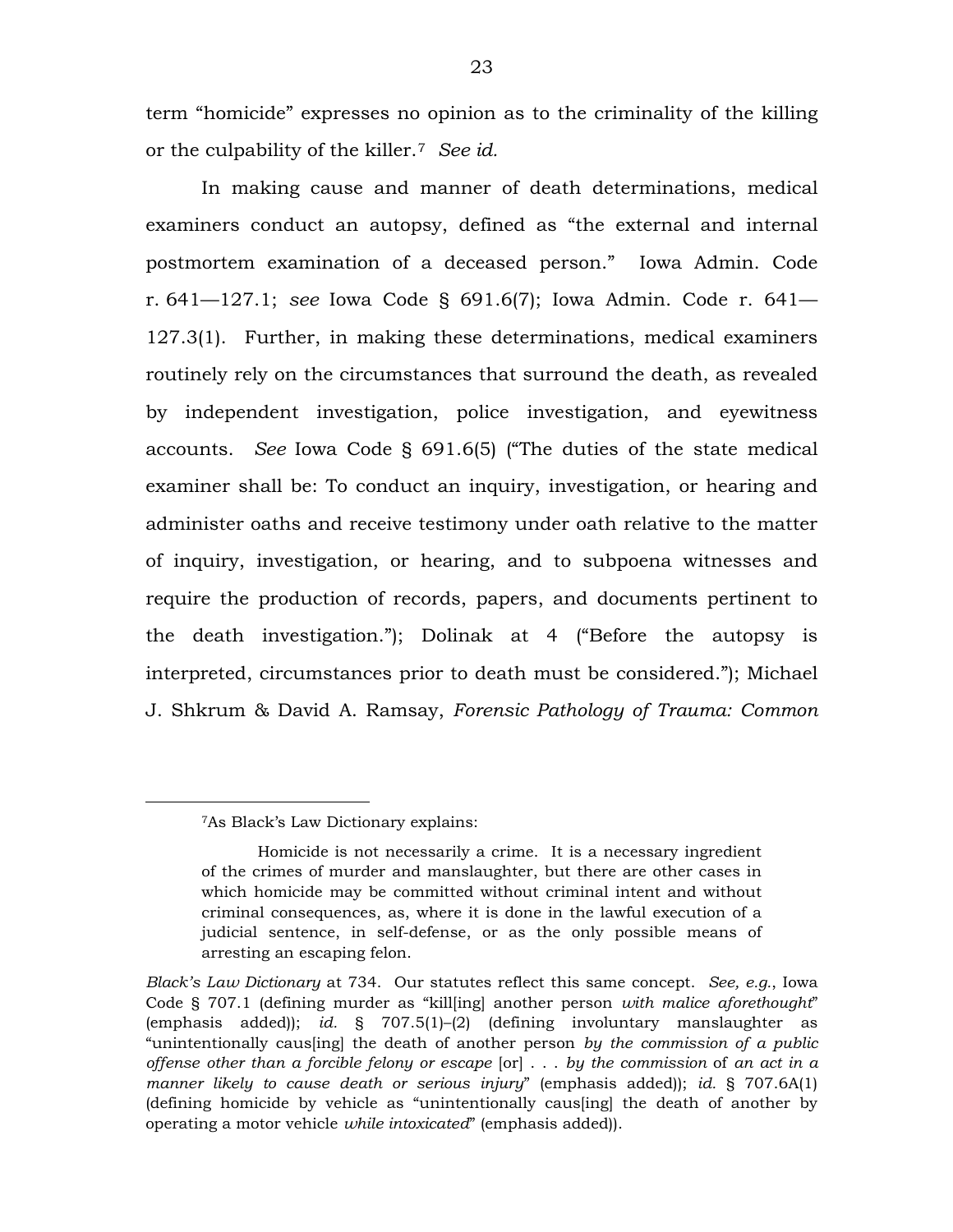*Problems for the Pathologist* 2 (2007) ("A complete autopsy requires the integration of information from various investigative sources . . . .").

**C. Reliance on Witness Statements and Information Obtained Through Police Investigation.** Whether a medical examiner may opine on cause or manner of death when his or her opinions are based largely on uncorroborated witness statements or information obtained through police investigation is an issue of first impression in Iowa. Other jurisdictions that have considered the issue have failed to reach a consensus. *State v. Sosnowicz*, 270 P.3d 917, 923–24 (Ariz. Ct. App. 2012) (collecting cases and noting that "[t]o the extent that there is a common thread amongst these cases, it is that the admissibility in a criminal case of a medical examiner's opinion regarding the manner of death depends on the particular facts and circumstances of each case"). We turn now to survey the authority on the issue.

As discussed above, expert opinion testimony is admissible "[i]f scientific, technical, or other specialized knowledge will assist the trier of fact to understand the evidence or to determine a fact in issue." Iowa R. Evid. 5.702. Thus, we must determine whether a medical examiner's opinion on cause or manner of death assists the trier of fact. Clearly, such opinions can assist the trier of fact in certain circumstances. Specifically, a medical examiner's opinion on cause or manner of death can help the jury determine whether the medical and scientific evidence is consistent with a particular view of the evidence. *See State v. Dao Xiong*, 829 N.W.2d 391, 397 (Minn. 2013) (noting that medical examiner's opinion that the victim's manner of death was homicide "assisted the jury's understanding of the medical evidence offered at trial by explaining that the autopsy results were consistent with homicide").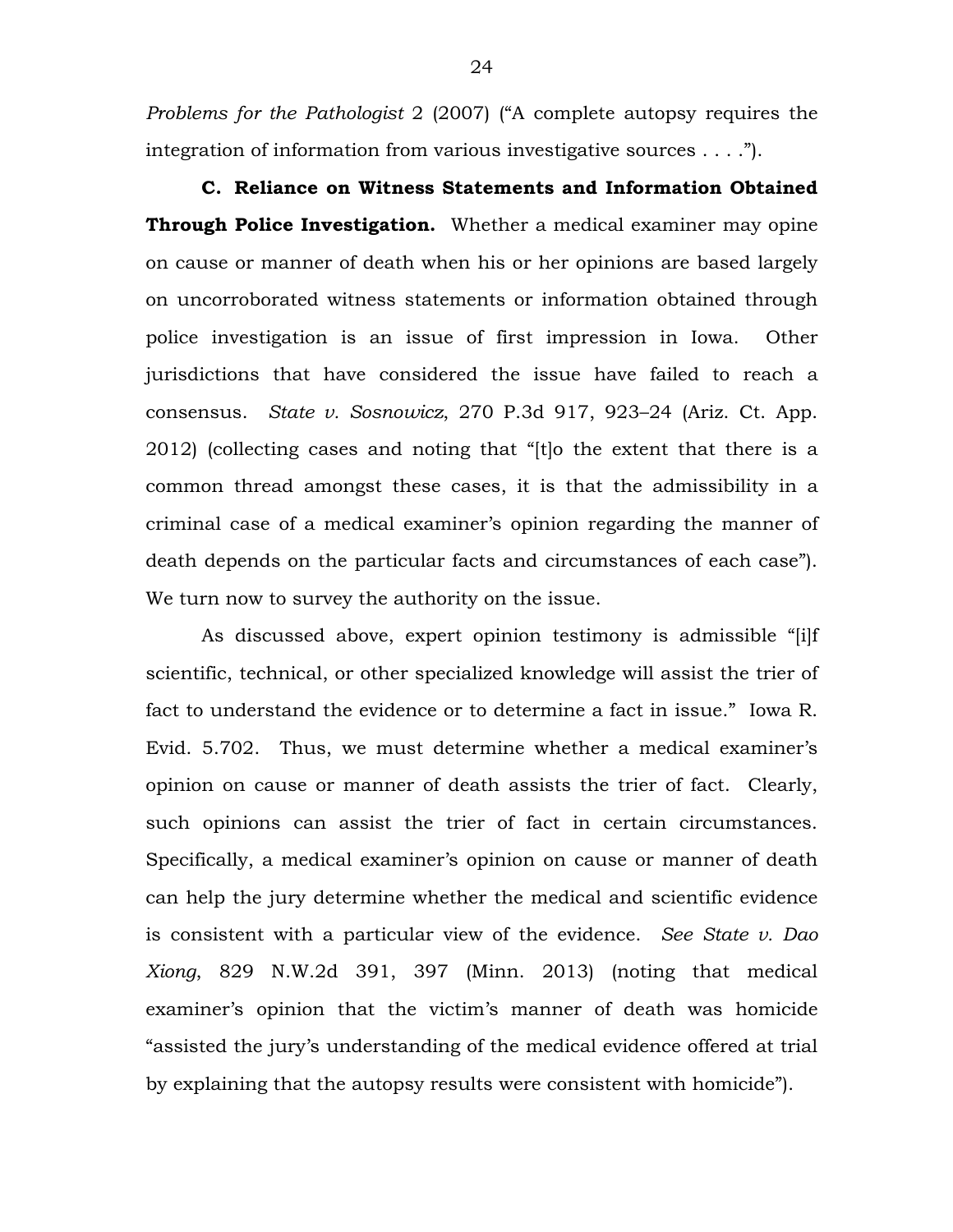Notwithstanding, when a medical examiner over-relies on witness statements or information obtained through police investigation in forming his or her opinions on cause or manner of death, such opinions may not assist the trier of fact. Numerous jurisdictions have held that when a medical examiner bases his or her opinions on cause or manner of death largely on statements of lay witnesses or information obtained through police investigation, such opinions are inadmissible under rules similar to our rule 5.702. Iowa R. Evid. 5.702; *see, e.g.*, *Sosnowicz*, 270 P.3d at 922 (noting that "it does not appear that [the medical examiner] relied on any 'specialized knowledge' to classify the death as a 'homicide' rather than an 'accident'" when the medical examiner "based his conclusion that the death was a homicide on the circumstances reported to him by the police"); *Maxwell v. State*, 414 S.E.2d 470, 473–74 (Ga. 1992) (holding "[t]he medical examiner should not have been permitted to testify as to his conclusion or opinion of the manner of death" when "his opinion that the manner of death was due to homicide was based entirely upon the circumstances surrounding [the victim's] demise as related to him by a detective working on the case" because "his expertise as a forensic pathologist was not needed or used in reaching that conclusion"), *overruled on other grounds by Wall v. State*, 500 S.E.2d 904, 907 (Ga. 1998); *People v. Perry*, 593 N.E.2d 712, 716 (Ill. App. Ct. 1992) (noting "[the pathologist's] opinion as to homicide, caused by the defendant's body being positioned on top of her sleeping son, did not in any way add to the evidence already presented to the jury or assist them in reaching their own conclusions," but upholding the conviction because error was harmless); *State v. Vining*, 645 A.2d 20, 20–21 (Me. 1994) (concluding "the medical examiner's opinion that [the victim's] death was a homicide was not a product of her expertise" and "amounted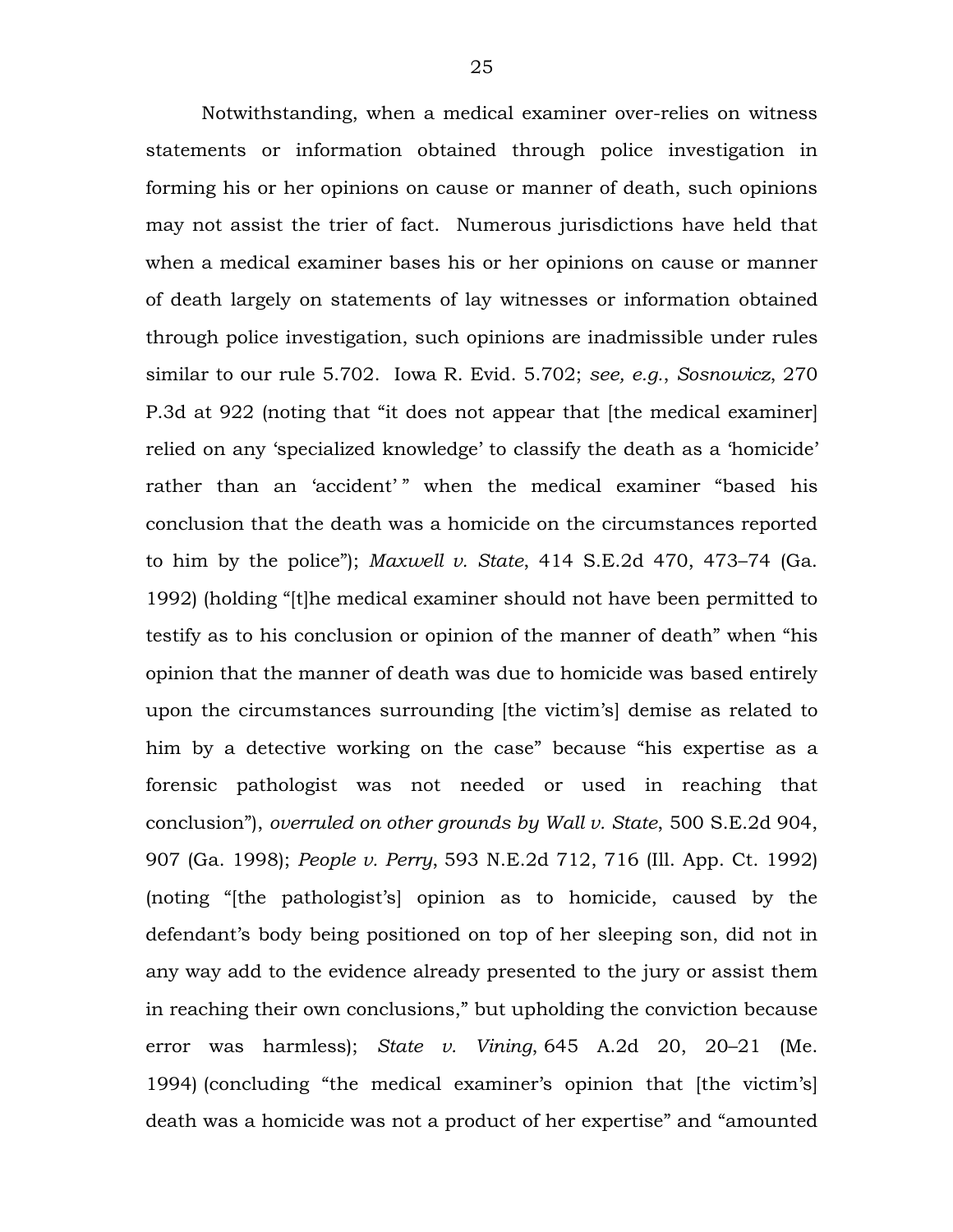to an assessment of the credibility and investigatory acumen of the police" when "[she] conceded that there was no physical evidence that [the victim's] death had been caused by a human agent as opposed to an accidental fall"); *State v. Jamerson*, 708 A.2d 1183, 1189, 1195 (N.J. 1998) (holding a forensic pathologist's opinion that a car crash was a homicide as opposed to an accident was inadmissible because his opinion was based on "circumstances leading up to the accident that were within the understanding of the average juror," such that his opinion "could not be of assistance to the jury"); *People v. Eberle*, 697 N.Y.S.2d 218, 219 (App. Div. 1999) (holding a medical expert's opinion that an infant's death was caused by "homicidal suffocation" as opposed to sudden infant death syndrome was inadmissible when "the results of the autopsy equally supported two possible causes of death" because her opinion was not based on the medical evidence, but rather on her review of "statements by defendant and other individuals" (internal quotation marks omitted)); *Bond v. Commonwealth*, 311 S.E.2d 769, 772 (Va. 1984) ("The ultimate question was whether the decedent jumped intentionally, fell accidentally, or was thrown to her death. The facts and circumstances shown by the testimony of lay witnesses were sufficient to enable a jury to decide that question. The expert's opinion was based largely, if not entirely, upon the same facts and circumstances."). These cases generally stand for the proposition that when a medical examiner's opinion on cause or manner of death is based largely on statements of lay witnesses or information obtained through police investigation, such opinions are not sufficiently based on scientific, technical, or specialized knowledge that would assist the jury in weighing the evidence.

For example, in *Sosnowicz*, the defendant was accused of running over the victim with his Hummer. 270 P.3d at 919. At trial, the medical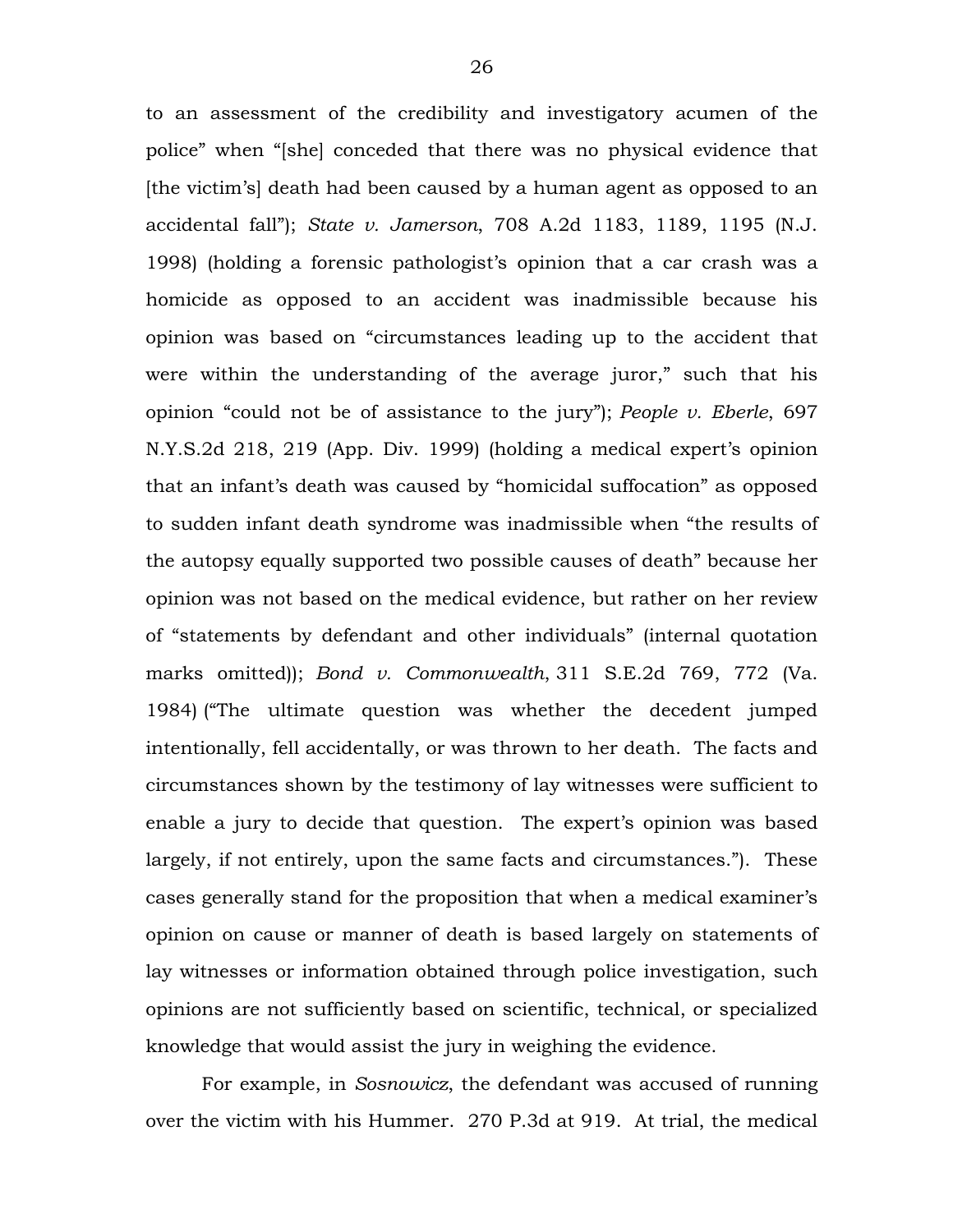examiner testified that based on his autopsy of the victim's body, the cause of death was "blunt force trauma." *Id.* at 921. He also testified that based on the autopsy and information he received from police regarding the circumstances surrounding the victim's death, the manner of death was "homicide." *Id.* He explained that in reaching his conclusion on the manner of death he determined the circumstances of the victim's death as reported to him by police were consistent with his autopsy findings and that those circumstances were consistent with homicide. *Id.*

In concluding the medical examiner's testimony was inadmissible under Arizona Rule of Evidence 702, the Court of Appeals of Arizona reasoned:

[I]t does not appear that [the medical examiner] relied on any "specialized knowledge" to classify the death as a "homicide" rather than an "accident." Under cross-examination, [he] agreed with defense counsel that he based his conclusion that the death was a homicide on the circumstances reported to him by the police. Indeed, [he] was in no better position to determine the manner of death than was the jury who heard the actual trial testimony of witnesses and had the opportunity to evaluate their credibility.

*Id.* at 922–23.

In *Vining*, the victim "died after falling over backwards and hitting his head on a cement floor." 645 A.2d at 20. The victim was intoxicated at the time. *Id.* At trial, an eyewitness who was also intoxicated at the time of the incident testified that the defendant and the victim were in a fight at the time of the fall and that the defendant was standing in front of the victim when the victim fell. *Id.* However, the eyewitness did not actually see the defendant push the victim. *Id.* "The State Medical Examiner testified that although there was no physical evidence from [the victim's] body that would allow her to determine whether [the victim]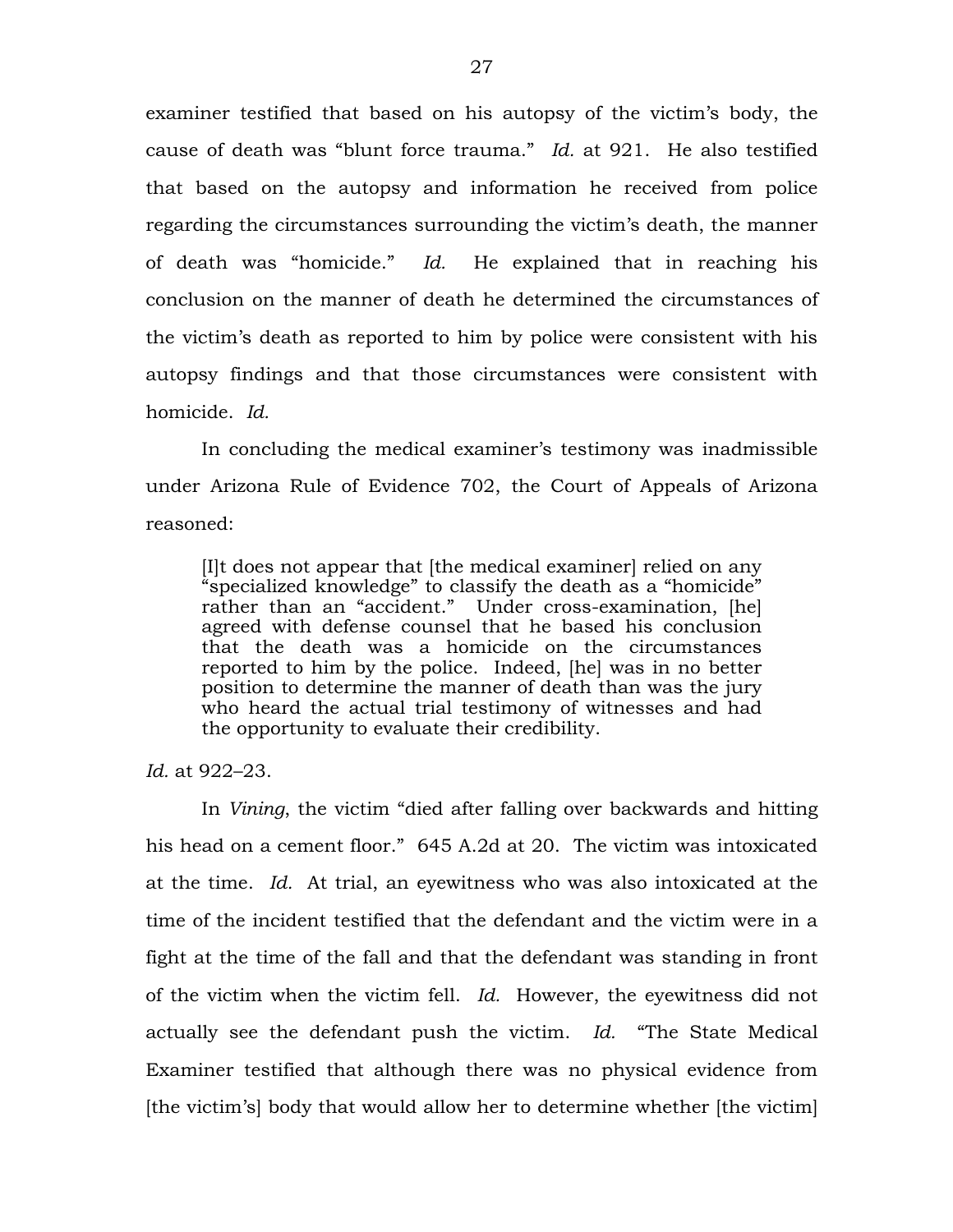fell or was pushed, she concluded based on her conversations with the police investigators that [the victim's] death was a homicide." *Id.*

In concluding the medical examiner's opinion that the victim's death was a homicide was inadmissible, the Supreme Court of Maine reasoned:

[T]he medical examiner's opinion . . . was not a product of her expertise. The medical examiner conceded that there was no physical evidence that [the victim's] death had been caused by a human agent as opposed to an accidental fall. Her opinion was based solely on her discussions with the police investigators and therefore amounted to an assessment of the credibility and investigatory acumen of the police. The credibility of witnesses is the exclusive province of the jury.

. . . [T]he State argues that "[the medical examiner's] opinion assisted the jury in determining whether [the victim's] fatal injuries resulted from accidentally falling backwards off his chair onto the floor or from the severe force applied by another person." That argument begs the issue. It is appropriate for the medical examiner to testify, as she did, that the damage to the skull shows that severe force was applied. It is another thing entirely, however, to testify that although the physical evidence was insufficient for her to distinguish whether [the victim] fell or was pushed, the police investigators have convinced her that [the victim's] death was a homicide. That is not an expert medical opinion.

*Id.* at 20–21 (footnote omitted)(citation omitted).

In *Eberle*, a case closely analogous to the present case, a medical examiner testified that an infant victim's cause of death was "homicidal suffocation." 297 N.Y.S.2d at 219 (internal quotation marks omitted). However, she admitted "there were no medical findings to explain the death of the infant" and that "the results of the autopsy equally supported two possible causes of death, i.e., suffocation and Sudden Infant Death Syndrome (SIDS)." *Id.* Additionally, she stated that "her opinion that the death was caused by homicidal suffocation rather than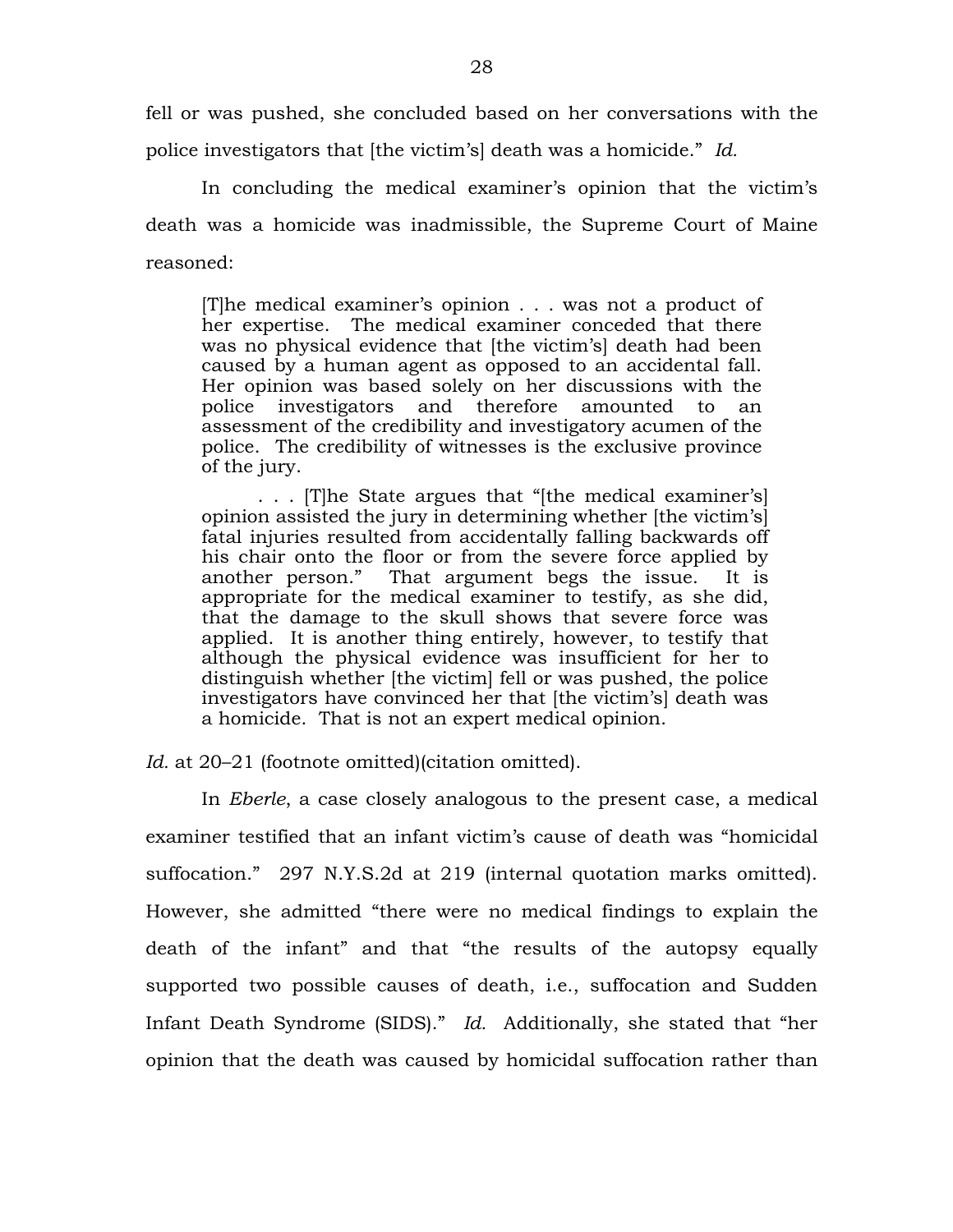SIDS was not based on medical evidence but rather . . . on her review of statements by defendant and other individuals." *Id.*

In concluding the medical examiner's opinion concerning cause and manner of death was inadmissible, the Supreme Court, Appellate Division, of New York reasoned:

[T]he opinion of the . . . expert was not based on professional or medical knowledge but rather was based on inferences and conclusions drawn from various statements presented to her by the police. It is, however, for the jury to determine whether to credit such statements and to determine the inferences to be drawn therefrom. . . . Because the jury was able to comprehend the issues and evaluate the evidence, the expert's opinion, which intruded on the province of the jury to draw inferences and conclusions from that evidence, was improperly admitted.

*Id.* (citation omitted).

The State asserts the weight of out-of-state authority supports a more liberal approach regarding the admissibility of medical examiner opinions on cause or manner of death under rule 5.702. Iowa R. Evid. 5.702; *see, e.g.*, *Baraka v. Commonwealth*, 194 S.W.3d 313, 314–16 (Ky. 2006) (holding the trial court did not abuse its discretion in admitting a medical examiner's opinion that the victim's manner of death was homicide when the medical examiner's opinion was "based, in part, on disputed information regarding the circumstances of the victim's death that was provided to her by police"); *Rollins v. State*, 897 A.2d 821, 849, 851–52 (Md. 2006) (holding a medical examiner's opinion that the victim was "smothered" was admissible when her opinion was based, in part, on witness statements and information provided by police), *abrogated on other grounds as recognized by Derr v. State*, 29 A.3d 533, 548–49 (Md. 2011); *Dao Xiong*, 829 N.W.2d at 397–98 (holding the trial court did not err in admitting a medical examiner's testimony that the victim's manner of death was "homicide" when the medical examiner's opinion "was based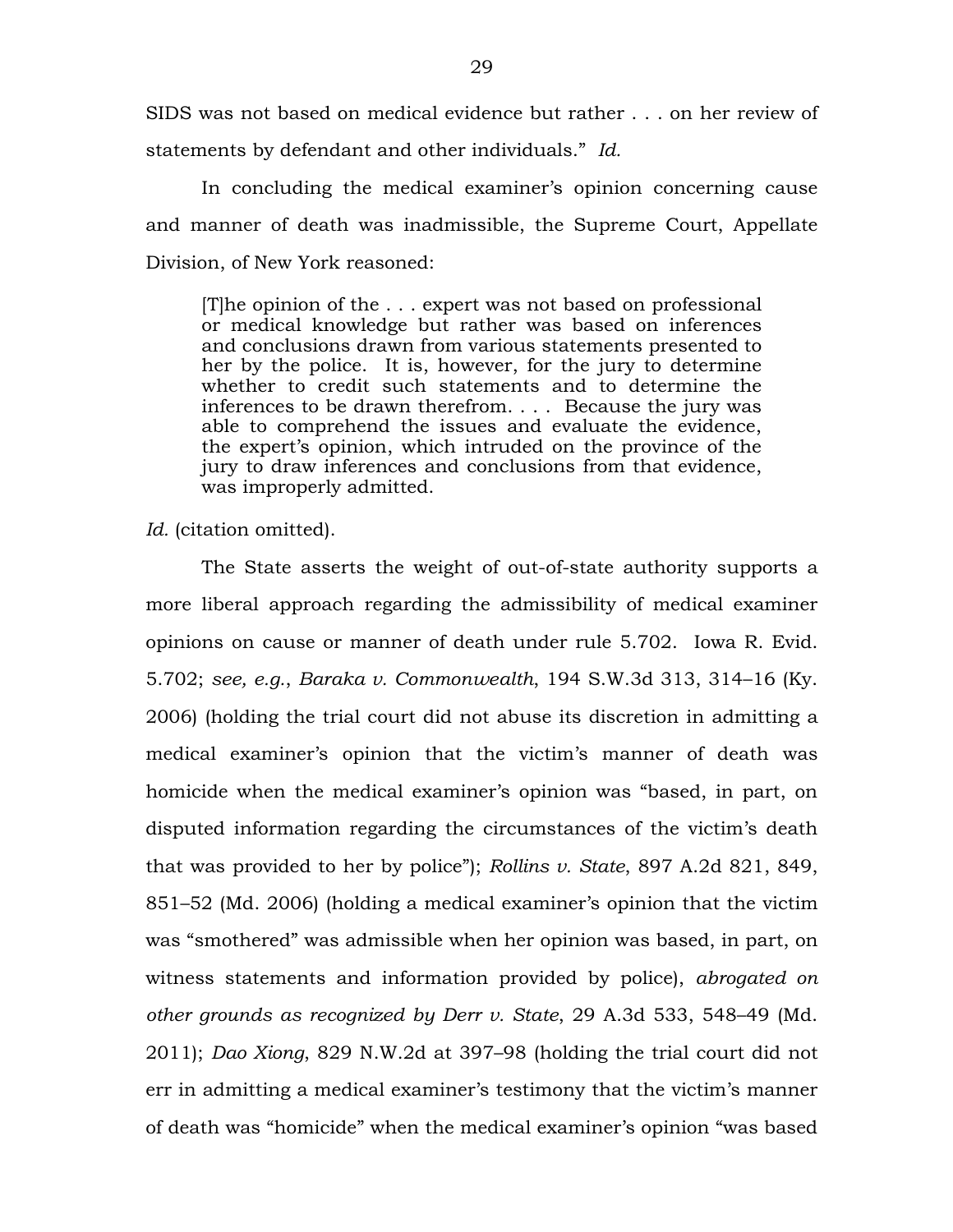on [his] examination of [the victim's] body"); *State v. Bradford*, 618 N.W.2d 782, 790, 793 (Minn. 2000) (holding a medical examiner's testimony that the victim's death was a "homicide" was admissible because the "testimony was helpful to the jury" and assisted it in "differentiat[ing] between a self-inflicted intraoral gunshot wound and one inflicted by another"); *State v. Wilson*, 248 P.3d 315, 323–25 (N.M. 2010) (holding the trial court did not abuse its discretion in admitting a medical expert's testimony that the victim's death was "consistent with smothering" when the expert "considered several sources of information when forming his opinion, including the medical record and the autopsy report, as well as Defendant's confession and the police report"), *overruled on other grounds by State v. Tollardo*, 275 P.3d 110, 121 (N.M. 2012); *State v. Commander*, 721 S.E.2d 413, 420 (S.C. 2011) ("Because the anecdotal history is an essential component of any autopsy, we find testimony concerning findings based on this information falls within the umbrella of the expert's specialized knowledge."); *State v. Boyer*, 741 N.W.2d 749, 757 (S.D. 2007) (holding a forensic pathologist's testimony that the victim's manner of death was "homicide" was admissible when his conclusion was "based on [his] interview with the law enforcement officers that were investigating the death and . . . the autopsy findings"); *State v. Richardson*, 603 A.2d 378, 379 (Vt. 1992) (holding, in a case where the defendant did not raise a rule 702 argument, a medical examiner's testimony that the victim's death was a "homicide" did not impermissibly state a legal conclusion concerning the defendant's guilt because the jury "still had to decide the ultimate question of whether defendant was at all involved in the homicide"); *State v. Scott*, 522 S.E.2d 626, 632 (W. Va. 1999) (holding, in a case where the defendant did not raise a rule 702 argument, a medical examiner's testimony that the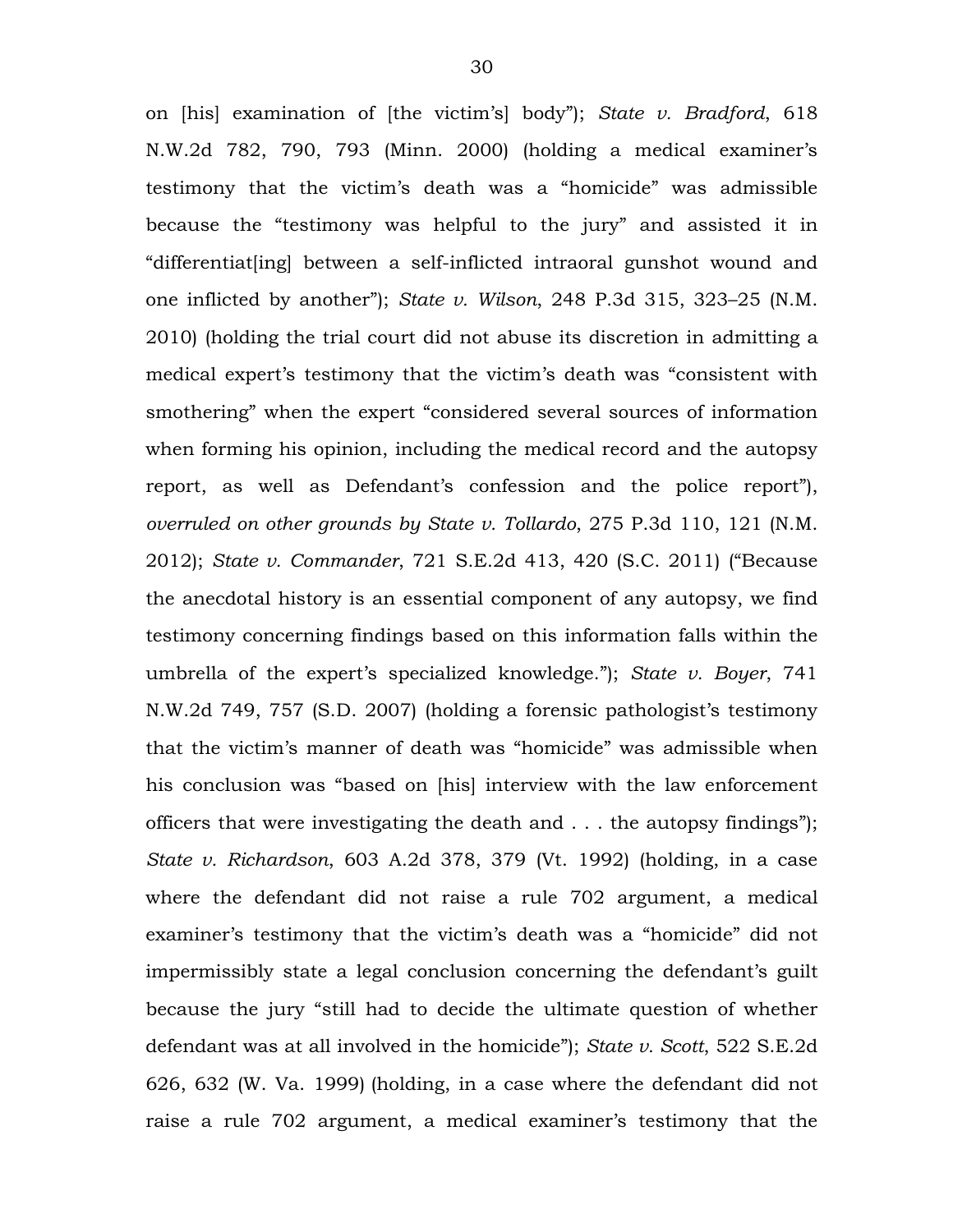victim's death was a "homicide" did not impermissibly state a legal conclusion concerning the defendant's guilt). However, unlike the cases discussed above, in many of the cases cited by the State the medical experts based their opinions primarily on the autopsy results, as opposed to witness statements or other information provided by police.

For example, in *Dao Xiong*, the Supreme Court of Minnesota approved the admission of a medical examiner's testimony that the manner of death of a victim of a gunshot wound to the abdomen was homicide. 829 N.W.2d at 394–95, 98. In concluding the testimony would assist the jury, the court noted that the medical examiner based his opinion on his "examination of [the victim's] body."[8](#page-30-0) *Id.* at 397.

 $\overline{a}$ 

The *Dao Xiong* court did note that subsequent decisions of the court "establish[ing] that expert testimony regarding the victim's manner of death can be helpful to the jury" have somewhat limited the scope of *Hestad*'s holding. *Dao Xiong*, 829 N.W.2d at 397. However, the court did not overrule *Hestad* or hold medical examiners may testify to cause or manner of death irrespective of the extent to which they base such opinions on witness statements or information provided by police. *Id.*

<span id="page-30-0"></span><sup>8</sup>The extent to which the medical examiner in *Dao Xiong* relied on witness statements or information provided by police in forming his opinion on manner of death is somewhat unclear. However, in approving the medical examiner's testimony, the *Dao Xiong* court compared the case to its earlier *Bradford* decision in which the medical examiner based his manner-of-death opinion primarily on his examination of the victim's body. *See Dao Xiong*, 829 N.W.2d at 397 ("[I]n *. . . Bradford*, we concluded that no error was committed when the district court admitted a medical examiner's expert testimony that, based on his autopsy of the victim's body, the victim's manner of death was homicide rather than suicide."). This suggests the medical examiner in *Dao Xiong* based his opinion largely on his examination of the victim's body.

The court further noted that *Dao Xiong* was unlike its prior decision *Hestad v. Pennsylvania Life Insurance Co.*, 204 N.W.2d 433, 436 (Minn. 1973). *See Dao Xiong*, 829 N.W.2d at 397. There, the trial court excluded testimony from a coroner who would have testified on behalf of the defendant that an individual's cause of death was carbon monoxide poisoning and manner of death was accident, as opposed to suicide. *Hestad*, 204 N.W.2d at 435. In concluding the coroner's opinion was inadmissible, the Minnesota Supreme Court noted the coroner based his opinion largely "on information received from the sheriff." *Id.* at 436. As a result, "the medical expert did not . . . possess[] any peculiar knowledge or ability to assist the jury in the determination of whether the death was accidental or suicide." *Id.* Thus, the *Dao Xiong* court's effort to distinguish *Hestad* further suggests the medical examiner in *Dao Xiong* based his opinion largely on his examination of the victim's body.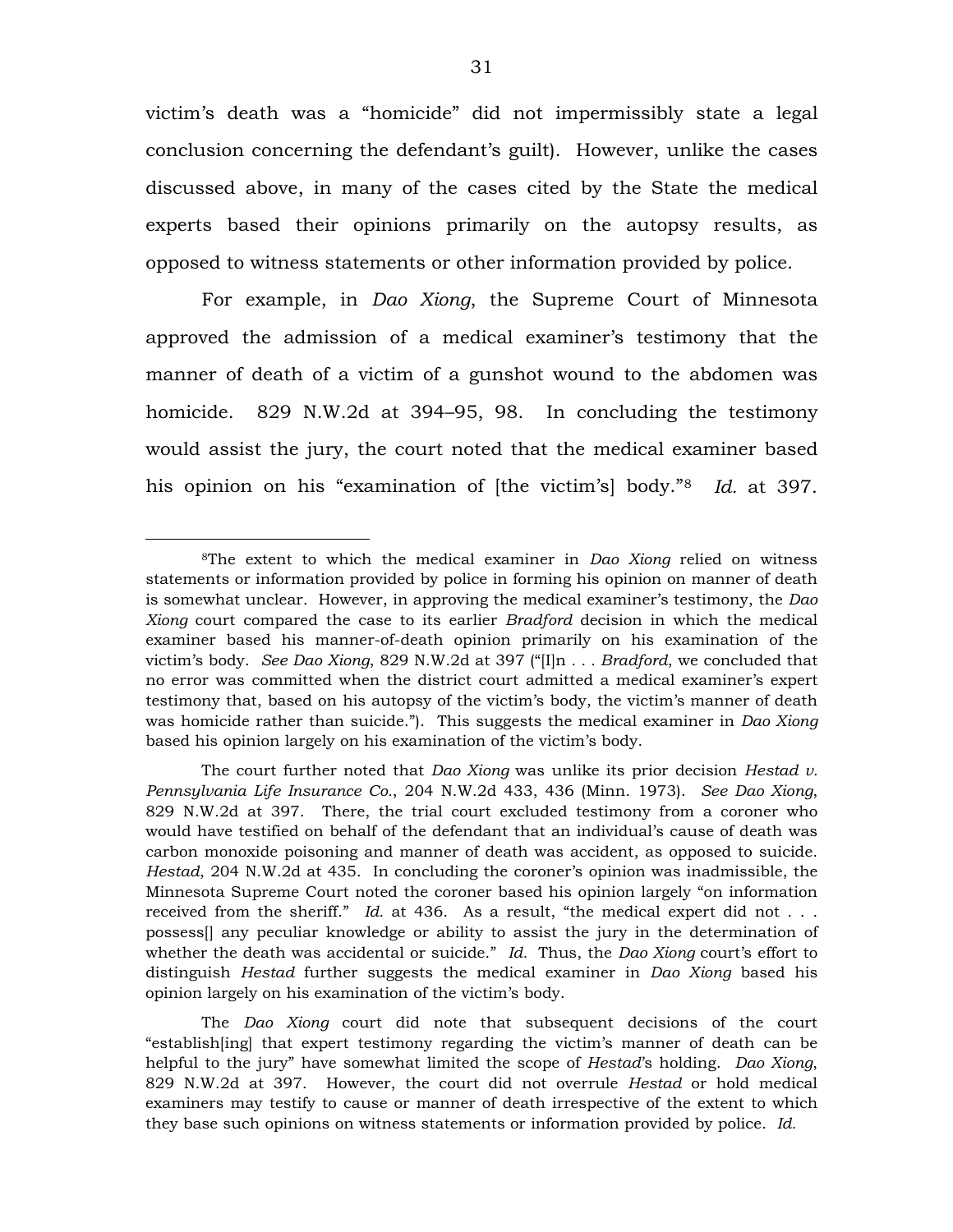*Bradford* similarly involved a medical examiner's opinion that appears to have been primarily based on the autopsy.[9](#page-31-0) *See* 618 N.W.2d at 790; *see also Sosnowicz*, 270 P.3d at 923 ("*Bradford*, however, is inapposite because the pathologist's opinion . . . appears to have been based on his external and internal examination of the victim rather than a history provided to him by law enforcement investigators."); *Dao Xiong*, 829 N.W.2d at 397 ("[I]n *. . . Bradford*, we concluded that no error was committed when the district court admitted a medical examiner's expert testimony that, *based on his autopsy of the victim's body*, the victim's manner of death was homicide rather than suicide." (emphasis added)). Likewise, the expert in *Rollins* relied largely on the autopsy in concluding the victim's cause of death was "asphyxiation" and manner of death was "smothering."[10](#page-31-1) *See* 897 A.2d at 849–50.

The medical examiner who performed an autopsy on [the victim's] body noted a single intraoral gunshot wound with an exit wound on the back of her neck. The examiner concluded that [the victim] died from the gunshot wound. He also observed numerous bruises on [the victim's] scalp, left eye, ear, face, abdomen, hands, feet, arms, and legs and abrasions on her left eye, back, shoulders, buttocks, and knees. The examiner concluded that the injury to [the victim's] left eye was consistent with her having been struck with a fist.

618 N.W.2d at 790.

 $\overline{a}$ 

<span id="page-31-1"></span>10The expert in *Rollins* did not base her opinion primarily on witness statements or information provided by police, but also relied on evidence of physical injuries on the victim indicating there had been an altercation and other physical findings consistent with smothering. *See* 897 A.2d at 848. Specifically, she noted:

There was a hemorrhage in her mouth where it shouldn't be, indicating pressure on the mouth, hemorrhage, bleeding. That is indicative of smothering, pressure to the mouth in some manner from an external force, be it a hand, be it a pillow, something pushing on her mouth. . . .

In addition, there are other injuries on her that you can't ignore also. They might not be part of the exact smothering but it is part of the injury that you have to take into consideration. Of course smothering is holding something over the mouth. Just because I have bruises in my

<span id="page-31-0"></span><sup>9</sup>The *Bradford* court described the basis of the medical examiner's opinion as follows: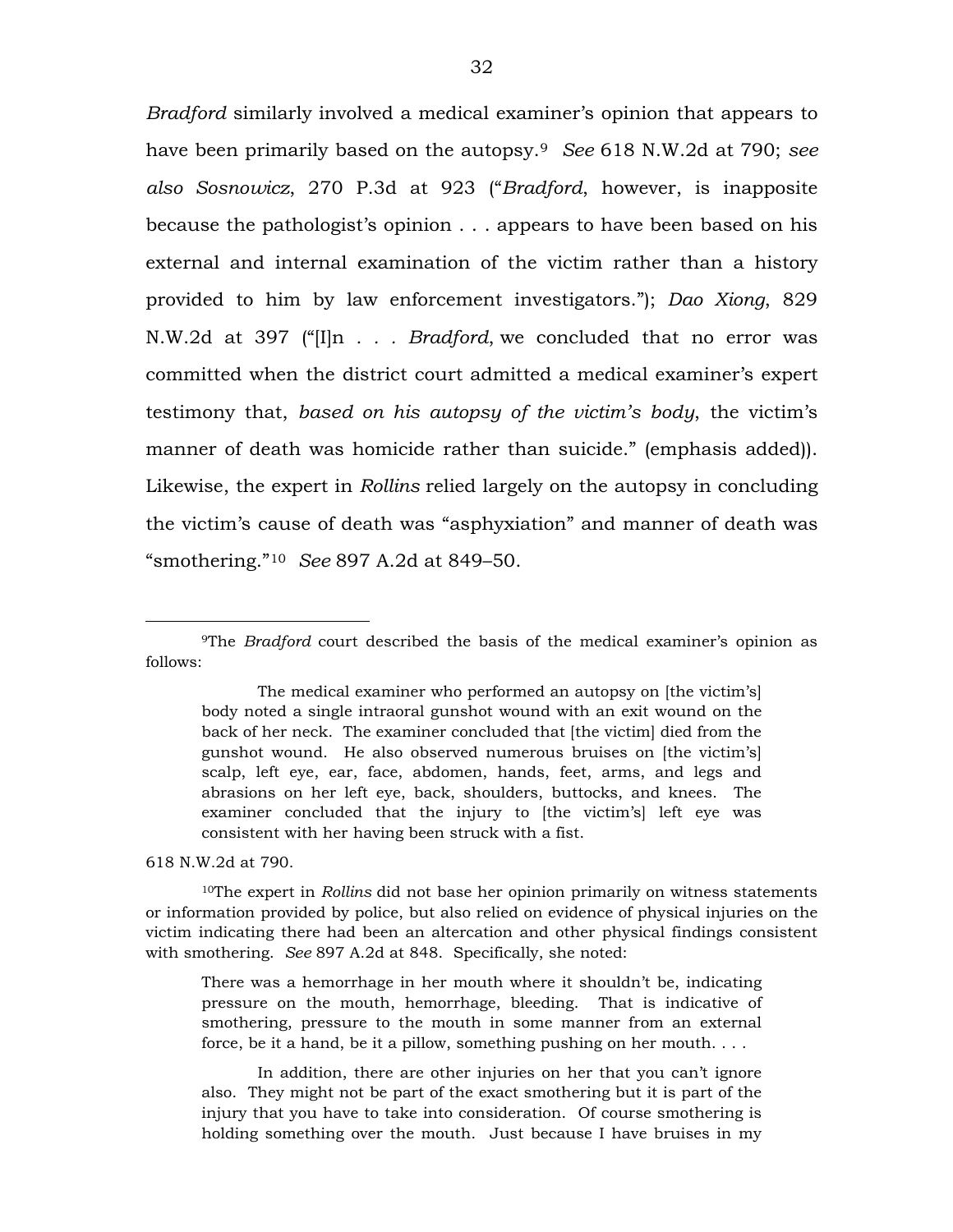In *Baraka*, a fight between the defendant and the victim allegedly caused the victim to have a fatal heart attack. 194 S.W.3d at 314. A medical examiner testified the victim's cause of death was heart attack and manner of death was "homicide." *Id.* The defendant asserted the medical examiner's testimony regarding manner of death did not assist the jury because it was "based, in part, on disputed information regarding the circumstances of the victim's death that was provided to her by police." *Id.* In concluding the testimony was admissible, the Supreme Court of Kentucky observed that "it is axiomatic that a determination of the cause and manner which led to a person's death is generally scientific in origin and outside the common knowledge of layperson jurors." *Id.* Accordingly, the court concluded the testimony, based in part on information provided by police, assisted the jury. *Id.*

Three of seven justices concurred. *Id.* at 320 (Cooper, J., concurring). In summarizing the state of the law concerning medical examiner opinions on manner of death, the concurrence noted,

[M]ost jurisdictions that have addressed the issue hold that a qualified expert can express an opinion that the manner of a disputed death was homicide, *i.e.,* that the death of one person was due to an act or omission of another, as opposed to natural causes or suicide, though not that the homicide was intentional, wanton, reckless, or accidental, which would constitute an opinion as to the guilt or innocence of the defendant.

Id. at 318. However, the concurrence also noted,

\_\_\_\_\_\_\_\_\_\_\_\_\_\_\_\_\_\_\_\_\_\_\_\_\_\_\_\_\_\_\_\_\_

*Id.*

arms doesn't mean that I'm smothered. But she does have bruises on her arms as I stated. So she has additional injuries.

The expert also relied on witness statements and other information provided by police, namely that the house in which the incident occurred was recently ransacked; however, she expressly noted her physical findings indicated asphyxiation and smothering. *Id.* at 849.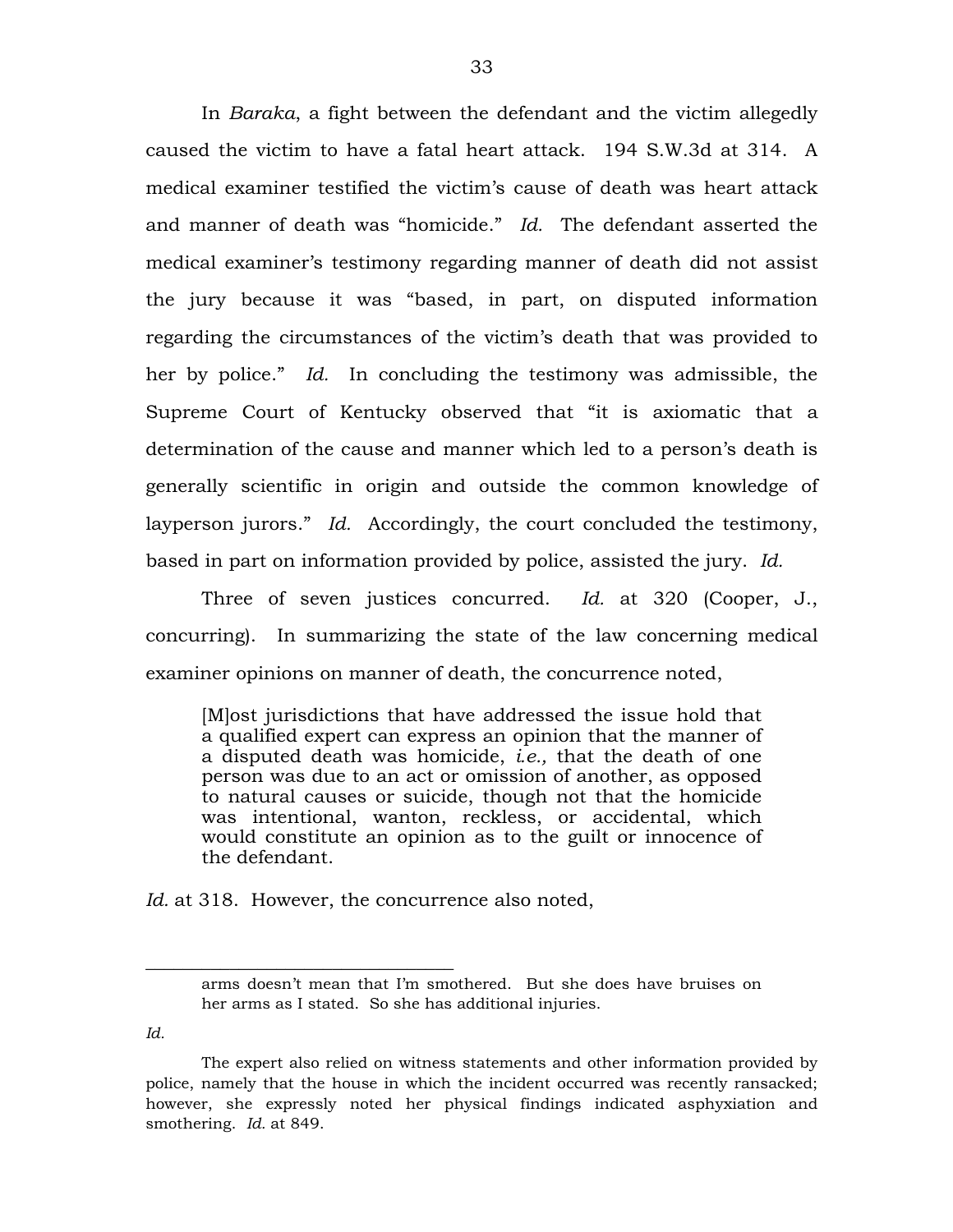The consensus of these cases is that an expert medical examiner or forensic pathologist can express an opinion not only as to the cause of death, but also that the manner of death was homicide . . . where such would not be readily ascertainable by a layperson, thus would assist that trier of fact in determining a fact in issue. However, the expert cannot express an opinion as to the mental state of the accused which would constitute an expression as to guilt or innocence, *and cannot base the opinion solely on facts that are just as easily understood by a layperson*.

*Id.* at 319 (emphasis added).

Two of seven justices dissented. *Id.* at 324 (Johnstone, J., dissenting). The dissent concluded the medical examiner exceeded the scope of her expertise and that her testimony did not assist the jury. *Id.* at 321. The dissent explained,

The jury did not require expert testimony to determine whether the altercation between [the victim] and [the defendant] was highly emotional; testimony from the investigating officers and the 911 recording would have been sufficient evidence upon which the jury could base an informed decision. Likewise, [the medical examiner's] expert opinion was unnecessary to an intelligent determination as to whether [the victim] did or did not perceive a physical threat that would induce stress. This question does not require specialized knowledge beyond the understanding of the average juror.

*Id.* at 321. Ultimately, five of seven justices agreed that, depending on the extent to which experts base their opinions on facts just as easily understood by laypersons, there is a point when such opinions do not assist the jury. The justices disagreed on when the line is crossed.

In *Boyer*, "[t]he issue . . . was whether [a nineteen-month-old victim's] injuries were either accidental from falling down the stairs or the subject of homicide from being thrown to the floor." 741 N.W.2d at 751–52, 756. A forensic pathologist testified the manner of death was homicide because the likelihood the victim's "injuries occurred as a result of falling down a flight of stairs was extremely small." *Id.* at 756–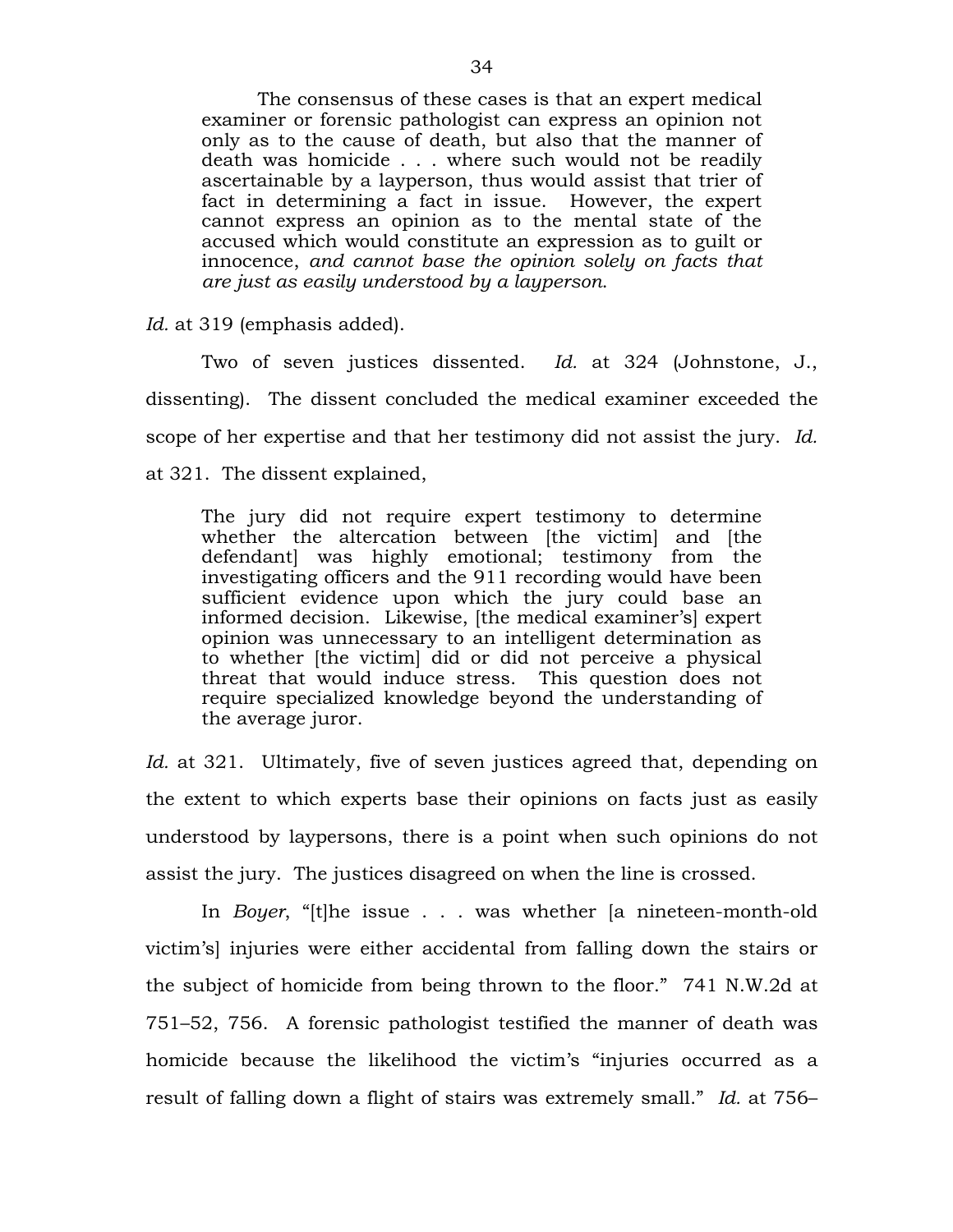57. While the pathologist in that case did base his opinion in part on information provided to him by police, there is no indication the information formed a substantial basis of his opinion. *See id.* at 757. Instead, the pathologist's opinion appears to have been primarily based on the fact that the victim's injuries were simply not consistent with an accident or suicide. *See id.* ("[T]he autopsy findings . . . suggested that natural disease certainly was not an option in this case nor was suicide an option in this case").

One of the State's strongest cases is *Commander*. 721 S.E.2d 413. There, a victim's "family members discovered [her] mummified and partially decomposed body covered by a blanket and lying on a sofa inside her home." *Id.* at 415 (footnote omitted). Despite the fact that "the autopsy did not uncover any evidence of violence or trauma to [the] [v]ictim's body," a medical examiner opined the cause of death was asphyxiation and the manner of death was homicide "due to the suspicious nature of [the] [v]ictim's death." *Id.* He based his opinion in part on anecdotal evidence provided to him by police concerning the scene of the incident, coupled with the absence of typical indicators of physical violence.[11](#page-34-0) *Id.*

In concluding the medical examiner's opinion was admissible, the Supreme Court of South Carolina concluded that "[b]ecause the anecdotal history is an essential component of any autopsy, . . .

<span id="page-34-0"></span> $\overline{a}$ 

<sup>&</sup>lt;sup>11</sup>In explaining the basis for his opinion, the medical examiner stated,

<sup>&</sup>quot;I believe [the] [v]ictim died of unnatural causes. And as a result of elimination [of other manners of death], and like you mentioned, the interpolation of the facts of the case, that being her purse is gone, her car is gone, the house is locked up and somebody went through an awful lot of effort to cover up this death, that I feel that [the] v[ictim] died as a result of homicide due to asphyxiation."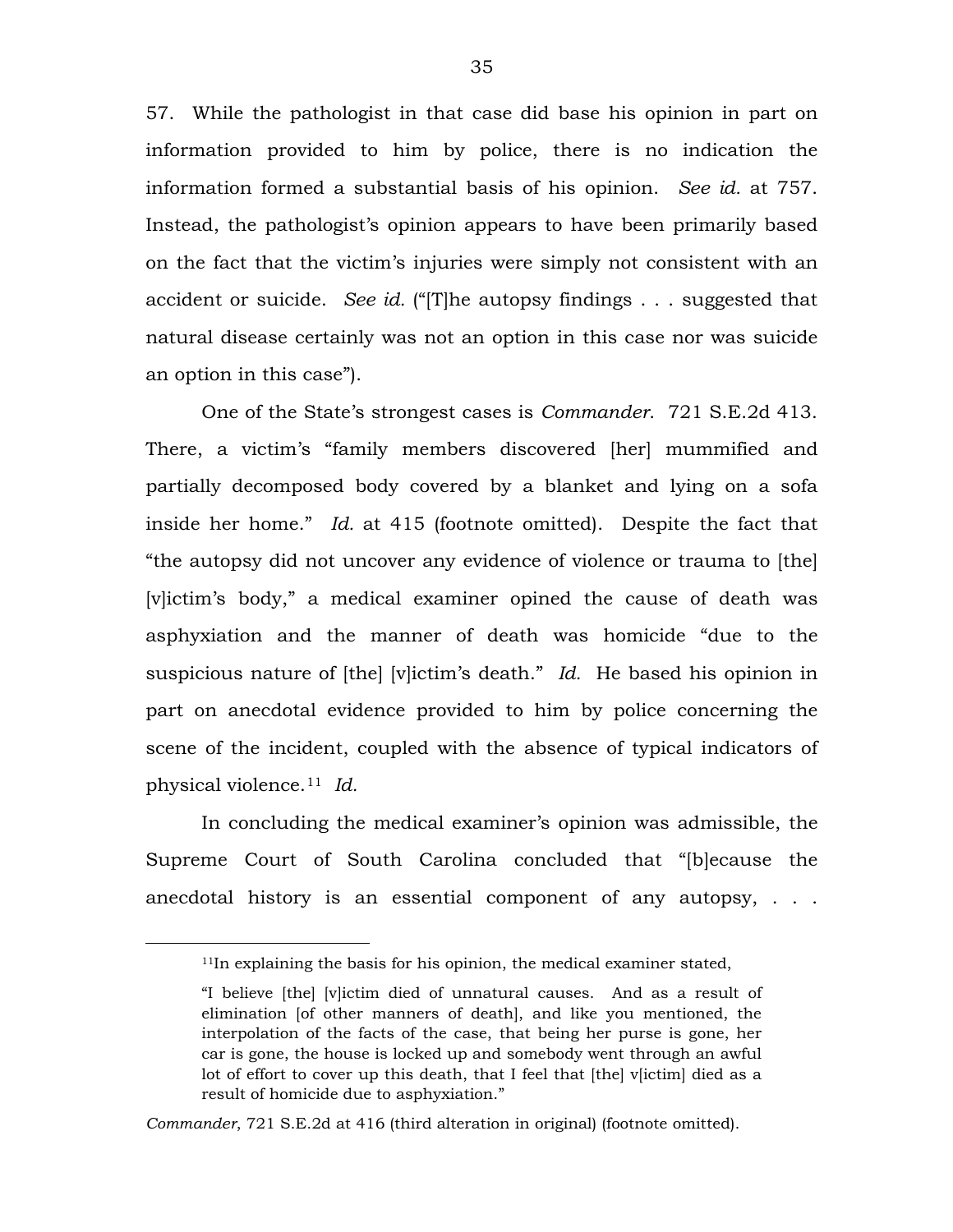testimony concerning findings based on this information falls within the umbrella of the expert's specialized knowledge." *Id.* at 420. However, the court also acknowledged that "in certain circumstances, expert medical testimony of this type has the potential to invade the province of the jury" and distinguished the facts of the case from cases in which the expert "base[d] his opinion *exclusively* on the circumstantial information provided by the police officers at the scene." *Id.* at 420 & n.11.

Having surveyed the authority on the issue, we conclude there are circumstances when a medical examiner's opinions on cause or manner of death may assist the jury, even when such opinions are based in part on witness statements or information obtained through police investigation.[12](#page-35-0) However, our review of the caselaw confirms there is no bright-line rule for determining whether a medical examiner may opine on cause or manner of death when his or her opinions are based, in whole or in part, on such information. Instead, whether a medical examiner's opinion on cause or manner of death is admissible depends on the particular circumstances of each case. For example, when a medical examiner bases his or her opinion of cause or manner of death largely on witness statements or information obtained through police investigation, such opinions would ordinarily be inadmissible under rule 5.702 because they would not assist the trier of fact. *See* Iowa R. Evid. 5.702; *see also, e.g.*, *Sosnowicz*, 270 P.3d at 922; *Maxwell*, 414 S.E.2d at 473–74; *Perry*, 593 N.E.2d at 716; *Vining*, 645 A.2d at 20–21; *Jamerson*, 708 A.2d at 1195; *Eberle*, 297 N.Y.S.2d at 219; *Bond*, 311 S.E.2d at 771–

 $\overline{a}$ 

<span id="page-35-0"></span> $12$ We note that this case does not present an issue of whether an expert witness may rely on facts or data not in evidence under rule 5.703. *See* Iowa R. Evid. 5.703. Here, the facts and data relied on by Dr. Thompson were ultimately admitted into evidence. Thus, insofar as rule 5.703 is concerned, Dr. Thompson could rely on such information. *See id.*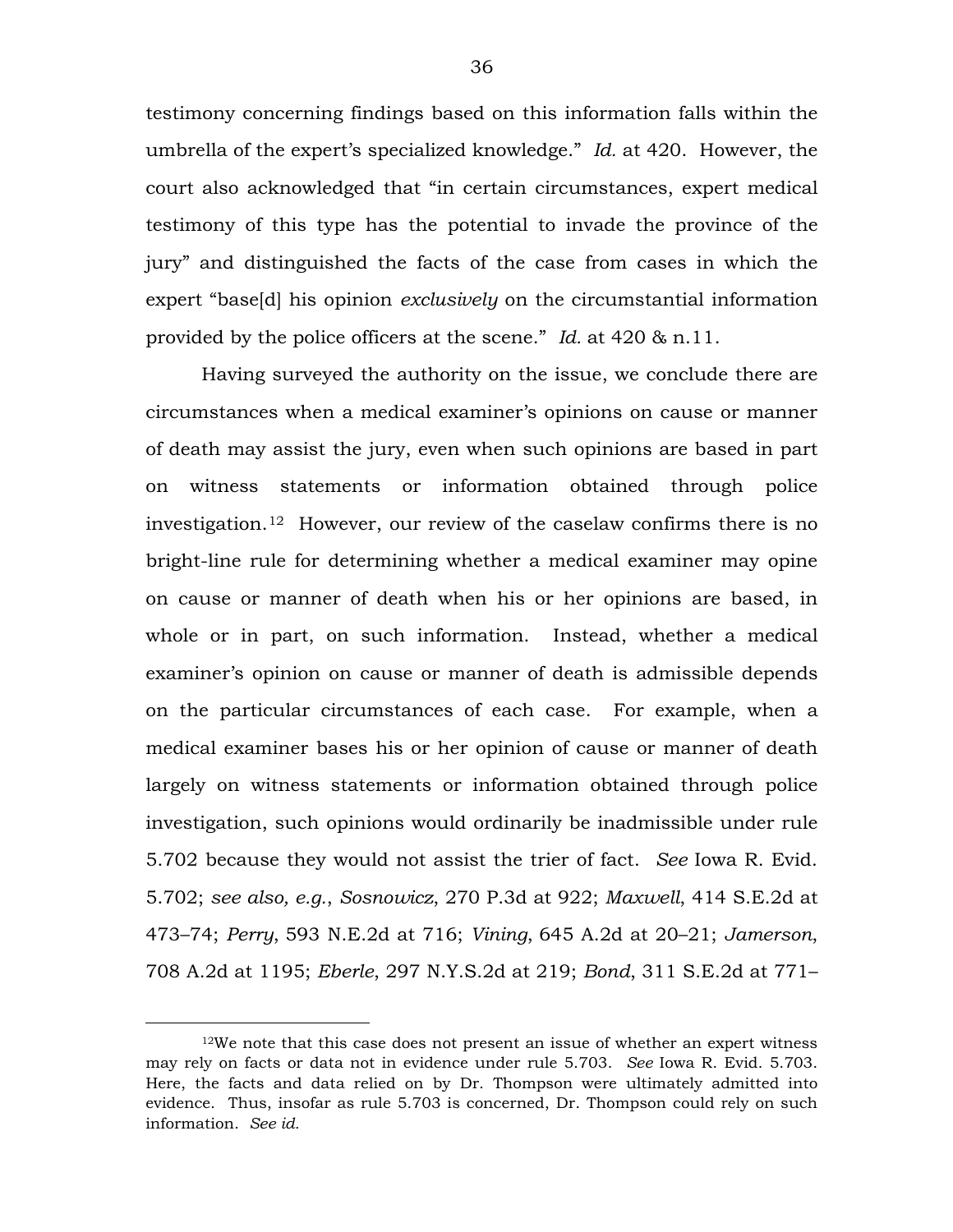72. In contrast, when a medical examiner bases his or her opinion on cause or manner of death primarily on the autopsy, such opinions will likely assist the jury in understanding the evidence and would ordinarily be admissible. *See* Iowa R. Evid. 5.702; *see also, e.g.*, *Rollins*, 897 A.2d at 848–49, 851–52; *Dao Xiong*, 829 N.W.2d at 397–98; *Bradford*, 618 N.W.2d at 790, 793; *Boyer*, 741 N.W.2d at 757.

**D. Dr. Thompson's Testimony.** We turn now to consider whether it was appropriate for Dr. Thompson to opine on the cause and manner of Baby Tyler's death. First, we consider whether Dr. Thompson's opinions were sufficiently based on "scientific, technical, or other specialized knowledge" so as to "assist the trier of fact to understand the evidence or to determine a fact in issue." Iowa R. Evid. 5.702. Second, we consider whether under the unique facts of this case, Dr. Thompson's opinions amounted to an impermissible comment on Tyler's credibility. *See Dudley*, 856 N.W.2d at 676. We address each of these points in turn.

First, we conclude Dr. Thompson's opinions on the cause and manner of Baby Tyler's death were not sufficiently based on scientific, technical, or other specialized knowledge so as to assist the jury. Rather, Dr. Thompson admitted that his opinions on the cause and manner of Baby Tyler's death were based primarily, if not exclusively, on Tyler's inconsistent and uncorroborated statements to police, as opposed to objective medical findings. The central issue in this case was whether Baby Tyler was born alive and survived for a sufficient period of time for Tyler to drown him, or whether he was stillborn or died immediately after birth such that Tyler could not have drowned him. Without the benefit of objective medical findings, Dr. Thompson testified to the ultimate issues of fact questions for the jury to determine. Clearly, a medical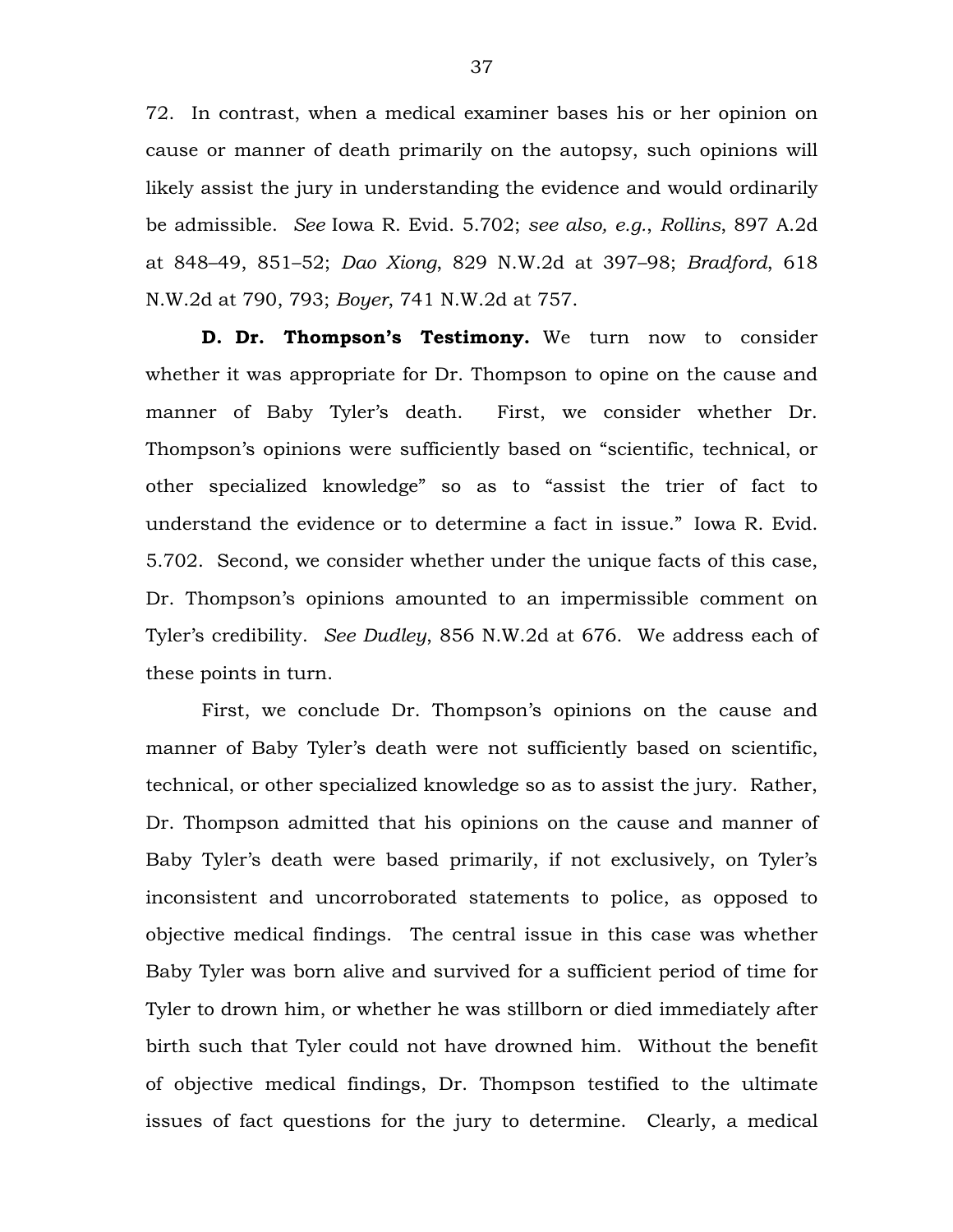examiner could testify concerning the medical signs of drowning, whether the autopsy findings were consistent with drowning, whether there were other possible causes of death, whether he or she could rule out other possible causes of death, and whether he or she could legitimately render definitive opinions on cause or manner of death. Much of Dr. Thompson's testimony assisted the jury in these respects. However, the record in this case does not support the conclusion that Dr. Thompson relied on scientific, technical, or other specialized knowledge to classify the cause of Baby Tyler's death as bathtub drowning or the manner of his death as homicide, rather than undetermined. Instead, the record established Dr. Thompson's opinions were based primarily, if not exclusively, on Tyler's inconsistent and uncorroborated statements to police.

After performing the autopsy and pathology examination, Dr. Thompson's opinions on the cause and manner of Baby Tyler's death were undetermined. In his final report, however, Dr. Thompson concluded the cause of death was bathtub drowning and the manner of death was homicide. His final report clearly indicated that in forming his opinions he relied on Tyler's statements to police. His report stated: "The mother claimed she had given birth the previous day in the motel room and then placed the infant in a bathtub partially filled with water shortly after the birth. The baby reportedly moved and cried after birth." At the hearing on the motion in limine, Dr. Thompson agreed with defense counsel that based on the autopsy, he was unable to reach a conclusion on both the cause and manner of Baby Tyler's death. He admitted the *only* way he reached his final opinions was by reference to Tyler's statements to police during her interview at the police station.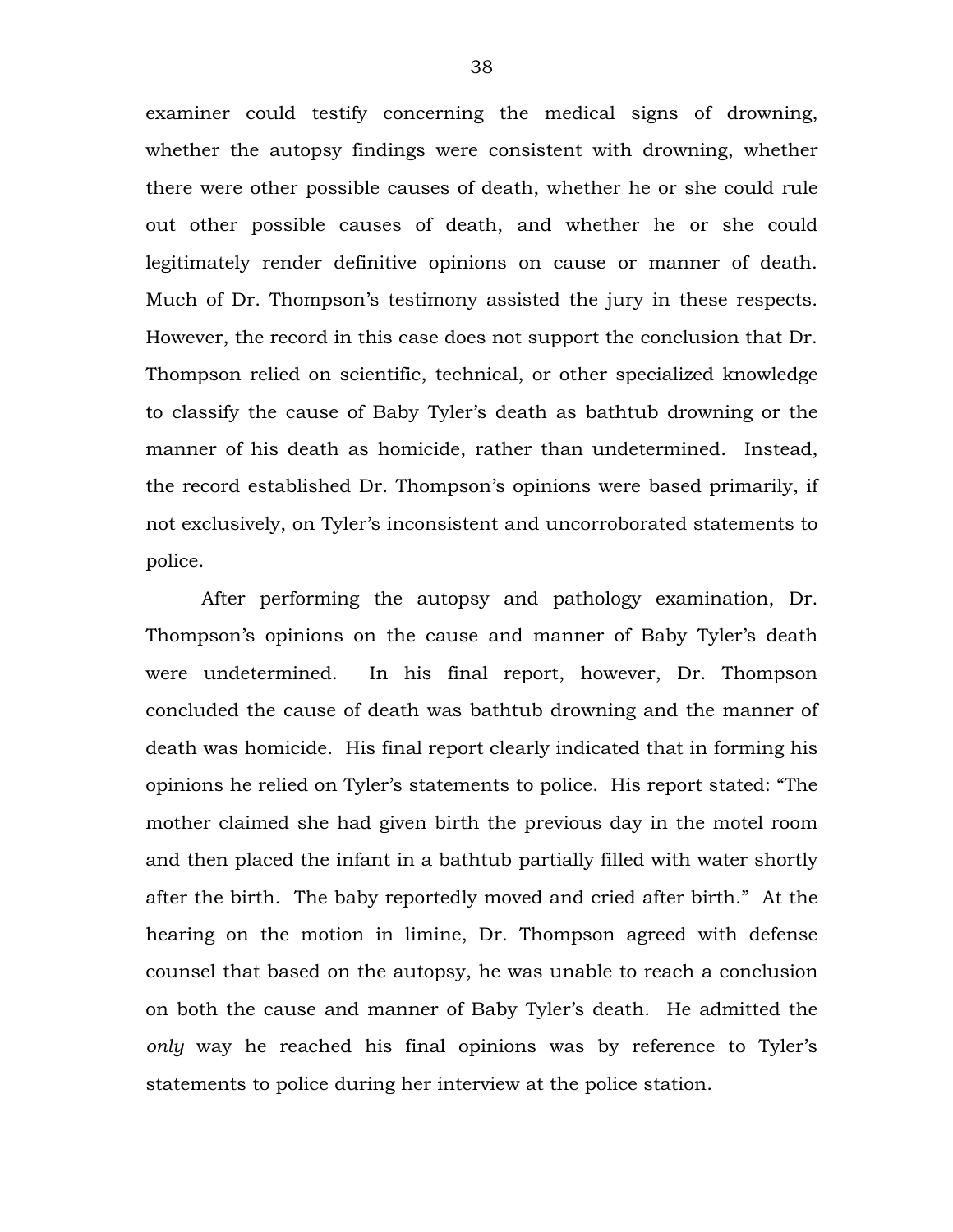At trial, Dr. Thompson testified on direct examination that there was nothing inconsistent with his autopsy findings and the State's theory that Baby Tyler was born alive and survived for a sufficient period for Tyler to drown him. Based on his physical examination of Baby Tyler's body, he ruled out several possible alternative causes of death. He further testified that there were indications Baby Tyler *may* have taken a breath because the alveoli in the lungs were partially, although not entirely, expanded. He then opined, "given the history that Baby Tyler cried and moved . . . Baby Tyler probably took a few breaths." He further opined the cause of death was drowning and the manner of death was homicide. On cross-examination, defense counsel pressed Dr. Thompson on the basis for his conclusions. Ultimately, Dr. Thompson testified there were several other possible causes of death he could not rule out based on the autopsy. He explained that partially expanded alveoli would also be consistent with the production of methane gas by bacteria found in the body after death, which "will diffuse up into the lungs and can expand those a[l]veolar spaces." He agreed with defense counsel that it was possible Baby Tyler died either in utero or immediately after birth. He then stated, "without the witness statements, I could not have diagnosed drowning in this case."

Thus, the record shows Dr. Thompson's opinions that the cause of death was drowning and manner of death was homicide were not based on scientific, technical, or other specialized knowledge. Iowa R. Evid. 5.702. Instead, the record shows that absent Tyler's statements, Dr. Thompson would have been unable to render definitive opinions on both cause of death and manner of death. Further, the record does not support the conclusion that Dr. Thompson relied on any other corroborating evidence, aside from Tyler's statements, in reaching his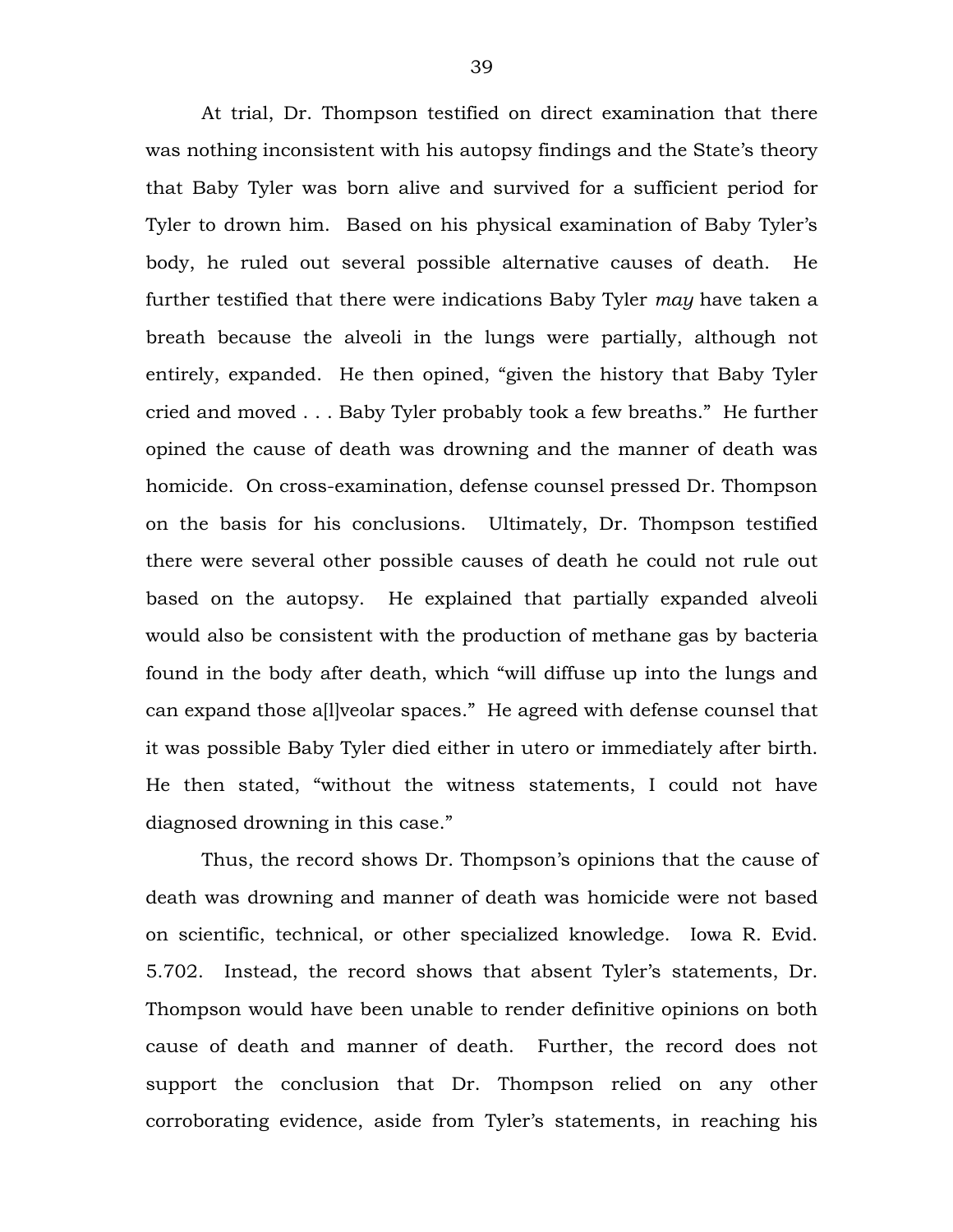opinions on cause or manner of death. Dr. Thompson did testify that his opinions were based on "a combination of history, which includes scene findings [and] witness statements," in addition to "[the] autopsy findings . . . and . . . supplemental testing." However, he did not explain how the scene findings or other objective information factored into his opinions. In fact, the record is devoid of any such objective evidence. Instead, he admitted Tyler's statements to police were the but-for factor in rendering his opinion. Consequently, Dr. Thompson's opinions on the cause and manner of death were not sufficiently based on scientific, technical, or other specialized knowledge as required by our rules. Iowa R. Evid. 5.702. He was in no better position to determine the cause or manner of death than were the members of the jury who watched and listened to Tyler's interviews with the special agents and had the opportunity to evaluate her credibility. His opinions on cause and manner of death did not assist the trier of fact and were therefore inadmissible under rule 5.702.

This case closely resembles cases from other jurisdictions in which courts have excluded medical examiner testimony for similar reasons. As discussed above, in those cases the medical examiner performed an autopsy, was unable to render an opinion on cause or manner of death, and then after review of witness statements or information obtained through police investigation, rendered an opinion based largely on that information. *See, e.g.*, *Sosnowicz*, 270 P.3d at 922; *Maxwell*, 414 S.E.2d at 473–74; *Perry*, 593 N.E.2d at 714; *Vining*, 645 A.2d at 20–21; *Jamerson*, 708 A.2d at 1189–90, 1195; *Eberle*, 297 N.Y.S.2d at 219; *Bond*, 311 S.E.2d at 772. This is not a case where the medical examiner simply considered witness statements or information obtained from police, but based his or her opinions primarily on the physical evidence.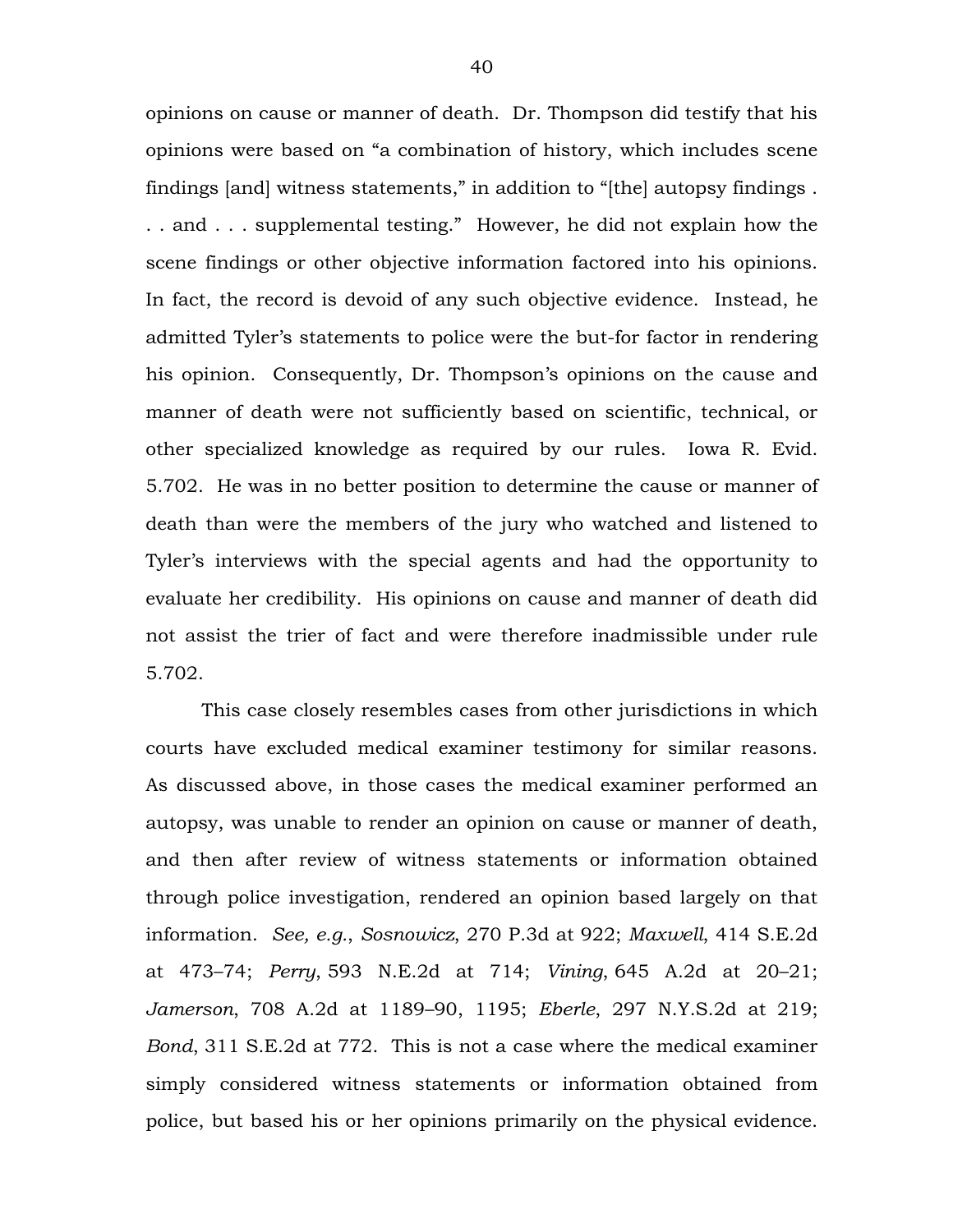*See, e.g.*, *Rollins*, 897 A.2d at 848–49, 851–52; *Dao Xiong*, 829 N.W.2d at 397–98; *Bradford*, 618 N.W.2d at 790, 793; *Boyer*, 741 N.W.2d at 757. Nor is it a case where the medical examiner relied on information fairly characterized as "anecdotal." *See, e.g.*, *Commander*, 721 S.E.2d at 415. Instead, Dr. Thompson's opinions on the cause and manner of Baby Tyler's death were based primarily, if not exclusively, on Tyler's inconsistent and uncorroborated statements to police.

We also conclude that under the unique facts of this case, Dr. Thompson's opinions were inadmissible because they amounted to an impermissible comment on Tyler's credibility. As discussed above, an expert witness cannot comment, directly or indirectly, on a witness's credibility. *See Dudley*, 856 N.W.2d at 676–77. We prohibit such opinions because they "not only replace the jury's function in determining credibility, but the jury can employ this type of testimony as a direct comment on defendant's guilt or innocence." *Id.* We recently addressed the application of this rule in three child sex-abuse cases.

In *Dudley*, we held an expert who opined that a child victim's "physical manifestations and symptoms were consistent with a child dealing with and suffering from sexual abuse trauma" impermissibly commented on the child's credibility. *Id.* at 677–78. We reasoned that when an expert testifies that the child's physical manifestations or symptoms are consistent with sexual abuse trauma, "the expert is saying these symptoms mean the child suffered a sexual abuse trauma; therefore, the child must be telling the truth when he or she relates his or her story to the jury." *Id.* at 677. In *Dudley*, we also held another expert impermissibly commented on the child's credibility in communicating to the jury that she recommended the child receive therapy and stay away from the defendant. *Id.* at 678. Because she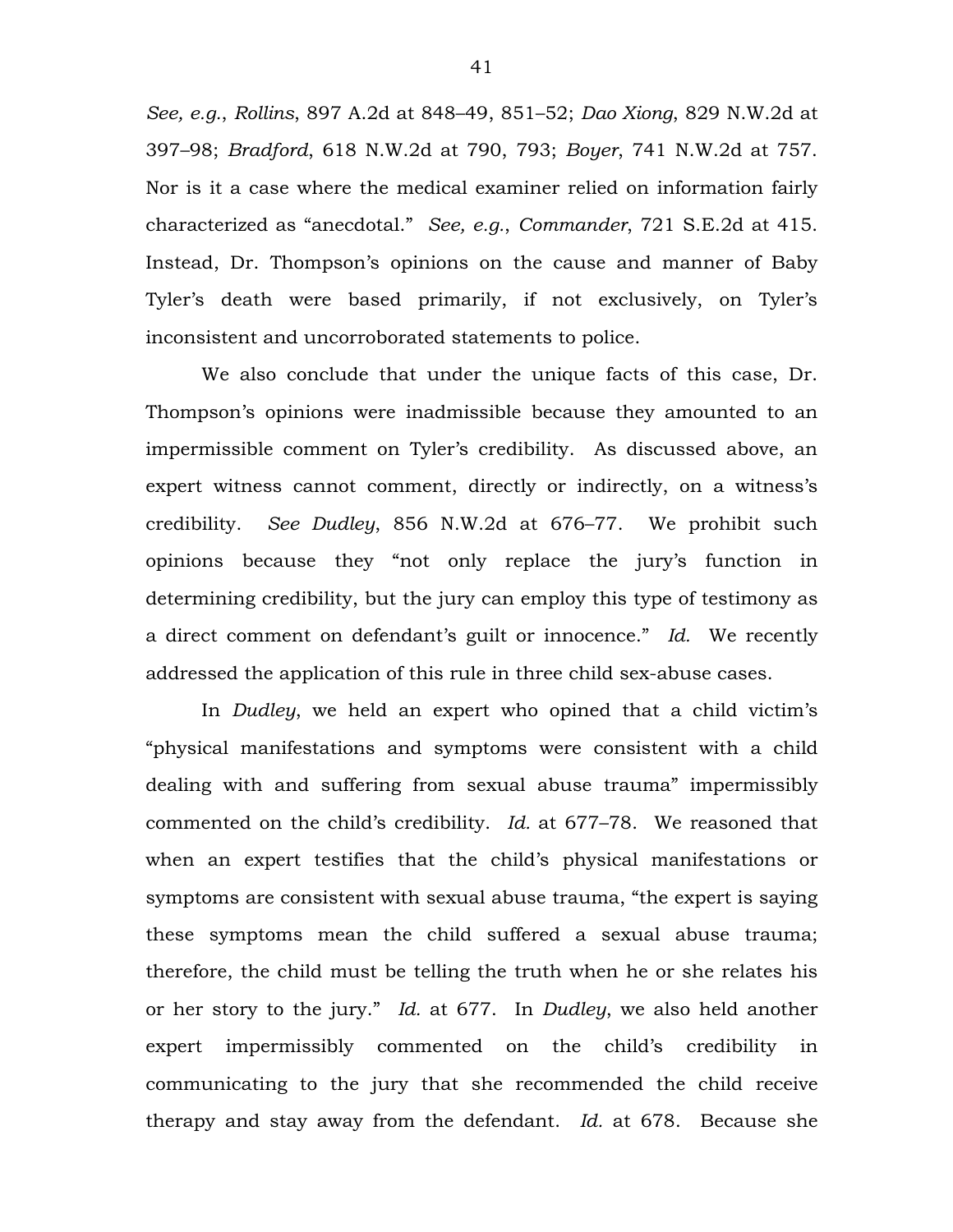based these recommendations on her belief that the defendant had sexually abused the victim as was related to her by the victim, we concluded the expert necessarily communicated to the jury that she believed the victim's story. *Id.* at 673, 678.

In *State v. Brown*, 856 N.W.2d 685, 688–89 (Iowa 2014), we held an expert impermissibly opined on a child victim's credibility when the expert's report stated the victim communicated to the expert that the defendant had inappropriately touched her and the expert believed " 'this disclosure [to be] significant and that an investigation [was] clearly warranted.'" We reasoned this final statement "indirectly convey[ed] to the jury that [the victim was] telling the truth about the alleged abuse because the authorities should conduct a further investigation into the matter." *Id.* at 689.

Finally, in *State v. Jaquez*, 856 N.W.2d 663, 665 (Iowa 2014), we held an expert crossed the line in testifying that a child victim's demeanor was " 'completely consistent with a child who has been traumatized, particularly multiple times.'" We concluded this testimony indirectly vouched for the child's credibility because the expert was in effect saying the child's "demeanor means the child suffered a sexual abuse trauma, therefore, the child must be telling the truth." *Id.*

An analogous situation occurred here. Tyler made various inconsistent statements to the special agents regarding whether Baby Tyler was born alive. During the ride from the trailer to the police station and for the first half of the three-hour interview at the police station, she told the special agents that after Baby Tyler was born he was silent, he did not move, and she immediately placed him in the garbage can. After the special agents interviewed her for over an hour and a half, Tyler then stated that after Baby Tyler was born he moved and cried and she placed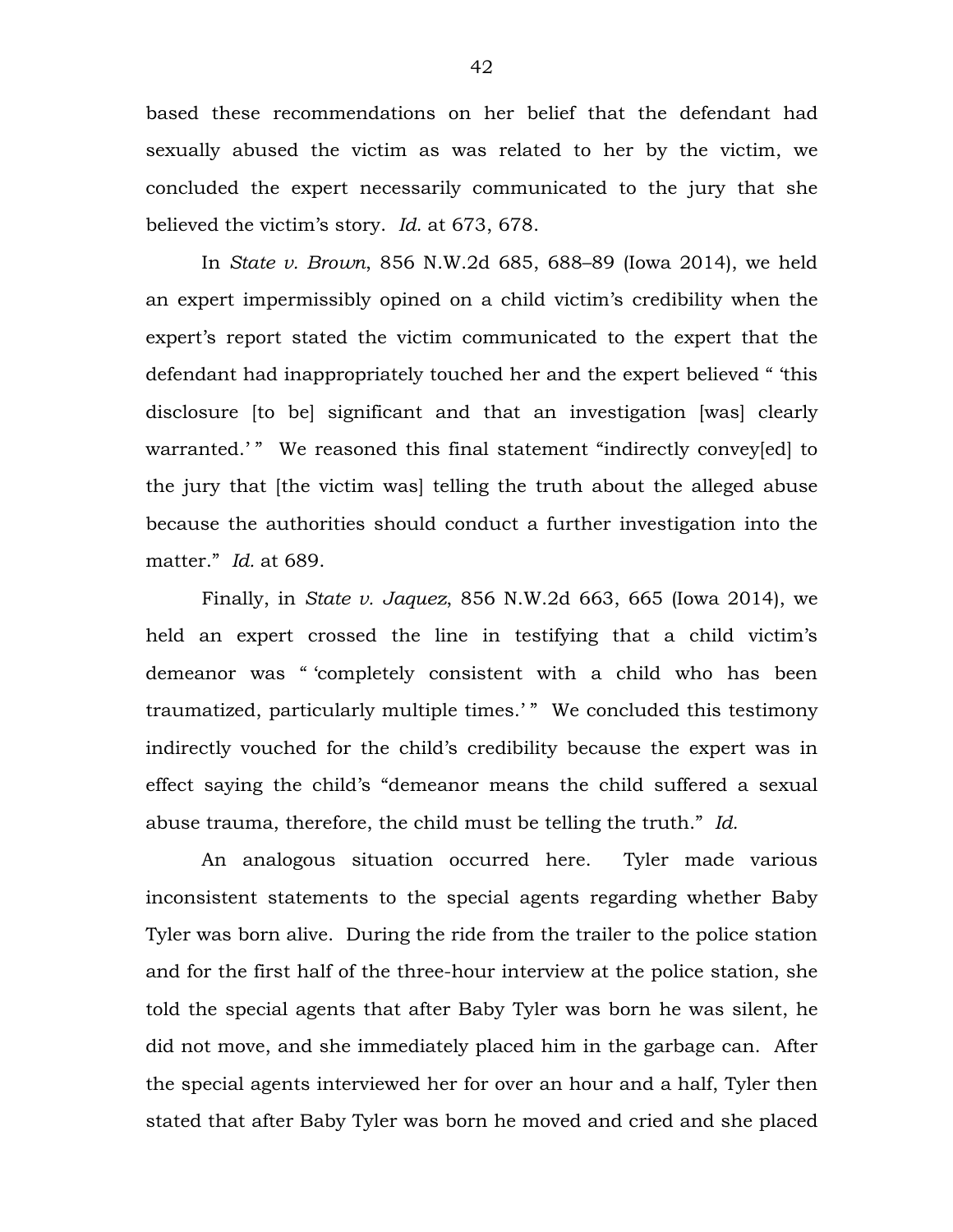him in the bathtub and turned the water on for the purpose of drowning him. There is no additional objective evidence indicating Baby Tyler was born alive. Therefore, aside from Dr. Thompson's opinions, Tyler's statements to police were the only evidence presented to the jury showing whether Baby Tyler was born alive. Dr. Thompson's opinions that the cause of death was bathtub drowning and the manner of death was homicide were based primarily, if not exclusively, on Tyler's statements. Significantly, Dr. Thompson did not credit Tyler's initial statements to police that after Baby Tyler was born he was silent and did not move.[13](#page-42-0) Instead, he selectively credited her statements during the second half of the interview when she stated Baby Tyler was born alive and described her actions after the birth. It is clear that if Tyler never stated Baby Tyler was born alive, Dr. Thompson could not have opined that the cause of death was drowning or that the manner of death was homicide. Thus, in opining on cause and manner of death, Dr. Thompson necessarily credited one version of Tyler's story over another. He at least indirectly communicated to the jury that he believed Tyler's statements when he stated on direct examination, "given the history that Baby Tyler cried and moved . . . Baby Tyler probably took a few breaths." As a result, Dr. Thompson's opinions on the cause and manner of death crossed that very thin line between testimony that assists the trier of fact and testimony that vouches for a witness's credibility.

Finally, for similar reasons, we have serious doubts as to whether Dr. Thompson possessed a reasonable degree of medical certainty with respect to his opinions on the cause and manner of Baby Tyler's death.

 $\overline{a}$ 

<span id="page-42-0"></span><sup>13</sup>In fairness to Dr. Thompson, police may not have provided him with the audio recording of the ride from the trailer to the police station in which Tyler stated Baby Tyler did not cry or move after the birth.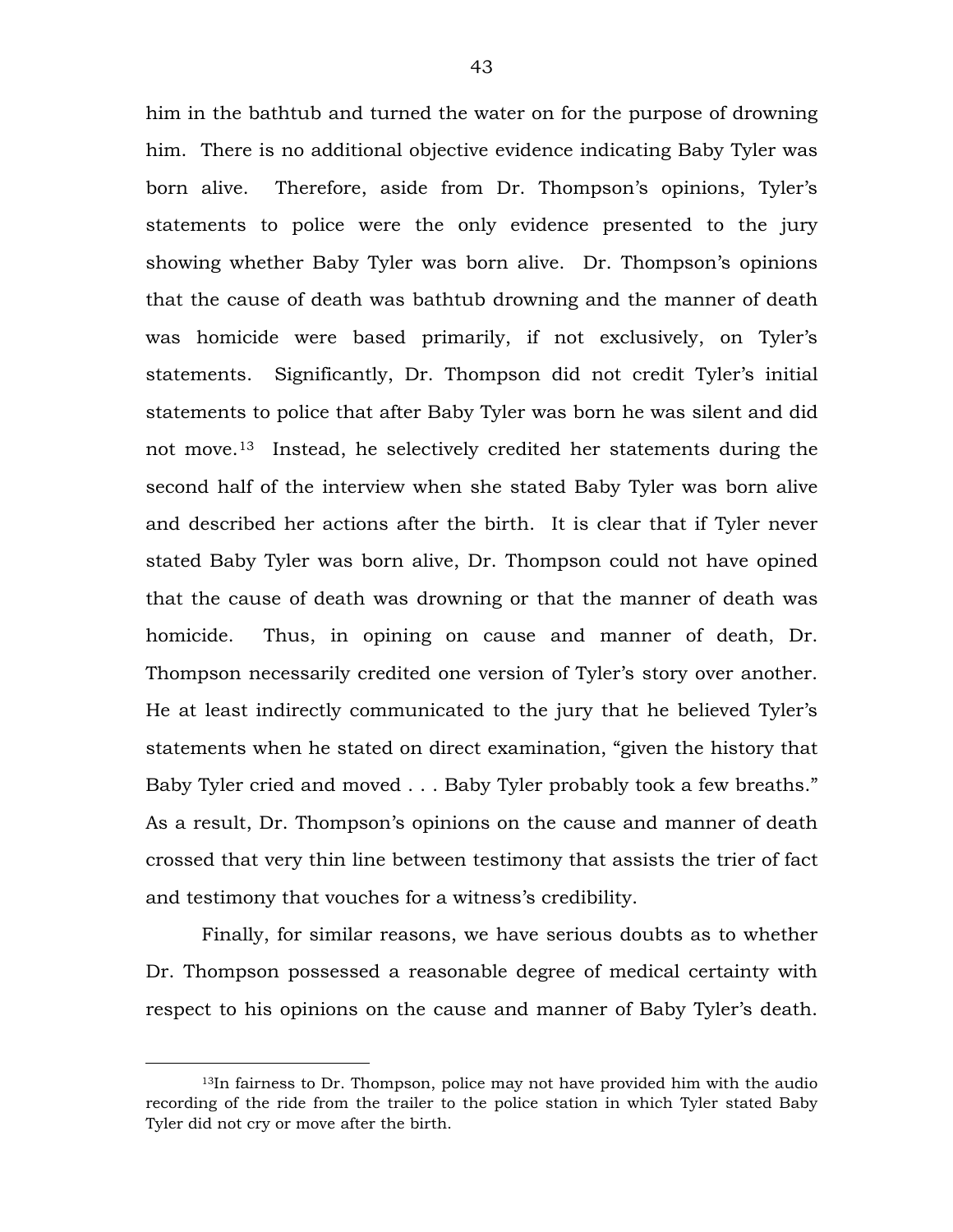Again, the record showed that after conducting the autopsy, Dr. Thompson was unable to reach an opinion on cause or manner of death. He then watched Tyler's interview with police and changed his opinion. By his own admission, he was only able to determine to a reasonable degree of forensic or medical certainty that Baby Tyler's cause and manner of death were undetermined. For all of these reasons, the district court abused its discretion in allowing Dr. Thompson to communicate his opinions concerning the cause and manner of Baby Tyler's death to the jury.<sup>[14](#page-43-0)</sup>

**E. Summary.** In reaching the above conclusion, we do not create a bright-line rule to govern every criminal case in which a medical examiner is called to testify to a victim's cause or manner of death. Nor do we conclude medical examiners may never rely in part on witness statements or information obtained from police in forming their opinions. In this case, however, Dr. Thompson conceded he was unable to form an opinion on the cause or manner of Baby Tyler's death based on the autopsy and his investigation. Instead, he based his opinions primarily, if not exclusively, on Tyler's inconsistent and uncorroborated statements to police. Without her statements, crediting some and discounting

 $\overline{a}$ 

<span id="page-43-0"></span><sup>14&</sup>quot;Error may not be predicated upon a ruling which admits or excludes evidence unless a substantial right of the party is affected . . . ." Iowa R. Evid. 5.103. "In cases of nonconstitutional error, we start with the presumption that the substantial rights of the defendant have been affected. The State has the burden to affirmatively establish the substantial rights of the defendant were not affected." *Dudley*, 856 N.W.2d at 678 (citation omitted); *accord State v. Howard*, 825 N.W.2d 32, 41–42 (Iowa 2012). While the State makes a passing reference to harmless error in its brief, in context, it is clear the State is not arguing harmless error in this case. The State failed to cite any authority in support of this issue and did not argue this in its application for further review or at oral argument. Therefore, the State has waived the issue of harmless error on appeal. *See* Iowa R. App. P.  $6.903(2)(q)(3)$  ("Failure to cite authority in support of an issue may be deemed waiver of that issue."); *Dudley*, 856 N.W.2d at 678 (finding the State waived a harmless-error argument by failing to raise it on appeal); *In re Det. of Blaise*, 830 N.W.2d 310, 320–21 (Iowa 2013) (acknowledging that the State waives a harmless-error argument by failing to raise it on appeal).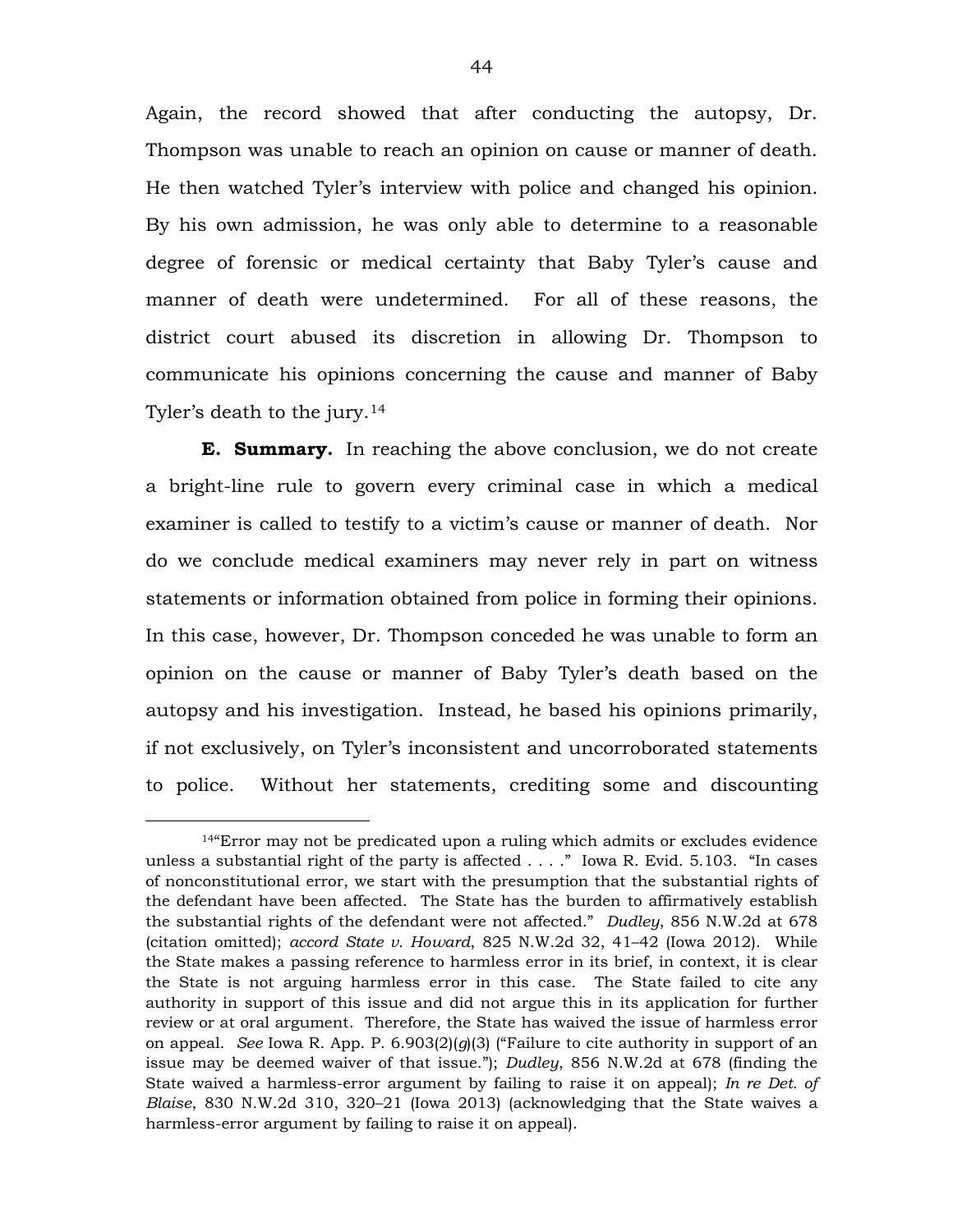others, Dr. Thompson could not have offered an opinion on the critical issue in this case: whether Baby Tyler was born alive. His opinions were not sufficiently based on scientific, technical, or other specialized knowledge and therefore did not assist the trier of fact. Iowa R. Evid. 5.702. Further, under the unique facts of this case, Dr. Thompson indirectly vouched for Tyler's credibility. Because Dr. Thompson's opinions on these matters failed to comply with our evidentiary rules, we vacate the decision of the court of appeals, reverse the conviction, and remand the case for a new trial.

# **IV. Other Issues on Appeal.**

 $\overline{a}$ 

Tyler raised other issues in this appeal. While not dispositive, these issues may form the basis for a subsequent appeal. Therefore, we elect to address them as part of this appeal. Specifically, we address whether the search of room 225 violated the Fourth Amendment to the United States Constitution and whether the special agents' various questionings of Tyler violated the Fifth and Fourteenth Amendments to the United States Constitution.[15](#page-44-0)

**A. Search of the Hotel Room.** The Fourth Amendment to the United States Constitution provides: "The right of the people to be secure in their persons, houses, papers, and effects, against unreasonable

<span id="page-44-0"></span><sup>15</sup>In district court, Tyler cited the Federal Constitution and the Iowa Constitution in both her motion to suppress evidence obtained during the search of room 225 and her motion to suppress her statements to the special agents. As it relates to both motions, Tyler did not make a specific argument based on the Iowa Constitution. Further, the district court's rulings on both of these motions were based entirely on the Federal Constitution. Tyler did not file a motion to enlarge the trial court's ruling. *See State v. Mitchell*, 757 N.W.2d 431, 435 (Iowa 2008). Thus, because Tyler's state constitutional claims were not sufficiently raised or ruled on by the district court, any such claims she has raised in this appeal were not adequately preserved. *See id.*; *Meier v. Senecaut*, 641 N.W.2d 532, 537 (Iowa 2002) ("It is a fundamental doctrine of appellate review that issues must ordinarily be both raised and decided by the district court before we will decide them on appeal."). Accordingly, we consider Tyler's claims only under federal constitutional standards.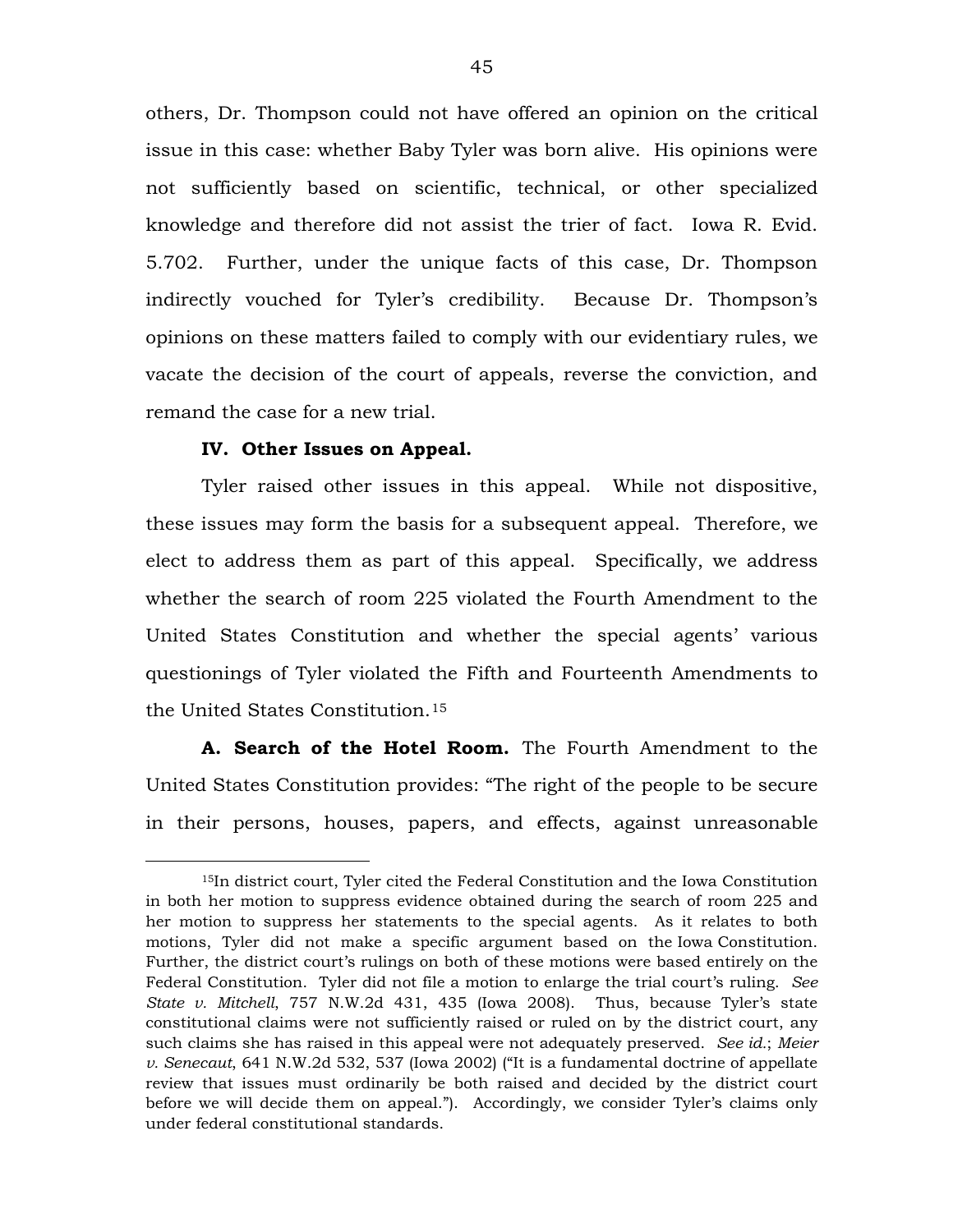searches and seizures, shall not be violated . . . ." U.S. Const. amend. IV. In assessing whether a search resulted in a Fourth Amendment violation, we apply a two-step approach. *State v. Brooks*, 760 N.W.2d 197, 204 (Iowa 2009). "First, the defendant must show that he or she has a legitimate expectation of privacy in the area searched. 'Second, if the defendant had a legitimate expectation of privacy, we must then decide whether the State unreasonably invaded the protected interest.' " *Id.* (citations omitted) (quoting *State v. Halliburton*, 539 N.W.2d 339, 342 (Iowa 1995)).

1. *Expectation of privacy*. To establish a legitimate expectation of privacy in the area searched, "a defendant challenging a search must show (1) a subjective expectation of privacy and (2) this expectation of privacy was reasonable." *State v. Ortiz*, 618 N.W.2d 556, 559 (Iowa 2000); *accord State v. Lowe*, 812 N.W.2d 554, 567 (Iowa 2012)." 'The determination of whether a person has a legitimate expectation of privacy with respect to a certain area is made on a case-by-case basis, considering the unique facts of each particular situation.'" State v. *Fleming*, 790 N.W.2d 560, 564 (Iowa 2010) (quoting *State v. Breuer*, 577 N.W.2d 41, 46 (Iowa 1998)). Whether a defendant's expectation of privacy is reasonable "is determined by examining property laws as well as society's generally recognized and permitted expectations about privacy." *Id.* We first analyze whether Tyler has demonstrated a subjective expectation of privacy in room 225.

Tyler originally rented room 225 in the early morning hours of September 19. She paid for the room at that time. Based on the record, it is reasonable to conclude she was having contractions and was looking for a private location in anticipation of the birth of Baby Tyler. Tyler brought nothing with her for an overnight stay. Further, after giving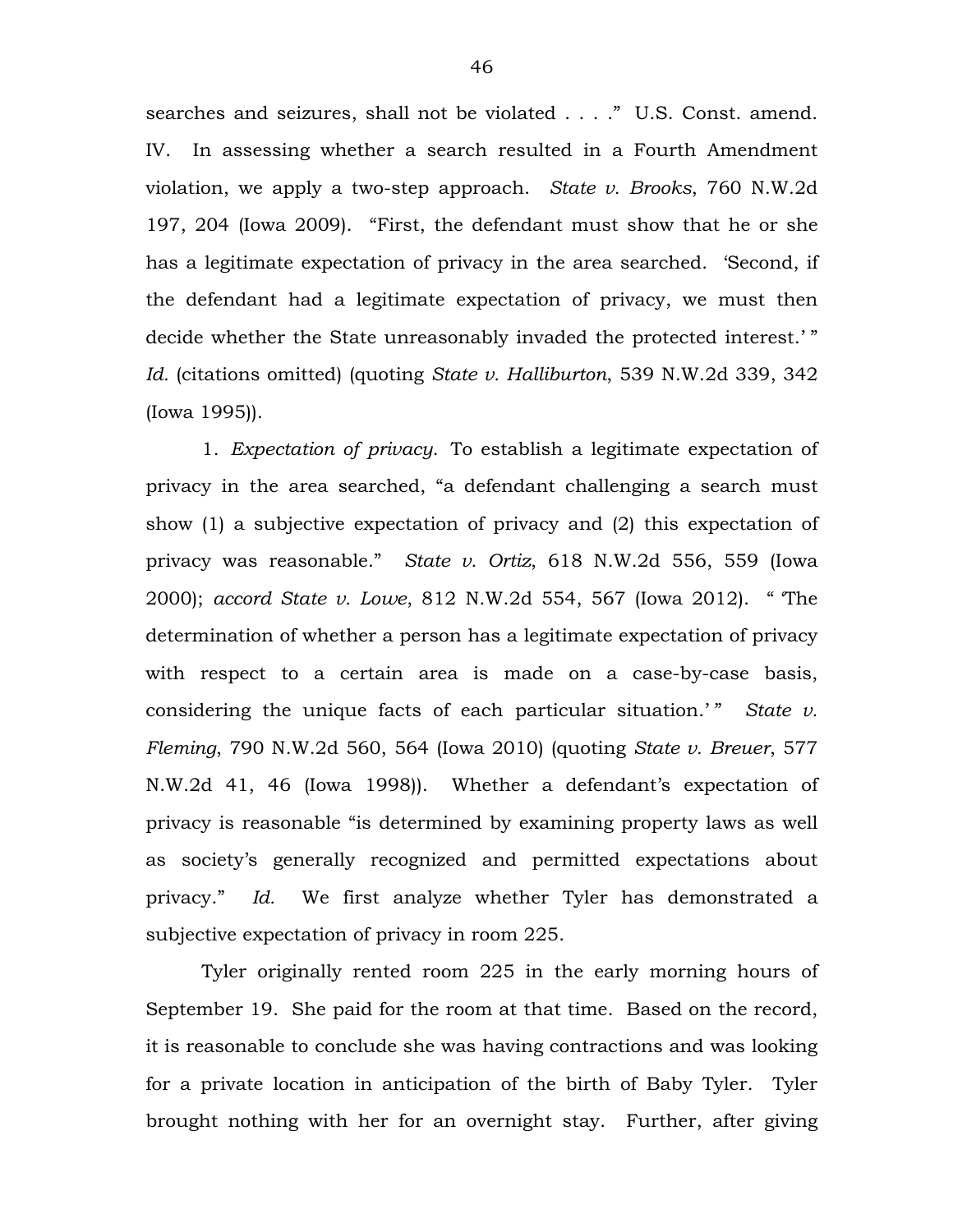birth to Baby Tyler, Tyler left the room and returned to the trailer in Coalville where she stayed for the night. However, when Tyler returned to the hotel the next morning to check out, the hotel manager informed her that she could rent room 225 for an additional night. She did so and paid for the second night at that time. It is undisputed that at all times during this period, the room was registered to Tyler. Shortly thereafter, she left the hotel and returned to the trailer. Upon her departure, she left a "Do Not Disturb" sign hanging from the doorknob of room 225. *See United States v. Lanier*, 636 F.3d 228, 231 (6th Cir. 2011) (concluding a "Do Not Disturb" sign hanging from a hotel room's doorknob supported the conclusion that the defendant had a subjective expectation of privacy in his hotel room). She left her bloody hoodie coat, two vodka bottles, eight dollars, and Baby Tyler's body in the room. *See id.* (suggesting a defendant's decision to leave clothing and "a lot of cocaine" in his hotel room supported the conclusion that the defendant had a subjective expectation of privacy in his hotel room). The record further established that Tyler intended to return to the room later to clean up. Thus, while Tyler was not present when police entered the room, the record supports the conclusion that after she departed from the hotel on September 20, she maintained a subjective expectation of privacy in room 225.

Having concluded Tyler had a subjective expectation of privacy in room 225, we turn now to consider whether this expectation of privacy was one " 'that society is prepared to recognize as reasonable.' " *Fleming*, 790 N.W.2d at 565 (quoting *Minnesota v. Olson*, 495 U.S. 91, 96–97, 110 S. Ct. 1684, 1688, 109 L. Ed. 2d 85, 93 (1990)). The Fourth Amendment clearly establishes a reasonable expectation of privacy in the home. *Payton v. New York*, 445 U.S. 573, 585, 100 S. Ct. 1371, 1379, 63 L. Ed. 2d 639, 650 (1980). "The case law extends this protection to hotel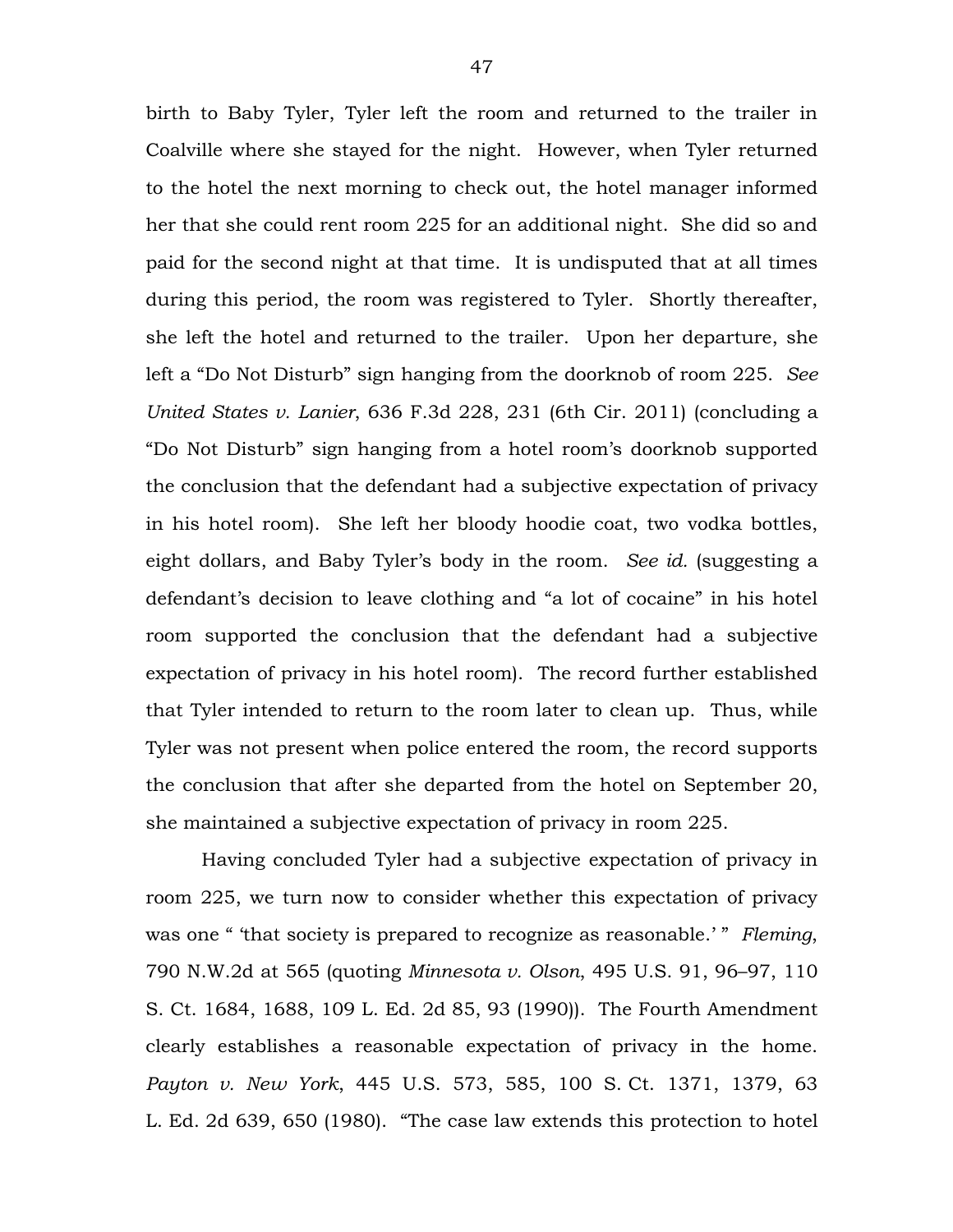or motel rooms." *Brooks*, 760 N.W.2d at 205; *accord Stoner v. California*, 376 U.S. 483, 486, 84 S. Ct. 889, 891, 11 L. Ed. 2d 856, 859 (1964); *Fleming*, 790 N.W.2d at 565; *State v. Smith*, 178 N.W.2d 329, 332 (Iowa 1970). However, as we have previously explained:

The mere fact that a premise[s] may be characterized as a residence or a motel room does not, by itself, establish that a particular person has a reasonable expectation of privacy in the premises. For example, the use of a hotel or motel room as a center for drug transactions and not as a residence does not give rise to legitimate expectations of privacy within the ambit of the Fourth Amendment. A defendant does not have a reasonable expectation of privacy when the motel or hotel room is nothing more than "a convenient processing station" for the packaging and distribution of drugs.

*Brooks*, 760 N.W.2d at 205 (quoting *Minnesota v. Carter*, 525 U.S. 83, 102, 119 S. Ct. 469, 479, 142 L. Ed. 2d 373, 388 (1998) (Kennedy, J., concurring)).

Ultimately, a defendant must establish that he or she was using a hotel or motel room as a residence, or for some other purpose for which he or she had a legitimate expectation of privacy. *See Brooks*, 760 N.W.2d at 205. "A bald assertion that one has been staying in a hotel, without further proof, is generally insufficient; as is the defendant's mere presence in the motel room at the time of the search." *Id.* Whether the guest checked into and paid for the room is one factor we consider in assessing whether an individual had a reasonable expectation of privacy in the room. *United States v. Cooper*, 203 F.3d 1279, 1284 (11th Cir. 2000); *United States v. Carter*, 854 F.2d 1102, 1105–06 (8th Cir. 1988). We also consider whether the room is rented to the defendant at the time of the search. *See United States v. Huffhines*, 967 F.2d 314, 318 (9th Cir. 1992) ("A guest in a motel has no reasonable expectation of privacy in a room after the rental period has expired."); *United States v. Parizo*, 514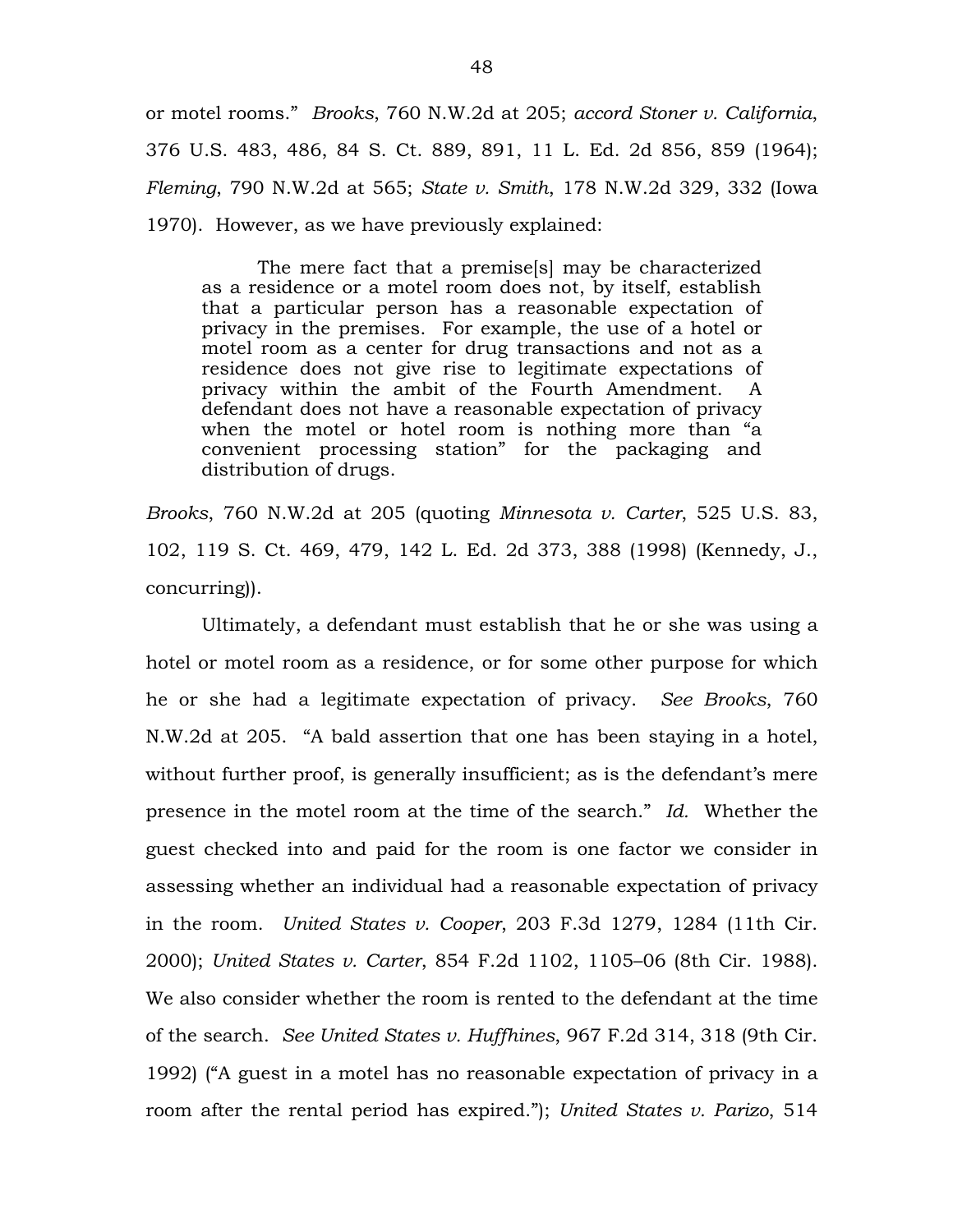F.2d 52, 54 (2d Cir. 1975) ("[W]hen the term of a guest's occupancy of a room expires, the guest loses his exclusive right to privacy in the room."). Another relevant factor is "the presence of the defendant's belongings." *Brooks*, 760 N.W.2d at 205; *accord Cooper*, 203 F.3d at 1284.

We turn now to apply these principles to the unique facts of this case.We must decide, based upon the record developed, whether Tyler was using room 225 as an overnight guest, thereby giving rise to a reasonable expectation of privacy, or whether she was using the room for a purpose for which she had no reasonable expectation of privacy. Upon our de novo review of the record, we conclude Tyler's expectation of privacy in room 225 was reasonable. Tyler rented room 225 in her own name. She paid for the room on both September 19 and September 20. The room was rented to her at the time of the search. She brought personal property with her to the room, albeit a minimal amount. She placed a "Do Not Disturb" sign on the door indicating she expected privacy. As stated earlier, it is reasonable to assume she checked into the room believing she was about to give birth. These actions are consistent with her continuing efforts to conceal the pregnancy from her friends and family. The mere fact that she gave birth to a child in the room does not, alone, diminish her otherwise reasonable expectation of privacy in the room. On this record, we cannot conclude Tyler's sole purpose for renting room 225 was to commit a criminal offense. Considering the totality of the circumstances, Tyler had a reasonable expectation of privacy in room 225.

2. *Invasion of protected interest and the exclusionary rule*. " 'Warrantless searches are per se unreasonable if they do not fall within one of the well-recognized exceptions to the warrant requirement.'" *Lowe*, 812 N.W.2d at 568 (quoting *State v. Naujoks*, 637 N.W.2d 101, 107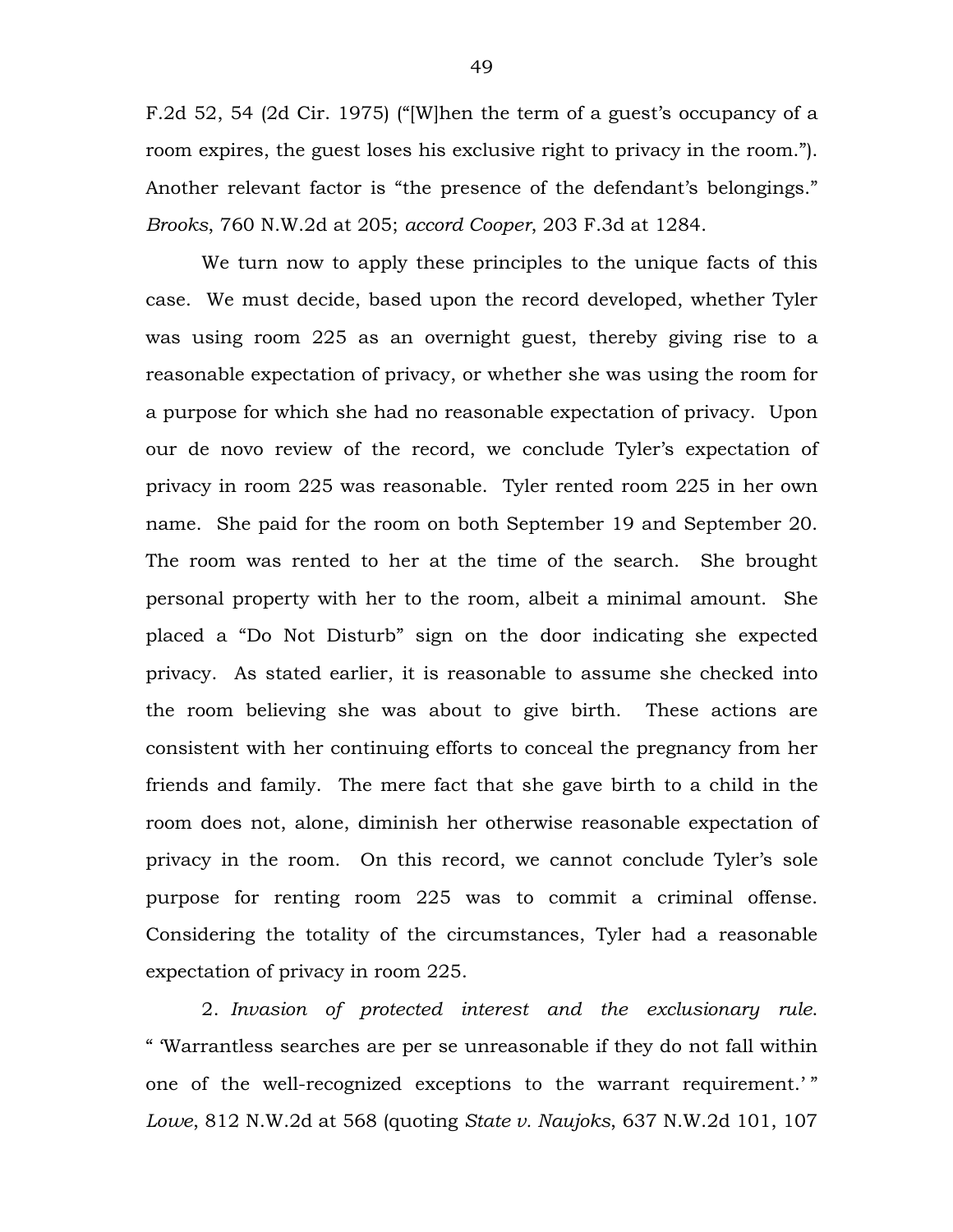(Iowa 2001)). Further, if a defendant had a legitimate expectation of privacy in the searched area, and the search does not fall within an exception to the warrant requirement, "[t]he exclusionary rule requires the suppression of evidence discovered as a result of [the] illegal government activity." *State v. McGrane*, 733 N.W.2d 671, 680 (Iowa 2007). "However, there are exceptions to the exclusionary rule." *Id.* at 681. There is no dispute that police initially entered room 225 without a warrant. Therefore, any analysis should include whether an exception to the warrant requirement or exclusionary rule applies in this case.

In its ruling on the motion to suppress evidence obtained by police during the search of room 225, the district court concluded Tyler did not have a reasonable expectation of privacy in the room because "as was the case in *Brooks*, the motel room was not intended to be used as a 'residence' but rather a venue for the commission of an alleged crime." As discussed above, the district court erred in denying Tyler's motion on that basis alone because the conclusion that Tyler rented room 225 for the sole purpose of committing a criminal offense is not supported by the record. Because of the district court's specific ruling on that issue, it did not address whether any exceptions to the warrant requirement or exclusionary rule may apply to law enforcement's search of room 225.

One potentially applicable exception to the warrant requirement in this case is the community caretaking exception. *See State v. Kern*, 831 N.W.2d 149, 172 (Iowa 2013). "A core notion of the community caretaking exception is that . . . it is 'totally divorced from the detection, investigation, or acquisition of evidence relating to the violation of a criminal statute.' " *Id.* (quoting *Cady v. Dombrowski*, 413 U.S. 433, 441, 93 S. Ct. 2523, 2528, 37 L. Ed. 2d 706, 715 (1973)). " 'The community caretaking function involves the duty of police officers to help citizens an

50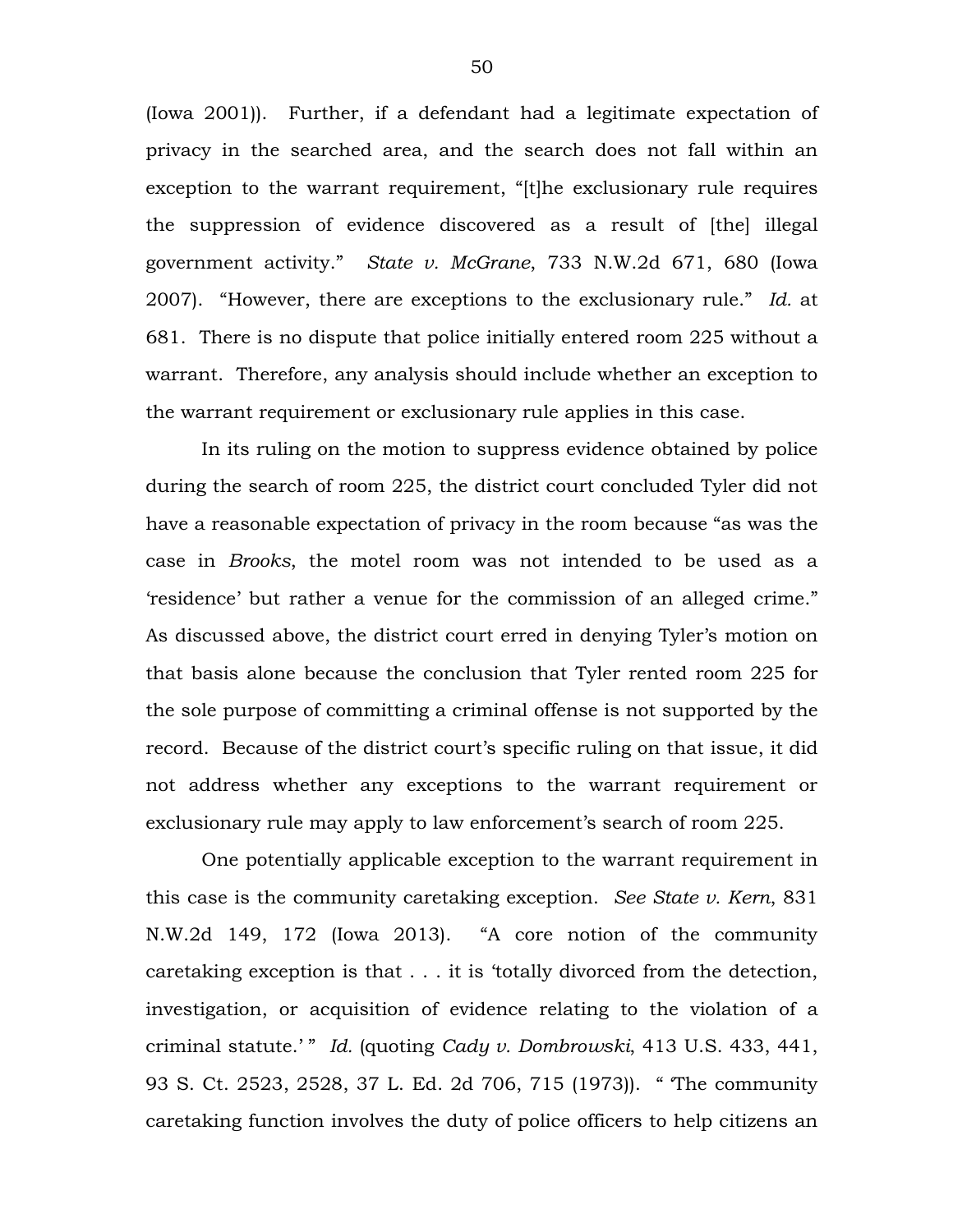officer reasonably believes may be in need of assistance.' " *Id.* at 172–73 (quoting *State v. Mireles*, 991 P.2d 878, 880 (Idaho Ct. App. 1999)).

We have recognized that "the community caretaking exception encompasses three separate doctrines: (1) the emergency aid doctrine, (2) the automobile impoundment/inventory doctrine, and (3) the "public servant" exception.'" *State v. Kurth*, 813 N.W.2d 270, 274 (Iowa 2012) (quoting *State v. Crawford*, 659 N.W.2d 537, 541 (Iowa 2003)). The emergency aid doctrine and the public servant exception are closely related. *Crawford*, 659 N.W.2d at 541. As we have previously recognized:

Under the emergency aid doctrine, the officer has an immediate, reasonable belief that a serious, dangerous event is occurring. . . . [I]n contrast, the officer in a public servant situation might or might not believe that there is a difficulty requiring his general assistance. For example, an officer assists a motorist with a flat tire under the public servant doctrine, but an officer providing first aid to a person slumped over the steering wheel with a bleeding gash on his head acts pursuant to the emergency aid doctrine.

*Id.* at 541–42 (alterations in original) (quoting Mary Elisabeth Naumann, Note, *The Community Caretaker Doctrine: Yet Another Fourth Amendment Exception*, 26 Am. J. Crim. L. 325, 333–34 (1999)).

The determination of whether the community caretaking exception

applies

require[s] a three-step analysis: (1) was there a seizure within the meaning of the Fourth Amendment?; (2) if so, was the police conduct bona fide community caretaker activity?; and (3) if so, did the public need and interest outweigh the intrusion upon the privacy of the citizen?

*Crawford*, 659 N.W.2d at 543; *accord Kern*, 831 N.W.2d at 173. While the test "does not primarily focus on searches," we have previously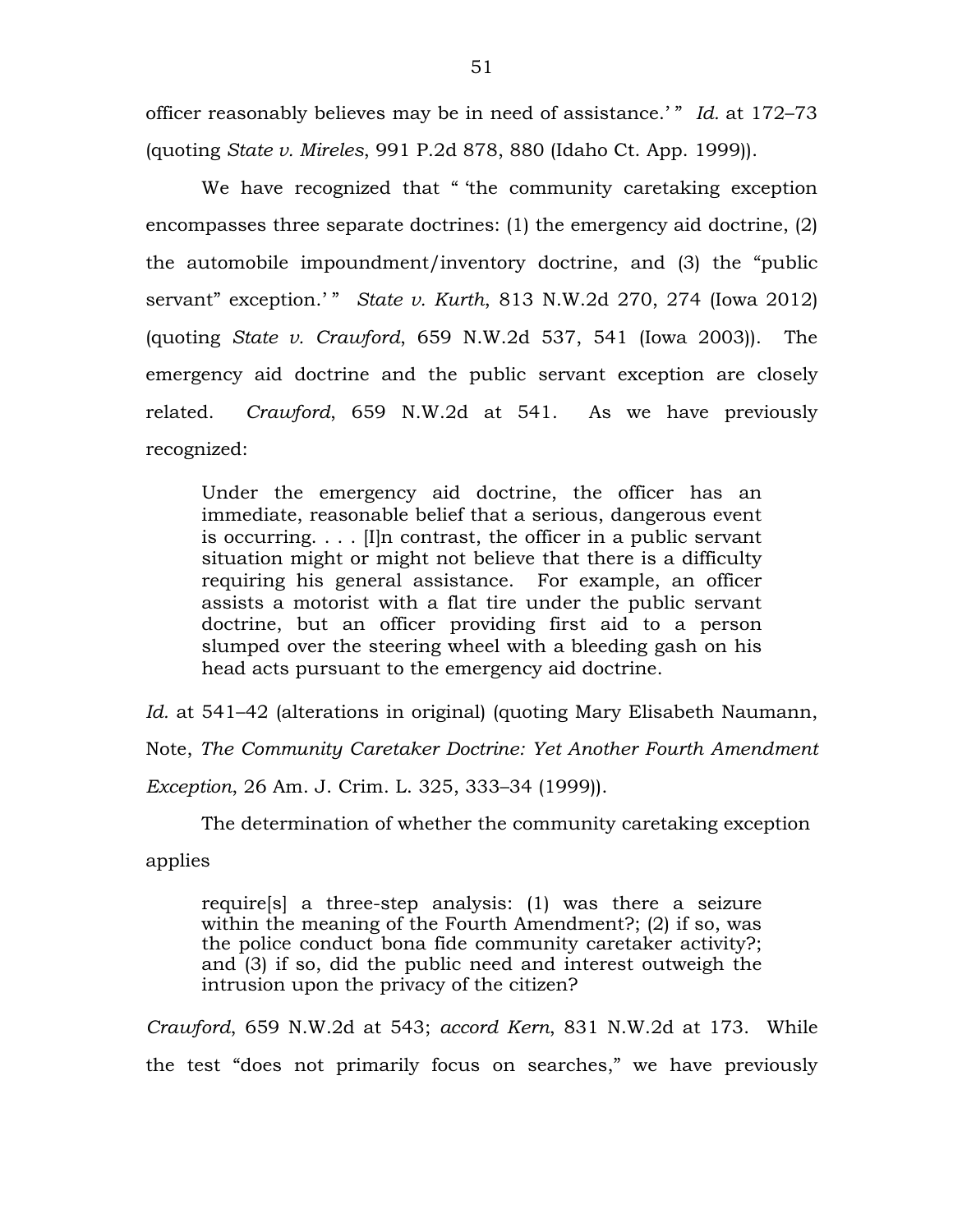applied the community caretaking exception to justify searches in several cases. *Kern*, 831 N.W.2d at 173 (collecting cases).

One potentially applicable exception to the exclusionary rule in this case is the inevitable discovery doctrine. *See McGrane*, 733 N.W.2d at 681. Under the inevitable discovery doctrine, "relevant, probative evidence gathered despite Fourth Amendment violations is not constitutionally excluded when the police would have inevitably discovered the same evidence acting properly." *State v. Christianson*, 627 N.W.2d 910, 912 (Iowa 2001).

Unfortunately, the State did not develop an adequate a record on these issues in the district court. While it was error for the district court to conclude Tyler had no reasonable expectation of privacy in room 225, we will allow the State to develop an additional record on whether these or any other potential exceptions to the warrant requirement or exclusionary rule apply. On this record, we reverse the district court's denial of the motion to suppress and remand this issue for further hearing and ruling by the district court.

**B. Tyler's Statements to Police.** In *Miranda v. Arizona*, 384 U.S. 436, 471, 478–79, 86 S. Ct. 1602, 1626, 1630, 16 L. Ed. 2d 694, 722, 726 (1966), the Supreme Court of the United States required police to advise suspects of their rights under the Fifth Amendment to the United States Constitution before a custodial interrogation. The Court required that police tell the suspect

he has the right to remain silent, that anything he says can be used against him in a court of law, that he has the right to the presence of an attorney, and that if he cannot afford an attorney one will be appointed for him prior to any questioning if he so desires.

*Id.* at 479, 86 S. Ct. at 1630, 16 L. Ed. 2d at 726.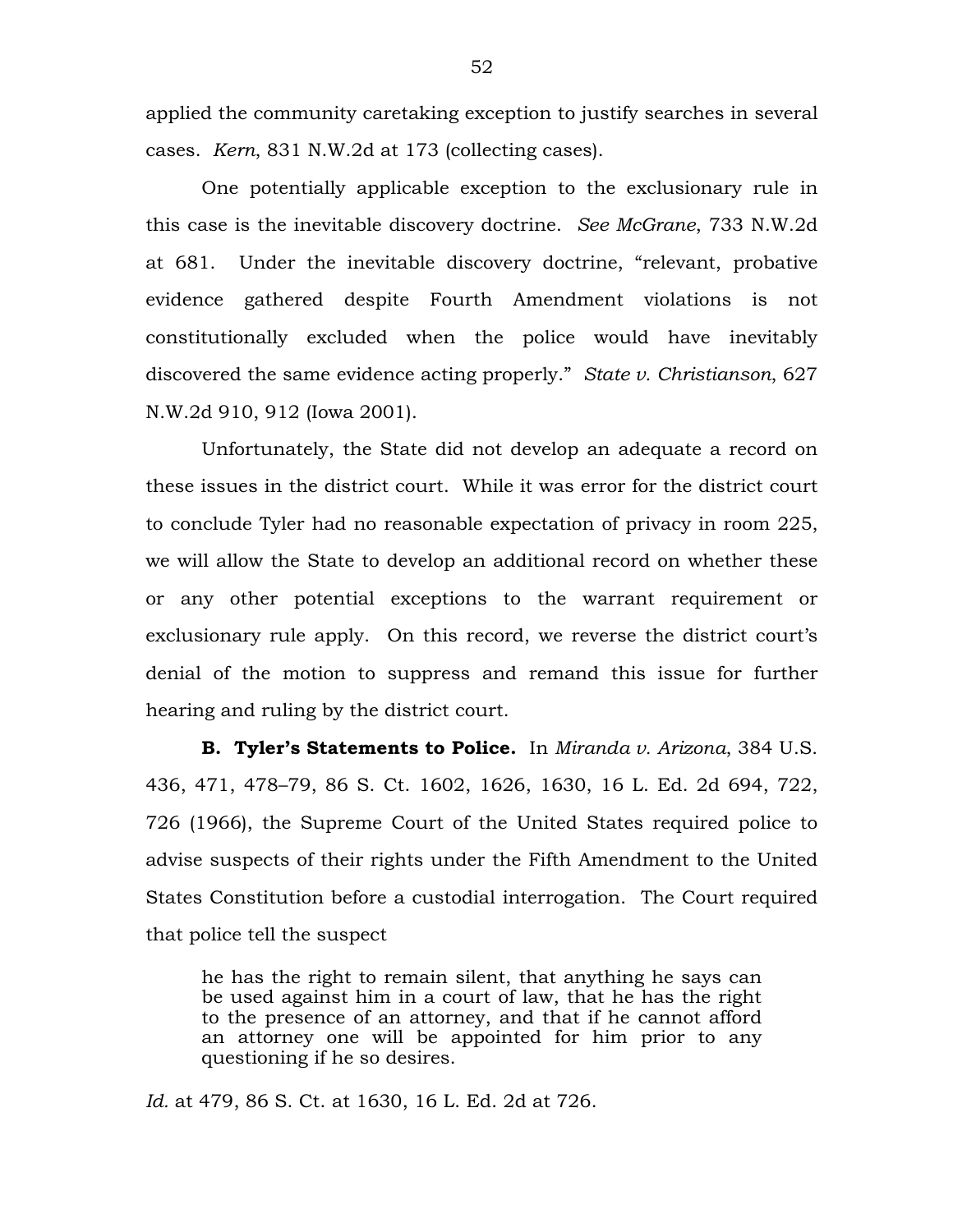In determining the admissibility of a defendant's inculpatory statements over a Fifth Amendment challenge we apply a two-part test. *State v. Countryman*, 572 N.W.2d 553, 557 (Iowa 1997). "We first determine whether *Miranda* warnings were required and, if so, whether they were properly given. Second, we ascertain whether the statement is voluntary and satisfies due process." *Id. Miranda* warnings are only required if, at the time of police questioning, the suspect is both: 1) in custody, and 2) subject to interrogation. *Berkemer v. McCarty*, 468 U.S. 420, 429, 104 S. Ct. 3138, 3144, 82 L. Ed. 2d 317, 328 (1984); *accord Countryman*, 572 N.W.2d at 557. Once police give a suspect the requisite warning, the "[s]uspect[] may waive [his or her] *Miranda* rights as long as the suspect has done so knowingly, intelligently, and voluntarily." *State v. Ortiz*, 766 N.W.2d 244, 251 (Iowa 2009). We turn now to address Tyler's specific arguments.

1. *Custodial interrogation*. Tyler asserts she was in custody when the special agents questioned her at the police station, prior to giving her *Miranda* warnings, in violation of her Fifth Amendment rights. For purposes of the Fifth Amendment, a suspect is in custody "as soon as a suspect's freedom of action is curtailed to a 'degree associated with formal arrest.' " *Berkemer*, 468 U.S. at 440, 104 S. Ct. at 3150, 82 L. Ed. 2d at 335 (quoting *California v. Beheler*, 463 U.S. 1121, 1125, 103 S. Ct. 3517, 3520, 77 L. Ed. 2d 1275, 1279 (1983) (per curiam)). " '[A] court must examine all of the circumstances surrounding the interrogation, but "the ultimate inquiry is simply whether there was 'a formal arrest or restraint on freedom of movement' of the degree associated with a formal arrest." " *Countryman*, 572 N.W.2d at 557-58 (quoting *Stansbury v. California*, 511 U.S. 318, 322, 114 S. Ct. 1526, 1528–29, 128 L. Ed. 2d 293, 298 (1994) (per curiam)). In deciding whether a suspect is in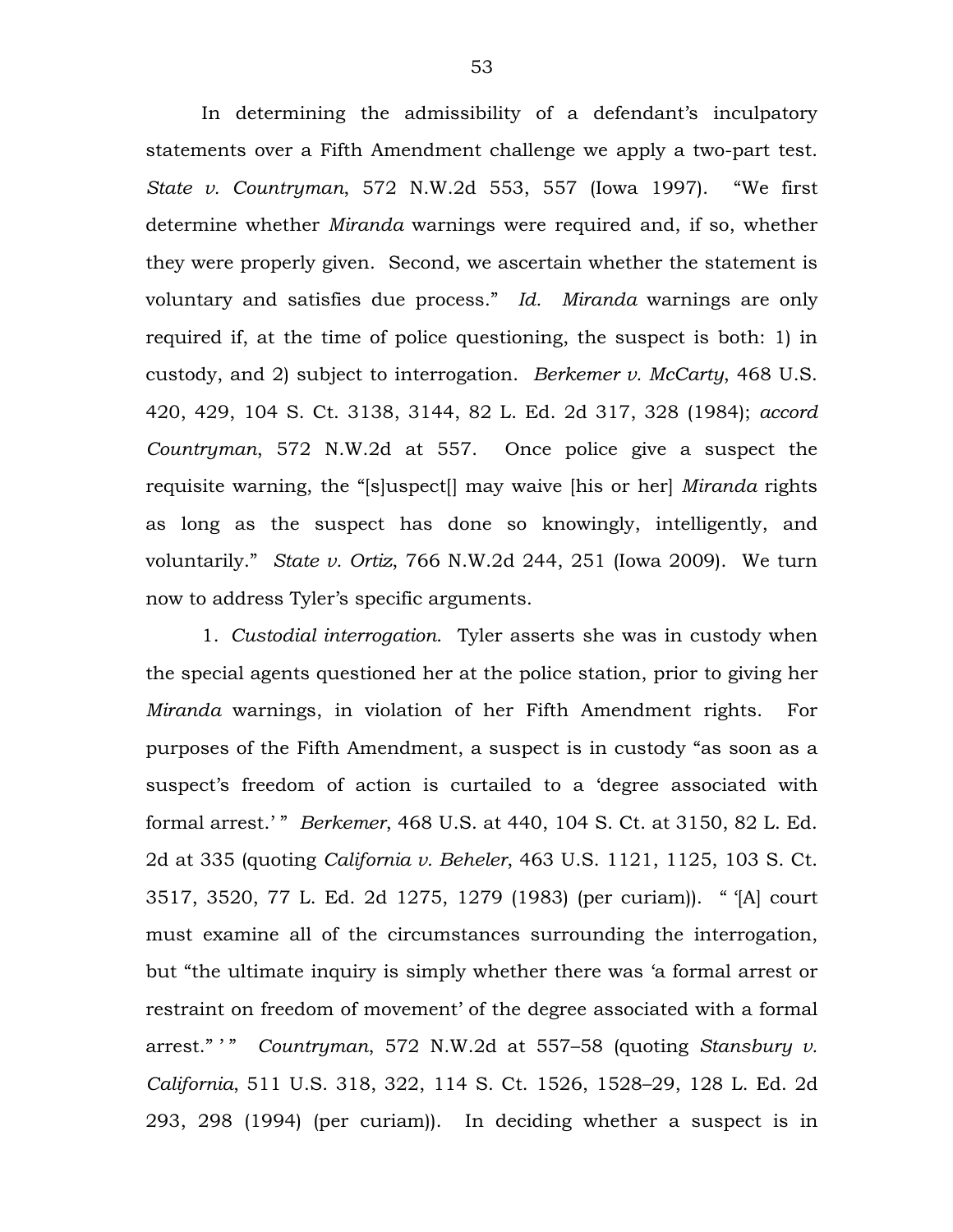custody at a given time, "we examine the extent of the restraints placed on the suspect during the interrogation in light of whether 'a reasonable man in the suspect's position would have understood his situation' to be one of custody.' " *Ortiz*, 766 N.W.2d at 251 (quoting *Berkemer*, 468 U.S. at 442, 104 S. Ct. at 3151, 82 L. Ed. 2d at 336). We consider four factors in making this determination:

(1) the language used to summon the individual; (2) the purpose, place, and manner of interrogation; (3) the extent to which the defendant is confronted with evidence of her guilt; and (4) whether the defendant is free to leave the place of questioning.

*Countryman*, 572 N.W.2d at 558. We turn now to determine whether Tyler was in custody at the Fort Dodge police station on September 20 when she stated she drowned Baby Tyler.

First, we must assess the language the officers used to summon Tyler. When the officers approached Tyler at the trailer, they did not demand that she go with them. They knocked on the door to the trailer, told her they needed to speak with her, and asked her if she needed medical attention. Tyler agreed to speak with them and said she did not need medical attention. Detective Chansler asked Tyler if she was "okay" with going with Special Agent Roehrkasse and speaking with the officers. Tyler responded, "Yea." Tyler was neither handcuffed nor forcibly placed in the back of Special Agent Roehrkasse's vehicle. *See State v. Miranda*, 672 N.W.2d 753, 760 (Iowa 2003) (considering the fact that the suspect was handcuffed as weighing in favor of custody). The record shows that Tyler voluntarily accompanied Special Agent Roehrkasse to the police station. *See State v. Smith*, 546 N.W.2d 916, 923 (Iowa 1996) ("Although coming to the center voluntarily is not alone enough to negate a finding of custody, it is indicative of the state of mind of a reasonable person in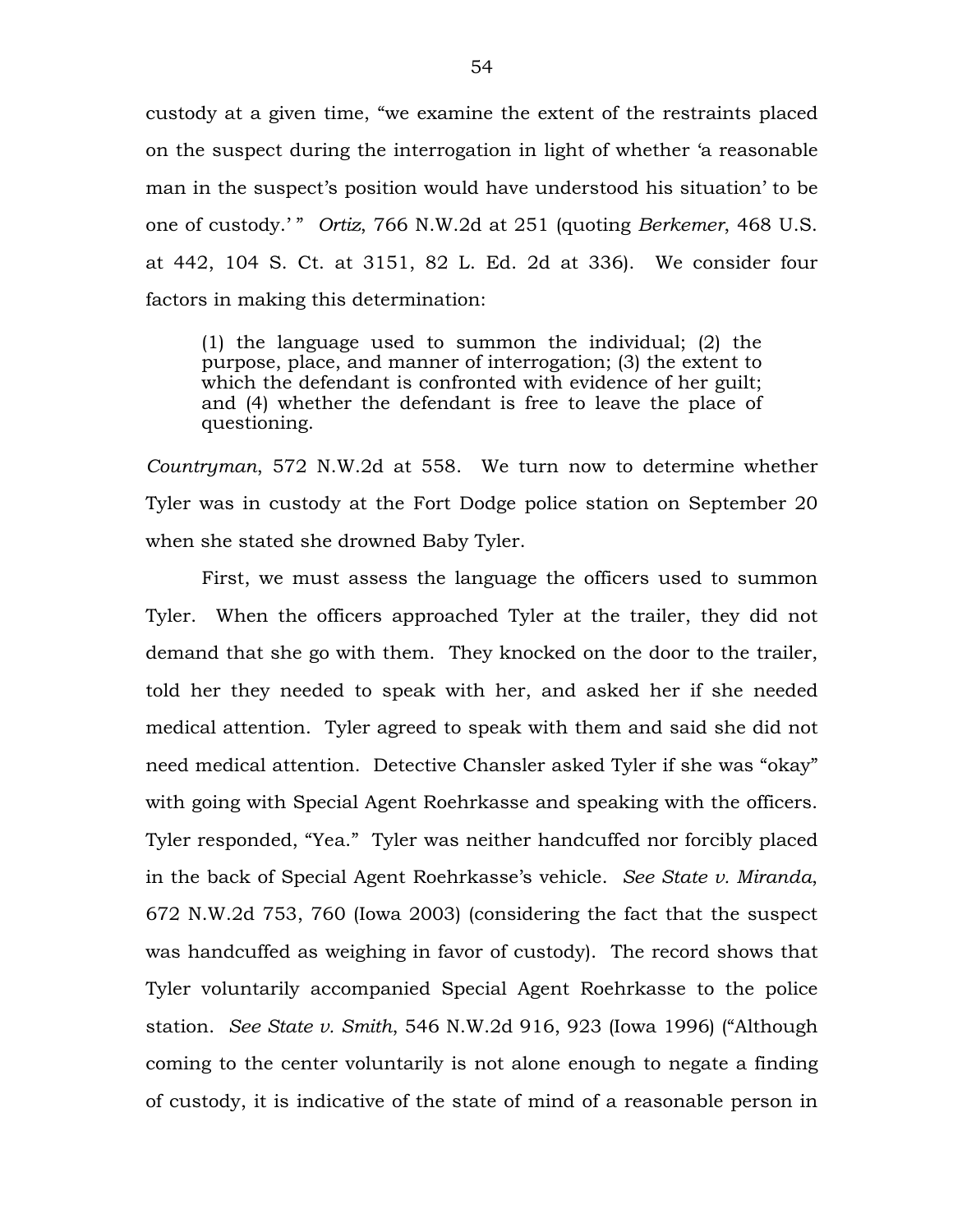the situation."); *State v. Brown*, 341 N.W.2d 10, 16 (Iowa 1983) ("He accompanied officers to the police station voluntarily and was at no time subjected to either physical or verbal restraint."); *see also Purvis v. Dugger*, 932 F.2d 1413, 1415, 1419 (11th Cir. 1991) (considering suspect's voluntary decision to accompany officers to the police station in a police vehicle as weighing against custody); *State v. Atkinson*, 670 A.2d 276, 285 (Conn. 1996) (considering a suspect's voluntary decision to accompany "two plainclothes detectives in an unmarked vehicle" to the police station as weighing against custody). This factor weighs against custody.

Second, we must examine the purpose, place, and manner of the interrogation. As we have previously recognized, while a three-hour interview may seem like a long time, this does not necessarily mean the suspect was in custody. *See Countryman*, 572 N.W.2d at 558 ("The three-hour length of the conversation did not render it custodial."); *Brown*, 341 N.W.2d at 16 (finding no custody despite two and one-half hours of questioning). Further, that an interview takes place at the police station does not, itself, render the suspect in custody. *See Countryman*, 572 N.W.2d at 558 (finding no custody when interview occurred at the sheriff's office). In examining the purpose, place, and manner of an interrogation, we examine factors including the number of persons conducting the questioning, the number of breaks taken during the questioning, the availability of restroom breaks or other breaks, and the type of questioning in which those conducting the interview engage. *See id*; *see also Smith*, 546 N.W.2d at 924.

Here, although the interrogation took place over the course of a three-hour period, the room in which it occurred was carpeted and well lit. *See Smith*, 546 N.W.2d at 924 (considering building's furnishings in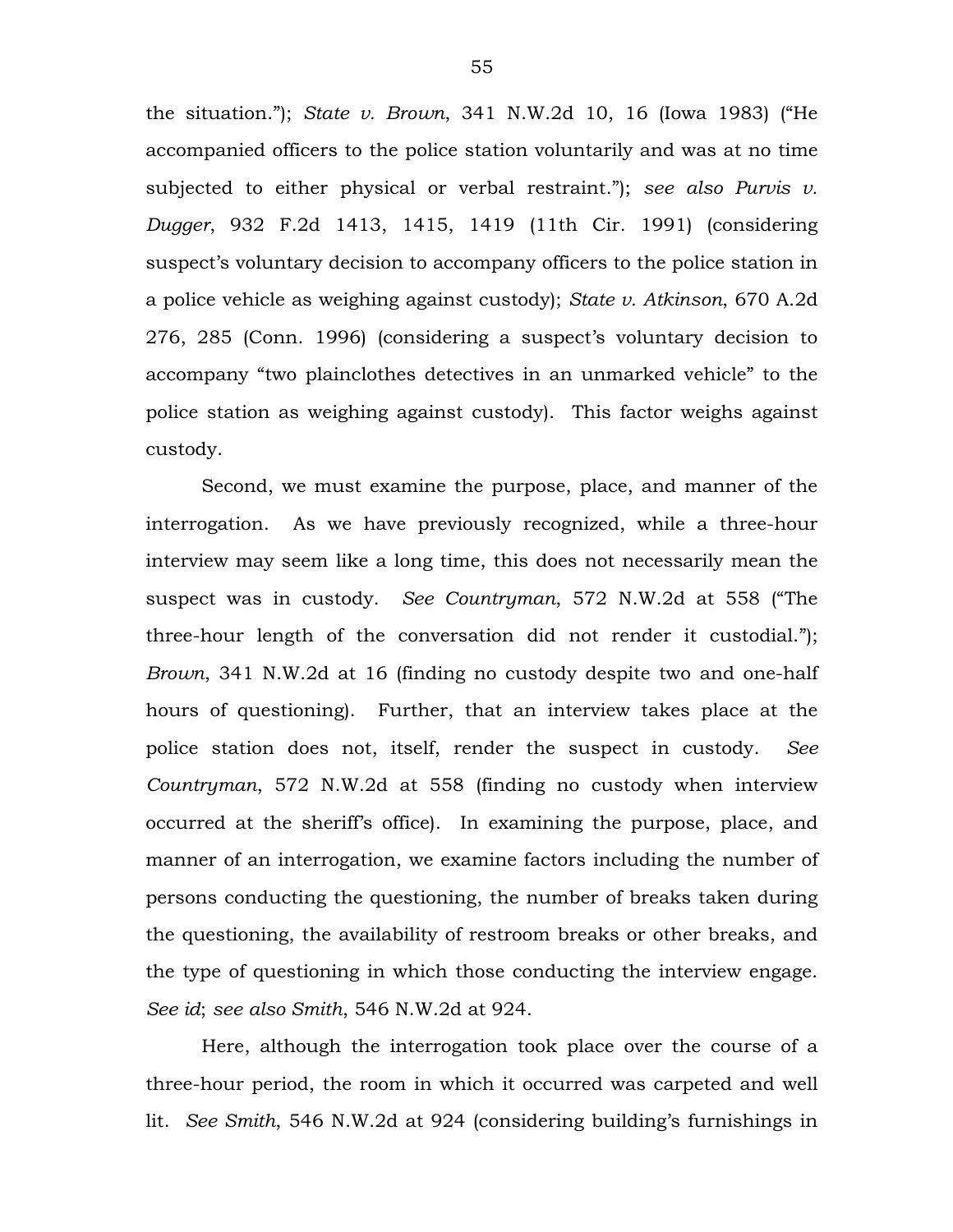assessing custody). Although the special agents who questioned Tyler were armed, they were dressed in plain clothes. *Id.* (finding the fact that officers were casually dressed weighed against custody). During the questioning, only two special agents were present at any given time. *See id.* (noting "[o]ne fact of particular significance is the number of law enforcement officers taking part in the interview process" and finding no custody when two officers conducted the interview). In fact, for the majority of the questioning only Special Agent Roehrkasse was present. *See id.* (considering the fact that only one officer was present for a majority of the questioning as weighing against custody). At the start of the interview, Special Agent Thiele asked Tyler if she needed to go to the restroom and told her that if she needed anything to drink, to let them know. The special agents again asked Tyler if she needed medical treatment. She responded, "No." The special agents did not engage in confrontational or aggressive questioning, but rather asked Tyler openended questions about the events that transpired at the hotel. *See Countryman*, 572 N.W.2d at 558 (finding nonconfrontational nature of questioning weighed against custody). During the course of the interview, the special agents did not raise their voices, but conducted themselves in a calm, respectful manner, often times prefacing questions with statements such as "[we] are not here to judge you." Finally, while "[a] policeman's unarticulated plan has no bearing on the question whether a suspect was 'in custody' at a particular time," *Berkemer*, 468 U.S. at 442, 104 S. Ct. at 3151, 82 L. Ed. 2d at 336, the record revealed the special agents were not attempting to get Tyler to confess to a crime. Rather, their discussion outside of Special Agent Roehrkasse's vehicle before transporting Tyler to the police station suggests they did not know what had happened at the hotel. Specifically, one of the officers stated,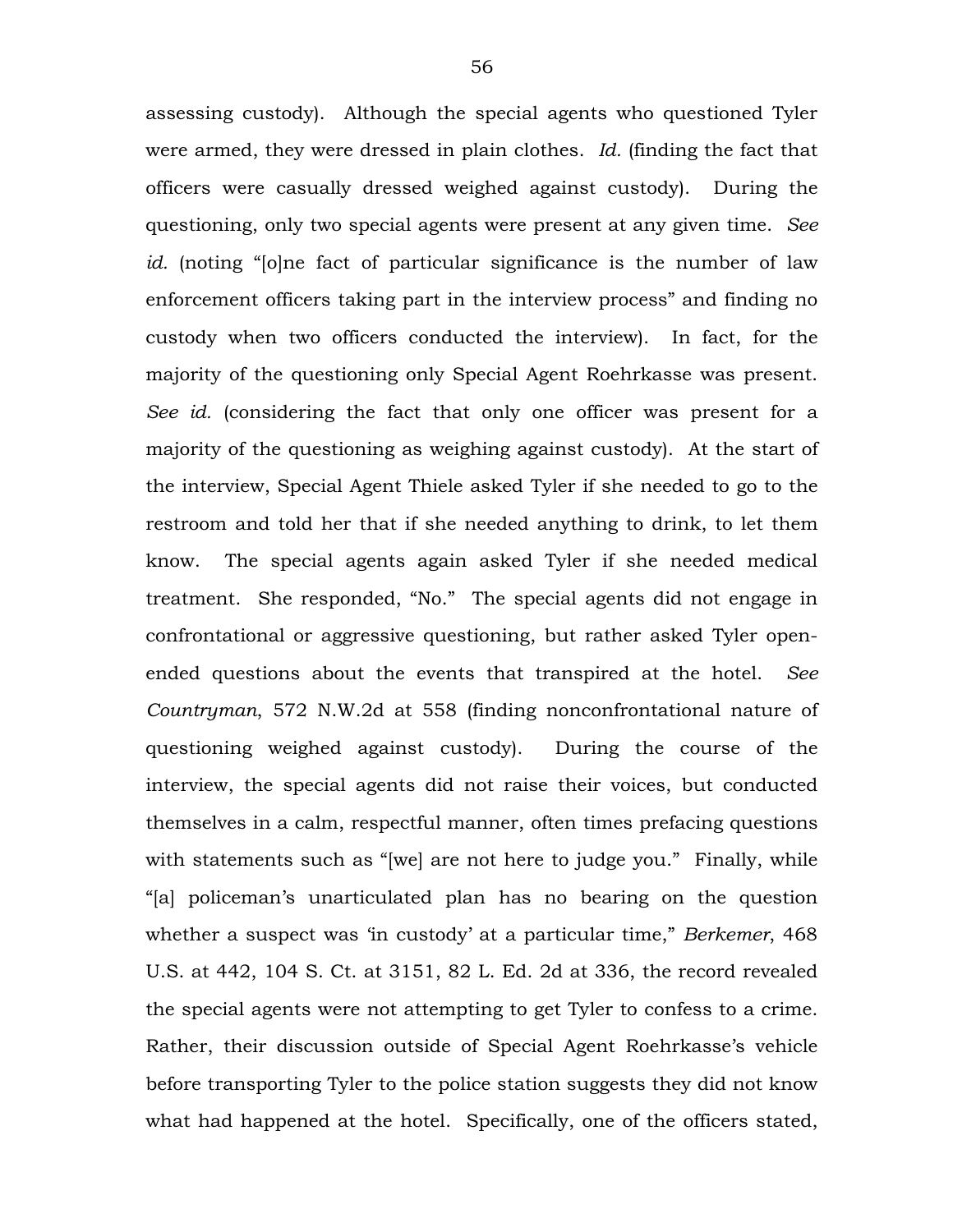"We don't know what we got." Thus, the purpose of the questioning was to ascertain what had happened, as opposed to getting Tyler to confess to a murder. Importantly, the special agents intentions manifested in the manner of their questioning, as they repeatedly informed Tyler that they were only trying to gather information. Their demeanor, tone, and line of questioning do not suggest a reasonable person would have understood him or herself to be in custody. This factor weighs against custody.

Third, we must examine the extent to which the special agents confronted Tyler with evidence of her guilt. Again, the record revealed that when the special agents began questioning Tyler they did not know whether Baby Tyler was born alive. While Special Agent Roehrkasse did ask Tyler if the autopsy would show that there had been air in the baby's lungs or that the baby was born alive, he did not suggest the autopsy would in fact show that Baby Tyler ever took a breath or was born alive. These questions were not accusatory in nature, but rather intended to encourage her to tell the truth. *See Smith*, 546 N.W.2d at 925 (finding officers decision to tell the defendants their stories did not match was a "tool with which to urge the defendants to provide more information," as opposed to an accusation of guilt). Prior to her confession, the special agents did not confront Tyler with any other evidence that she drowned Baby Tyler. This factor weighs against custody.

Finally, we must consider whether Tyler was free to leave the place of questioning. At the start of the interview, Special Agent Roehrkasse informed Tyler that, although she had ridden with him to the police station, she was free to leave at any time and that he would give her a ride back to Coalville if she desired. *See Miranda*, 672 N.W.2d at 760 (" 'The most obvious and effective means of demonstrating that a suspect has not been taken into custody or otherwise deprived of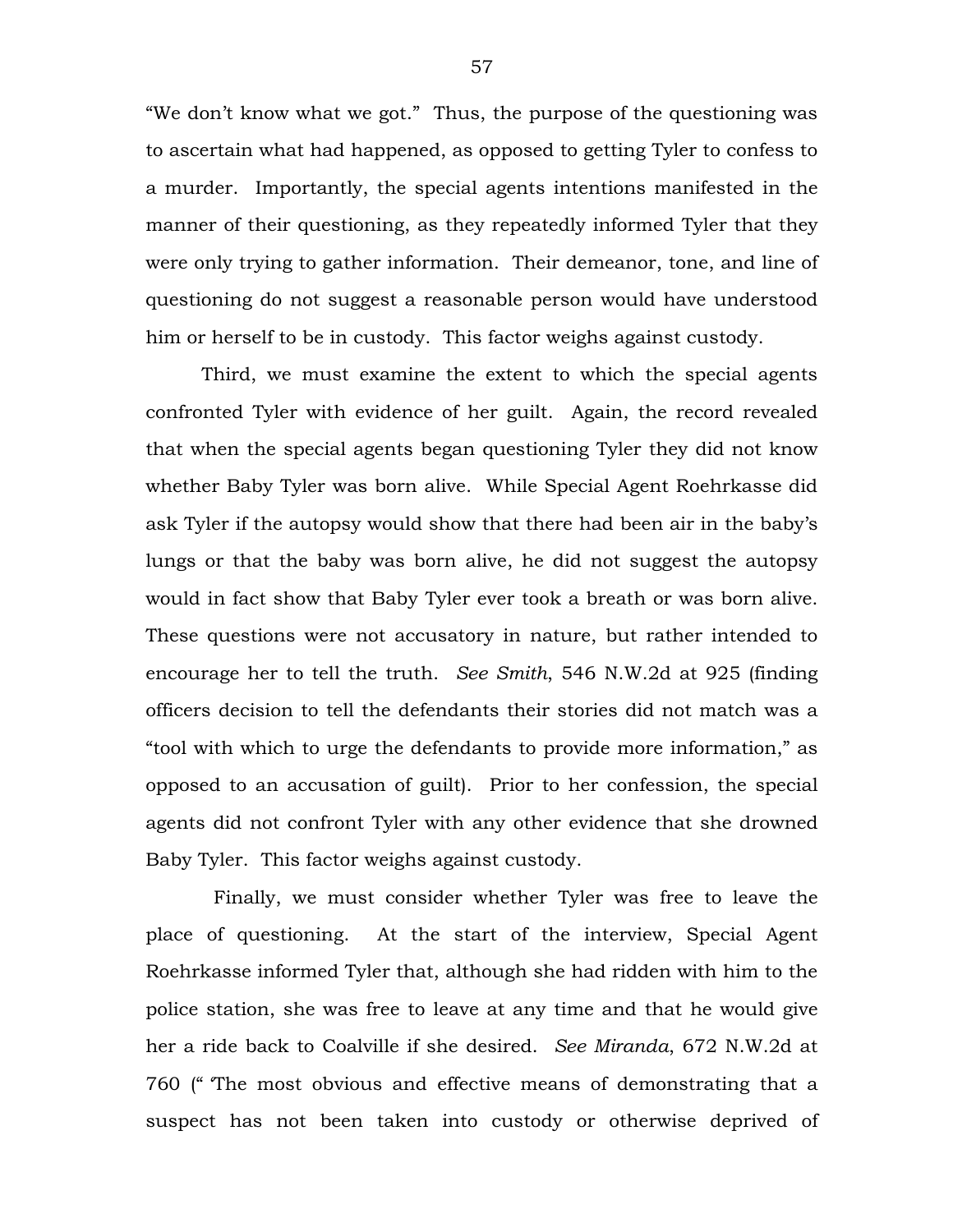freedom of action is for the police to inform the suspect that an arrest is not being made and that the suspect may terminate the interview at will.'" (quoting *United States v. Griffin*, 922 F.2d 1343, 1349 (8th Cir. 1990))). Although the door to the interview room was closed, it was unlocked and Tyler's path to it was unobstructed. Special Agent Roehrkasse told Tyler that the fact that the door was shut should not deter her from leaving. During the interview, the special agents told Tyler she was free to leave one additional time. Immediately before the forty-three minute break, Special Agent Thiele reminded Tyler that the door was unlocked and informed her that she was free to "get up and roam around" if she wanted.

We recognize that Tyler had given birth the day before the interview and possibly remained under the stress of that event. Notwithstanding, the record revealed her physical state did not affect her ability to leave. Specifically, the afternoon of the birth Tyler drove herself from the hotel to the trailer and spent the night there. The following morning, she ate breakfast with Cyphers, ran errands, and returned to the hotel to check out. After renting room 225 for an additional night, she drove herself back to the trailer. Thus, Tyler's own conduct following Baby Tyler's birth undermines any claim that her medical condition precluded her from leaving the interview. Further, the special agents asked Tyler if she needed any medical attention prior to transporting her to the police station and several more times during the interview. Tyler coherently answered the special agents' questions and told them she did not need medical attention. We do not find that her medical state precluded her from leaving. This factor weighs against custody.

Upon our de novo review, we conclude Tyler was not in custody at any time prior to when she confessed to drowning Baby Tyler. Because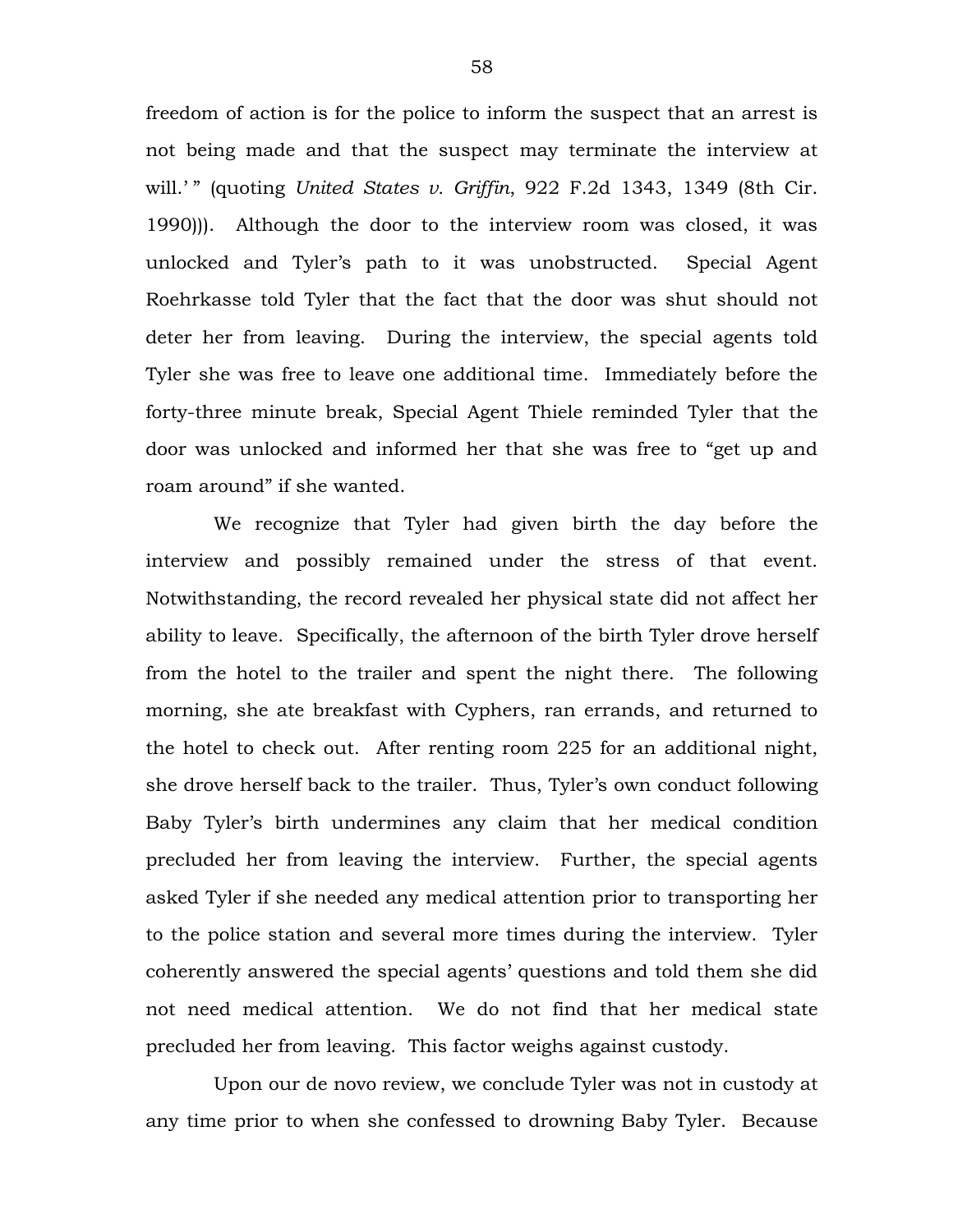Tyler was not in custody when she initially confessed to drowning Baby Tyler, her initial confession was not obtained in violation of the Fifth Amendment.

2. *Waiver*. Tyler next argues that she did not execute a valid waiver of her *Miranda* rights at the police station before her confirmation confession or later at the hospital when she again admitted to drowning Baby Tyler. She maintains that she did not voluntarily waive her *Miranda* rights during these police encounters. In order to execute a valid waiver of one's *Miranda* rights, the waiver must be made "knowingly, intelligently, and voluntarily." *Ortiz*, 766 N.W.2d at 251. " '[V]oluntariness' for . . . due process purposes and *Miranda* purposes are identical." *Countryman*, 572 N.W.2d at 559. Therefore, "a *Miranda* waiver is involuntary only when it is shown to be the product of police misconduct or overreaching." *Id*. "For a waiver to be made voluntarily, the relinquishment of the right must have been voluntary, meaning it was the product of the suspect's free and deliberate choice rather than intimidation, coercion, or deception." *Ortiz*, 766 N.W.2d at 251. The question of whether a suspect voluntarily waived his or her *Miranda* rights "is to be made by inquiring into the totality of the circumstances surrounding the interrogation, to ascertain whether the suspect in fact 'decided to forgo his rights to remain silent and to have the assistance of counsel.' " *Id.* (quoting *Fare v. Michael C.*, 442 U.S. 707, 724–25, 99 S. Ct. 2560, 2571–72, 61 L. Ed. 2d 197, 212 (1979)). The State has the burden to prove by a preponderance of the evidence that Tyler voluntarily waived her *Miranda* rights. *Payton*, 481 N.W.2d at 328.

A number of factors are helpful in determining whether a defendant voluntarily waived their *Miranda* rights. These factors include: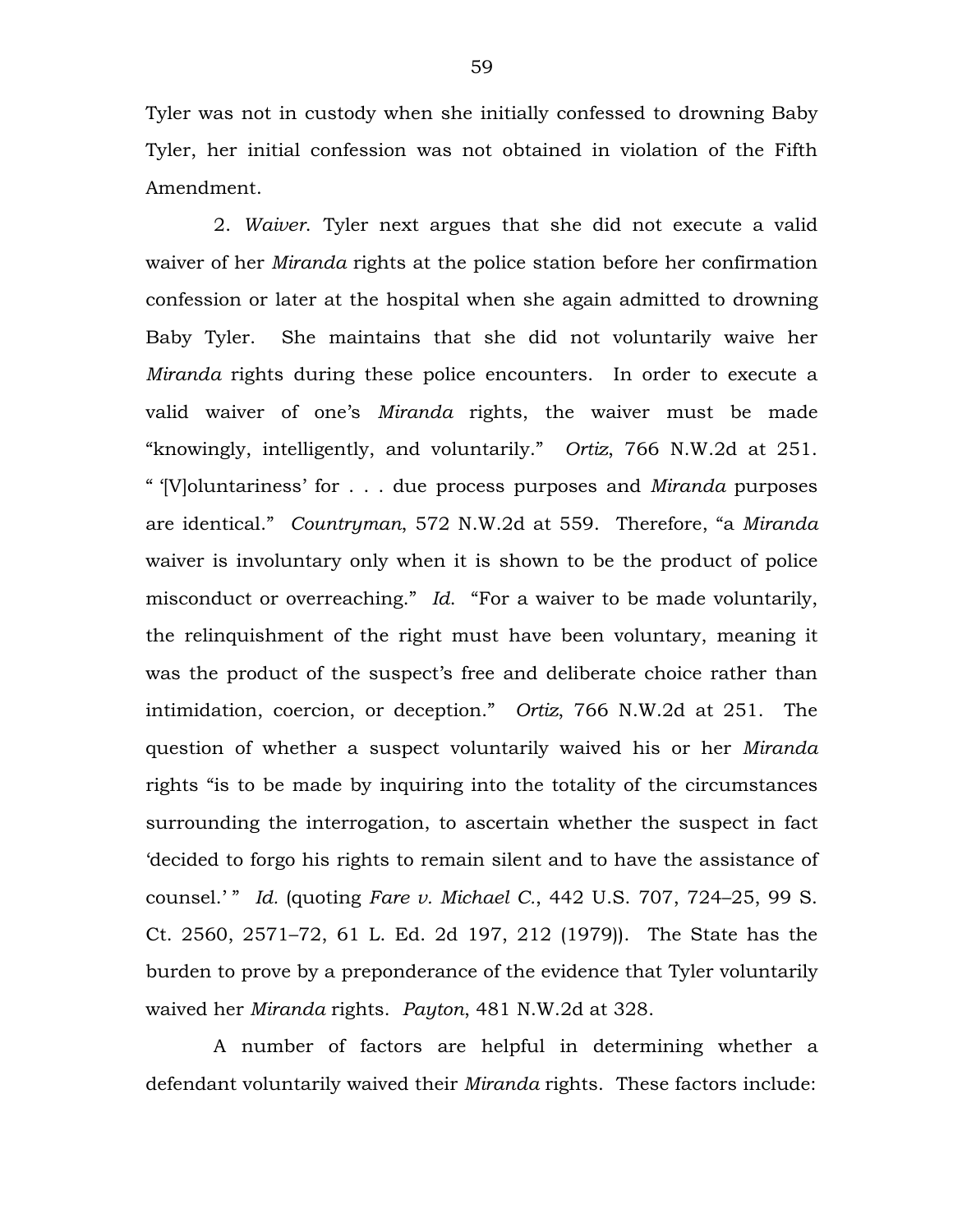defendant's age; whether defendant had prior experience in the criminal justice system; whether defendant was under the influence of drugs; . . . whether defendant was mentally "subnormal"; whether deception was used; whether defendant showed an ability to understand the questions and respond; the length of time defendant was detained and interrogated; defendant's physical and emotional reaction to interrogation; whether physical punishment, including deprivation of food and sleep, was used.

*Id.* at 328–29 (citations omitted). Further, while "[a] written waiver of constitutional rights is not alone sufficient to establish the waiver as . . . voluntary[,] [i]t is . . . strong proof of its validity." *Countryman*, 572 N.W.2d at 559 (citation omitted). We now turn to consider whether Tyler voluntarily waived her *Miranda* rights, both at the police station after Special Agent Roehrkasse informed her she was going to be charged, and the next day at the hospital during the special agents' follow-up questioning.

After Tyler initially confessed at the police station, Special Agent Roehrkasse took two breaks before telling Tyler she would be "charged today." He then read Tyler her *Miranda* rights aloud, and she signed a written waiver form. This is strong proof that Tyler executed a voluntary waiver. *Id.* Further, prior to reading Tyler her *Miranda* rights, Special Agent Roehrkasse asked Tyler if she was forced to make any of the statements she had previously made. She responded, "No." At the time of the questioning, Tyler was thirty-one years old. She had prior experience with the criminal justice system from a prior theft prosecution. She had graduated from high school and had taken several college courses. The record reflects that prior to the interview, Tyler had taken some cold medicine and felt "spacey" as a result. She also gave birth the day before the interview and was questioned for a long period. However, the record shows that the special agents took several breaks during the questioning and offered Tyler food, drink, and the opportunity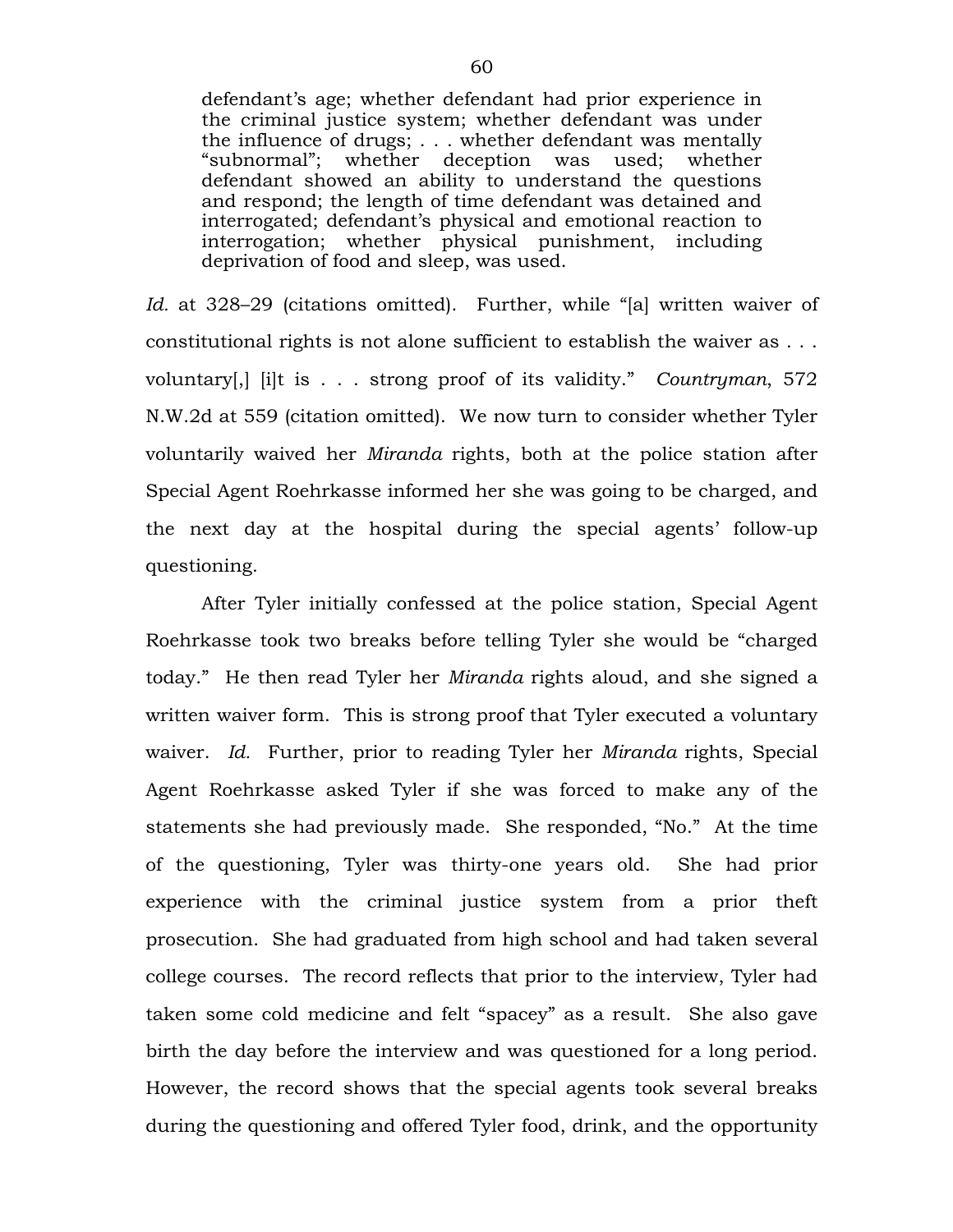to use the bathroom. She was readily capable of understanding and answering the special agents' questions. Further, she voluntarily stayed at the police station and answered questions despite Special Agent Roehrkasse's offer to take her home. While on several occasions she began to cry, she never lost control or had a breakdown. The special agents never threatened Tyler, nor did they make any promises of leniency in exchange for her cooperation. Finally, the special agents did not engage in any deceptive tactics during the questioning. Tyler voluntarily answered the special agents' questions and then, after Special Agent Roehrkasse read Tyler her *Miranda* rights, she voluntarily waived her rights and confirmed her prior confession. Considering the totality of the circumstances, Tyler voluntarily waived her *Miranda* rights at the police station on September 20.

Many of the same factors also support the conclusion that Tyler voluntarily waived her *Miranda* rights at the hospital on September 21. Before this follow-up interview, Special Agent in Charge Hedlund again read Tyler her *Miranda* rights. Tyler explained what each of her rights meant to her, acknowledged that she understood her rights, and signed another written waiver form. Prior to this second interview, Tyler received a surgical repair for a tear from childbirth, she had lost a large amount of blood, her blood pressure was high, and she was taking several medications. Further, she initially told the officers she was "really out of it." However, she remembered speaking with Special Agent Roehrkasse the previous day and that his name was "Mike," knew she was at the hospital, never appeared confused, and was alert and tracking with the special agents' questions. *See Countryman*, 572 N.W.2d at 559 (finding a defendant's statements were voluntarily given despite the fact that the defendant was "under the influence of drugs and was confused"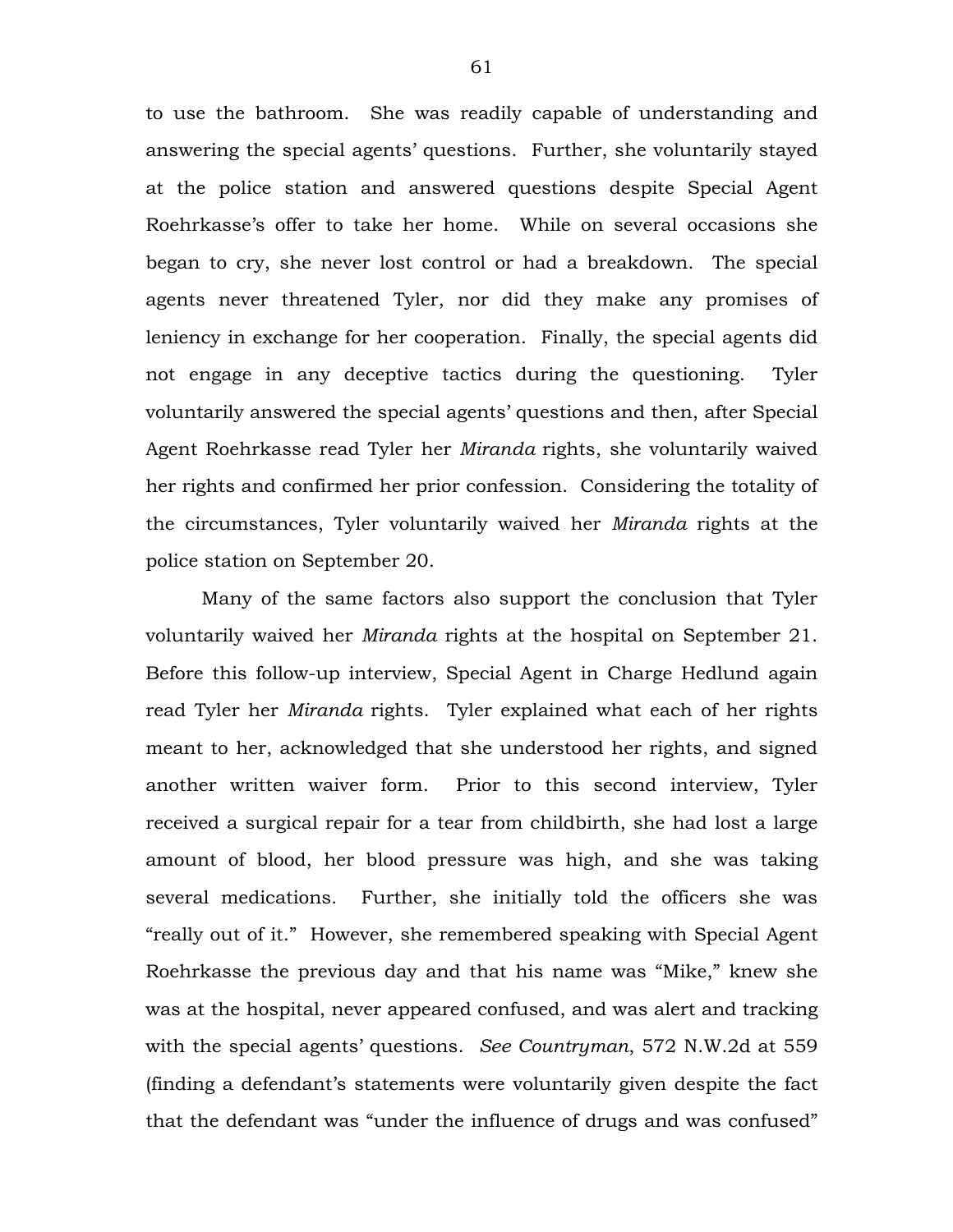because "she was easy to understand"); *State v. Edman*, 452 N.W.2d 169, 170 (Iowa 1990) ("Being 'under the influence' does not, standing alone, render inculpatory statements involuntary."). Additionally, when the special agents asked Tyler if she would prefer "[they] come back later," Tyler responded, "You can talk to me." Considering the totality of the circumstances, Tyler voluntarily waived her *Miranda* rights at the hospital on September 21.

3. *Voluntariness of confessions*.Finally, Tyler maintains that all of her confessions to the special agents were involuntary and therefore in violation of her due process rights under the Fourteenth Amendment to the United States Constitution. As noted above, " 'voluntariness' for . . . due process purposes and *Miranda* purposes are identical." *Countryman*, 572 N.W.2d at 559. Thus, the same factors outlined in the preceding subsection are relevant in determining whether Tyler's confessions were voluntarily given.

For many of the same reasons noted above, our de novo review of the record reveals that each of Tyler's confessions was voluntarily given. During the first interview, Special Agent Roehrkasse told Tyler that she was free to leave and that he would give her a ride home if she desired. The special agents asked her if she needed medical treatment. She responded, "No." While she had just given birth and had taken cold medicine, her own actions that morning suggest that she was capable of leaving if she desired. She voluntarily remained at the police station and answered questions. Her responses to the questioning clearly indicated she was capable of both understanding and answering the special agents' questions. The special agents made no threats or any promises of leniency in exchange for her cooperation. Neither did they engage in deceptive tactics. Tyler voluntarily answered the special agents'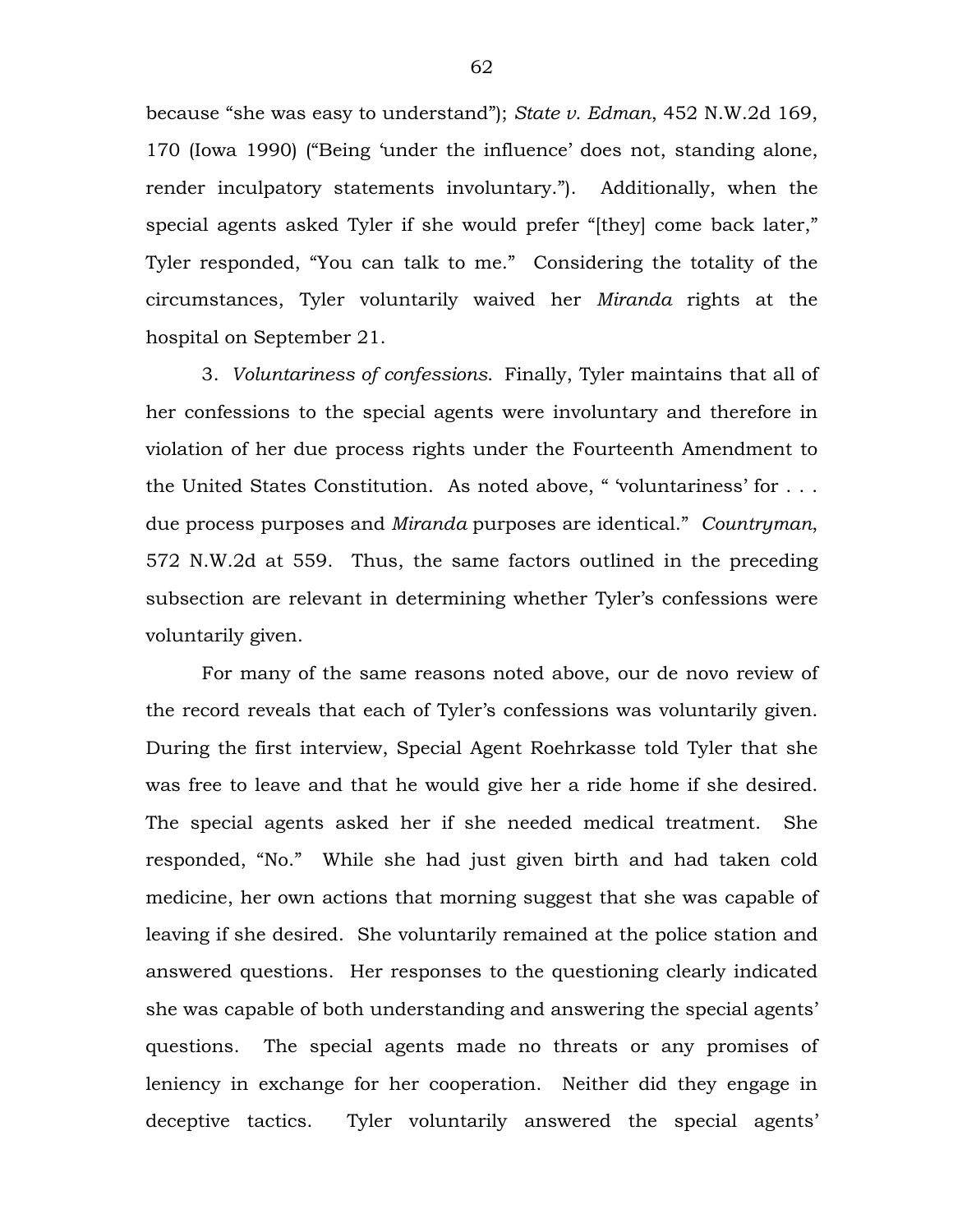questions, and then after being informed both that she would be "charged today" and of her *Miranda* rights, she told the special agents she had not been forced to confess previously. She then proceeded to confirm her initial confession.

At the hospital, although Tyler was tired, medicated, and had undergone surgery recently, she again agreed to speak with the special agents despite their offer to return later. She never appeared confused and was alert and tracked with the special agents' questions. While she had previously confessed, making it difficult for her to change her story, her prior confession was not the product of coercion. Although Special Agent Roehrkasse again participated in the follow-up interview, the interview took place at an entirely different location and a day later. The record does not reflect a woman whose will was overborne. Considering the totality of the circumstances, Tyler's confessions both at the police station and later at the hospital were voluntarily given and therefore not in violation of her due process rights.

Tyler was not in custody during her initial confession to the special agents at the police station. She voluntarily waived her *Miranda* rights both at the police station and later at the hospital. Each of her confessions was voluntarily given. The district court properly denied Tyler's motion to suppress her statements to police.

#### **V. Conclusion.**

The district court abused its discretion in allowing Dr. Thompson to opine on the cause and manner of Baby Tyler's death because he based his opinions primarily, if not exclusively, on Tyler's inconsistent and uncorroborated statements to police as opposed to objective, scientific, or medical evidence. On retrial, should the State attempt to use Dr. Thompson as an expert witness, the district court should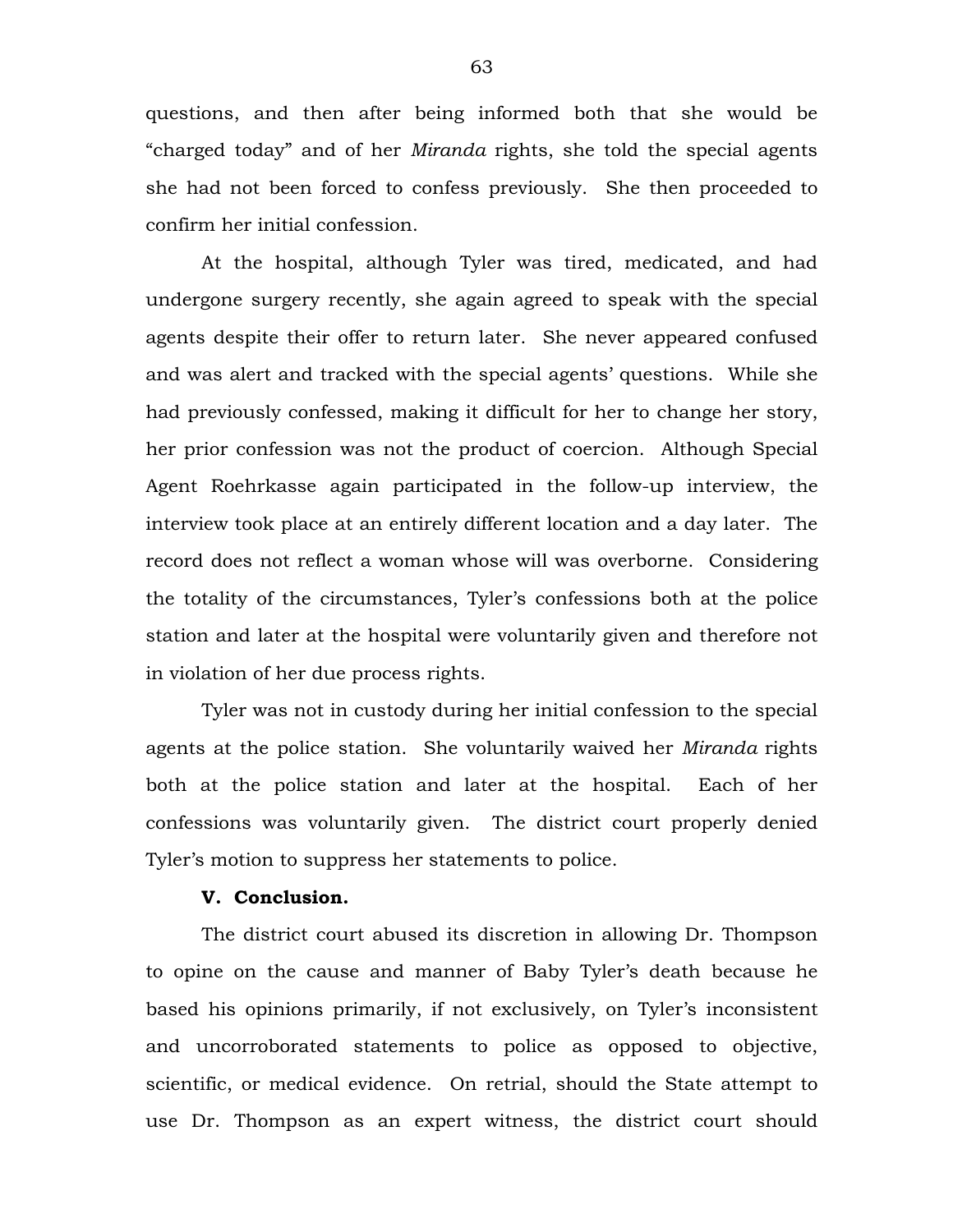prohibit him from testifying that the cause of death was "drowning" and the manner of death was "homicide." Likewise, it should redact the portions of the autopsy report stating his ultimate opinions on cause and manner of death.

With respect to Tyler's motion to suppress evidence obtained by police during the search of room 225, we conclude the district court erred in denying this motion based solely on the legal conclusion that Tyler had no reasonable expectation of privacy in room 225 because she obtained it for the purpose of committing a crime. We reverse this motion and remand the issue for further hearing and ruling by the district court concerning the applicability of exceptions to the warrant requirement or exclusionary rule. With respect to Tyler's motion to suppress statements made to police during her initial contact with law enforcement, at the police station, and at the hospital, we affirm the district court's ruling. We vacate the decision of the court of appeals, affirm the judgment of the district court in part and reverse in part, and remand the case for additional proceedings consistent with this opinion and a new trial.

**DECISION OF COURT OF APPEALS VACATED; DISTRICT COURT JUDGMENT AFFIRMED IN PART AND REVERSED IN PART AND CASE REMANDED.**

Hecht, J., files a concurrence in part and dissent in part in which Wiggins and Appel, JJ., join. Appel, J., files a concurrence in part and dissent in part in which Wiggins and Hecht, JJ., join. Waterman, J., files a concurrence in part and dissent in part in which Cady, C.J., and Mansfield, J., join.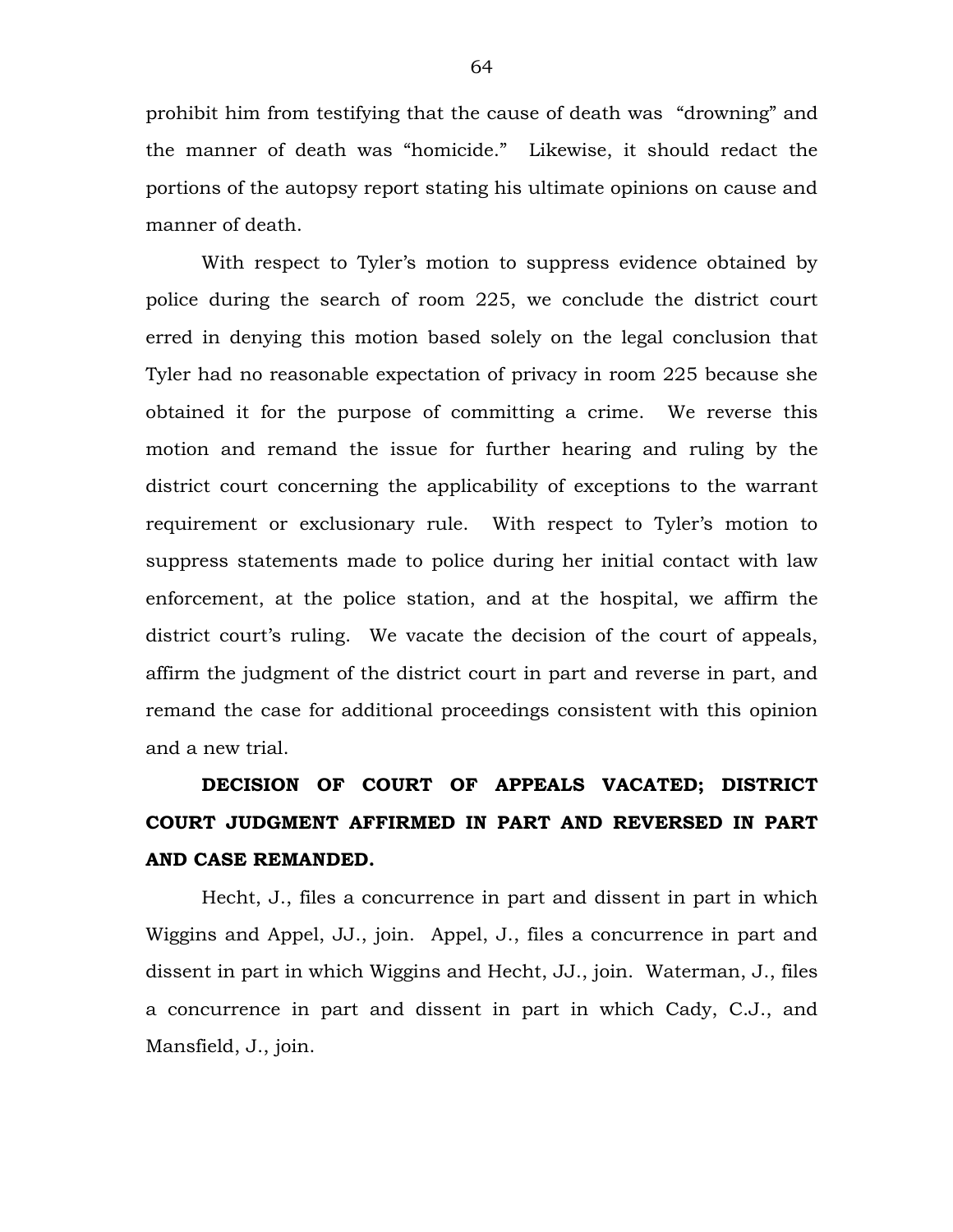# **HECHT, Justice (concurring in part and dissenting in part).**

I agree the district court erred in allowing the medical examiner to rely primarily upon Tyler's uncorroborated statements in forming an opinion as to the cause of Baby Tyler's death. I also agree the district court erred in concluding Tyler had no reasonable expectation of privacy in the hotel room. However, I dissent in part because I conclude all of Tyler's statements to the police are inadmissible. The circumstances especially the officers' repeated verbal assurances that Tyler was not in custody and their subsequent decision to administer warnings only after Tyler made all of the inculpatory statements they sought—demonstrate a calculated strategy to circumvent *Miranda*. In my view, the police questioning in this case constitutes a "midstream recitation of warnings after interrogation and unwarned confession" in violation of *Missouri v. Seibert*, 542 U.S. 600, 604, 124 S. Ct. 2601, 2605, 159 L. Ed. 2d 643, 650 (2004) (plurality opinion), and all of Tyler's statements made during the police station and hospital interrogations should have been suppressed.

Our court has not had occasion to apply *Seibert*. Thus, this case presents the first opportunity to consider the problem of midstream *Miranda* warnings in successive interrogations. *Seibert* was a split 4–1–4 decision, so courts applying it must determine whether the plurality opinion or Justice Kennedy's concurring opinion provides the controlling rule. *See Kuhne v. Commonwealth*, 733 S.E.2d 667, 673 (Va. Ct. App. 2012) ("The *Seibert* plurality would review *all* two-step interrogations under a multi-factor test . . . . Justice Kennedy's opinion would apply a form of heightened scrutiny only to those two-step cases in which law enforcement officers deliberately employed a two-step procedure designed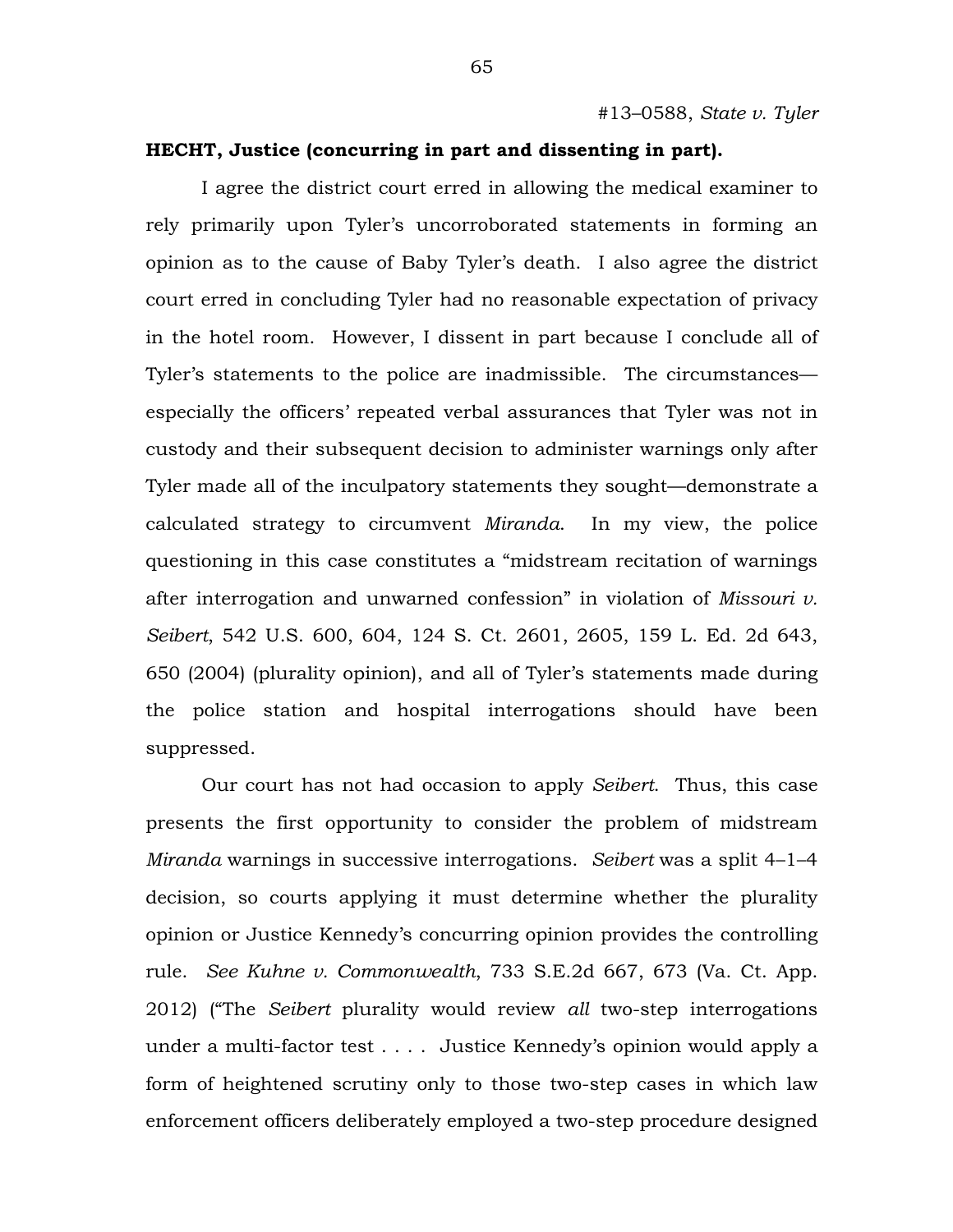to weaken *Miranda*'s protections.").A majority of federal Circuit Courts of Appeals have adopted Justice Kennedy's standard, and so have several state courts. *See generally id.* at 672 & nn. 5–6 (collecting cases); *see also State v. Nightingale*, 58 A.3d 1057, 1066–67 (Me. 2012); *State v. Fleurie*, 968 A.2d 326, 332–33 (Vt. 2008).

I would not expressly adopt either standard in this case because I conclude the officers violated both. *See United States v. Aguilar*, 384 F.3d 520, 525 (8th Cir. 2004) (finding a *Miranda* violation under both the *Seibert* plurality opinion and Justice Kennedy's concurring opinion in the same case); *see also United States v. Pacheco-Lopez*, 531 F.3d 420, 427 n.11 (6th Cir. 2008) (same). The officers' strategy and technique in this case clearly exemplify the use of a "question-first tactic" that subverts *Miranda*'s rationale, *see Seibert*, 542 U.S. at 617, 124 S. Ct. at 2613, 159 L. Ed. 2d at 658, and epitomizes a "deliberate two-step strategy," *id.* at 622, 124 S. Ct. at 2616, 159 L. Ed. 2d at 661 (Kennedy, J., concurring in the judgment).

This case involves two successive interrogations: one beginning in the police car and continuing at the police station, and another at the hospital. Tyler received *Miranda* warnings toward the end of the threehour police station interrogation only after she made incriminating statements regarding Baby Tyler's death. After receiving *Miranda*  warnings at the police station, Tyler did not repeat her incriminating statements anew, but simply answered "Yes" as the officers confirmed what she had previously said.[16](#page-65-0) She also received additional *Miranda*

 $\overline{a}$ 

<span id="page-65-0"></span><sup>&</sup>lt;sup>16</sup>The transcript of the police station interview in the record fills sixty-eight pages. *Miranda* warnings precede only the final six pages, which span the final sixteen minutes of the three-hour interrogation. During that time, Tyler overwhelmingly provided one-word answers, likely because the officers asked almost exclusively yes-orno questions—for example, "You gave birth at approximately 12:00 p.m., okay?"; "[Y]ou said you filled up the bathtub with approximately two to three inches of water?"; and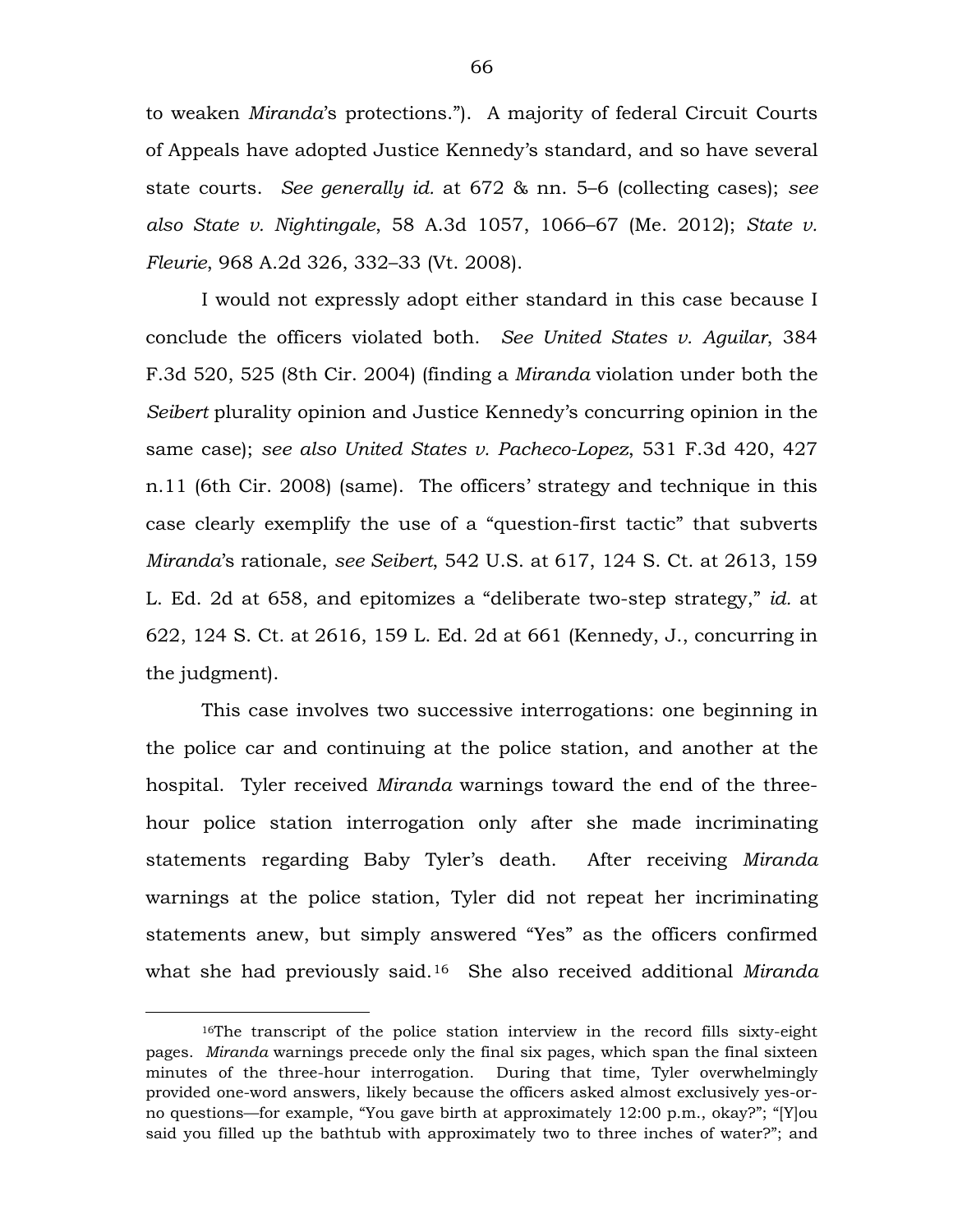warnings at the hospital the next day where she repeated her incriminating statements.

## **I. Custody Principles.**

\_\_\_\_\_\_\_\_\_\_\_\_\_\_\_\_\_\_\_\_\_\_\_\_\_\_\_\_\_\_\_\_\_

As a threshold matter, Tyler brings claims under both the Federal and State Constitutions. Because I conclude *Seibert* is dispositive, I would not reach the question whether the Iowa Constitution provides different standards. *Cf. State v. Kooima*, 833 N.W.2d 202, 212 (Iowa 2013) ("We do not decide this case under the Iowa Constitution because we resolve this issue based upon the Fourth Amendment of the United States Constitution.").

Custody for *Miranda* purposes is ordinarily an objective test that considers the totality of the circumstances. *Stansbury v. California*, 511 U.S. 318, 323, 114 S. Ct. 1526, 1529, 128 L. Ed. 2d 293, 298 (1994) (per curiam). "[T]he ultimate inquiry is . . . whether there is a 'formal arrest or restraint on freedom of movement' of the degree associated with a formal arrest." *California v. Beheler*, 463 U.S 1121, 1125, 103 S. Ct. 3517, 3520, 77 L. Ed. 2d 1275, 1279 (1983) (per curiam) (quoting *Oregon v. Mathiason*, 429 U.S. 492, 495, 97 S. Ct. 711, 714, 50 L. Ed. 2d 714, 719 (1977) (per curiam)). When making this inquiry, courts must keep in mind the purpose of the *Miranda* rule: to protect individuals from coerced or involuntary self-incrimination. *See Seibert*, 542 U.S. at 608, 124 S. Ct. at 2608, 159 L. Ed. 2d at 652–53 (plurality opinion); *Berkemer v. McCarty*, 468 U.S. 420, 433, 104 S. Ct. 3138, 3146–47, 82 L. Ed. 2d 317, 330 (1984).

<sup>&</sup>quot;[Y]ou brought the baby out of the tub and placed him in a trash can, correct?" In the few instances in which the officers did not ask a yes-or-no question, Tyler still answered very briefly. For example, to answer a question about where she gave birth, Tyler used just five words: "I was in the bathroom."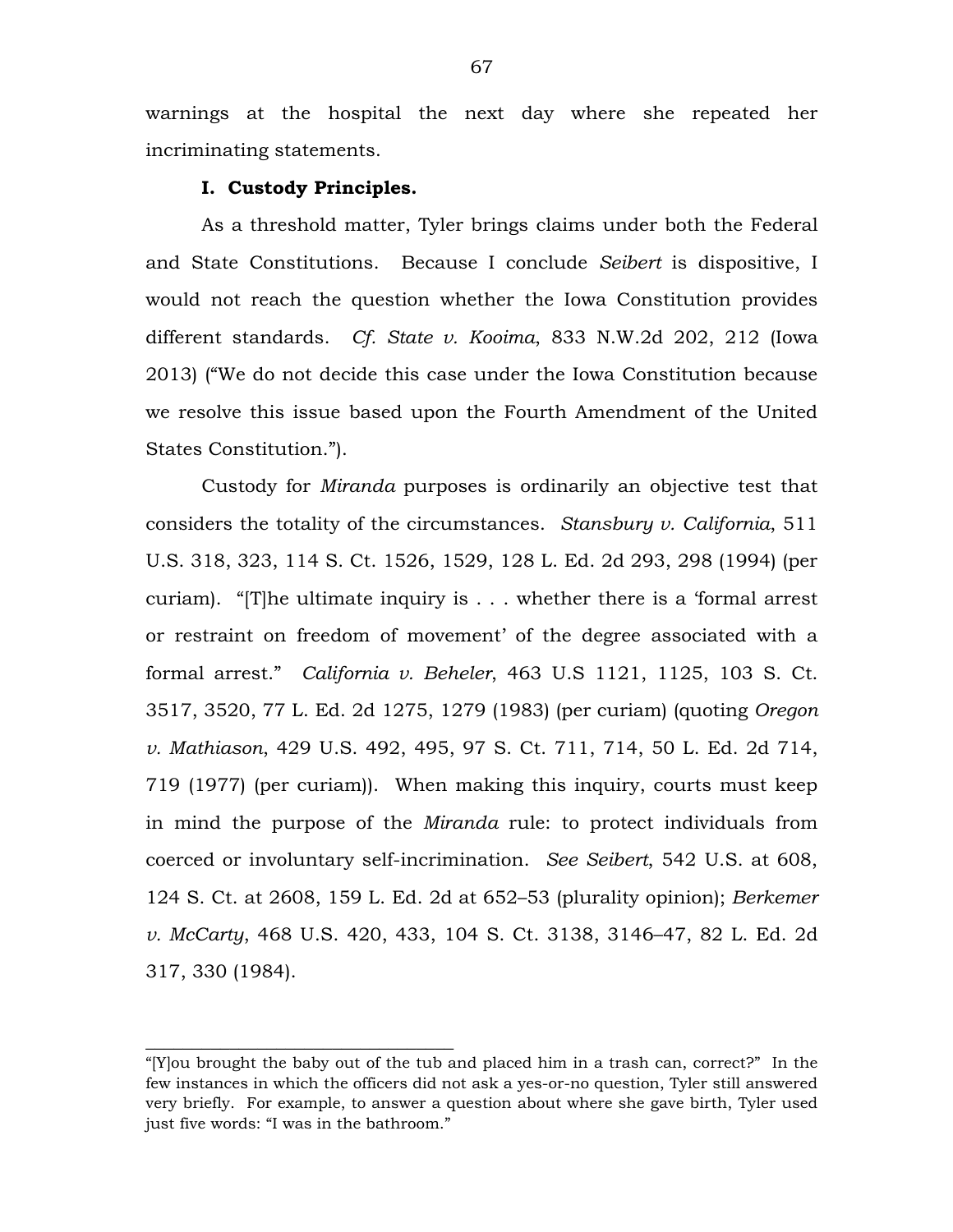Our cases generally examine four factors in determining whether a suspect is in custody:

"(1) the language used to summon the individual;

(2) the purpose, place, and manner of interrogation;

(3) the extent to which the defendant is confronted with evidence of her guilt; and

(4) whether the defendant is free to leave the place of questioning."

*State v. Bogan*, 774 N.W.2d 676, 680 (Iowa 2009) (quoting *State v. Miranda*, 672 N.W.2d 753, 759 (Iowa 2003)). These factors, however, are not exclusive, and no one fact or factor is determinative. *State v. Smith*, 546 N.W.2d 916, 922 (Iowa 1996) (en banc).

### **II. Applying Custody Principles to This Case.**

Recognizing their primary purpose was to obtain admissions of criminal conduct from the only suspect in their investigation, and understanding the circumstances surrounding the transaction had characteristics of interrogation raising *Miranda* implications, the officers told Tyler she was free to leave soon after she arrived at the police station and as the questioning began. They told Tyler she was free to leave because they knew a suspect's freedom to leave the interrogation room is a relevant factor in determining whether that suspect is in custody. *See Bogan*, 774 N.W.2d at 680; *State v. Ortiz*, 766 N.W.2d 244, 251–52 (Iowa 2009); *accord United States v. Griffin*, 922 F.2d 1343, 1349 (8th Cir. 1990). But telling Tyler she was free to leave "is not 'talismanic' or sufficient in and of itself to show a lack of custody." *United States v. Hargrove*, 625 F.3d 170, 180 (4th Cir. 2010). Actions speak louder than words in this context, and several other factors convince me that Tyler was in custody from the time the officers took her from her residence and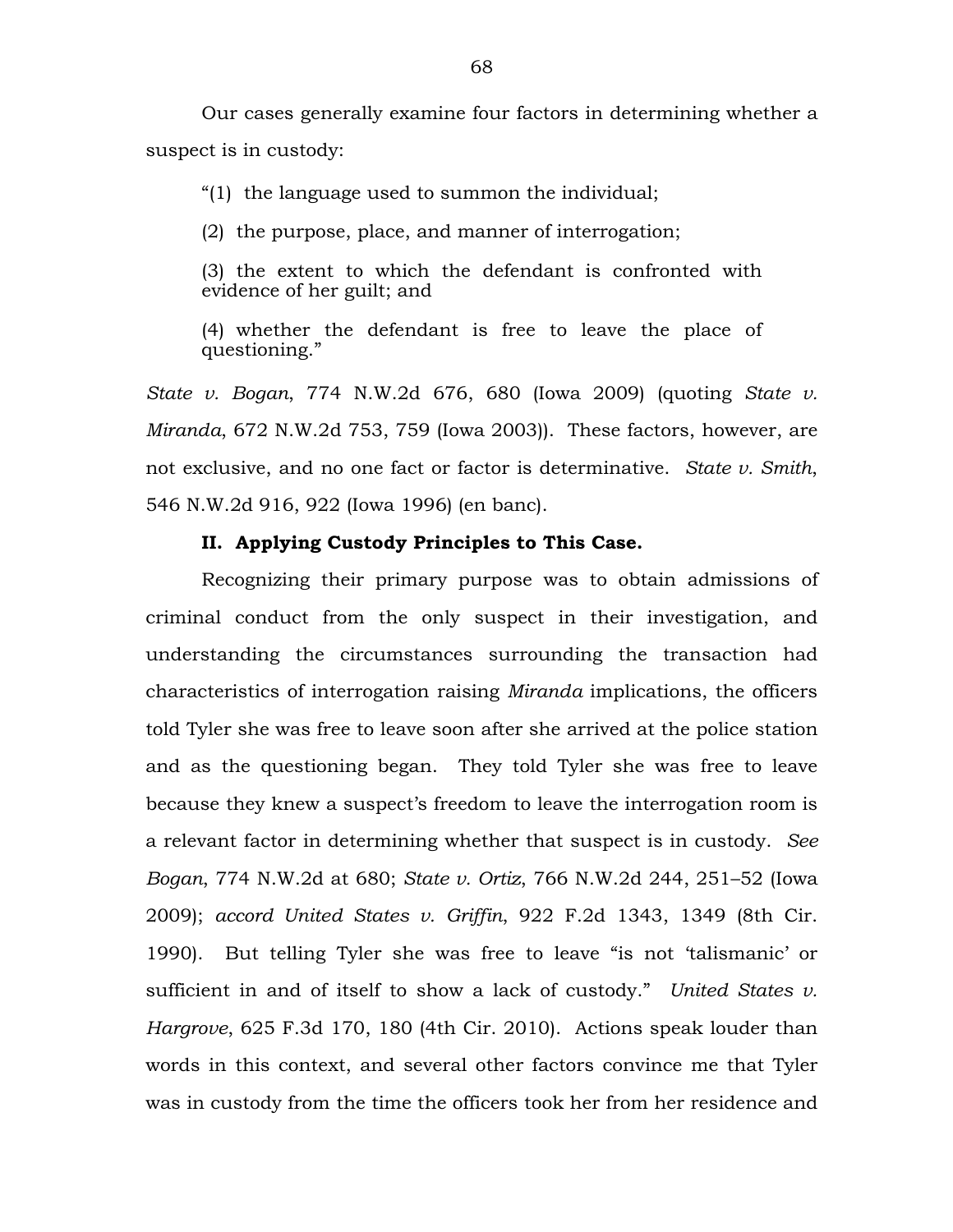should have received *Miranda* warnings before the questioning began. *See People v. Minjarez*, 81 P.3d 348, 357 (Colo. 2003) (en banc) (declining to credit officers' assurances the defendant was free to leave "when all external circumstances appear[ed] to the contrary"); *Buck v. State*, 956 A.2d 884, 908 (Md. Ct. Spec. App. 2008) (finding custody despite "what the detectives said about . . . not being under arrest and being free to leave," in part because the detectives used "catchphrases" in an effort "to create an interrogation that could be labeled non-custodial"); *see also* 2 Wayne R. LaFave et al., *Criminal Procedure* § 6.6(d), at 737 n.57 (3d ed. 2007 & Supp. 2014) [hereinafter LaFave] (noting an assurance the suspect is free to leave "will not carry the day where it is, in effect, nullified by other police conduct").

First, Tyler did not voluntarily contact the police to offer a statement. *See Griffin*, 922 F.2d at 1351 ("[W]hen the confrontation between the suspect and the criminal justice system is instigated at the direction of law enforcement authorities, rather than the suspect, custody is more likely to exist.").

Second, the words the three officers used when they arrived at Tyler's residence did not constitute a mere invitation for Tyler to come with them to the police station. Within fifteen seconds of Tyler opening the door, one officer told Tyler, "What we're going to do . . . I want to have you go with . . . this guy right here. OK. We need to get to the bottom of what's going on. OK." The officers discussed waking Cyphers, asking, "He knows what's going on?" Tyler responded that he did not. One officer stated, "May I ask you why not?" Tyler gave an inaudible response and the officer stated, "There's no way around this right now, he's going to know." Another officer stated, "We need to talk to him" and "We might as well get this over with." Thereafter, the officer told Tyler,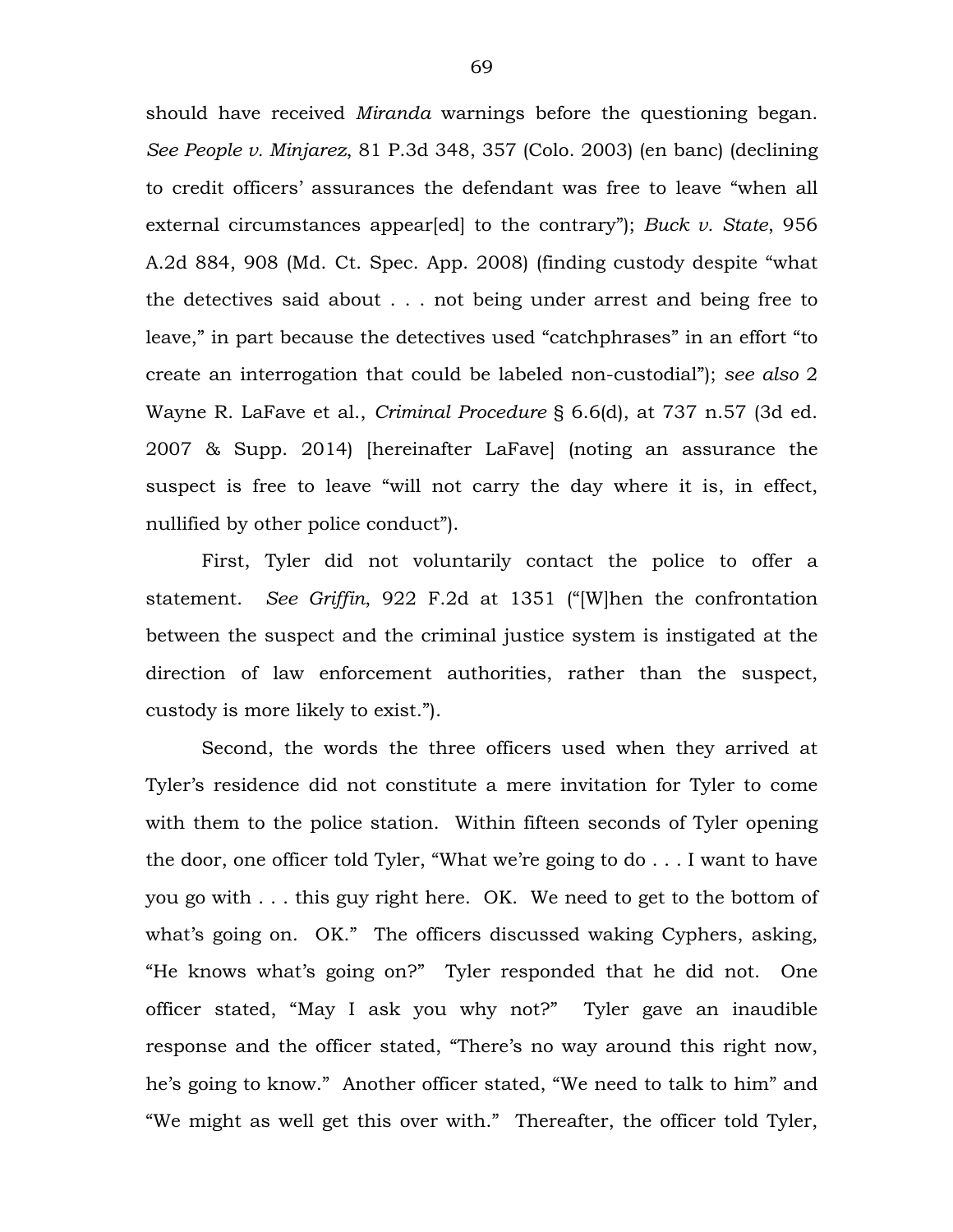"why don't you ride with Mike," another officer. A DCI agent then directed Tyler to a police vehicle.

"If the so-called 'invitation' involves the person going to the station in the company of the police, then a finding of custody is much more likely." 2 LaFave § 6.6(d), at 735. Here, the words spoken at Tyler's residence communicated the notion that the officers *insisted* upon speaking with her at the police station about Baby Tyler. *See Bogan*, 774 N.W.2d at 680 (noting we consider "the language used to summon the individual" when determining whether a suspect was in custody); *Ortiz*, 766 N.W.2d at 251–52 (same); *State v. Werner*, 9 S.W.3d 590, 596 (Mo. 2000) (en banc) (finding custody when a detective "requested" that a suspect accompany him to the police station and did not tell the suspect he could refuse to do so).

Third, the questions posed to Tyler during the car ride to the police station and soon thereafter at the police station lasted more than three hours. While the duration of three hours certainly is not dispositive on the question whether Tyler was in custody, it is nonetheless a relevant consideration. *See United States v. Wright*, 777 F.3d 769, 775 (5th Cir. 2015) (noting length of questioning is an important factor); *Bogan*, 774 N.W.2d at 680 (noting we consider "the purpose, place, *and manner* of interrogation" (emphasis added)); *see also Aguilar*, 384 F.3d at 527 (suppressing a confession in part because the "questioning was not brief"); *Payne v. State*, 854 N.E.2d 7, 15 (Ind. Ct. App. 2006) (finding a *Seibert* violation when pre-*Miranda* questioning lasted seven hours).

Fourth, the officers took numerous lengthy breaks during the questioning at the police station and, after each of them, refocused their questions or asked specific follow-up questions about Baby Tyler's death. They did not accept Tyler's explanation that Baby Tyler was stillborn.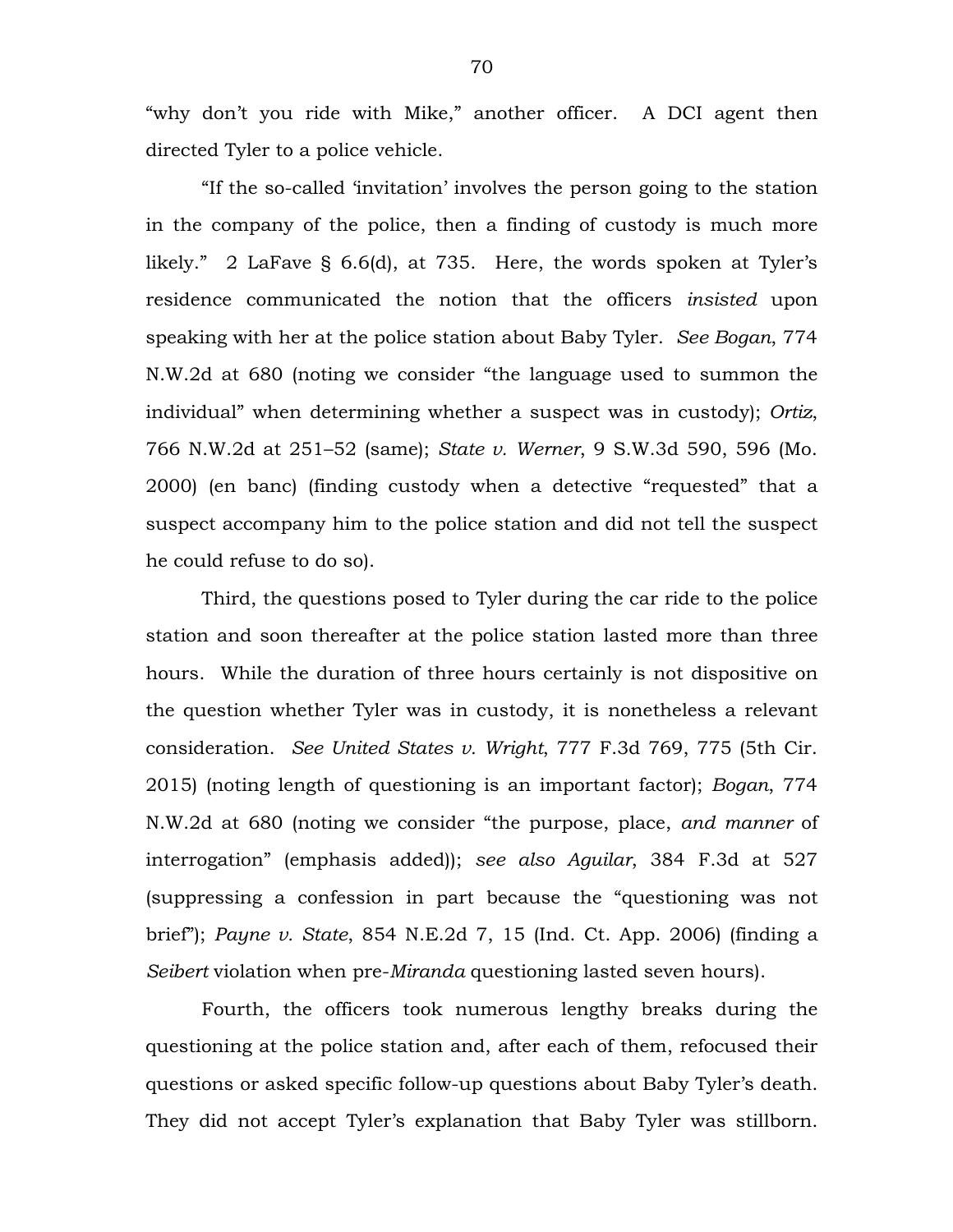These breaks in the action and accusatory follow-up questions were obviously in furtherance of the officers' strategy for eliciting admissions establishing Tyler's guilt on each of the elements of a first-degree murder charge prior to giving the *Miranda* warnings. *See Bogan*, 774 N.W.2d at 680 (noting we consider the extent to which a suspect is confronted with evidence of guilt).

To be sure, the lengthy prewarnings session at the police station cannot reasonably be characterized as merely gathering nonsubstantive background facts. *Compare State v. Lewis*, 326 P.3d 387, 398 (Kan. 2014) (finding no *Seibert* violation because "[t]he pre-warning interview lasted only 10 minutes with nothing of substance revealed"), *and State v. Juranek*, 844 N.W.2d 791, 803–04 (Neb. 2014) (finding no *Seibert* violation when the prewarnings questions "did not touch upon key points in the investigation"), *with Payne*, 854 N.E.2d at 15 (finding a *Seibert* violation because police "waited to advise [the defendant] of her *Miranda* warnings until she essentially had divulged her entire involvement"). Notably, it was not until after Tyler stated she placed Baby Tyler face down in a bathtub containing water that Agent Roehrkasse left the room and returned with a written *Miranda* waiver form.[17](#page-70-0) He then thoroughly reviewed with Tyler each of the *Miranda* warnings before eliciting with leading questions all of the details of Tyler's confession that had previously been methodically extracted from her.

 $\overline{a}$ 

<span id="page-70-0"></span> $17$ Tyler had previously revealed that Baby Tyler cried briefly after he was born. I find it significant that the officer did not stop posing questions and administer the *Miranda* warnings at that point. Instead, the officer forged ahead with the interrogation and didn't stop until Tyler had admitted she had placed the baby face down in water in the bathtub. *See Seibert*, 542 U.S. at 616, 124 S. Ct. at 2612, 159 L. Ed. 2d at 657 ("When the police were finished there was little, if anything, of incriminating potential left unsaid.").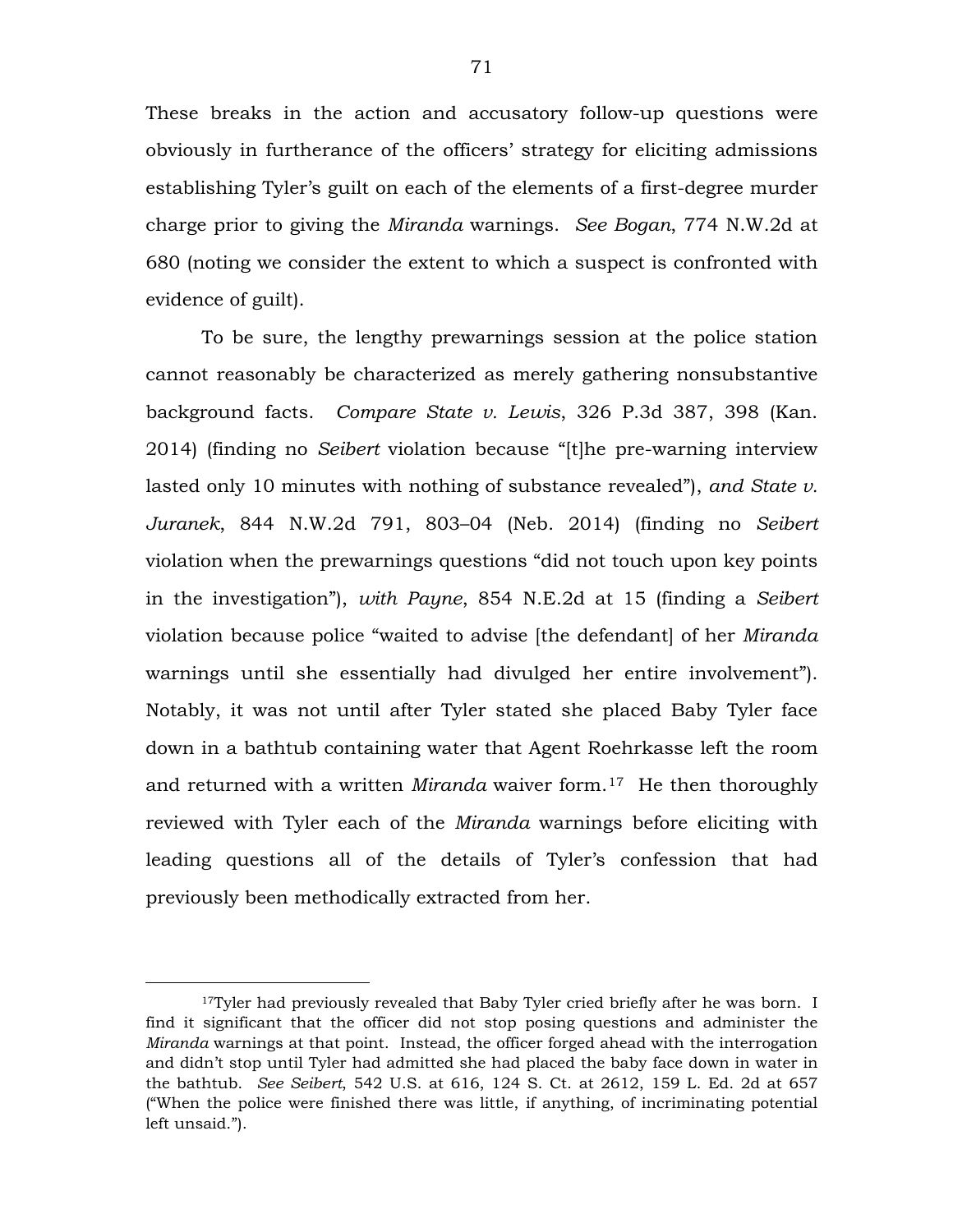Further, although Tyler was not informed of her arrest on the murder charge before she was taken from the police station to the hospital for medical attention, the record reveals a law enforcement officer was posted outside her hospital room while she was there. *See Griffin*, 922 F.3d at 1355 (concluding when a suspect was arrested at the end of an interview, the arrest was objective evidence weighing in favor of custody "from the inception of the encounter"); *Buck*, 956 A.2d at 908 (finding custody even though officers repeatedly told the defendant he was free to leave and did not formally arrest him until after they drove him back home). On these facts, I would conclude Tyler was not free to leave the police station and therefore was in custody.

My conclusion that Tyler was in custody at all times en route to the police station and during the three hours of interrogation conducted after they arrived there is strongly influenced by the circumstances surrounding her physical and mental health. The officers knew from the outset of the questioning that Tyler had given birth at a hotel without medical assistance—indeed, without assistance from anyone—during the previous forty-eight hours. Although Tyler denied a need for medical assistance when the officers inquired, the officers either knew or certainly should have known that she had received no medical care during or after the delivery, and she therefore needed it promptly. There was clearly no urgent need for the interrogation to occur before a physical examination and postnatal medical treatment. Yet, the agents decided to interrogate Tyler as a suspect in a crime first, knowing that she had gone through a very traumatic event the night before.

# **III. The** *Seibert* **Standard.**

Because I conclude Tyler was in custody during the entire time she was en route to the police station and during the interrogations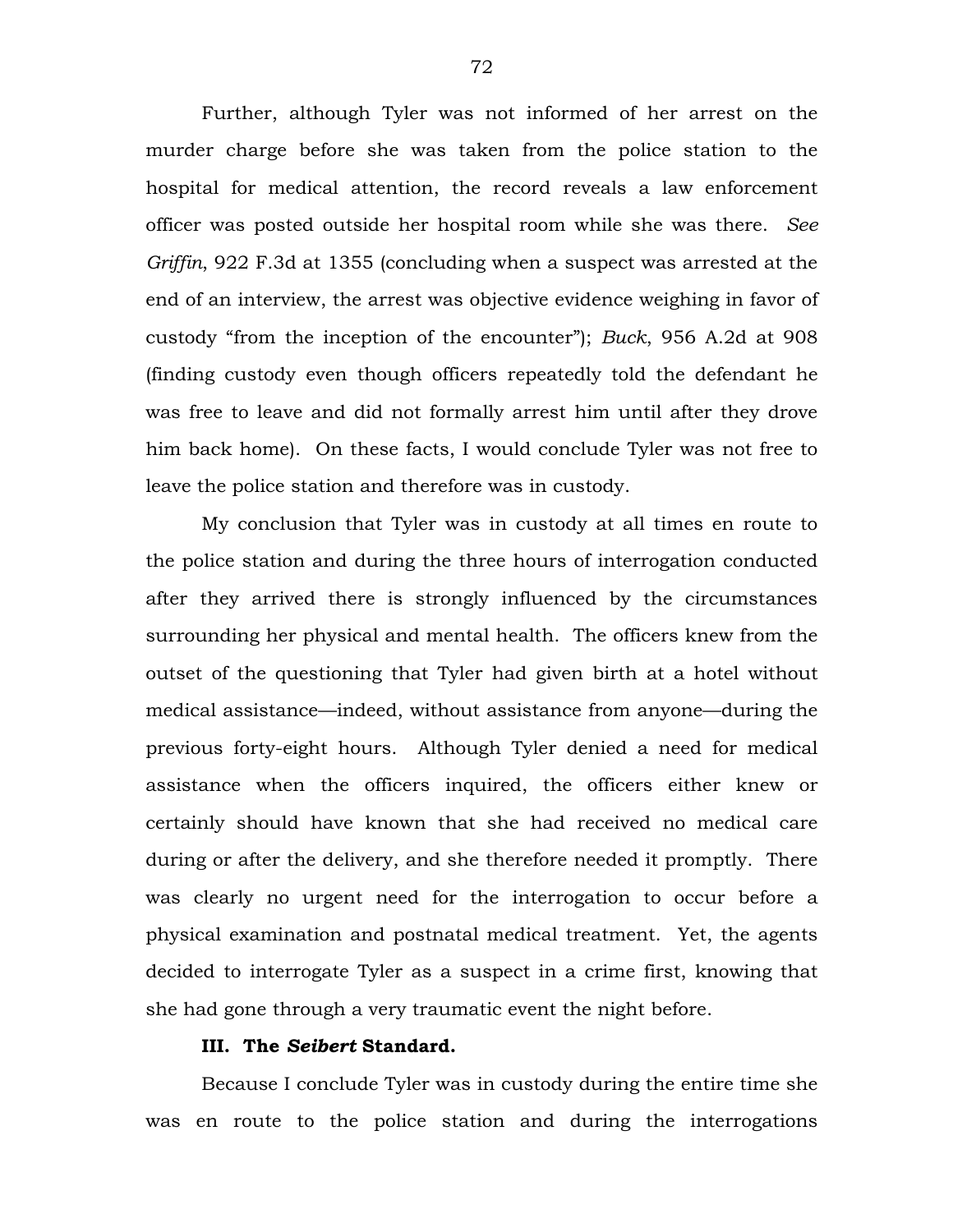conducted there and at the hospital, I would apply *Seibert*.In *Seibert*, the Supreme Court's plurality opinion set forth a number

of relevant facts that bear on whether *Miranda* warnings delivered midstream could be effective enough to accomplish their object: the completeness and detail of the questions and answers in the first round of interrogation, the overlapping content of the two statements, the timing and setting of the first and second, the continuity of police personnel, and the degree to which the interrogator's questions treated the second round as continuous with the first.

*Seibert*, 542 U.S. at 615, 124 S. Ct. at 2612, 159 L. Ed. 2d at 657. The police interrogation in this case meets each of those factors. The first round of interrogation was extremely detailed and complete and, as I have noted, the officers did not stop to administer *Miranda* warnings at the first sign Tyler might be culpable—her admission that Baby Tyler cried. The two statements fully overlap; indeed, the officers simply repeated Tyler's statements back to her and asked for an acknowledgement that they were correct. As in *Seibert*, "[t]he warned phase of questioning proceeded after a pause of only 15 to 20 minutes, in the same place as the unwarned segment." *Id.* The same officers conducted both interrogations. Finally, the officers expressly referred to previous statements using phrases such as "you told me" and "you said." With every one of these factors satisfied, just as in *Seibert*, this interrogation "by any objective measure reveal[s] a police strategy . . . to undermine the *Miranda* warnings." *Id.* at 616, 124 S. Ct. at 2612, 159 L. Ed. 2d at 657.

Additionally, the officers took no curative measures once they finally administered warnings. *See Seibert*, 542 U.S. at 622, 124 S. Ct. at 2616, 159 L. Ed. 2d at 661 (Kennedy, J., concurring in the judgment) ("If the deliberate two-step strategy has been used, postwarning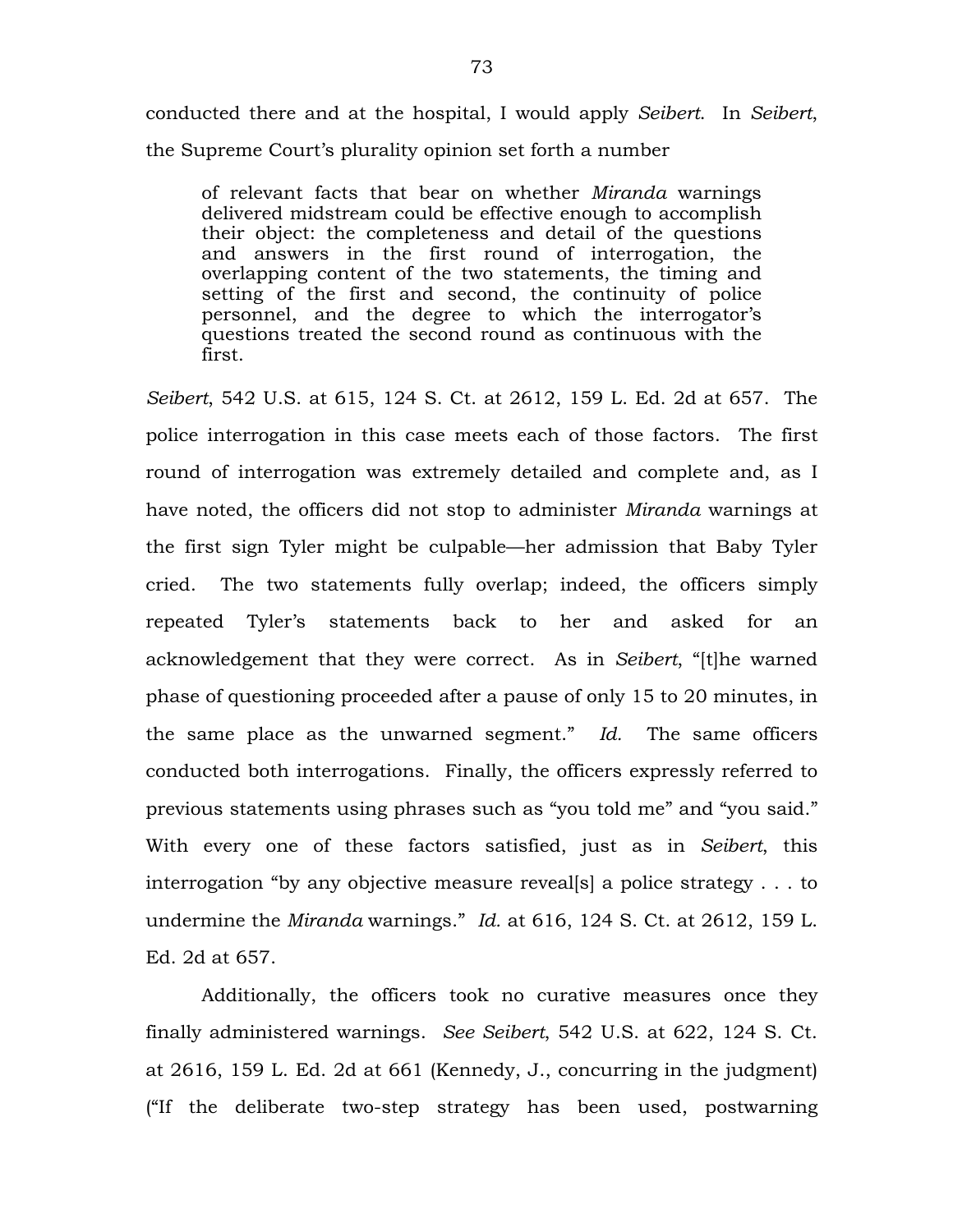statements that are related to the substance of prewarning statements must be excluded unless curative measures are taken before the postwarning statement is made."). Only fifteen minutes passed between the prewarning statements and the first *Miranda* warning at the police station, leaving Tyler insufficient time "to distinguish the two contexts and appreciate that the interrogation ha[d] taken a new turn." *See id.*; *see also Aguilar*, 384 F.3d at 525 (suppressing a confession when the "two interrogations were not separated in time, occurred in the same interrogation room, and the same officers participated in the questioning"). *Compare Vasquez v. State*, 453 S.W.3d 555, 574–75 (Tex. App. 2015) (concluding officers did not undertake curative measures when they provided *Miranda* warnings after just a short bathroom break), *with United States v. Courtney*, 463 F.3d 333, 339 (5th Cir. 2006) (concluding a properly Mirandized confession made "more than one year" after an unwarned confession need not be suppressed).

Further, the officers interrogating Tyler did not augment the *Miranda* warning with an additional disclosure that her previous unwarned statements might be inadmissible against her. *See Seibert*, 542 U.S. at 622, 124 S. Ct. at 2616, 159 L. Ed. 2d at 661. Instead, after administering the *Miranda* warnings at the police station and at the hospital, the officers expressly brought to Tyler's attention and actively used the inculpatory statements she had made before the warnings. *See Martinez v. State*, 272 S.W.3d 615, 626–27 (Tex. Crim. App. 2008) (including abstention from reference to the prior statement among a list of nonexhaustive curative measures gleaned from the *Seibert* plurality and concurring opinions). Thus, no matter which opinion sets forth the controlling *Seibert* rule, the officers violated it and Tyler's statements should be suppressed.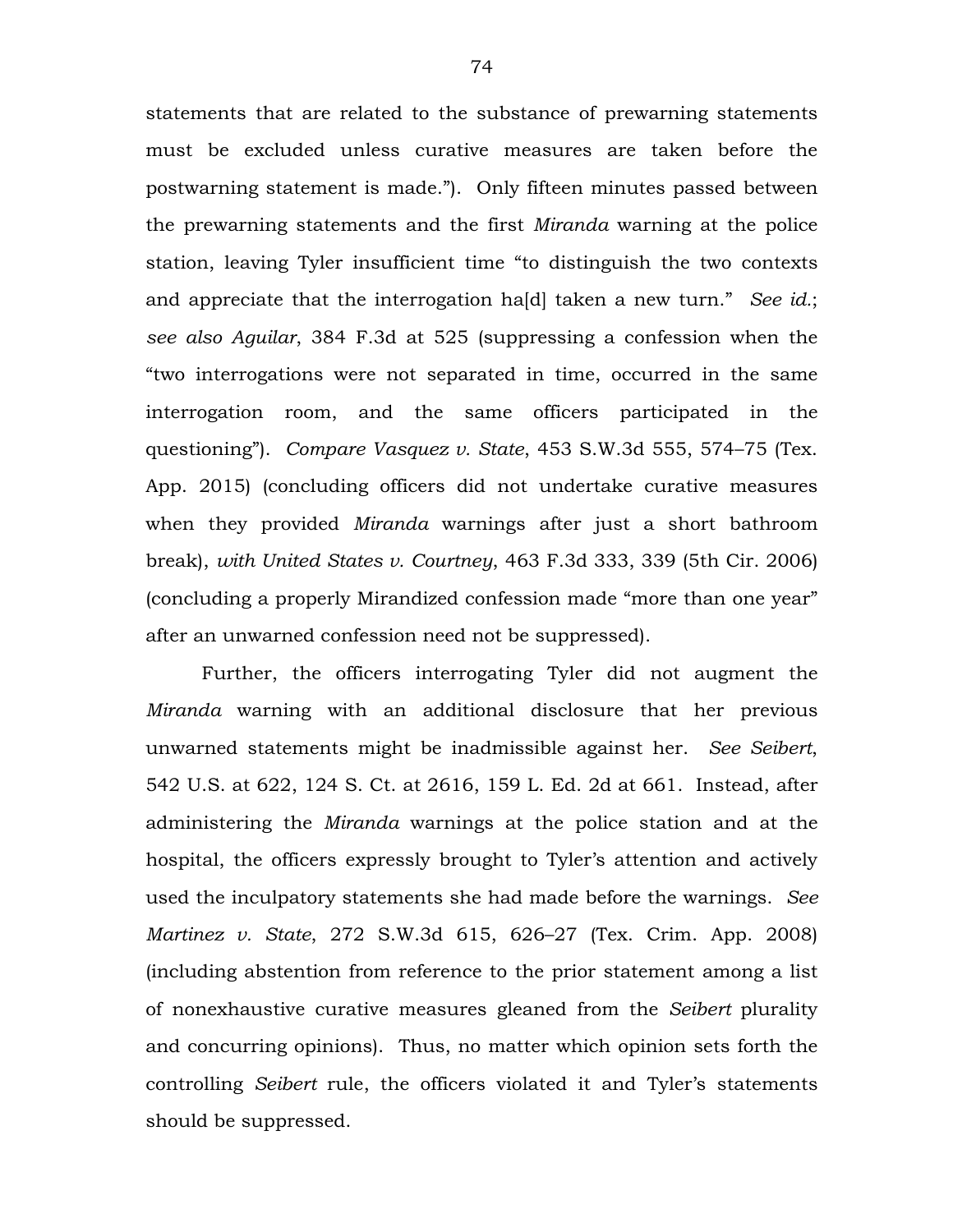# **IV. Voluntariness.**

 $\overline{a}$ 

After watching the video of the police station interrogation in this case, I find Tyler's physical condition and her emotional state substantially augment the factors mentioned above in creating a custodial environment during all of the questioning. The video establishes beyond dispute that Tyler's depleted physical condition was accompanied and aggravated by utter emotional despondency. Notwithstanding her obvious physical and extreme emotional vulnerability, however, the officers forged ahead with more than three hours of interrogation. They stopped and took her to the hospital, where she underwent surgery and was treated for blood loss,[18](#page-74-0) only after they were confident they had secured admissions supporting the essential elements of first-degree murder. Thus, under the circumstances presented here, I am persuaded that, apart from the *Seibert* issue, Tyler's depleted physical and emotional state rendered all of her statements to the officers involuntary. *See State v. Alspach*, 524 N.W.2d 665, 667 (Iowa 1994) ("A contention that a defendant's statements were taken in violation of his [or her] *Miranda* rights and a contention that the statements were not voluntary are separate issues.").

In determining whether statements are voluntary, we consider "[m]any factors," including "the defendant's physical and emotional condition." *State v. Hodges*, 326 N.W.2d 345, 348 (Iowa 1982). In this case, Tyler's depleted physical condition and despondent emotional condition carry significant weight. Several cases from other courts confirm that a highly vulnerable defendant's statements are more likely

<span id="page-74-0"></span><sup>18</sup>Tyler's repeated denials when asked at her residence and again at the police station whether she needed medical attention informs and confirms my overall assessment of how poorly she was functioning physically and emotionally during the interrogation.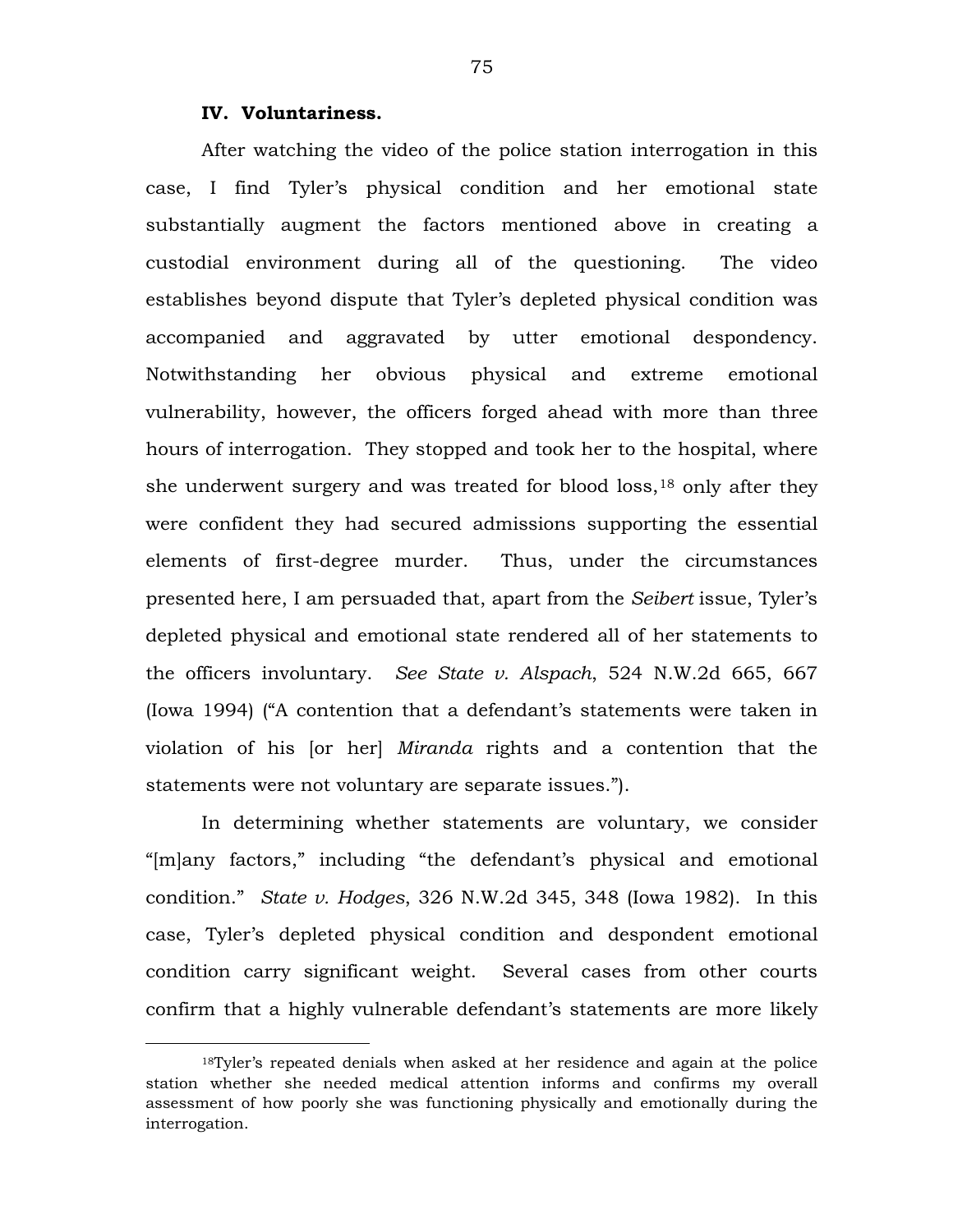to be involuntary, and I find them instructive here. *See, e.g.*, *Effland v. People*, 240 P.3d 868, 878 (Colo. 2010) (en banc) (concluding statements were involuntary when the defendant was suffering from extreme depression and had recently attempted suicide, and the "officers were fully aware of [his] mental condition and the failed suicide attempt at the time of the interrogation"); *People v. Humphrey*, 132 P.3d 352, 362–63 (Colo. 2006) (affirming a trial court's determination that a detective's interrogation was coercive "given [the defendant]'s weak and vulnerable state"); *State v. Marshall*, 642 N.W.2d 48, 55–56 (Minn. Ct. App. 2002) (finding statements involuntary in part because the defendant "became so emotionally upset that she cried . . . and had difficulty breathing" and officers expressed concern about a need for medical assistance but did not cease questioning); *Xu v. State*, 100 S.W.3d 408, 414–15 (Tex. App. 2002) (suppressing statements made after a defendant accused of killing his wife had been at the police station for hours, "was intermittently crying and clutching [his wife]'s picture," and became "so distraught[] it took almost twenty minutes to calm him down").

#### **V. The Hospital Interrogation.**

Tyler's confession at the hospital did not cure the infirmity of the earlier police station confession and, in my view, should also be suppressed. The same officers conducted the serial interrogations less than twenty-four hours apart. The substance of the hospital interrogation reveals the officers' purpose was to have Tyler again repeat the inculpatory statements she made before she received the *Miranda* warnings. Both officers repeatedly referenced the previous day's conversations, asking Tyler if she remembered their names, if she remembered receiving *Miranda* warnings the day before, and even expressly referencing Tyler's previous statements with phrases such as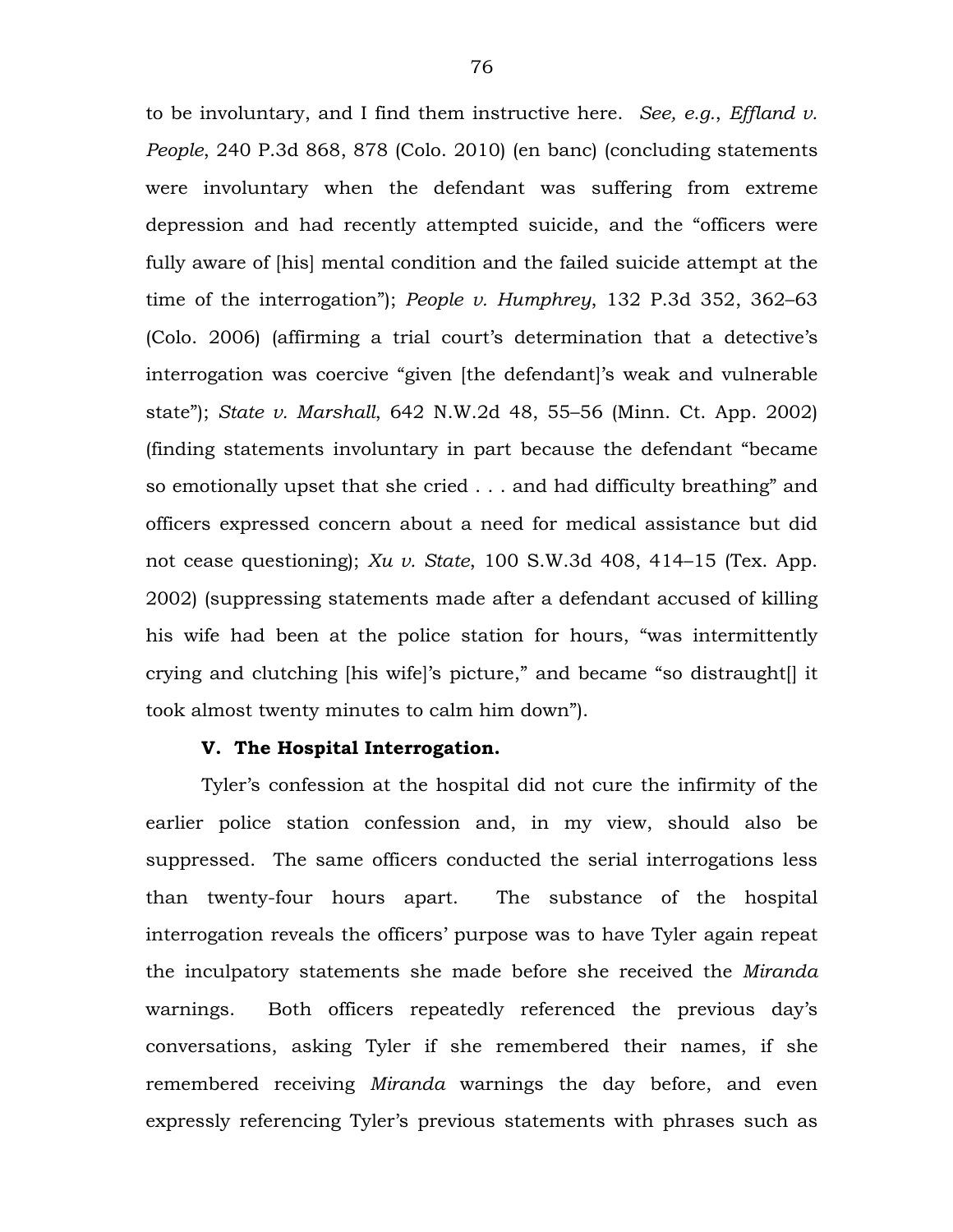"At some point I think you said . . . ."Early in Iowa's history, this court concluded an invalid first confession rendered a second confession invalid even though ten months separated them. *State v. Chambers*, 39 Iowa 179, 183 (1874) ("[B]elieving the first confession admissible, the strong probability is that [the defendant] concluded a repetition could make the case no worse, and the last confession was made under the influence of the preceding one."). We reversed the defendant's conviction despite that long temporal divide between the interrogation sessions. *See id.* I would apply the same principle here where the sessions were separated by less than twenty-four hours.

# **VI. Conclusion.**

 $\overline{a}$ 

The interrogating officer in *Seibert* candidly admitted a strategy to "question first, then give the warnings." *Seibert*, 542 U.S. at 606, 124 S. Ct. at 2606, 159 L. Ed. 2d at 651 (plurality opinion). Although the interrogating officers in this case did not expressly acknowledge an identical strategy, their failure to do so cannot be dispositive[.19](#page-76-0) *See id.* at 616 n.6, 124 S. Ct. at 2612 n.6, 159 L. Ed. 2d at 657 n.6 (recognizing that officers' subjective intent to delay *Miranda* warnings until after inculpatory statements are made will "rarely be . . . candidly admitted" and recommending a "focus . . . on facts apart from intent that show the question-first tactic at work"). If express acknowledgement of such a strategy were dispositive, *Seibert* would provide an implausibly narrow fact-specific rule and officers could avoid the mandate of *Miranda* 

<span id="page-76-0"></span><sup>19</sup>Notwithstanding the absence of such an explicit admission by the officers in this case, their strategy of questioning Tyler first and warning her later is unmistakable on this record. Just prior to transporting Tyler to the police station, the officers are overheard conferring among themselves about the word choices they would use in questioning Tyler about whether Baby Tyler was born alive. They decided the interrogating officer driving Tyler to the station should not ask whether the baby was born alive, but whether it cried or moved.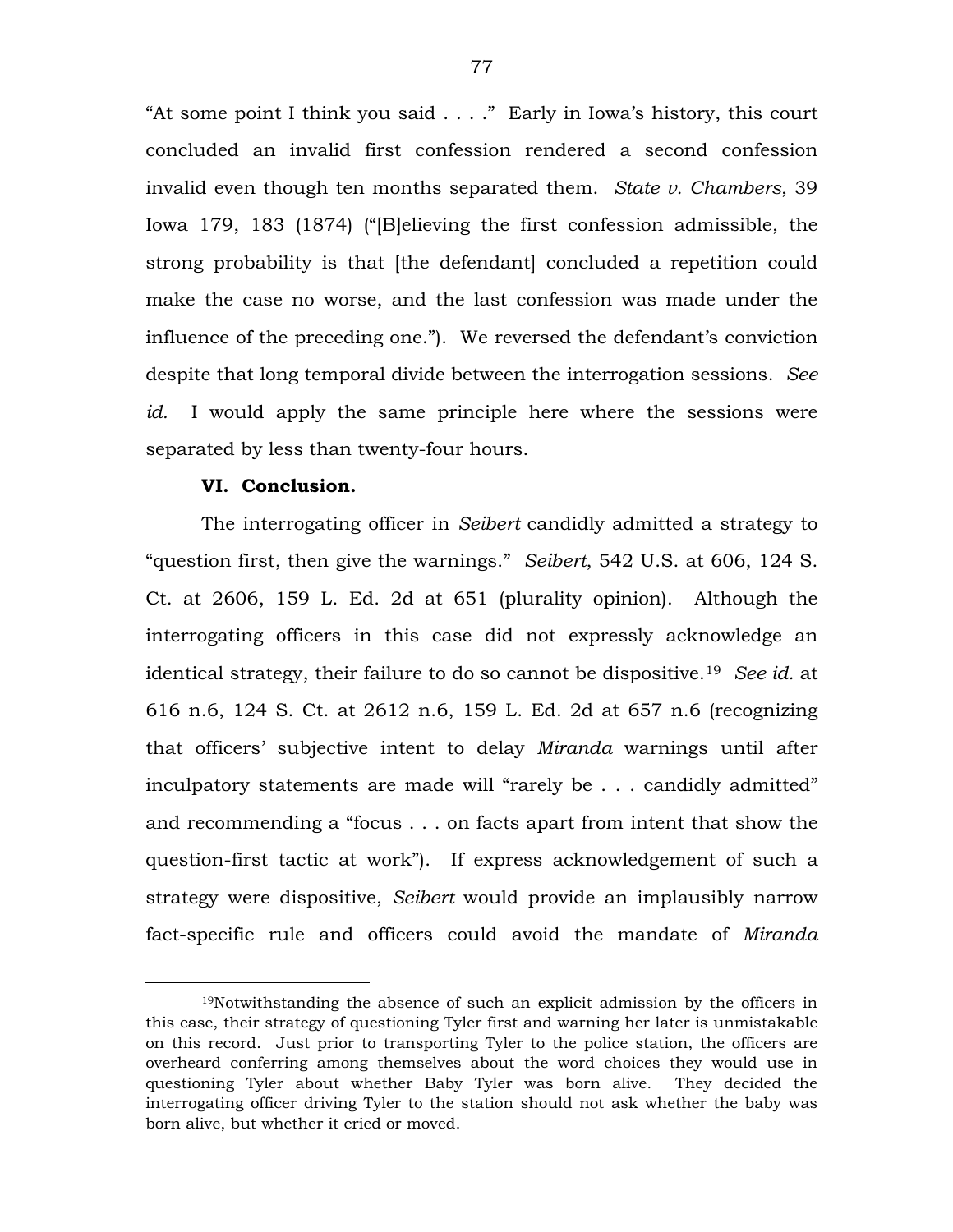without consequence as long as they did not admit their strategy. Rather, I agree with the Supreme Court's observation that it is "unrealistic to treat two spates of integrated and proximately conducted questioning as independent interrogations subject to independent evaluation simply because *Miranda* warnings formally punctuate them in the middle." *Id.* at 614, 124 S. Ct. at 2611, 159 L. Ed. 2d at 656.

The same should be said in this case for obvious reasons. If police can cure *Miranda* violations by simply taking a break in the interrogation and giving the required warnings after securing a confession, law enforcement officers will always be powerfully encouraged to question first and warn later. As the plurality opinion explained in *Seibert*, that kind of strategy actively avoids fulfilling *Miranda*'s prophylactic objective:

Upon hearing warnings only in the aftermath of interrogation and just after making a confession, a suspect would hardly think he had a genuine right to remain silent, let alone persist in so believing once the police began to lead him over the same ground again. A more likely reaction on the suspect's part would be perplexity about the reason for discussing rights at that point, bewilderment being an unpromising frame of mind for knowledgeable decision. What is worse, telling a suspect that "anything you say can and will be used against you," without expressly excepting the statement just given, could lead to an entirely reasonable inference that what he has just said will be used, with subsequent silence being of no avail.

*Id.* at 613, 124 S. Ct. at 2611, 159 L. Ed. 2d at 655–56 (footnote omitted). This quotation from *Seibert* succinctly explains why the question-first-warn-later approach utilized by the officers in interrogating Tyler does violence to the *Miranda* rule and should not be condoned here.

I respectfully dissent in part because I conclude Tyler was in custody at all times after she was taken from her residence. Her motion to suppress should have been granted because all of her statements to the officers in the car, at the police station, and at the hospital were the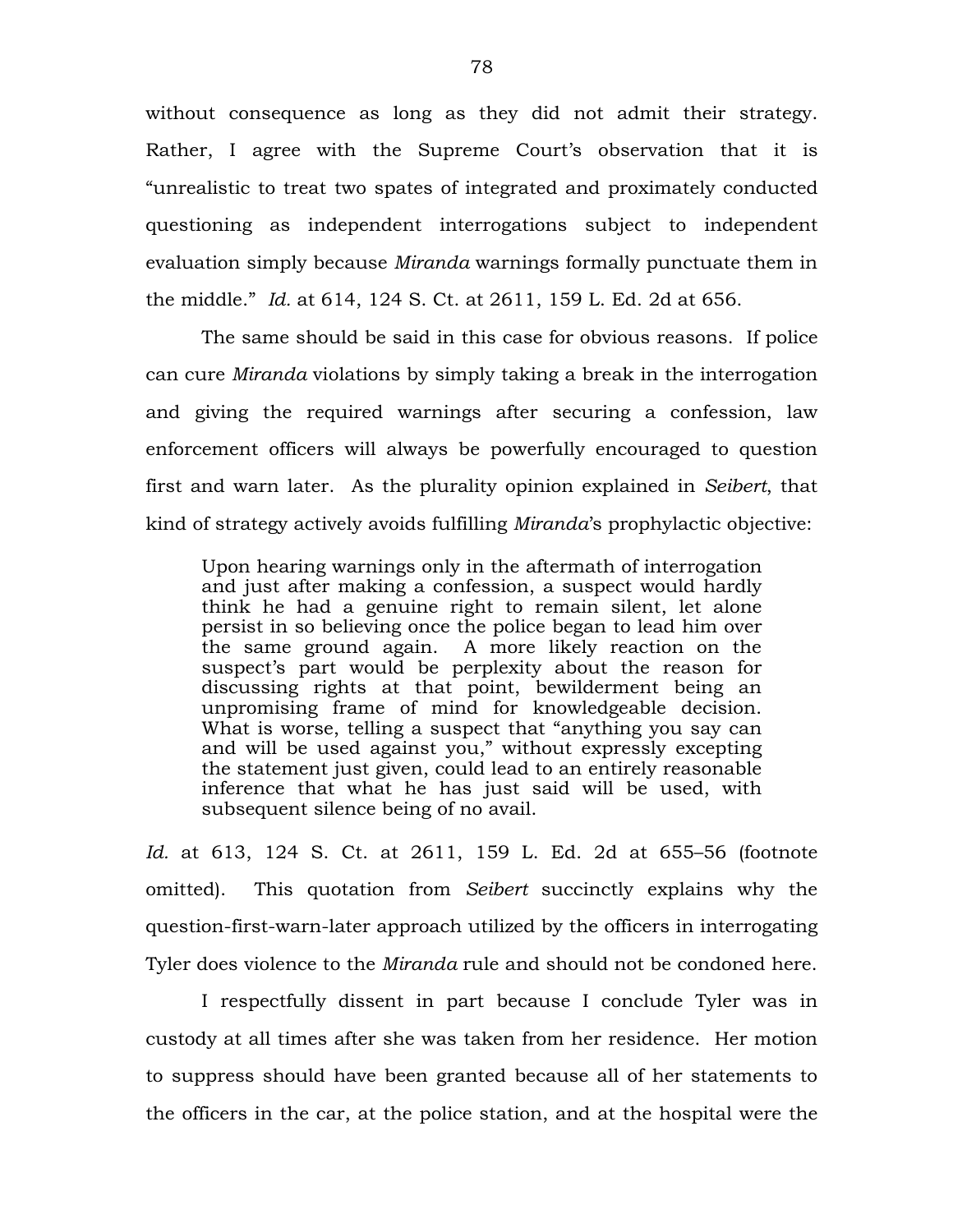product of a violation of the *Miranda* rule and because they were involuntarily made.

Wiggins and Appel, JJ., join this concurrence in part and dissent in part.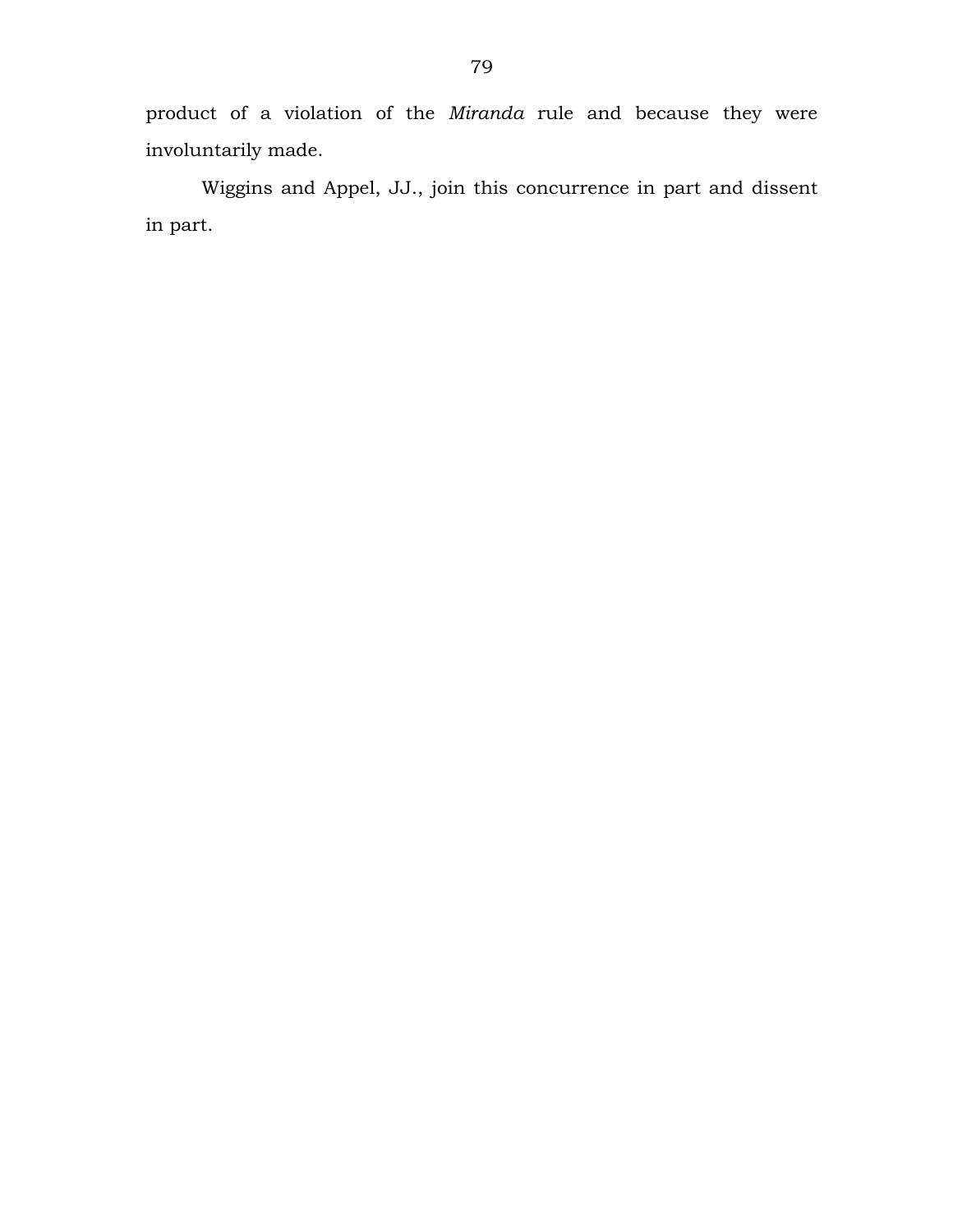# **APPEL, Justice (concurring in part and dissenting in part).**

I concur in the majority's resolution of the expert opinion issue and the search and seizure issue. I dissent in the court's treatment of issues surrounding the custodial interrogation of Tyler.

By a 4–3 margin, a majority of this court has concluded Tyler was not in custody during the ride to the police station and during her interview at the police station. For the reasons expressed by Justice Hecht, three justices, including myself, reach a different conclusion. A slight variation in the facts could well have led to a different result. Whether a person is in custody will turn on the facts of a particular case, but I trust it clear this court will not tolerate a two-step confession process in which law enforcement seeks to evade the requirements of *Miranda.*[20](#page-79-0)

In light of its conclusion Tyler was not in custody, the majority does not reach the question of proper remedy in the event of unlawful successive interviews. While I agree with Justice Hecht's application of *Seibert* under federal law, I write separately to emphasize that in my view, when law enforcement improperly engages in a two-step interrogation to defeat *Miranda*, the Iowa Constitution requires any improperly obtained inculpatory statements be suppressed unless the state meets the "fruit of the poisonous tree" test of *Wong Sun v. United States*, 371 U.S. 471, 485–86, 83 S. Ct. 407, 416, 9 L. Ed. 2d 441, 454 (1963).

 $\overline{a}$ 

<span id="page-79-0"></span><sup>20</sup>I note Tyler did not claim a different test should be utilized for determining custody under the Iowa Constitution. *Cf. State v. Kittredge*, 97 A.3d 106, 111 (Me. 2014) (applying ten-factor test and noting the state bears the burden of proof of showing lack of custody).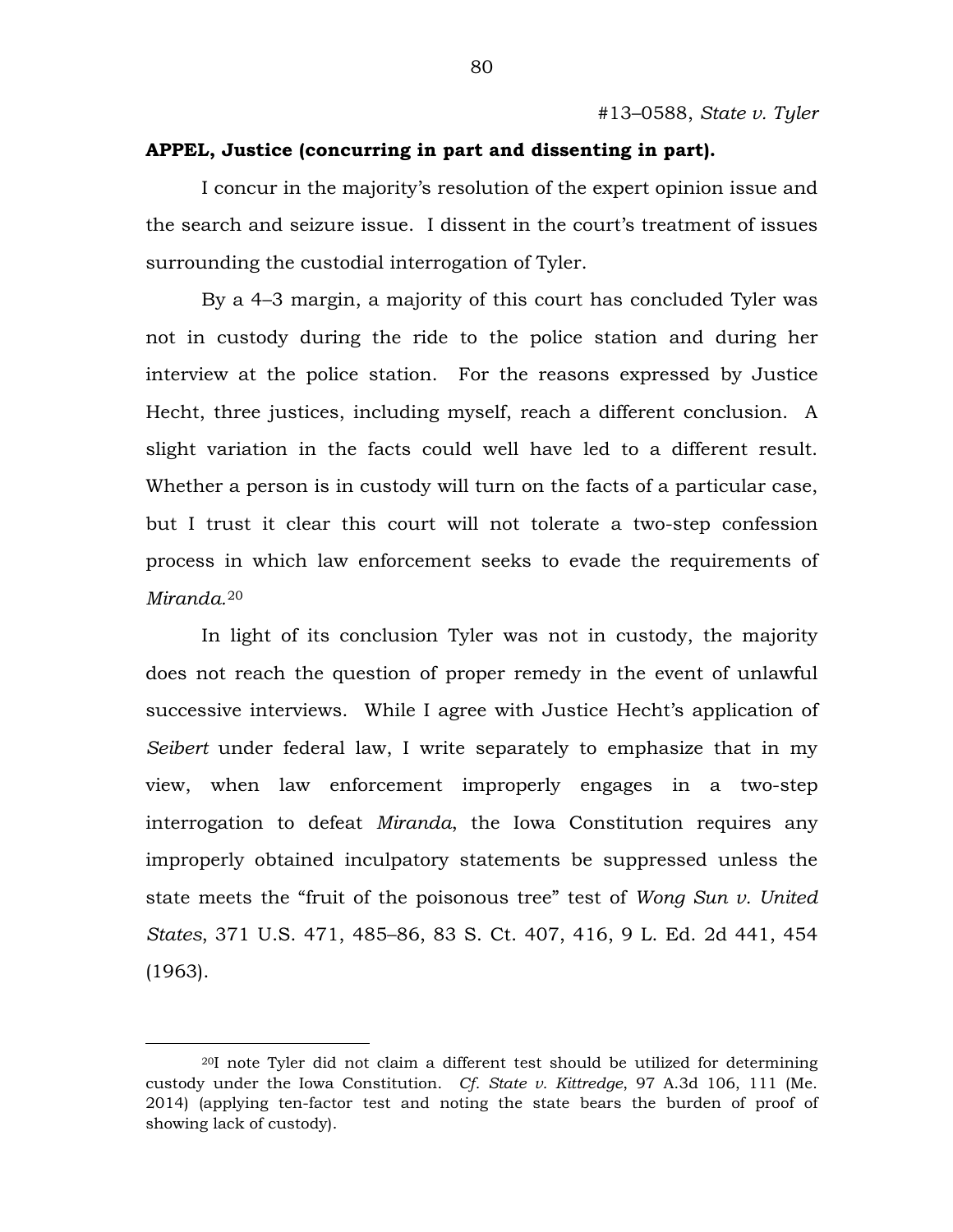While the United States Supreme Court in *Oregon v. Elstad* took a different approach, I find the dissents in that case much more persuasive than the majority opinion. *Compare* 470 U.S. 298, 307–08, 105 S. Ct. 1285, 1292–93, 84 L. Ed. 2d 222, 231 (1985) (majority opinion) (finding "[i]t is an unwarranted extension of *Miranda* to hold that a simple failure to administer the warnings, unaccompanied by any actual coercion or other circumstances calculated to undermine the suspect's ability to exercise his free will, so taints the investigatory process that a subsequent voluntary and informed waiver is ineffective for some indeterminate period"), *with id.* at 335, 105 S. Ct. at 1306–07, 84 L. Ed. 2d at 249 (Brennan, J., dissenting) ("The correct approach . . . is to presume that an admission or confession obtained in violation of *Miranda* taints a subsequent confession unless the prosecution can show that the taint is so attenuated as to justify admission of the subsequent confession."), *and id.* at 364–72, 105 S. Ct. at 1321–26, 84 L. Ed. 2d at 268–73 (Stevens, J., dissenting)*.* As noted by Justice Brennan in *Elstad*, the linkage between the unlawful confession and subsequent post-*Miranda* confession will ordinarily be clearly established. *Id.* at 321–24, 105 S. Ct. at 1299–1301, 84 L. Ed. 2d at 240–42 (Brennan, J., dissenting). Further, under *Miranda*, there is a presumption that the product of unwarned custodial interrogation is coerced. *See id.* If so, *Wong Sun* provides the proper standard for admission of inculpatory statements made after unwarned statements. To hold otherwise is to remove the strength of *Miranda* and encourage law enforcement to engage in quasi-custodial interrogations in the hope that a confession may be extracted without allowing the suspect to have the usual *Miranda* warnings.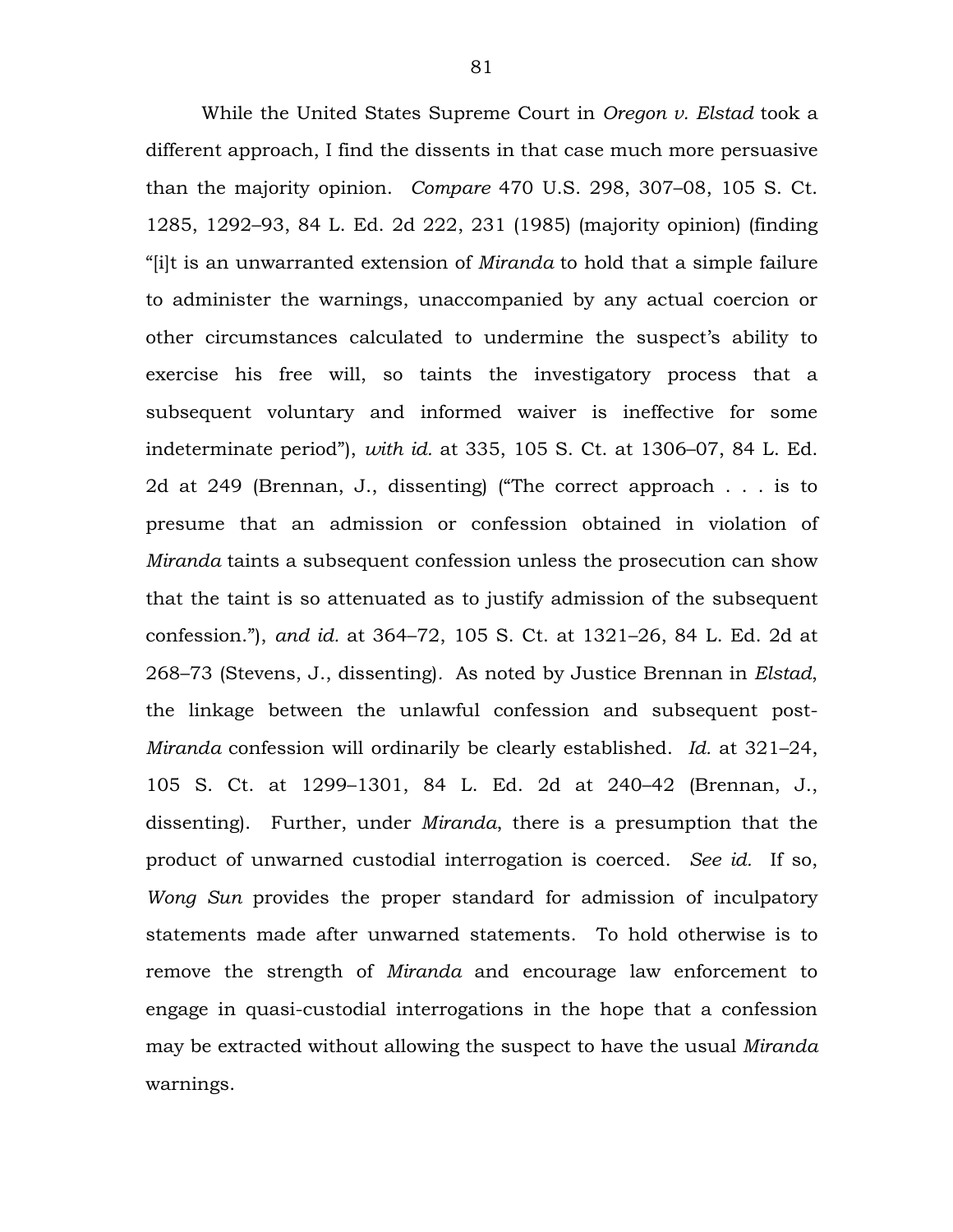Further, history demonstrates the voluntariness test is extraordinarily difficult to apply and leads to inconsistent results. *See Dickerson v. United States*, 530 U.S. 428, 444, 120 S. Ct. 2326, 2336, 147 L. Ed. 2d 405, 420 (2000) (noting that the totality of the circumstances test for voluntariness "is more difficult . . . for law enforcement officers to conform to, and for courts to apply in a consistent manner"); Louis Michael Seidman, Brown *and* Miranda, 80 Calif. L. Rev. 673, 729–30 (1992) (describing Justice Frankfurter's unsuccessful attempt to put spine into voluntariness). Indeed, that is one of the reasons why the *Miranda* rule was adopted in the first place. While not perfect, I view *Miranda* as an important protection to help ensure interrogations are truly voluntary.

My views are consistent with decisions from a number of other state jurisdictions. For example, in *Commonwealth v. Smith*, the Supreme Judicial Court of Massachusetts rejected the *Elstad* approach. 593 N.E.2d 1288, 1295–96 (Mass. 1992). According to the *Smith* court, a statement obtained in violation of *Miranda* is presumed to be tainted. *Id*. at 1295. As stated in *Smith*:

The presumption of taint was intended to deter law enforcement officials from circumventing the Miranda requirements by using the warnings strategically—first questioning the suspect without benefit of warnings, and then, having obtained an incriminating response or having otherwise benefitted from the coercive atmosphere, by giving the Miranda warnings and questioning the suspect again in order to obtain an admissible statement.

*Id*. at 1292. Further, the *Smith* court found, "This presumption [of taint] supports one of the purposes of the 'bright-line' Miranda rule: to avoid fact-bound inquiries into the voluntariness of confessions." *Id.* at 1295– 96. As a result, the *Smith* court held the prosecution has the burden of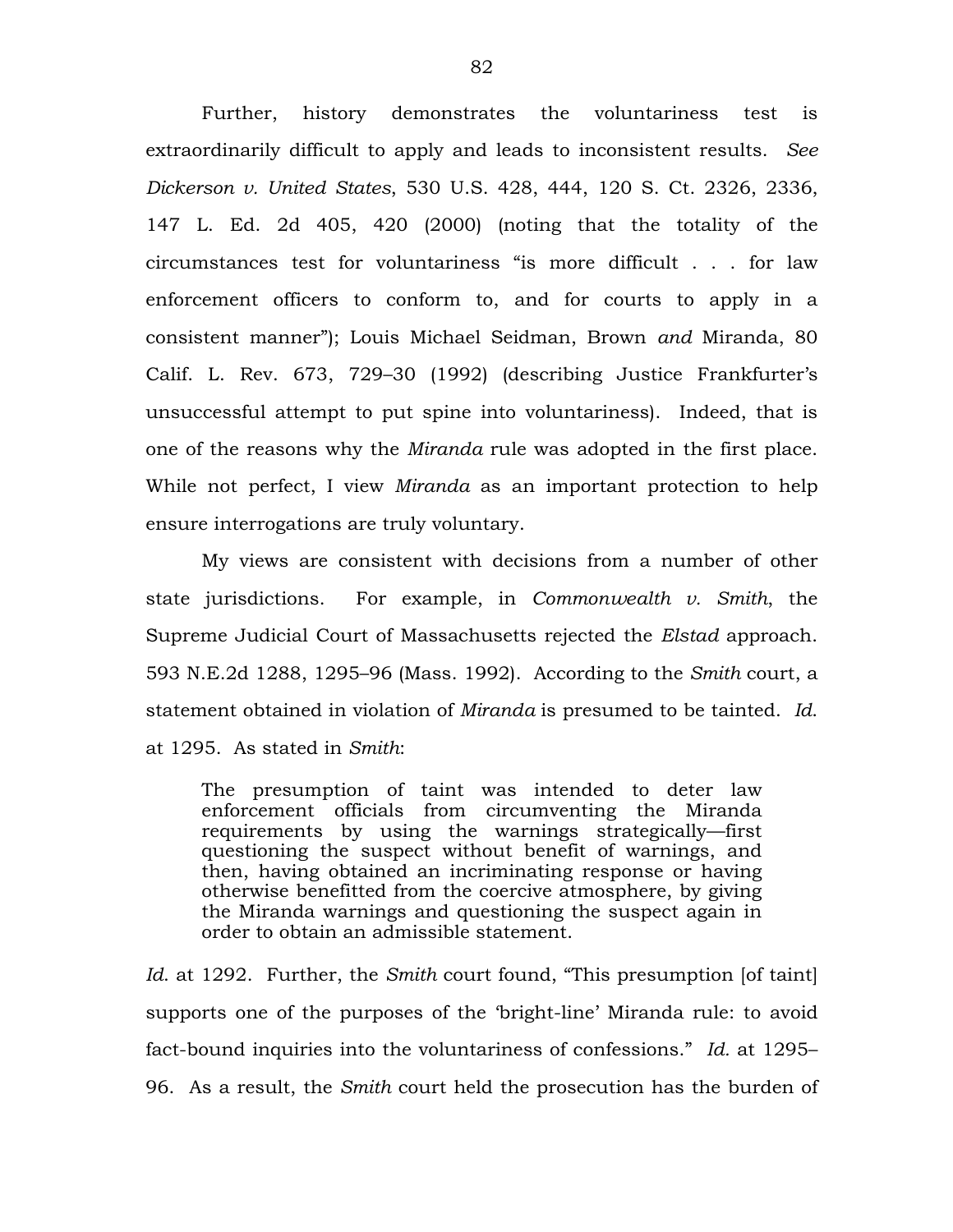showing a break in the stream of events in order to gain admission of the subsequent incriminating statements. *Id*. at 1292, 1295.

Appellate courts in Hawaii, New York, Tennessee, and Vermont have reached a similar conclusion based on similar reasons. *See State v. Pebria*, 938 P.2d 1190, 1196 (Haw. Ct. App. 1997) (rejecting *Elstad* under Hawaii Bill of Rights); *People v. Bethea*, 493 N.E.2d 937, 938–39 (N.Y. 1986) (per curiam) (rejecting *Elstad* under state constitution); *State v. Smith*, 834 S.W.2d 915, 919 (Tenn. 1992) (adopting approach of Justice Brennan under state constitution); *State v. Barron*, 16 A.3d 620, 626–27 (Vt. 2011) (endorsing the "fruit of the poisonous tree" analysis under state constitution).

I agree with the approach of these state authorities. On the record, I would find there was no "break in the stream of events" sufficient to allow for the admission of subsequent interrogation under *Wong Sun*. *See Elstad*, 470 U.S. at 326, 345–46, 105 S. Ct. at 1302, 1312, 84 L. Ed. 2d at 243, 255 (Brennan, J., dissenting) (internal quotation marks omitted).

Wiggins and Hecht, JJ., join this concurrence in part and dissent in part.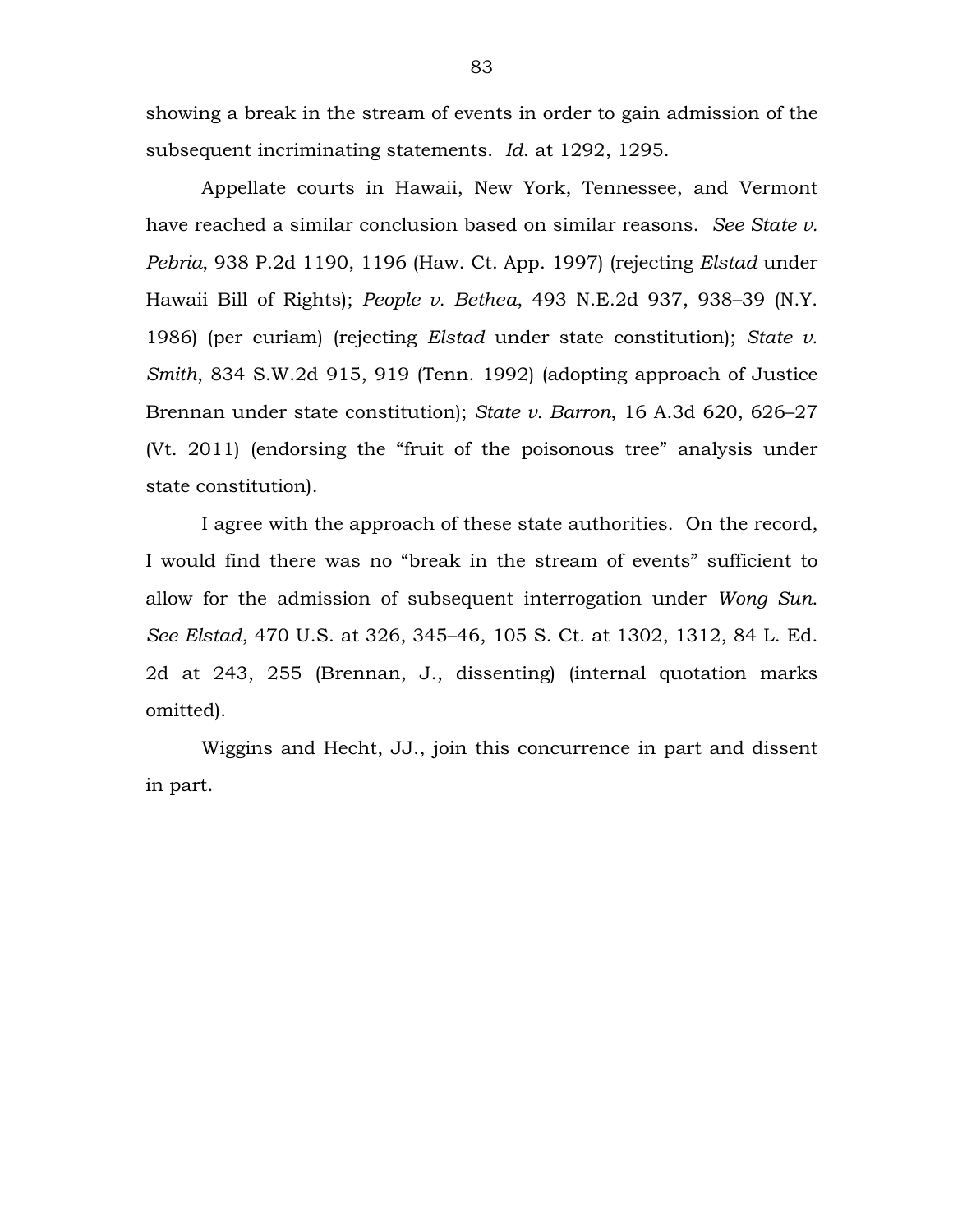#### **WATERMAN**, **Justice (concurring in part and dissenting in part).**

I respectfully concur in part IV and dissent from part III of the majority opinion. The majority correctly concludes the district court properly denied Tyler's motion to suppress her confessions that she drowned her baby in the bathtub. Yet, the majority erroneously concludes the district court abused its discretion by allowing the medical examiner to testify as to the cause and manner of death because he relied on the same voluntary confessions the jury was allowed to hear. Medical experts testifying in our courts routinely rely on patient histories. Medical examiners such as Dr. Thompson are no different. The medical examiner has a statutory duty to investigate and determine the cause and manner of the suspicious death of a child. Iowa Code § 331.802(2)(*a*) (2015). Why fault Dr. Thompson for considering the mother's own incriminating statements as to how she killed her baby?

The majority breaks from long-standing Iowa law liberally allowing expert testimony, including testimony based on witness statements or patient histories. The majority acknowledges that "we have been committed to a liberal view on the admissibility of expert testimony." *Ranes v. Adams Labs., Inc.*, 778 N.W.2d 677, 685 (Iowa 2010). Indeed, Iowa courts have been committed to a liberal standard for over seventy years. *See Grismore v. Consol. Prods. Co.*, 232 Iowa 328, 343, 5 N.W.2d 646, 655 (1942) ("The modern tendency of the courts everywhere is to take a more liberal and rational view respecting the admissibility and scope of [expert] testimony."); *see also Leaf v. Goodyear Tire & Rubber Co.*, 590 N.W.2d 525, 530–31 (Iowa 1999) (noting the "expansive scope" of expert testimony under Iowa R. Evid. 5.702). In my view, we should continue to trust our adversary system to expose weaknesses in an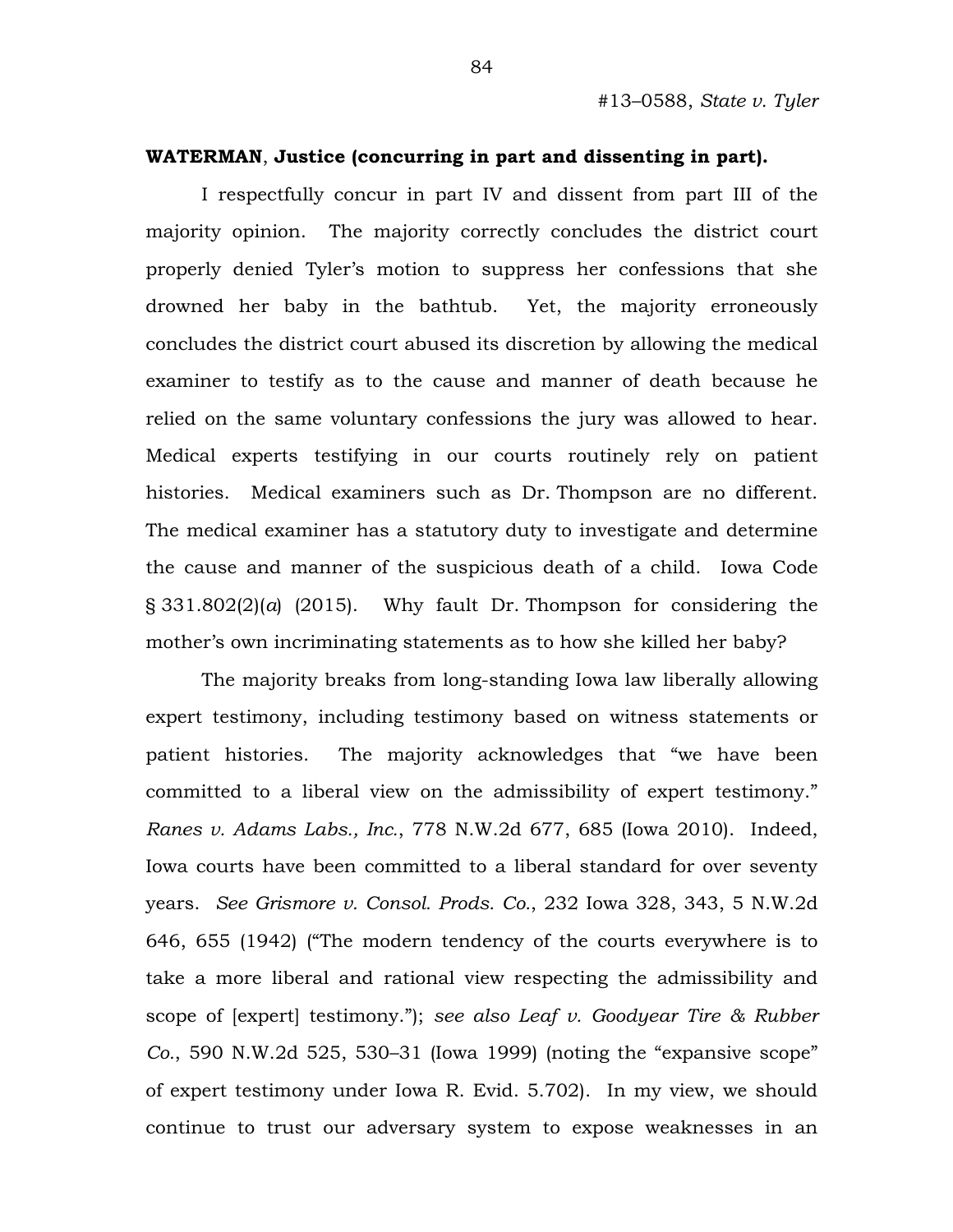expert's opinions and trust our juries to give appropriate weight to expert testimony in this case and generally. The majority's opinion will inevitably lead to the exclusion of a wide variety of expert opinion testimony based on witness accounts.

The majority opinion rests on a false premise—that Dr. Thompson based his opinion as to the cause (drowning) and manner (homicide) of death *solely* on Tyler's statements to the police. To the contrary, his testimony confirms he based his opinions on his autopsy findings, lab reports, and the physical evidence at the crime scene as well as Tyler's confession. Dr. Thompson conducted a thorough physical examination of the deceased infant and sent organs to three outside specialists for testing. Through his own investigation, he was able to rule out congenital defects, substance abuse, infections, and skeletal trauma as alternate causes of death. He explained what he relied on to determine the infant's cause of death was drowning:

Q. Do you have an opinion as to a reasonable degree of medical certainty regarding the cause of death in this case? A. Yes, I do.

Q. And what is it? A. The cause of death is drowning.

Q. And what do you base your opinion on? A. My opinion is based on a combination of history, which includes scene findings, it includes witness statements; it's also based on a combination of physical exam, which is my autopsy findings; and then supplemental testing.

Q. Supplemental testing, for example, when you sent certain organs to a specialist to examine; is that correct? A. Supplemental lab testing would be x-rays, microbiology, metabolic studies.

Q. Okay. Toxicology? A. Toxicology.

Dr. Thompson also explained how he determined the manner of death was homicide: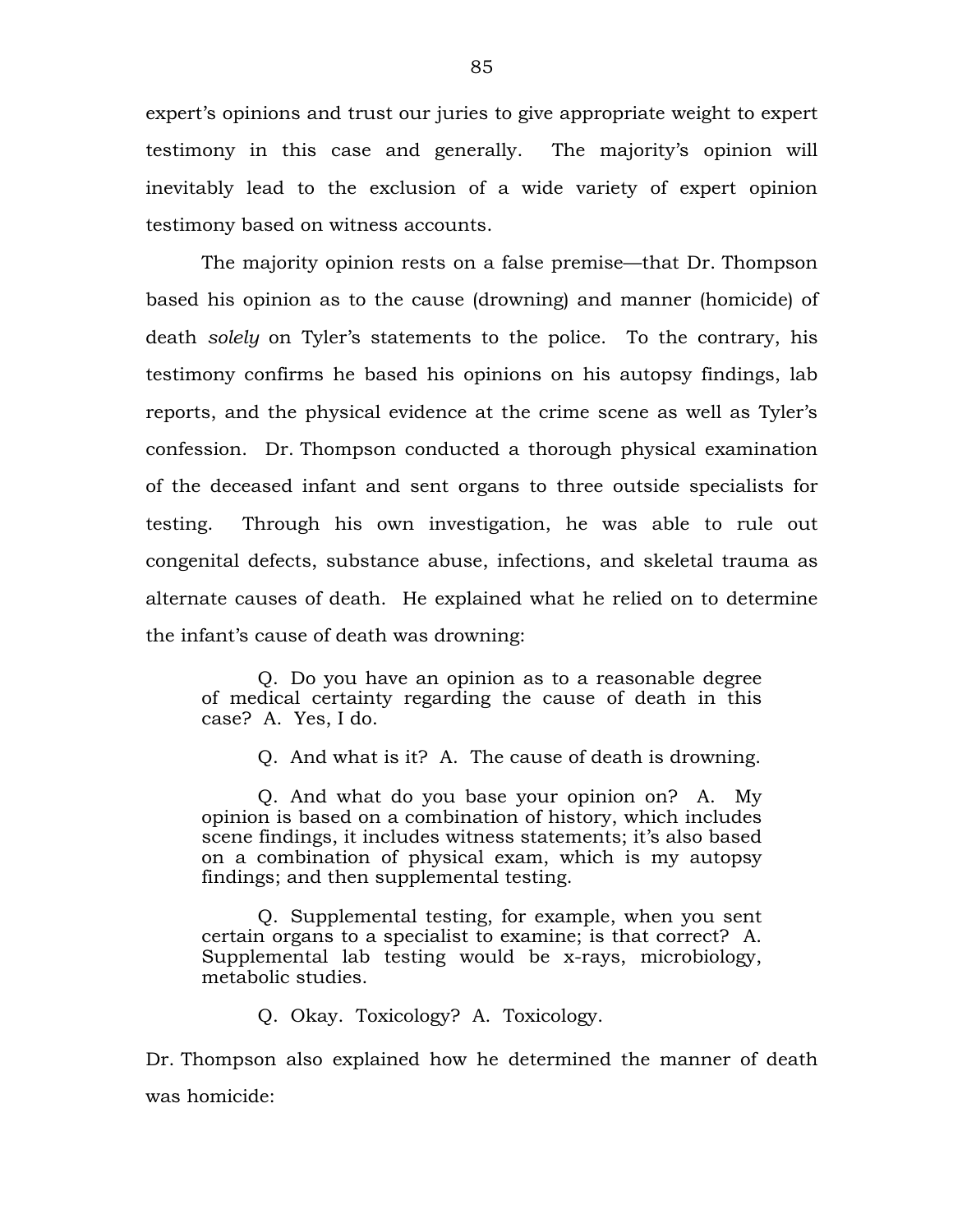Q. What is your opinion based on? A. Just like cause of death, my manner of death opinion is based on history, again, scene findings, witness statements; it's based on a physical exam, or the autopsy; and then supplemental lab testing.

Dr. Thompson's autopsy findings corroborated Tyler's confession that her baby was born alive, moved, cried, and took some breaths before being drowned in bathwater. Dr. Thompson testified that there was fluid that could be bathwater in the baby's lungs consistent with drowning. Secondly, he testified that the expanded alveoli in Baby Tyler's lungs indicate the infant was probably born alive:

Q. In this case, is there any evidence that this baby took a breath? A. There could be, yes.

Q. Explain that, please. A. When I looked under the microscope, the – there's a structure in the lungs called alveoli, which are a grape-like structure. Some of those structures were expanded, which could be consistent with Baby Tyler taking a few breaths.

Q. Do you have an opinion to a reasonable degree of medical certainty as to what that [partially expanded alveoli] indicates to you? A. Given the history that Baby Tyler cried and moved, to me that suggests that Baby Tyler probably took a few breaths.

. . . .

The majority recognizes that "in making these determinations [about cause and manner of death], medical examiners routinely rely on the circumstances that surround the death, as revealed by independent investigation, police investigation, *and eyewitness accounts*." (Emphasis added.) I agree. As Dr. Thompson testified:

Q. In your role as a medical examiner, how do these witness statements and your knowledge of the scene, how important is that in determining a diagnosis of manner and cause of death? A. Uh, it's vital.

Q. And explain that, please. A. Um, so I'm a physician first. Um, as I've been saying, my diagnosis, which we call cause of death, is based on history, physical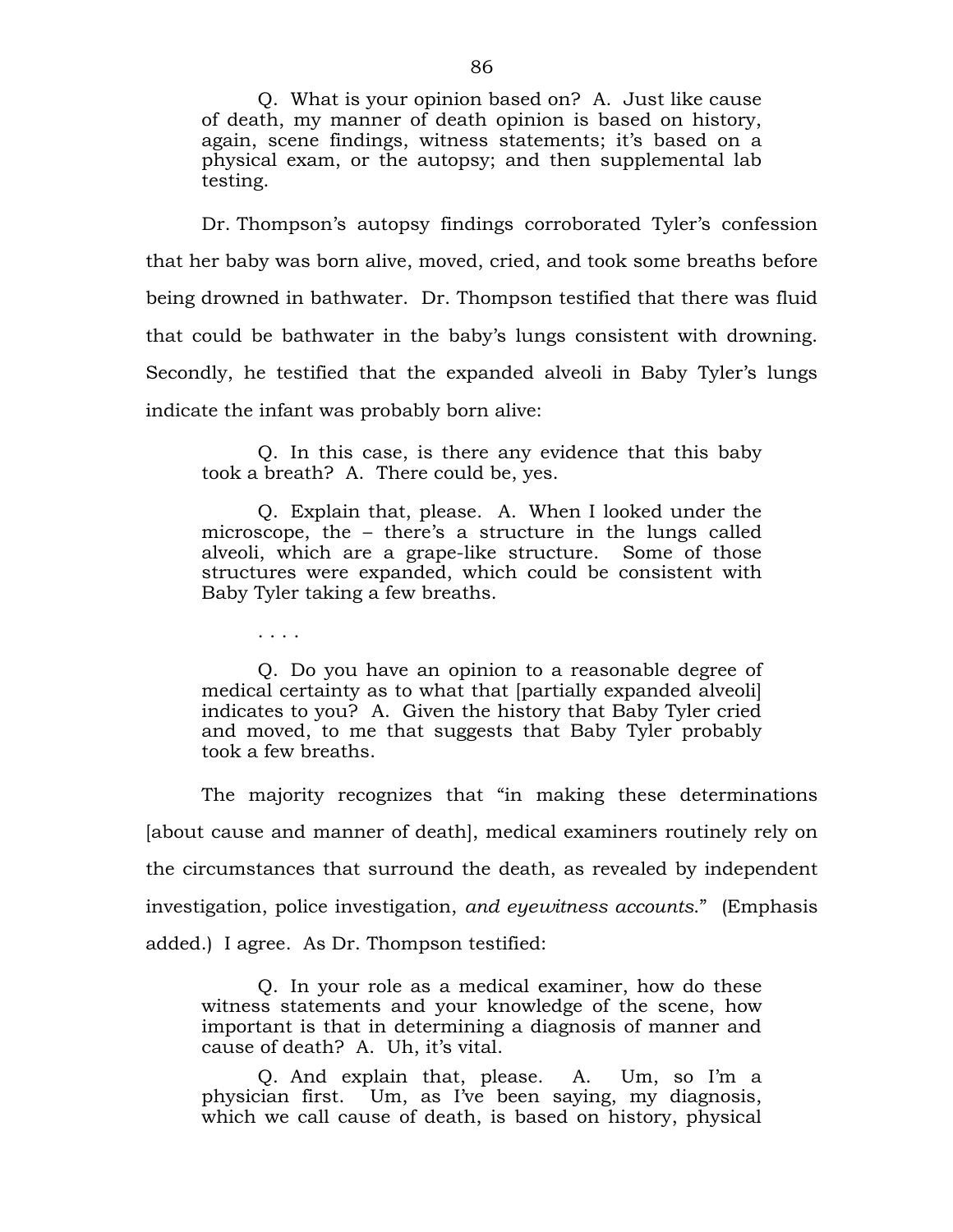exam, and then supplemental lab testing. Um, if I just did the physical exam, I would miss a significant number of cause and manner of death. It would be similar to you going to your primary care physician, sitting down on his exam table and just having -- have him start listening to your lungs, looking in your ears, checking your eyes without him asking you what's wrong. I can't obviously ask my patients what's wrong with them, so I have to ask other people what's wrong. I have to ask police what's wrong. Sometimes witnesses will come forward and say what's wrong or what happened. So that part of my diagnosis or cause of death, the history, is absolutely essential.

So in every single case that I do, it's always history, physical exam, and lab tests, just like when you go see your physician.

. . . .

It is well established that physicians may rely on self-reported patient histories. *See, e.g.*, *Walker v. Soo Line R.R.*, 208 F.3d 581, 586 (7th Cir. 2000) ("Medical professionals reasonably may be expected to rely on self-reported patient histories. Such histories provide information upon which physicians may, and at times must, rely in their diagnostic work." (Citation omitted.)). This applies equally to medical examiners who must determine the cause and manner of death. *See Baraka v. Commonwealth*, 194 S.W.3d 313, 315 (Ky. 2006) ("Indeed, the facts and data in this case, information regarding the circumstances of the victim's death provided by investigating officers, is exactly the kind of information customarily relied upon in the day-to-day decisions attendant to a medical examiner's profession."); *Rollins v. State*, 897 A.2d 821, 851 (Md. 2006) ("[W]e disagree with [the] contention that [an expert] relied upon improper information to render her expert opinion. [The expert's] consideration of the medical examiner's file in its entirety was proper. She testified that a review of all aspects of the file, including the criminal investigation, was necessary to form her opinion and was the accepted practice in her field."), *abrogated on other grounds as recognized*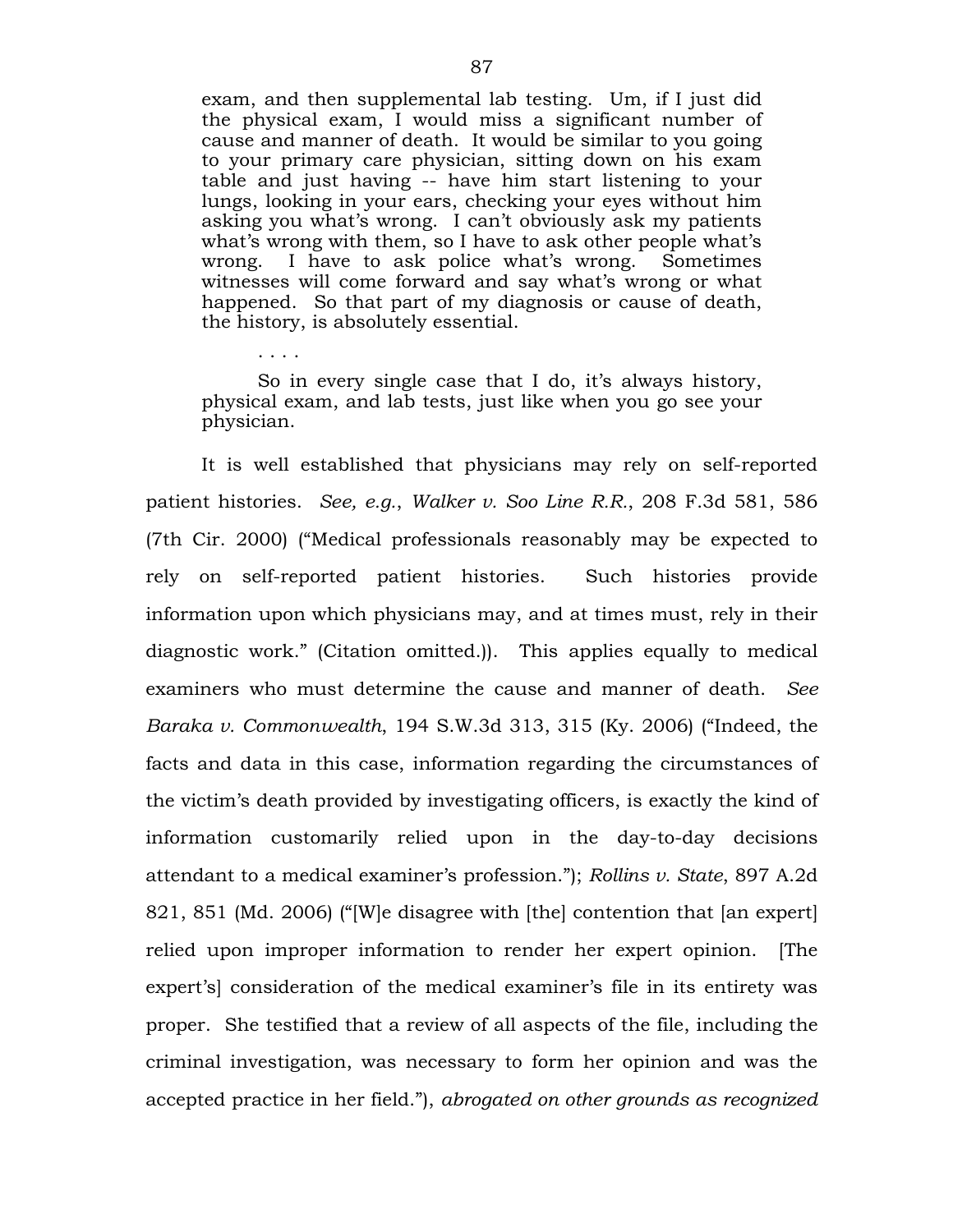*by Derr v. State*, 29 A.3d 533, 549 (Md. 2011); *State v. Wilson*, 248 P.3d 315, 324–25 (N.M. 2010) (allowing a forensic pathologist to "consider evidence beyond the medical record" in forming his medical opinion), *overruled on other grounds by State v. Tollardo*, 275 P.3d 110, 121 (N.M. 2012); *State v. Commander*, 721 S.E.2d 413, 420 (S.C. 2011) ("Because the anecdotal history is an essential component of any autopsy, we find testimony concerning findings based on this information falls within the umbrella of the expert's specialized knowledge."); *State v. Boyer*, 741 N.W.2d 749, 757 (S.D. 2007) ("Although [the medical examiner] considered extrinsic information in reaching his opinion, he further explained that receiving extrinsic evidence was widely accepted in the medical field . . . ."); *State v. Tucker*, 96 P.3d 368, 371 (Utah Ct. App. 2004) ("[The expert] testified that medical examiners regularly rely upon investigative information when forming their opinions. This practice is also supported in case law throughout the United States that examines this issue.").

These courts agree that medical examiners may rely on disputed witness testimony, with cross-examination as the proper tool to explore weaknesses in the opinions. *See Walker*, 208 F.3d at 586 ("In situations in which a medical expert has relied upon a patient's self-reported history and that history is found to be inaccurate, district courts usually should allow those inaccuracies in that history to be explored through cross-examination."); *Baraka*, 194 S.W.3d at 315 ("It has been long held that such underlying factual assumptions are properly left for scrutiny during cross-examination."); *Rollins*, 897 A.2d at 853 ("All experts . . . were subject to cross-examination about their findings; once the experts' opinions were admitted, it was within the province of the trier of fact to determine which expert should be believed."); *Wilson*, 248 P.3d at 325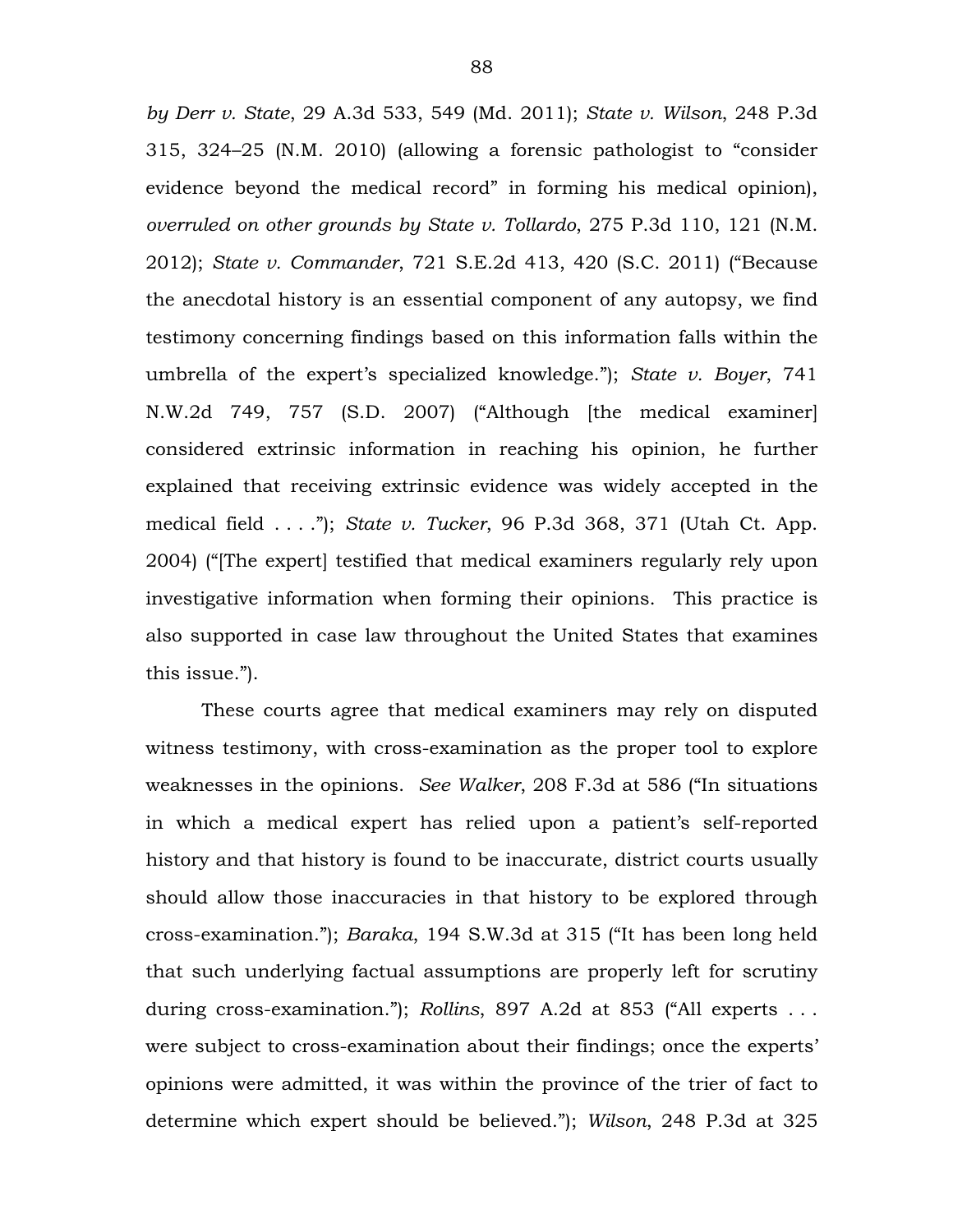("Defendant was free to persuade the jury that [the expert's] opinion relied too much on a questionable confession and not enough on hard science. The jury remained the ultimate arbiter of [the expert's] credibility, and it was free to reject his opinion and conclude that [the victim's] death was caused by natural causes.").

Dr. Thompson was vigorously cross-examined and conceded his autopsy findings could also be consistent with a stillborn child with amniotic fluid in the lungs and alveoli expanded by gases released after death. He acknowledged he was unable to determine the cause and manner of death until viewing Tyler's confession. These weaknesses go to the weight of his opinion testimony, not its admissibility. *See Williams v. Hedican*, 561 N.W.2d 817, 823 (Iowa 1997) (" ' "[A]n expert's lack of absolute certainty goes to the weight of this testimony, not to its admissibility." <sup>"</sup> " (alteration in original) (quoting *State v. Buller*, 517 N.W.2d 711, 713 (Iowa 1994))); *Hutchison v. Am. Family Mut. Ins. Co.*, 514 N.W.2d 882, 888 (Iowa 1994) ("[W]e believe with the aid of vigorous cross examination, the jury is fully capable of detecting the most plausible explanation of events.").

The cases the majority relies on are distinguishable. In *People v. Eberle*, an appellate court held the trial court erred by denying the defendant's motions to suppress the statements relied on by the medical examiner. 697 N.Y.S.2d 218, 219–20 (App. Div. 1999). The medical examiner's opinion that an infant's death was "homicidal suffocation" rather than Sudden Infant Death Syndrome (SIDS) was based on the statements alone, not any "medical evidence." *Id.* at 219. The statements, obtained in violation of defendant's right to counsel, were the fruit of the poisonous tree. *Id.* at 219–20. The suppression remedy would be empty if the jury nevertheless heard the inadmissible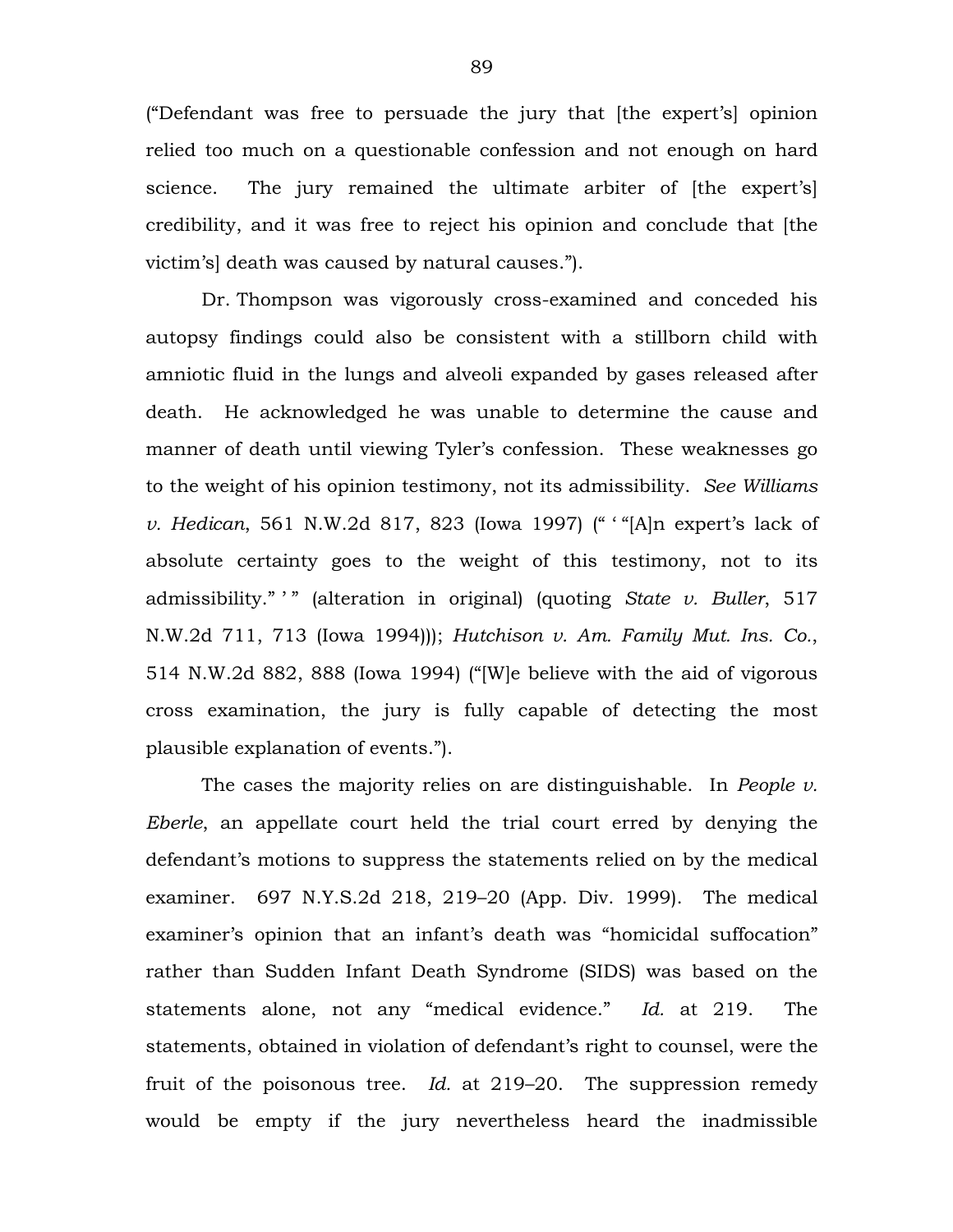statements through the medical examiner. By contrast, the majority correctly holds Tyler's confessions were properly admitted into evidence. Dr. Thompson was entitled to rely on the same confessions the jury heard, in addition to the medical evidence (his autopsy findings) that corroborated Tyler's self-incriminating statements to police.

The majority relies on other cases that did not involve a medical examiner relying on the defendant's confession. In *State v. Vining*, the medical examiner testified that "none" of the physical evidence supported her opinion that the fatal head injury "was caused at the hands of another as opposed to an accidental fall." 645 A.2d 20, 21 n.1 (Me. 1994). Dr. Thompson, however, testified that his opinion was supported by the physical findings of his autopsy, lab tests, and physical evidence at the crime scene, as well as Tyler's confessions, and explained how the forensic evidence corroborated her history of the drowning death. In *Maxwell v. State*, the medical examiner was unable to determine the cause of death from his autopsy, and his opinion that the manner of death was homicide "was based entirely upon the circumstances surrounding Gina Maxwell's demise as related to him by a detective working on the case." 414 S.E.2d 470, 473–74 (Ga. 1992), *overruled on other grounds by Wall v. State*, 500 S.E.2d 904, 907 (Ga. 1998). The medical examiner "admitted that his opinion as to the manner of death '[was] based on things the jury could determine themselves.'" *Id.* at 474 (alteration in original). That is not so in this case. The jury needed expert medical testimony to explain the significance of the fluid found in the infant's lungs and the partially expanded alveoli. Nor does *State v. Jamerson* help the majority. 708 A.2d 1183 (N.J. 1998). The medical examiner in that case strayed outside his zone of medical competence by acting as an accident reconstructionist in determining the defendant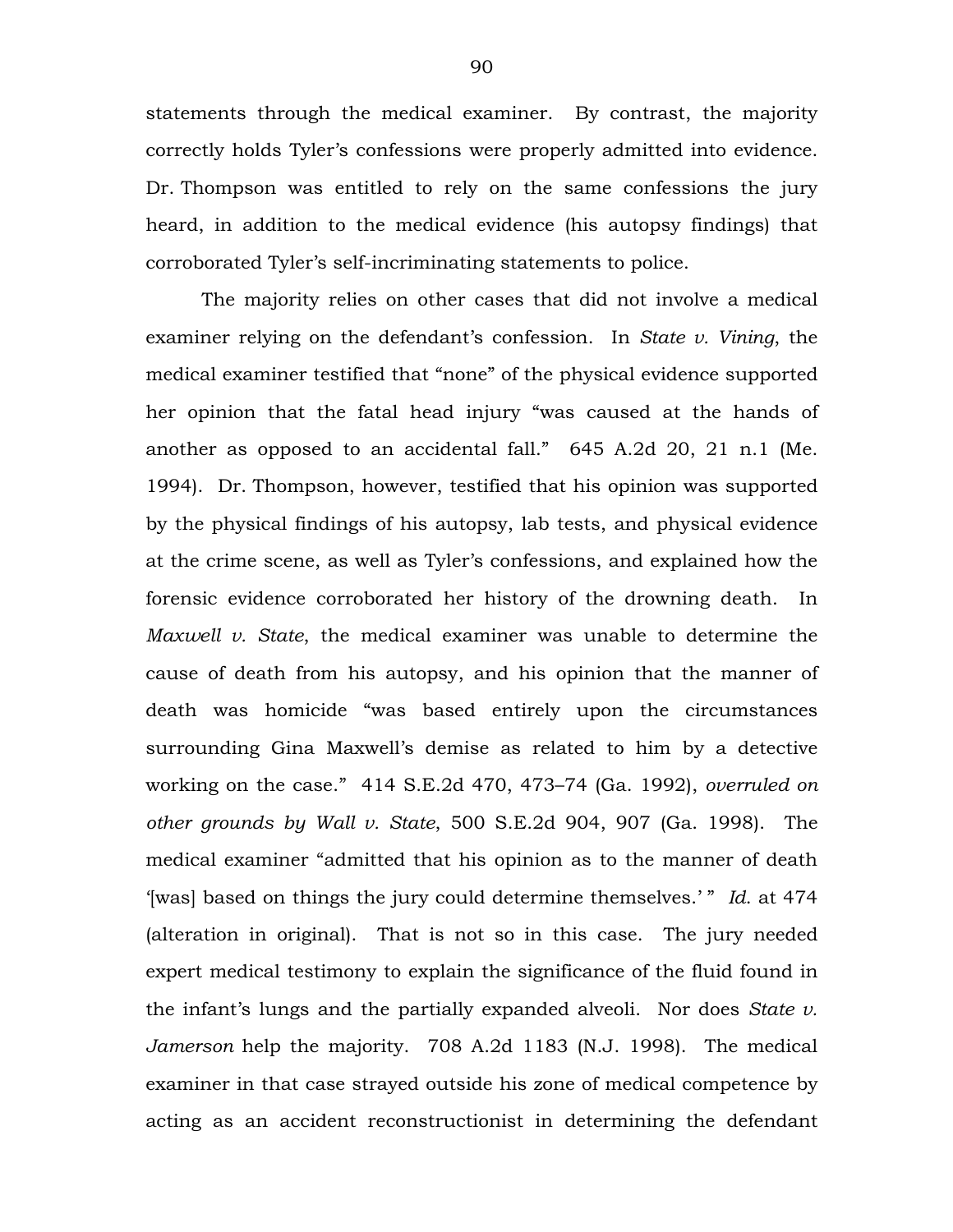drove recklessly. *See id*. at 1194–95. By contrast, Dr. Thompson simply did what medical examiners are trained to do.

Other cases cited by the majority conclude the use of the word "homicide" implies criminal guilt or intent, and prohibit medical examiners from testifying on that basis. *State v. Sosnowicz*, 270 P.3d 917, 922 (Ariz. Ct. App. 2012) ("[The expert]'s testimony that the victim died as the result of a 'homicide' went to the key issue in the case: Did defendant intentionally, knowingly or recklessly cause the victim's death by a criminal act or was the victim's death the result of a non-criminal accident?"); *People v. Perry*, 593 N.E.2d 712, 716 (Ill. App. Ct. 1992) ("In fact, it might be construed as prejudicial, since a layperson might equate the word homicide with murder."); *Eberle*, 697 N.Y.S.2d at 219 ("Moreover, the expert's statement that the infant died from 'homicidal' suffocation improperly states a conclusion regarding defendant's intent."); *Bond v. Commonwealth*, 311 S.E.2d 769, 771–72 (Va. 1984) (finding medical examiner impermissibly testified to an ultimate issue of fact—death by homicide). These cases are inapposite, because Dr. Thompson testified that "homicide," as used in his report, is a neutral medical term:

Q. And in this case, did you form an opinion to a reasonable degree of medical certainty regarding manner of death? A. Yes, I did.

Q. And what is your opinion? A. In the manner of death is homicide.

Q. And what does that mean? Homicide. A. Homicide is a medical term. It's a neutral term. It doesn't signify right or wrong. It simply means death at the hands of another individual.

Such explanatory testimony is lacking in the foregoing cases relied upon by the majority. Tyler does not challenge the jury instructions given in this case, which correctly set forth the elements of the crimes charged.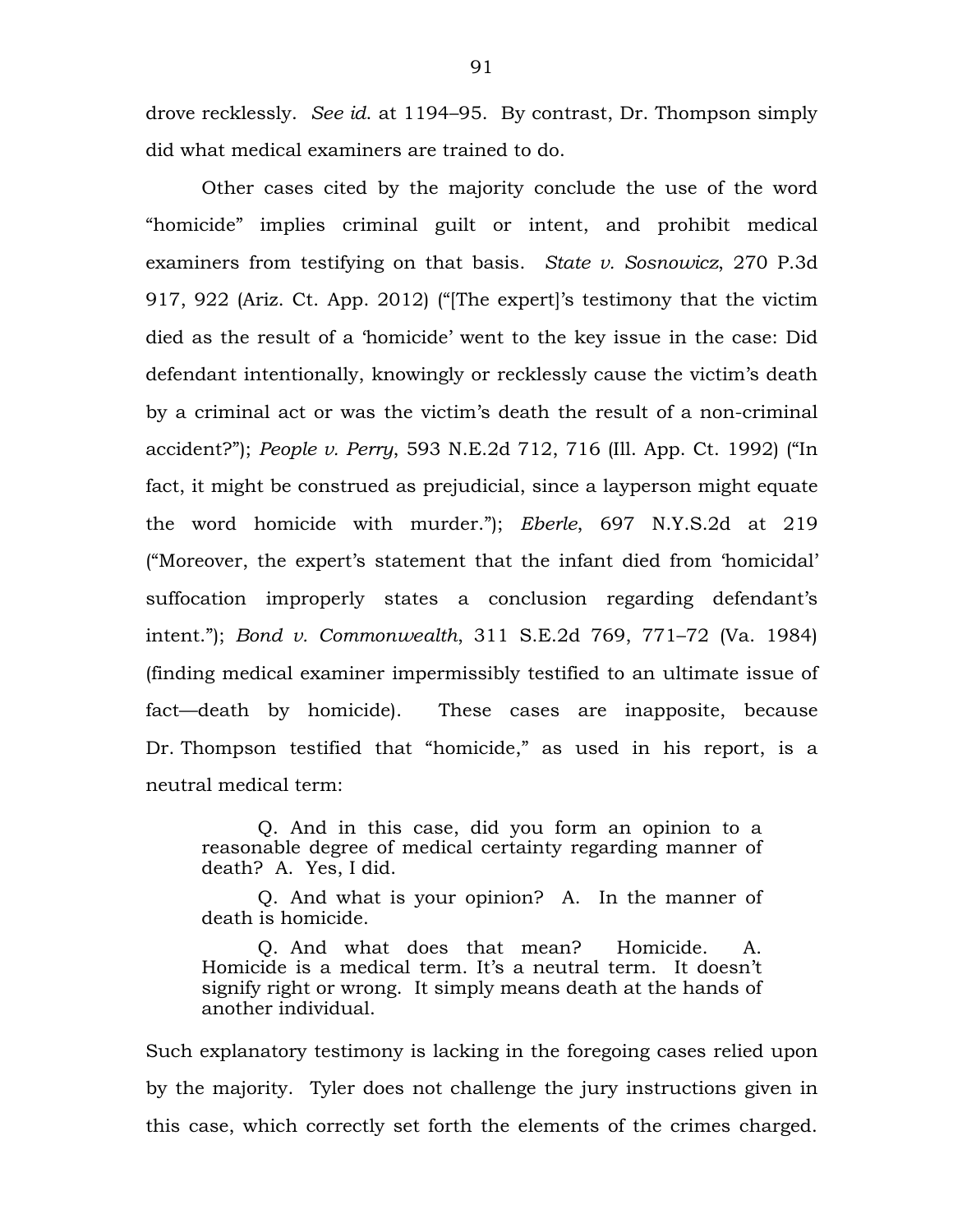The district court properly allowed Dr. Thompson to testify regarding the medical definition of homicide.

The majority inaccurately refers to Tyler's confessions as "uncorroborated." To the contrary, the police investigation and Dr. Thompson's medical investigation corroborate key factual statements in her confessions. During Tyler's first police interview, she described giving birth while standing up, which is corroborated by a bruise noted in the autopsy on Baby Tyler's forehead where he hit the floor of the bathroom. The police found key physical evidence—the placenta and the scissors used to cut the exposed umbilical cord—exactly where Tyler said she put them. Most importantly, Dr. Thompson's autopsy findings of fluid in the infant's lungs and expanded alveoli corroborate her description of how she filled the tub with water and placed Baby Tyler, born alive, face down in the bathwater to drown. Dr. Thompson's medical evaluation of Baby Tyler corroborated Tyler's confession. *See State v. Polly*, 657 N.W.2d 462, 467 (Iowa 2003) (" 'Corroboration need not be strong nor need it go to the whole case so long as it confirms some material fact connecting the defendant with the crime.'" (quoting *State v. Liggins*, 524 N.W.2d 181, 187 (Iowa 1994))).

Dr. Thompson did not merely parrot Tyler's confession to the jury; he considered her account in the context of his medical conclusions from the autopsy and lab tests. Dr. Thompson admittedly could not determine the cause and manner of death without Tyler's confession. That does not mean his opinion rests on her confession alone. As medical examiners routinely do, he relied on his autopsy findings, lab test results, and physical evidence as well as the history provided by the only person present at the time of the baby's death. I would not exclude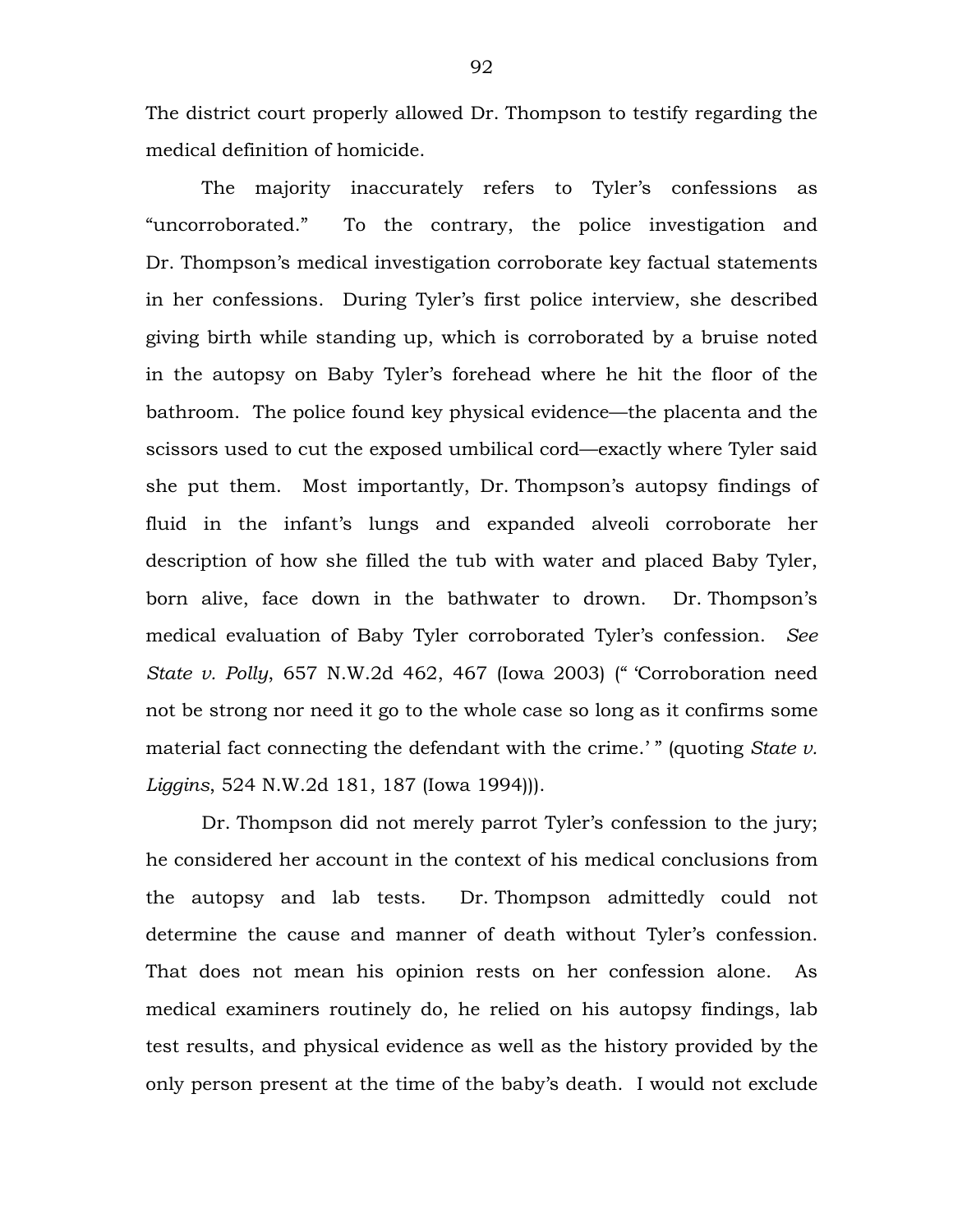testimony of medical witnesses because they necessarily rely on the history provided by family members present at the time of death.

I disagree with the majority's conclusion that "Dr. Thompson's opinions were inadmissible because they amounted to an impermissible comment on Tyler's credibility." The majority relies on *State v. Dudley* in which we concluded the prosecution's expert improperly vouched for the credibility of the child sex-abuse victim, not the defendant. 856 N.W.2d 668, 676–77 (Iowa 2014). Such precedent is inapplicable to expert testimony relying in part on an adult defendant's voluntary confession to establish the factual cause and manner of death. None of our court's precedent that culminated in *Dudley* involved a defendant arguing the State's expert improperly vouched for the *defendant's* credibility. Tyler, who did not testify at trial, is complaining Dr. Thompson "vouched for" what *Tyler herself* told police. This is a far cry from *Dudley*, which involved a "he-said, she-said" swearing contest that turned on whether the jury believed Dudley (who denied abusing the victim), or the child victim (who said Dudley abused her). The State could gain an unfair advantage through expert testimony introduced to bolster the credibility of a victim testifying against the defendant. *See id.* That concern is not implicated when an expert relies on the defendant's own words as to what happened.<sup>[21](#page-92-0)</sup>

Significantly, Dr. Thompson never commented on Tyler's credibility, state of mind, or guilt in the presence of the jury. He gave no opinion as to her motive or intent. He simply relied, in part, on her

 $\overline{a}$ 

<span id="page-92-0"></span><sup>21</sup>It is true Tyler initially denied her baby was born alive before confessing, twice, that it moved and cried and she drowned the infant in the bathwater. Yet, as the majority and district court correctly found, Tyler's confessions were voluntary. Why would she make up the story? There is no evidence Tyler was coerced or duped into confessing through a promise of leniency. Why preclude a medical expert from relying on confessions deemed reliable enough for the jury to hear?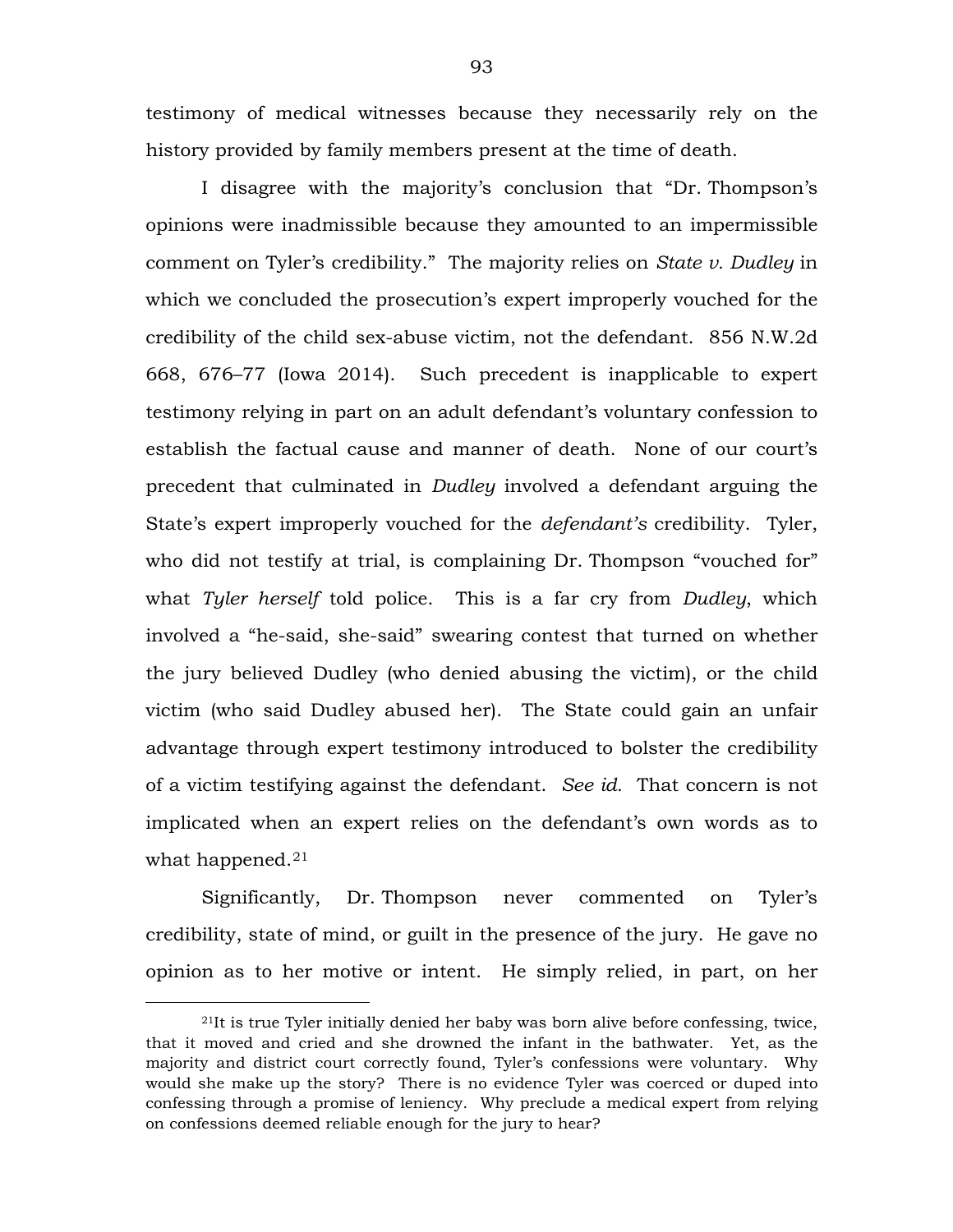confessions for determining the physical cause and manner of death. As the majority recognizes, the term "homicide" as used by medical examiners such as Dr. Thompson "expresses no opinion as to the criminality of the killing or the culpability of the killer." A medical examiner testifying that the manner of death is homicide is rendering a neutral medical opinion, one required by statute. *See* Iowa Code § 331.802(2)(*a*) ("[T]he county medical examiner shall conduct a preliminary investigation of the cause and manner of death, prepare a written report of the findings, . . . and submit a copy of the report to the county attorney."). For a killing to be a crime, the requisite intent must be present. *See id.* §§ 707.1–.5. Intent, and therefore guilt or innocence, is for the jury to determine.

Most courts agree the expert medical examiner only crosses the line by testifying to the intent or guilt of the defendant. *See Commander*, 721 S.E.2d at 420 ("Of the many courts in other jurisdictions that have considered where to draw the line in these cases, we tend to agree with those courts that have found that expert testimony addressing the state of mind or guilt of the accused is inadmissible."). Dr. Thompson did not cross this line. *See id.*; *Willis v. State*, 558 S.E.2d 393, 395 (Ga. 2002) ("Because this testimony did not improperly invade the province of the jury on the ultimate issue of whether the death was an intentional killing or an accident, the trial court did not err . . . ."); *Baraka*, 194 S.W.3d at 318 ("Accordingly, most jurisdictions . . . hold that a qualified expert can express an opinion that the manner of a disputed death was homicide, ... though not that the homicide was intentional, wanton, reckless, or accidental, which would constitute an opinion as to the guilt or innocence of the defendant."); *Rollins*, 897 A.2d at 851–52 (discussing how all expert testimony is designed to bolster one view of the facts,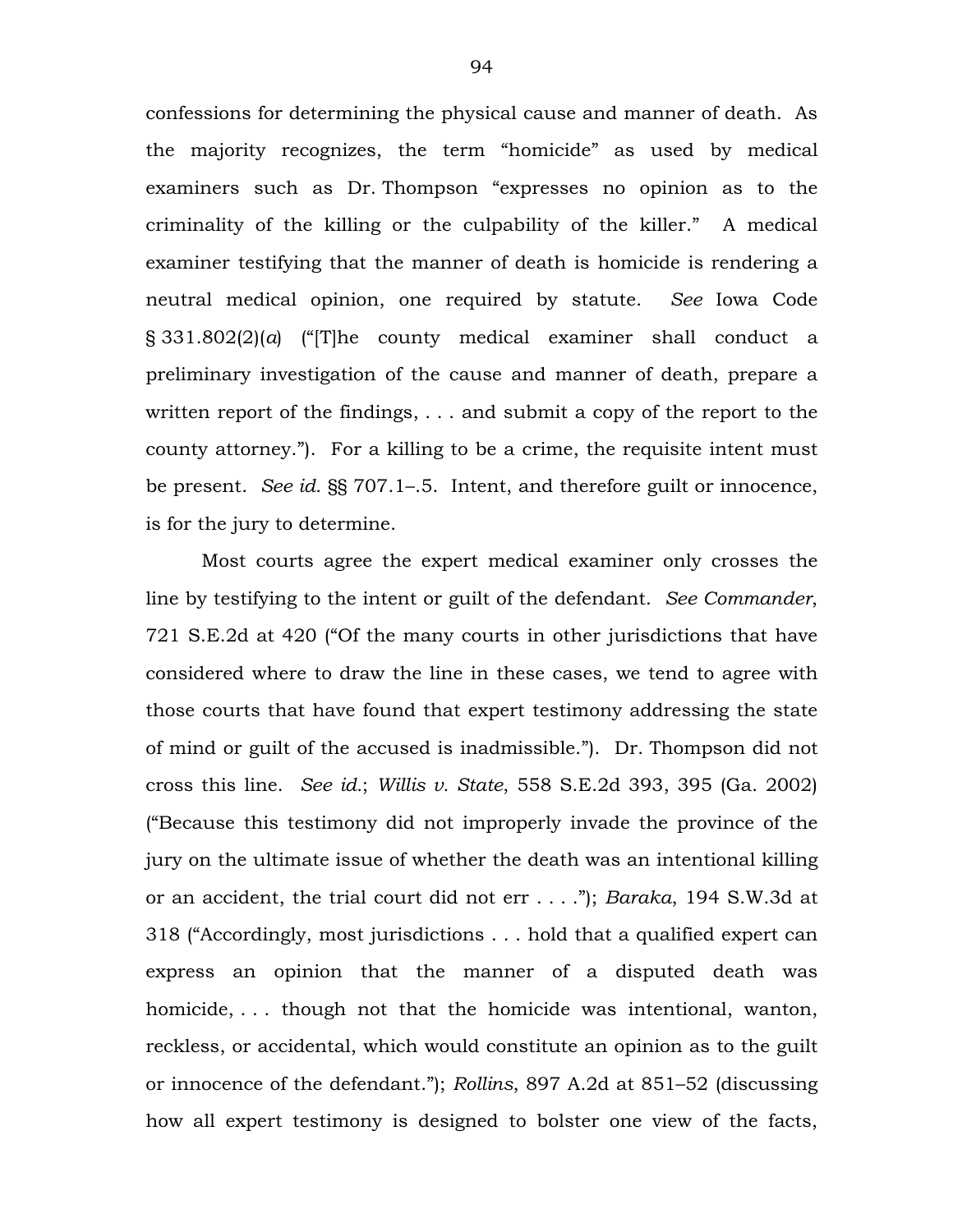which does not invade the province of the jury); *State v. Dao Xiong*, 829 N.W.2d 391, 397 (Minn. 2013) ("Here, the district court properly admitted [the expert's] testimony that the manner of [the victim's] death was homicide.... Illt did not constitute improper expert testimony regarding [the defendant's] intent. [The expert's] testimony assisted the jury's understanding of the medical evidence offered at trial by explaining that the autopsy results were consistent with homicide. . . . [The expert's] testimony as to [the victim's] manner of death was based on [the expert's] examination of [the victim's] body."); *State v. Bradford*, 618 N.W.2d 782, 793 (Minn. 2000) (holding an examiner could testify to homicide as a manner of death, but not offer an opinion regarding intent); *Boyer*, 741 N.W.2d at 758 ("We finally note that neither expert usurped the function of the jury by testifying that [the victim] actually died as a result of being shaken or thrown down. Nor did the experts opine whether they thought [the defendant] was guilty."); *Tucker*, 96 P.3d at 371 ("In light of [the expert's] testimony that intent was not a factor in classifying [the victim's] death, and that intent is a question for the jury, we see no error in the trial court's rulings."); *State v. Richardson*, 603 A.2d 378, 379 (Vt. 1992) ("The testimony [that the manner of death was homicide] was not a comment on defendant's guilt or innocence."); *State v. Scott*, 522 S.E.2d 626, 632 (W. Va. 1999) ("Because the term 'homicide' is neutral and pronounces no judgment, we do not find that [the expert] testifying that [the victim's] manner of death was homicide removed any defense available to [the defendant]. In fact, [the expert] testified that his opinion was not a legal conclusion—that he was neither trained nor qualified to render a legal conclusion concerning [the victim's] death."). I would follow these well-reasoned decisions. Medical examiners should be allowed to rely on witness accounts, including a defendant's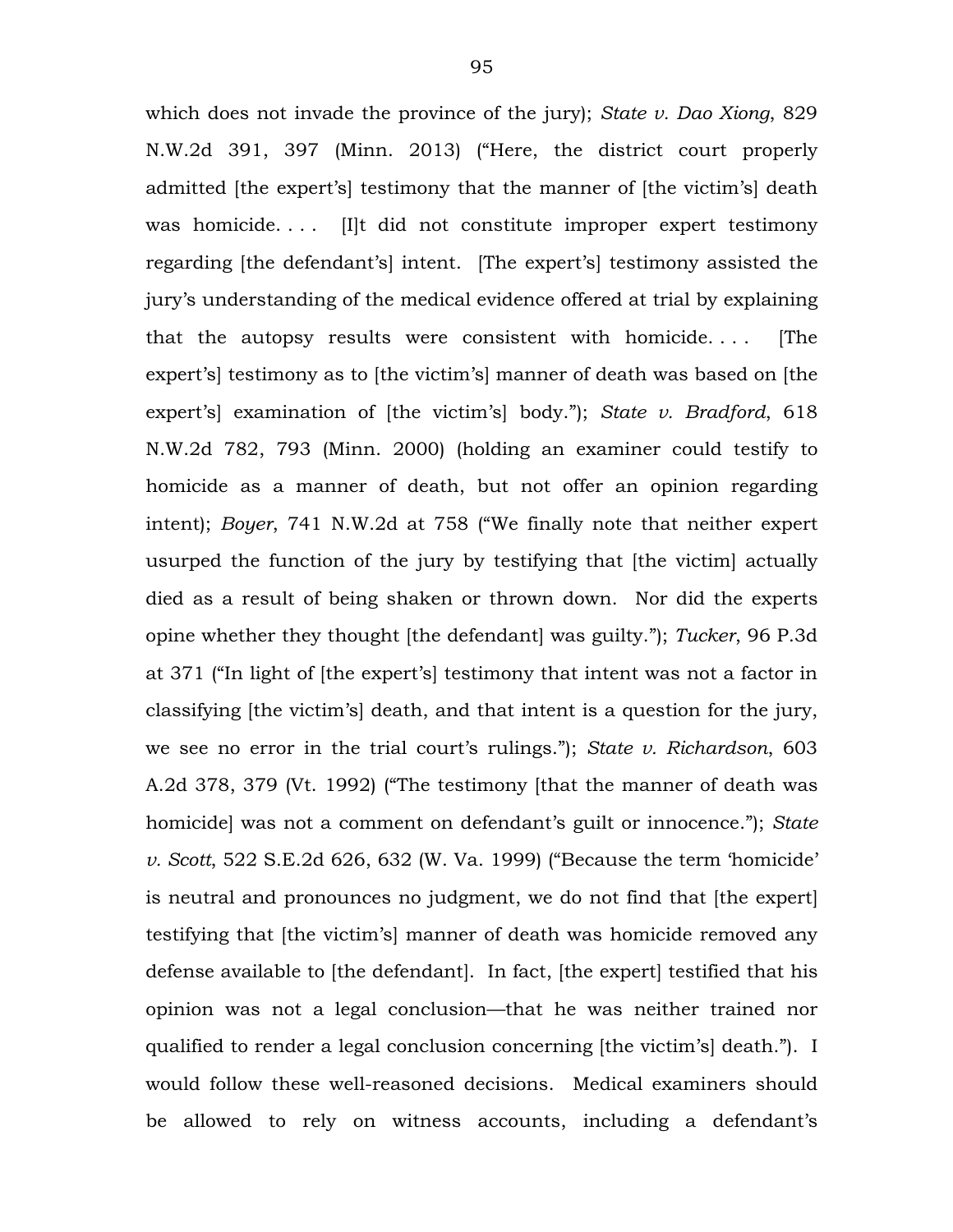confession, in testifying the manner of death was homicide so long as they do not testify that the defendant is "guilty" or has criminal intent.

I fear today's majority opinion will have unintended consequences. Going forward, will an accident reconstructionist be allowed to give opinions based on witness statements? May a forensic accountant rely on a defendant's confession to embezzlement or consider deposition testimony to determine a spouse dissipated marital assets? May a human-factors expert rely on disputed testimony as to how an accident happened when opining on the efficacy of a warning or safety of a product design? May a hydrologist rely on disputed testimony or a party's admissions to determine the source of groundwater contamination? May medical witnesses continue to rely on patient histories? After today's decision, it appears such testimony could be excluded from evidence any time the expert admits his opinion depends on the witness's account of what happened. This is an unwarranted and ill-advised sea change in our heretofore liberal approach to the admissibility of expert testimony.

We have routinely allowed expert testimony based on witness testimony or statements. Is the expert thereby indirectly vouching that the witness is telling the truth? Do these cases remain good law? *See, e.g.*, *In re Det. of Stenzel*, 827 N.W.2d 690, 702 (Iowa 2013) (concluding expert testimony based on an interview with defendant and defendant's criminal history was sufficient to show that defendant had "a mental abnormality and had serious difficulty controlling his behavior"); *Leaf*, 590 N.W.2d at 530 (affirming admissibility of expert's opinion on product defect that depended on plaintiff's recollection of events); *Olson v. Nieman's, Ltd.*, 579 N.W.2d 299, 308 (Iowa 1998) (discussing how expert considered statements of a third party when determining if an invention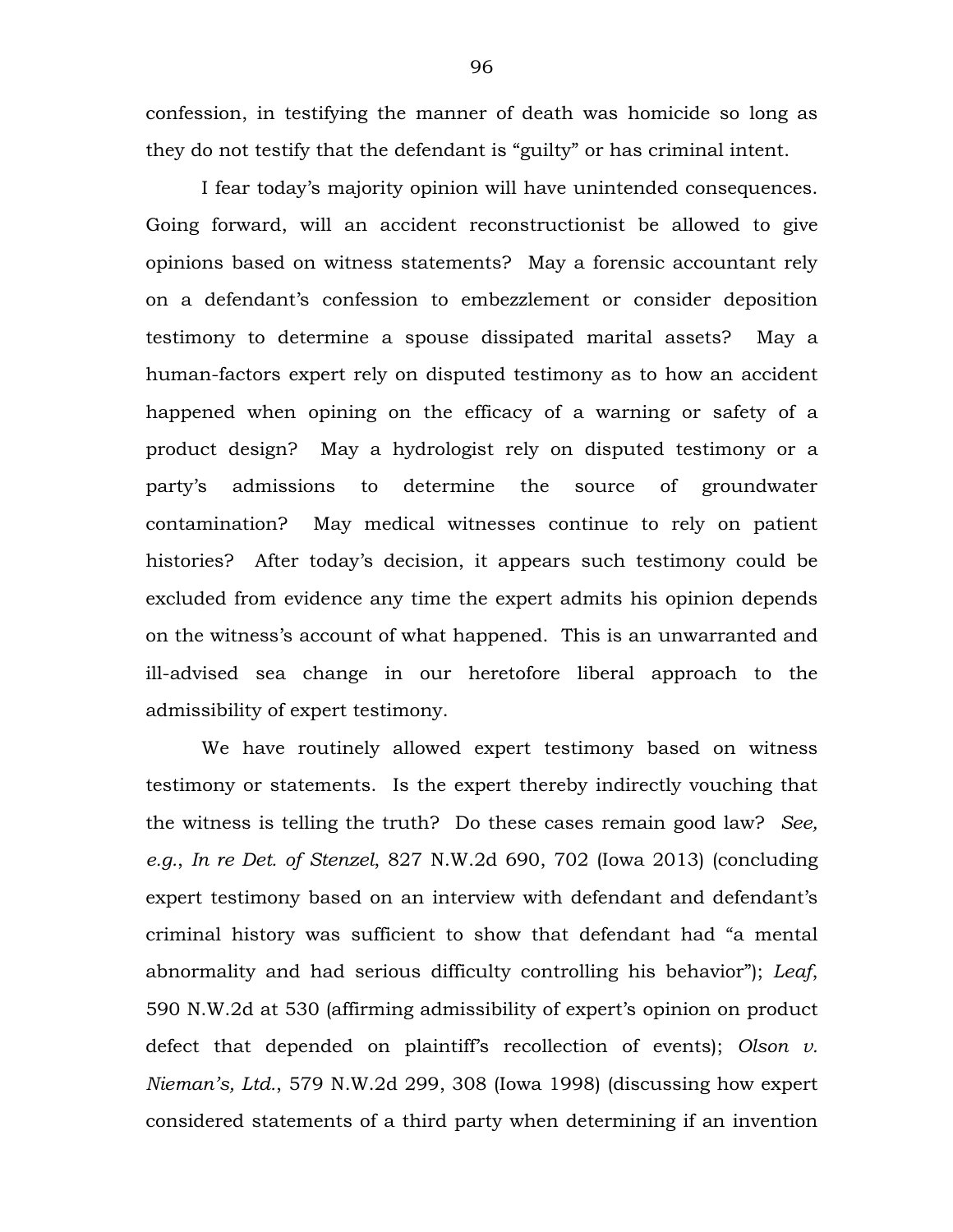meets the nonobvious requirement of a patent); *Johnson v. Knoxville Cmty. Sch. Dist.*, 570 N.W.2d 633, 639–40 (Iowa 1997) (discussing how expert relied on a two-hour interview, case documentation, and a family member's journal detailing plaintiff's symptoms to support opinion that plaintiff suffered from obsessive compulsive disorder); *State ex rel. Leas in re O'Neal*, 303 N.W.2d 414, 417 (Iowa 1981) (permitting clinical psychologist acting as an expert witness to use psychological testing and interviews to determine that parents were psychologically unfit to care for a child).[22](#page-96-0) These are just a few of the cases that could have gone the other way, had the majority's opinion been the rule of law when they were decided.

Finally, I note the State failed to argue on appeal that any error in the admission of Dr. Thompson's testimony was harmless. The court of appeals concluded the error was not harmless. Given Tyler's confession, I am not so sure. Several decisions cited by the majority held it was harmless or nonprejudicial error to allow a medical examiner to testify that the death was a homicide. *Sosnowicz*, 270 P.3d at 925–26; *Perry*, 593 N.E.2d at 717. The dissent in *Dudley* concluded that the admission of the expert testimony in that case was harmless. 856 N.W.2d at 684– 85 (Cady, C.J., dissenting). I would trust our juries to give the expert testimony proper weight. But, because the State failed to argue harmless

 $\overline{a}$ 

<span id="page-96-0"></span><sup>22</sup>Decisions of the court of appeals would likewise be called into question by the majority's decision. *See, e.g.*, *State v. Gilmore*, No. 11–0858, 2012 WL 3589810, at \*5–6 (Iowa Ct. App. Aug. 22, 2012) (allowing psychologist to consider defendant's interview to determine that defendant could form the specific intent to kill); *State v. Favara*, No. 02– 1311, 2003 WL 21920959, at \*1–2 (Iowa Ct. App. Aug. 13, 2003) (allowing sheriff's deputy to testify as an expert witness as to how he believed a burglary took place after he "investigated the crime scene, photographed and weighed the items, and conducted interviews"); *In re Det. of Rafferty*, No. 01-0397, 2002 WL 31113930, at \*1 (Iowa Ct. App. Sept. 25, 2002) (concluding that expert could base his opinion that a person is a sexually violent predator and likely to reoffend on a clinical interview, official records, and actuarial assessment tools).